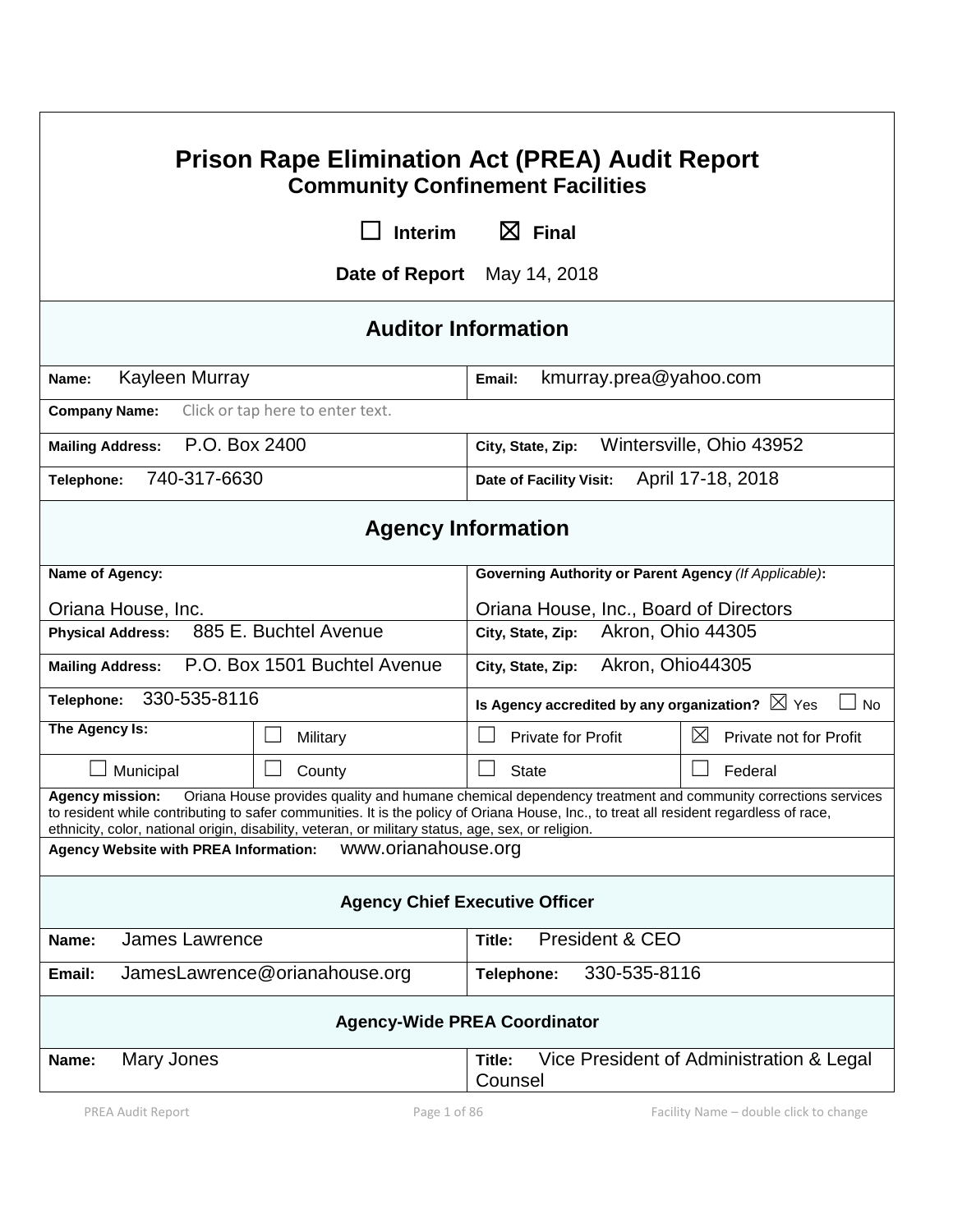| MaryJones@orianahouse.org<br>Email:                                                                                                                                                                                                                                                                                                                                                   |                                           |                 | 33-535-8116<br>Telephone:             |                                  |         |                                                 |  |
|---------------------------------------------------------------------------------------------------------------------------------------------------------------------------------------------------------------------------------------------------------------------------------------------------------------------------------------------------------------------------------------|-------------------------------------------|-----------------|---------------------------------------|----------------------------------|---------|-------------------------------------------------|--|
| <b>PREA Coordinator Reports to:</b><br>Bernie Rochford – Executive Vice President of<br><b>Administrative Services and Business Relations</b>                                                                                                                                                                                                                                         |                                           |                 |                                       | <b>PREA Coordinator</b>          | 12      | Number of Compliance Managers who report to the |  |
| <b>Facility Information</b>                                                                                                                                                                                                                                                                                                                                                           |                                           |                 |                                       |                                  |         |                                                 |  |
| Oriana House Reserve Center (OHRC)<br>Name of Facility:                                                                                                                                                                                                                                                                                                                               |                                           |                 |                                       |                                  |         |                                                 |  |
| <b>Physical Address:</b>                                                                                                                                                                                                                                                                                                                                                              | 27830 State Route 7, Marietta, Ohio 45750 |                 |                                       |                                  |         |                                                 |  |
| Mailing Address (if different than above):                                                                                                                                                                                                                                                                                                                                            | N/A                                       |                 |                                       |                                  |         |                                                 |  |
| 740-371-5126<br><b>Telephone Number:</b>                                                                                                                                                                                                                                                                                                                                              |                                           |                 |                                       |                                  |         |                                                 |  |
| The Facility Is:                                                                                                                                                                                                                                                                                                                                                                      | Military                                  |                 |                                       | <b>Private for Profit</b>        |         | $\boxtimes$<br>Private not for Profit           |  |
| Municipal                                                                                                                                                                                                                                                                                                                                                                             | County                                    |                 | <b>State</b>                          |                                  | Federal |                                                 |  |
| <b>Facility Type:</b>                                                                                                                                                                                                                                                                                                                                                                 | Community treatment center                | $\boxtimes$     | Halfway house                         |                                  |         | <b>Restitution center</b>                       |  |
| Mental health facility                                                                                                                                                                                                                                                                                                                                                                |                                           |                 | Alcohol or drug rehabilitation center |                                  |         |                                                 |  |
| Other community correctional facility                                                                                                                                                                                                                                                                                                                                                 |                                           |                 |                                       |                                  |         |                                                 |  |
| <b>Facility Mission:</b><br>Oriana House provides quality and humane chemical dependency treatment and community corrections<br>services to resident while contributing to safer communities. It is the policy of Oriana House, Inc., to treat all resident regardless of<br>race, ethnicity, color, national origin, disability, veteran, or military status, age, sex, or religion. |                                           |                 |                                       |                                  |         |                                                 |  |
| www.orianahouse.org<br><b>Facility Website with PREA Information:</b>                                                                                                                                                                                                                                                                                                                 |                                           |                 |                                       |                                  |         |                                                 |  |
| Have there been any internal or external audits of and/or                                                                                                                                                                                                                                                                                                                             |                                           |                 |                                       |                                  |         |                                                 |  |
| $\boxtimes$ Yes<br>accreditations by any other organization?<br><b>No</b>                                                                                                                                                                                                                                                                                                             |                                           |                 |                                       |                                  |         |                                                 |  |
|                                                                                                                                                                                                                                                                                                                                                                                       |                                           | <b>Director</b> |                                       |                                  |         |                                                 |  |
| <b>Jennifer Turnes</b><br>Name:                                                                                                                                                                                                                                                                                                                                                       |                                           | Title:          |                                       | Program Manager                  |         |                                                 |  |
| JenniferTurnes@orianahouse.org<br>Email:                                                                                                                                                                                                                                                                                                                                              |                                           | Telephone:      |                                       | 740-405-7443                     |         |                                                 |  |
| <b>Facility PREA Compliance Manager</b>                                                                                                                                                                                                                                                                                                                                               |                                           |                 |                                       |                                  |         |                                                 |  |
| <b>Jennifer Turnes</b><br>Name:                                                                                                                                                                                                                                                                                                                                                       |                                           | Title:          |                                       | Program Manager                  |         |                                                 |  |
| JenniferTurnes@orianahouse.org<br>Email:                                                                                                                                                                                                                                                                                                                                              |                                           |                 | Telephone:                            | 740-405-7443                     |         |                                                 |  |
| <b>Facility Health Service Administrator</b>                                                                                                                                                                                                                                                                                                                                          |                                           |                 |                                       |                                  |         |                                                 |  |
| Name:<br>Click or tap here to enter text.                                                                                                                                                                                                                                                                                                                                             |                                           | Title:          |                                       | Click or tap here to enter text. |         |                                                 |  |
| Email:<br>Click or tap here to enter text.                                                                                                                                                                                                                                                                                                                                            |                                           |                 | Telephone:                            | Click or tap here to enter text. |         |                                                 |  |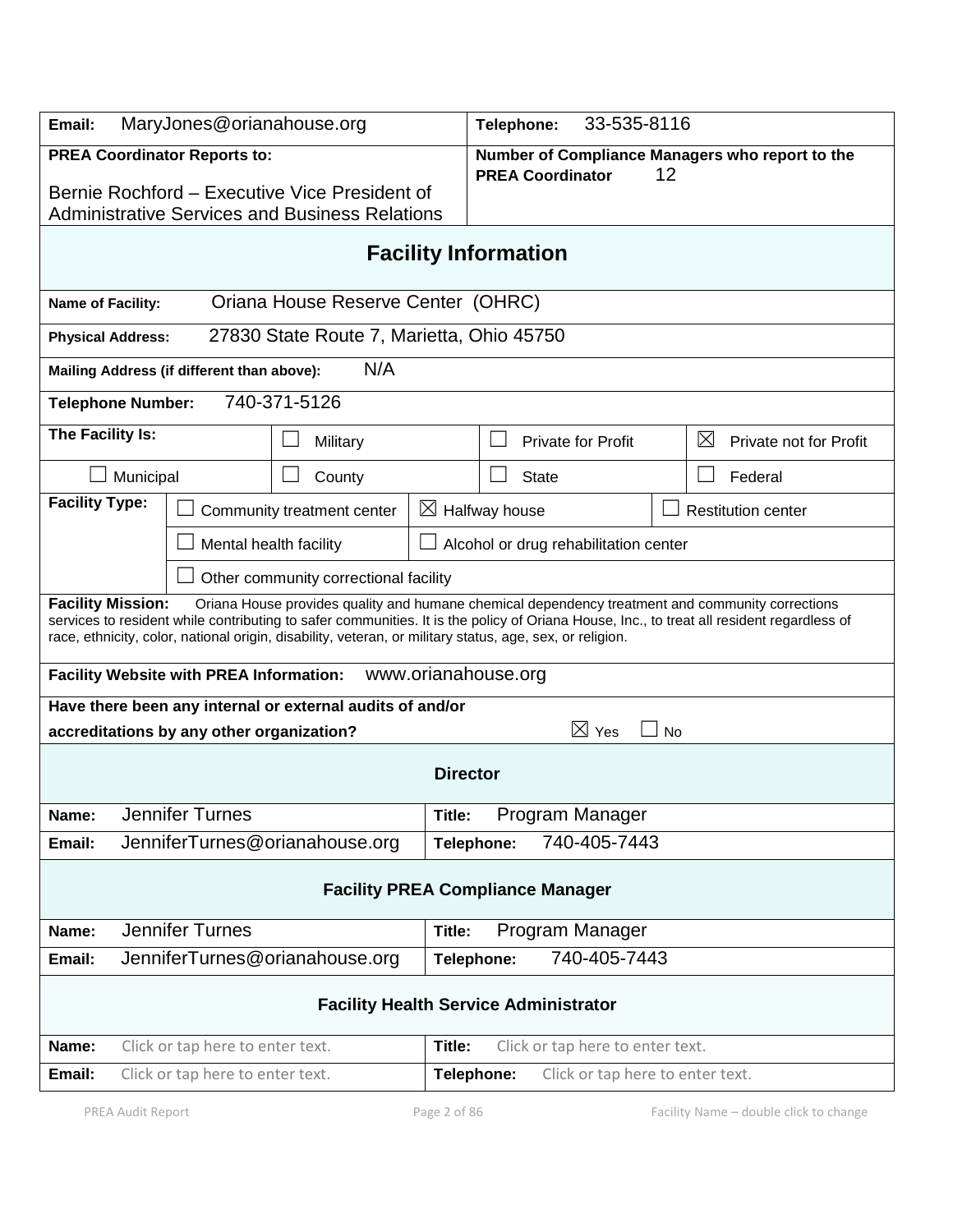| <b>Facility Characteristics</b>                                                                                                                                                                                                                              |                                                                                    |     |           |     |                    |  |  |
|--------------------------------------------------------------------------------------------------------------------------------------------------------------------------------------------------------------------------------------------------------------|------------------------------------------------------------------------------------|-----|-----------|-----|--------------------|--|--|
|                                                                                                                                                                                                                                                              | Designated Facility Capacity: 6 f/ 38 m<br>Current Population of Facility: 4f/ 34m |     |           |     |                    |  |  |
| Number of residents admitted to facility during the past 12 months                                                                                                                                                                                           | 146                                                                                |     |           |     |                    |  |  |
| Number of residents admitted to facility during the past 12 months who were transferred<br>from a different community confinement facility:                                                                                                                  | $\overline{0}$                                                                     |     |           |     |                    |  |  |
| Number of residents admitted to facility during the past 12 months whose length of stay in<br>the facility was for 30 days or more:                                                                                                                          | 117                                                                                |     |           |     |                    |  |  |
| Number of residents admitted to facility during the past 12 months whose length of stay in<br>the facility was for 72 hours or more:                                                                                                                         | 136                                                                                |     |           |     |                    |  |  |
| Number of residents on date of audit who were admitted to facility prior to August 20,<br>2012:                                                                                                                                                              | $\overline{0}$                                                                     |     |           |     |                    |  |  |
| Age Range of<br><b>Population:</b>                                                                                                                                                                                                                           | $\boxtimes$ Adults                                                                 |     | Juveniles |     | Youthful residents |  |  |
|                                                                                                                                                                                                                                                              | 23-59                                                                              | N/A |           | N/A |                    |  |  |
| Average length of stay or time under supervision:                                                                                                                                                                                                            |                                                                                    |     |           |     |                    |  |  |
| <b>Facility Security Level:</b>                                                                                                                                                                                                                              | minimum                                                                            |     |           |     |                    |  |  |
| <b>Resident Custody Levels:</b>                                                                                                                                                                                                                              | minimum                                                                            |     |           |     |                    |  |  |
| Number of staff currently employed by the facility who may have contact with residents:                                                                                                                                                                      | 17                                                                                 |     |           |     |                    |  |  |
| Number of staff hired by the facility during the past 12 months who may have contact with<br>residents:                                                                                                                                                      | 17                                                                                 |     |           |     |                    |  |  |
| Number of contracts in the past 12 months for services with contractors who may have<br>contact with residents:                                                                                                                                              | 10                                                                                 |     |           |     |                    |  |  |
| <b>Physical Plant</b>                                                                                                                                                                                                                                        |                                                                                    |     |           |     |                    |  |  |
| $\mathbf 1$<br><b>Number of Buildings:</b><br>Number of Single Cell Housing Units: 0                                                                                                                                                                         |                                                                                    |     |           |     |                    |  |  |
| <b>Number of Multiple Occupancy Cell Housing Units:</b><br>N/A                                                                                                                                                                                               |                                                                                    |     |           |     |                    |  |  |
| <b>Number of Open Bay/Dorm Housing Units:</b><br>3                                                                                                                                                                                                           |                                                                                    |     |           |     |                    |  |  |
| Description of any video or electronic monitoring technology (including any relevant information about where<br>cameras are placed, where the control room is, retention of video, etc.):<br>DVRs in server rooms were updated to a 30 day retention period. |                                                                                    |     |           |     |                    |  |  |
|                                                                                                                                                                                                                                                              |                                                                                    |     |           |     |                    |  |  |
| <b>Medical</b>                                                                                                                                                                                                                                               |                                                                                    |     |           |     |                    |  |  |
| <b>Type of Medical Facility:</b><br>N/A                                                                                                                                                                                                                      |                                                                                    |     |           |     |                    |  |  |
| Forensic sexual assault medical exams are conducted<br><b>Marietta Memorial Hospital</b><br>at:                                                                                                                                                              |                                                                                    |     |           |     |                    |  |  |
| <b>Other</b>                                                                                                                                                                                                                                                 |                                                                                    |     |           |     |                    |  |  |
| Number of volunteers and individual contractors, who may have contact with residents,<br>currently authorized to enter the facility:<br>contractors                                                                                                          |                                                                                    |     |           |     | 4 volunteers/12    |  |  |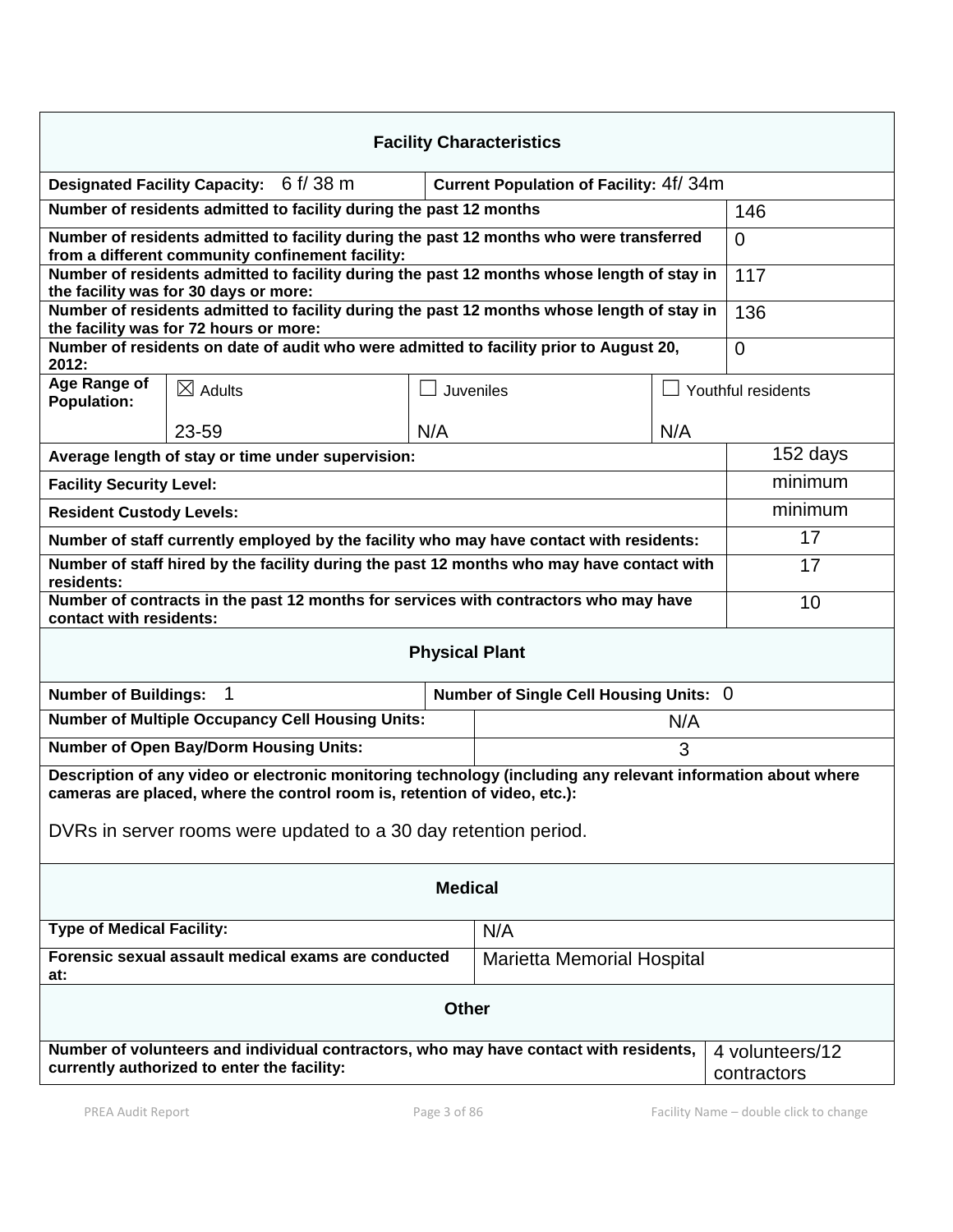| Number of investigators the agency currently employs to investigate allegations of |  |
|------------------------------------------------------------------------------------|--|
| sexual abuse:                                                                      |  |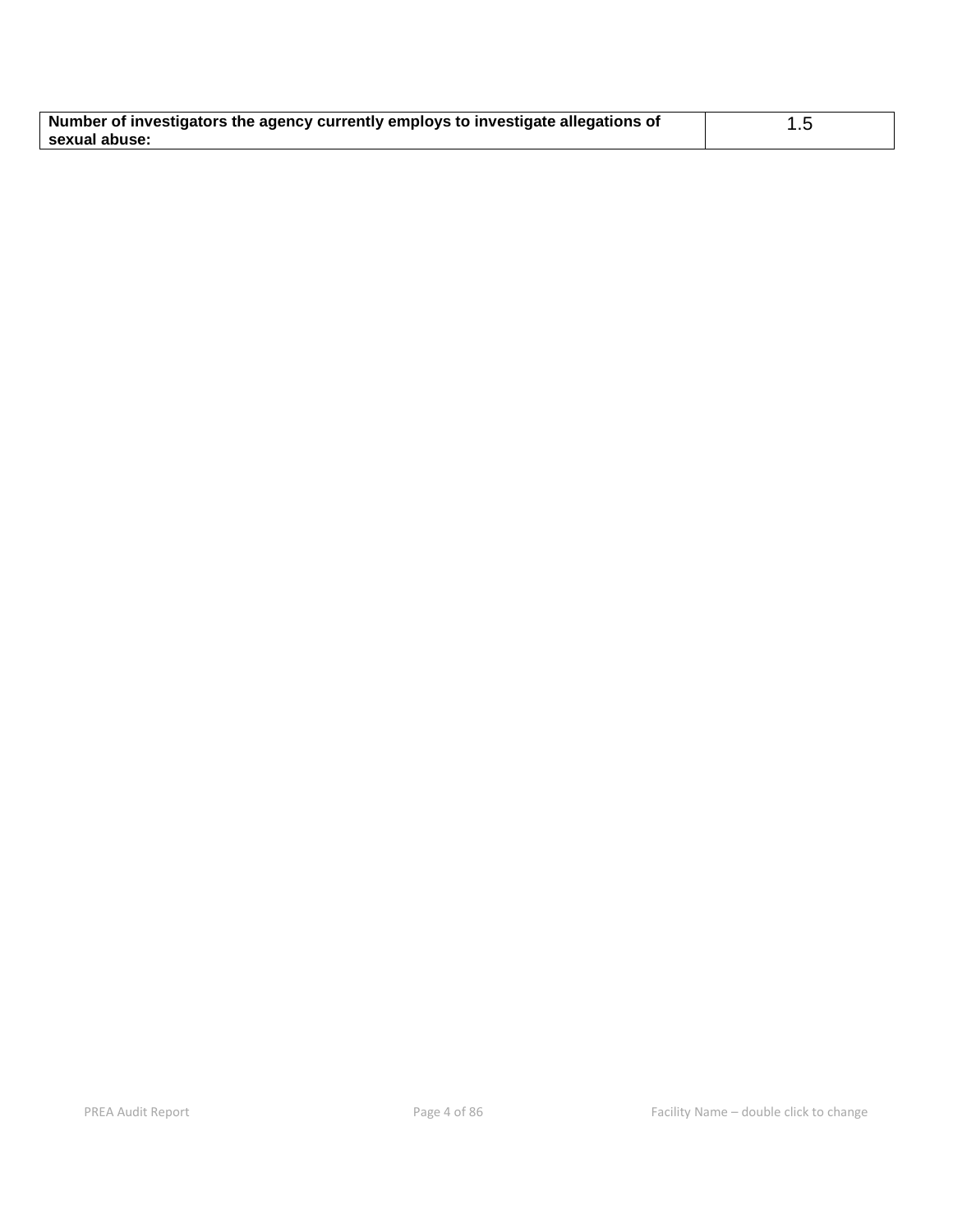# **Audit Findings**

# **Audit Narrative**

*The auditor's description of the audit methodology should include a detailed description of the following processes during the pre-onsite audit, onsite audit, and post-audit phases: documents and files reviewed, discussions and types of interviews conducted, number of days spent on-site, observations made during the site-review, and a detailed description of any follow-up work conducted during the post-audit phase. The narrative should describe the techniques the auditor used to sample documentation and select interviewees, and the auditor's process for the site review.*

The PREA audit for the Oriana House Reserve Center (OHRC) was conducted on April 17-18, 2018 in Marietta, Ohio.

OHRC is a facility that is under the Oriana House, Inc. umbrella. Oriana House was founded in 1981 and has been nationally recognized for community corrections and chemical dependency treatment. The facility uses Power DMS web based compliance system to supply the auditor with documentation relevant to showing compliance with each of the standards. The pre-audit questionnaire, a list of community partners and their phone numbers, floor plans, and MOU's were included in the documentation. The auditor is notified by email that the documentation is available online and is then supplied a unique access key supplied by Power DMS. The auditor received this information six weeks prior to the audit.

During the audit, the auditor toured the facility and conducted formal and informal staff and client interviews. During the tour, it was noted that multiple PREA audit notices were posted in both resident and staff areas including the main entrance where visitors to the facility could also see the notices. The notices included the name and address (mailing and email) of the auditor and the date in which the notice was posted. The auditor received no contact from residents or staff prior to the audit. No resident or staff member made a requested to speak with the auditor during the audit. Also posted were notices as to how anyone could report a PREA allegation. The notices included the names, numbers, and addresses of internal and external agencies they can make an anonymous report, and that anyone can report a PREA allegation to any staff member at any time verbally or in writing.

10 offenders (two females and eight males) were randomly chosen for interviews based on the required criteria from the PREA Resource Center. If a specialized required resident was not identified, the auditor interviewed a random resident. Residents were asked about their experience with PREA education, allegation reporting, communication with staff, safety, restrooms, knock and announcements, grievance procedures, pat downs, PREA brochures/postings, and the zero tolerance policy. The facility had one resident who was identified as having a cognitive disability. This resident was asked about the services provided to ensure he understood his rights under the PREA guidelines. The facility had one resident that was identified as having limited English proficiency (can speak and understand English but has limited reading and writing English ability). This resident declined an interview with the auditor, but the facility was able to show documentation how the provision made to ensure this resident understood his rights under the PREA guidelines. The facility had resident who were identified as being abusive or susceptible to abuse. The auditor did interview these resident but no questions were altered because of this status. These residents have increased "where about" checks due to the status. The facility did not have a resident that identified as transgender or intersex.

The auditor also interviewed specialized staff. This staff includes: Executive Vice President of Administrative Services and Business Relations, PREA Coordinator, PREA Compliance Specialist, PREA Manager, Investigators (2), Human Resource Director, Regional Director, and Emotional Support personnel. The auditor was able to speak with the liaison for both Marietta Memorial Hospital's SANE program and EVE, Inc. The auditor was able to verify services through each of the organizations' representative. Random staff were questioned about PREA training, how to report, to whom to report, filing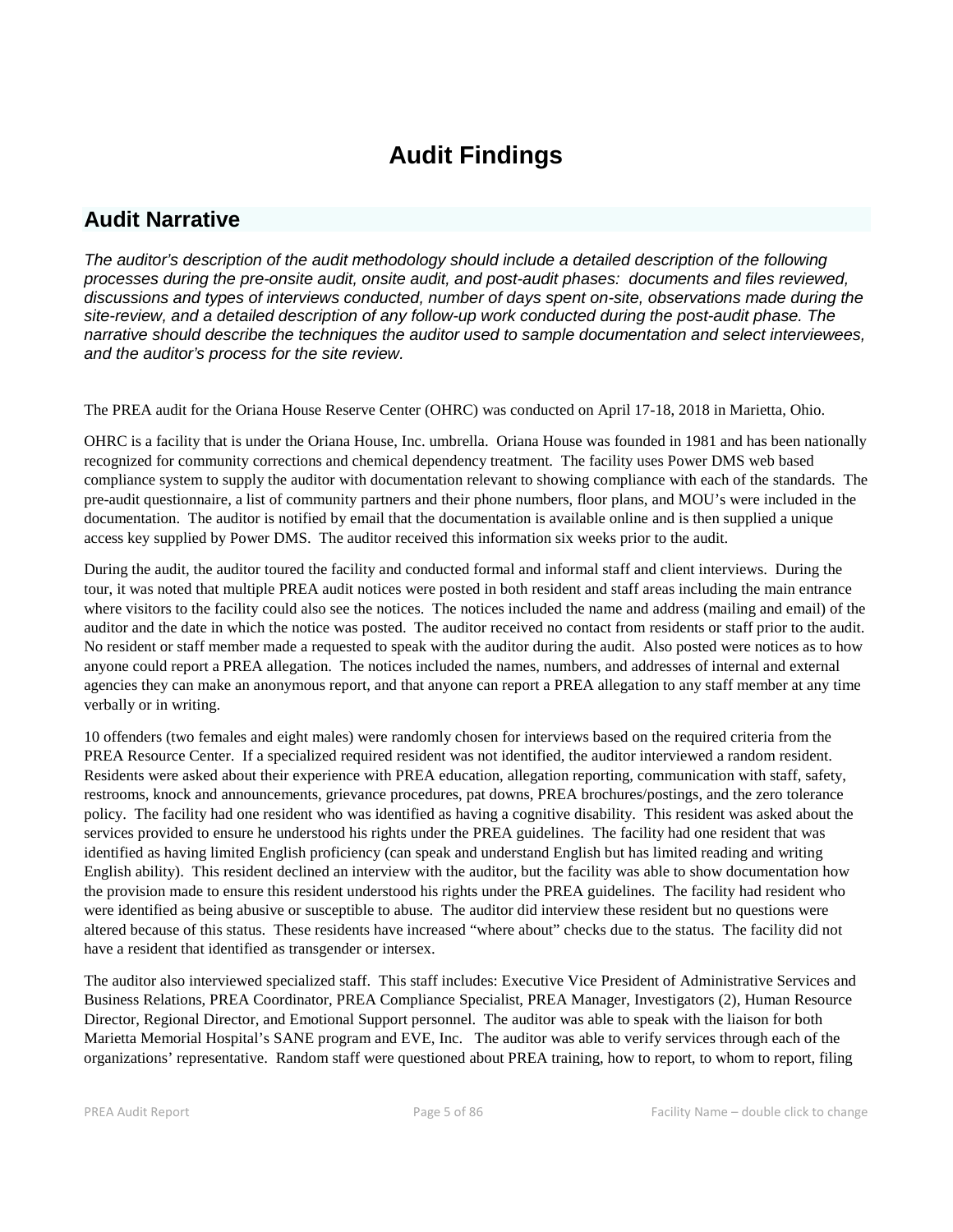reports, investigations, conducting interviews, follow-up and monitoring retaliation, first responder duties, and the facility's coordinated response plan.

The staff of OHRC indicated that they received formal PREA training during orientation training or as part of their annual training along with refresher training during a monthly staff meeting. Staff was able to specifically talk about their responsibilities as first responders, how they were to respond to any allegation reported to them or if they suspected incidents of sexual abuse/sexual harassment, how to communicate effectively with offenders who may be LGBTI, and impressed upon the auditor that their main duty was to keep everyone safe.

The offenders at OHRC expressed that they have no doubt that the staff would keep them safe and would respond appropriately should an incident of sexual harassment/sexual abuse take place. The offenders were able to clearly recite the education they received concerning their rights under the PREA standards, and knew the location of PREA related postings. All offenders affirmed being screened at intake for risk of vulnerability or abusiveness and again by their case manager at a later date.

All MOU's documented the partnership between the facility and the contracting agency concerning services to be provided should there be a need. The auditor was able to interview representatives from Marietta Memorial Hospital and EVE, Inc. and confirm the services each would provide to offenders should there be an allegation of sexual assault or abuse.

After a brief opening with agency staff, the auditor toured the facility. The tour consisted of examining all housing units, dorms, bathrooms, group areas, operations posts, rec yard, utility areas, and maintenance areas. A review of employee files, training records, PREA acknowledgments, PREA forms, and data logs were also completed. The auditor gave a closeout and shared some the immediate findings

Overall, the auditor was left with the impression that the leadership and staff of OHRC have made implementing the PREA standards a priority and that they have received the necessary training and authority to detect, protect, and respond to any incident of sexual abuse/sexual harassment. Oriana House as an agency has reviewed the corrective action plans from other facility's and have implemented positive changes at all facilities. Opportunities to increase the ability to protect and detect sexual abuse and sexual harassment are proactive in nature. Agency leadership has developed policies and practices that shows a commitment to the safety of residents, and provides the necessary support to implement all aspects of the PREA standards.

# **Facility Characteristics**

*The auditor's description of the audited facility should include details about the facility type, demographics and size of the inmate, resident or detainee population, numbers and type of staff positions, configuration and layout of the facility, numbers of housing units, description of housing units including any special housing units, a description of programs and services, including food service and recreation. The auditor should describe how these details are relevant to PREA implementation and compliance.*

The Oriana House Reserve Center located in Marietta, Ohio that serves adult male and female felony offenders. The facility is a single story building that can house 48 offenders (six females and forty-two males). In order to access the secure perimeter of the facility one must report to the main entrance and enter into the main lobby. Once inside the main lobby, all visitors must be signed in. Visitors will read and sign an acknowledgment of Oriana House's zero tolerance policy. Residents will enter into either the male or female search area and receive a pat search or residents may receive an enhanced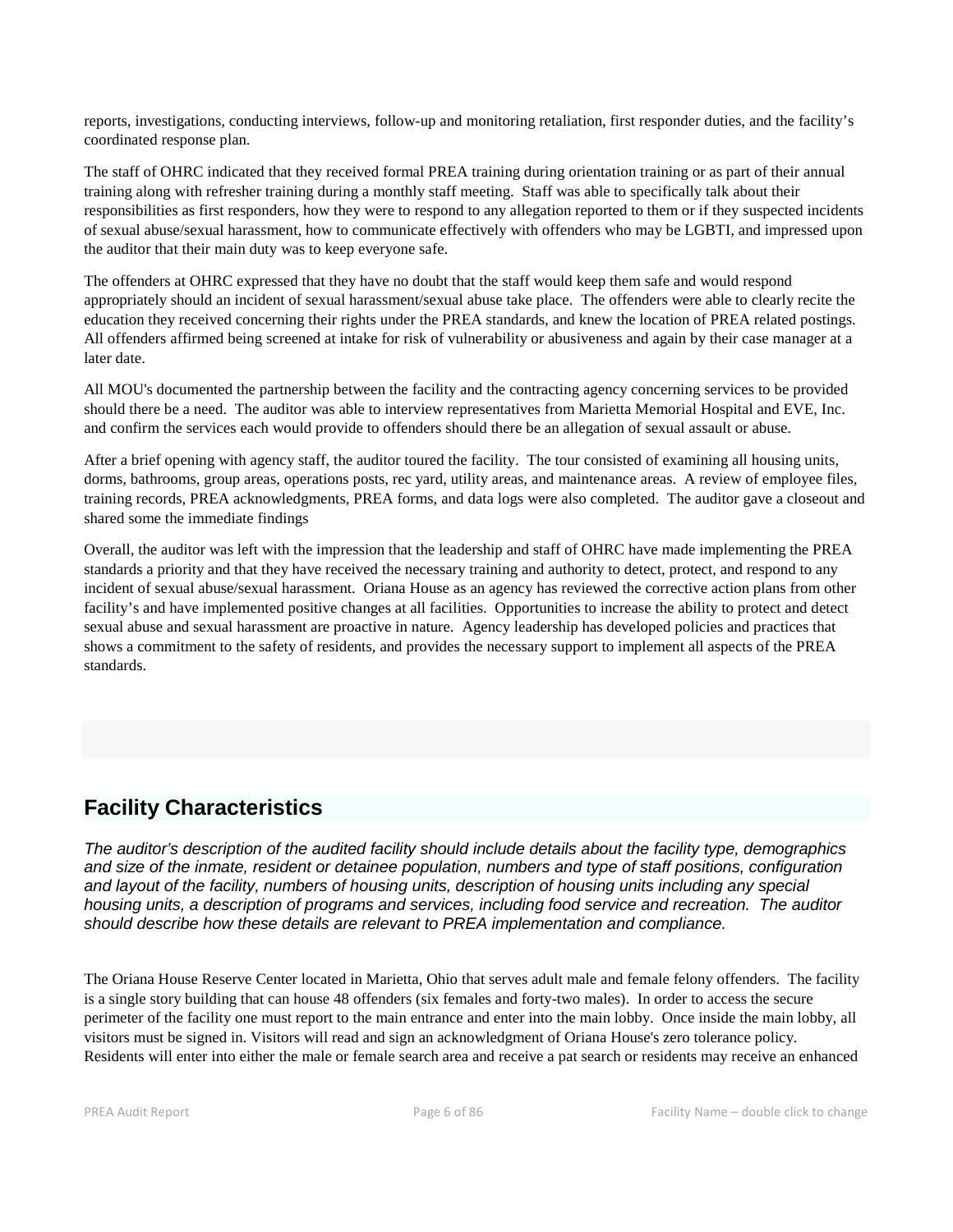pad down (residents receiving an enhanced pat down will be moved to a room where they will strip down to their underclothes) that is recorded by camera but not visible on security monitors.

The facility has two housing units and three dorm areas (one female and two male). The female housing unit is selfcontained and houses a day-room, dorm area, and bathroom. The facility can hold a maximum of six female offenders (at the time of the audit, the facility was housing four female offenders). The female residents do not have free movement throughout the facility and have an intercom system to access staff at the main post. Three times a day male residents are restricted to their dorm so that female residents have an opportunity to make use of the main lounge area, rec yard, and main post. The door to access the female area is right across from the main post. One would need a key to enter into a sally port area and then a key again into the housing unit. Female offenders are pat and enhanced pat searched in this sally port area. While an enhanced pat search is taking place, a medical curtain is closed blocking the window in the door to the main hallway. The laundry facilities for the female residents in located in the bathroom. There are cameras in the day room and in the bathroom (pointed at the washer and dryer only). Should a female resident need to exit the housing unit, she will be escorted by staff and male resident will be removed from the corridors. Because the female unit can be a little closed off to the rest of the facility, case managers make regular visits to the female unit to check on their clients and address any issues. During resident interviews, female offenders did not have any issues with the level of staff interaction or the amount of time spent in the housing unit.

The male residents have more free roaming access to the main areas of the facility. There are two male dormitories. The larger of the male dorms contains thirty beds, while the smaller dorm contains twelve beds. There are no cameras in the dorm but there are security mirrors that make all areas of the room easily visible to staff. Residents have been instructed to change in the bathroom. The layout of the bathroom is described in standard 115.215.

When not on restricted movement due to the female offenders being allowed in common areas, the male residents have access to a large lounge area that houses recreation equipment, a television, and vending. This room also serves as the dining hall. This is a square room with good line of site views into all areas. There is one 360° camera. The outdoor rec yard is open and surrounded by a 10ft chain-link fence.

An offsite catering company provides one hot meal (lunch) and two pre-packaged meals (breakfast and dinner) to the residents. Meals are transported to the facility by the catering company and brought into the lounge/dining area by facility staff. All meals are served by staff.

Near the main post of the facility is an admin/intake office and an entrance to the staff office corridor. All staff offices in this corridor are set up as connected cubicles with full glass sliding doors. Other staff offices that are not a cubicle, have a window in the door for clear line of site views. There are a total of three group rooms (the sally port in the female wing is also used to facilitate groups). All of these rooms have a window in the door and a camera. The two group rooms not located in the female wing also have security mirrors.

OHRC's electronic surveillance program includes 20 cameras placed throughout the facility (interior and exterior) that have the capability to record and playback up to 30 days. The cameras located at the main post also record audio. Resident Supervisor staff assigned to the main control post view camera footage. Supervisors review live and recorded footage at least one time per week. The Program Administrator and Lead Resident Supervisor have access to the facility camera system on their office desktop computer.

Resident supervisor staff are required to conduct "where abouts" 3x per shift and 6x per shift for residents who have been classified as highly abusive or highly susceptible until a review can be done by a supervisor team to remove the resident from the increased "where abouts". During a "where about" staff must document physically seeing each resident. Along with "where abouts", Resident Supervisor staff circulate throughout the whole facility once every hour (staff are required to conduct circulations in the female wing at least once every 30 minutes). Identified blind spot areas have increased circulation. The facility has placed surveillance mirrors in strategic areas in order to capture areas that are not immediately visible when looking through the window to cover corners and other hidden areas.

The facility's goals are to alleviate jail and prison overcrowding; improving the community integration process for residents; addressing chemical dependency, employment, education, and other issues prior to release; and reducing recidivism by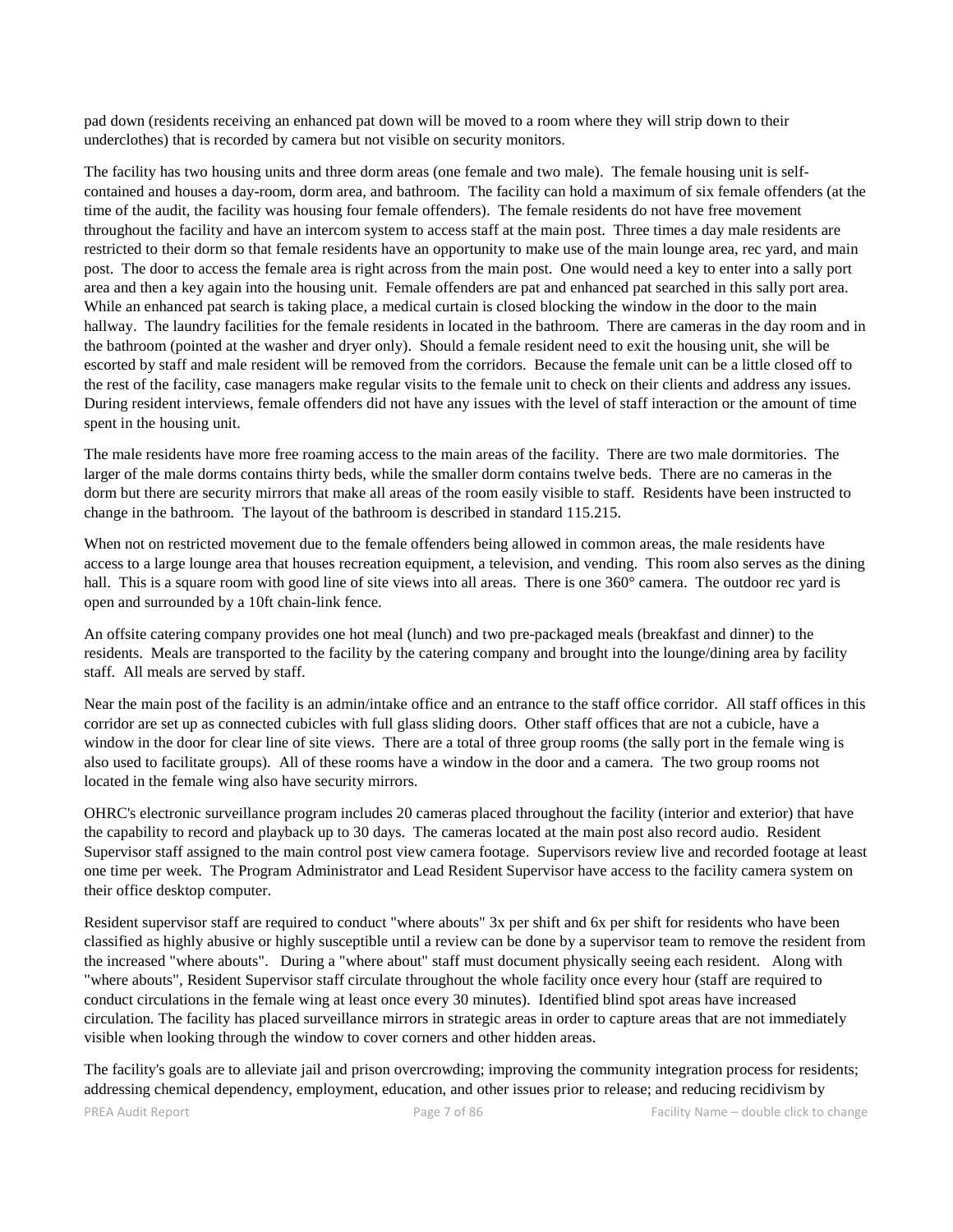addressing certain behaviors, attitudes, and thought processes. OHRC accomplishes these goals by using programming that has demonstrated the ability to reduce crime.

# **Summary of Audit Findings**

*The summary should include the number of standards exceeded, number of standards met, and number of standards not met, along with a list of each of the standards in each category. If relevant, provide a summarized description of the corrective action plan, including deficiencies observed, recommendations made, actions taken by the agency, relevant timelines, and methods used by the auditor to reassess compliance.*

*Auditor Note: No standard should be found to be "Not Applicable" or "NA". A compliance determination must be made for each standard.*

# **Number of Standards Exceeded:** 3

115.231, 115.232, 115.424

## **Number of Standards Met:** 38

115.211, 115.213, 115.215, 115.216, 115.217, 115.218, 115.221, 115.222, 115.233, 115.234, 115.235, 115.241, 115.251, 115.253, 115.254, 115.261, 115.262, 115.263, 115.264, 115.265, 115.267, 115.271, 115.272, 115.273, 115.276, 115.277, 115.278, 115.282, 115.283, 115.286, 115.287, 115.288, 115.289, 115.401, 115.403

**Number of Standards Not Met:** 0

Click or tap here to enter text.

# **Summary of Corrective Action (if any)**

Type text here.

# **PREVENTION PLANNING**

# **Standard 115.211: Zero tolerance of sexual abuse and sexual harassment; PREA coordinator**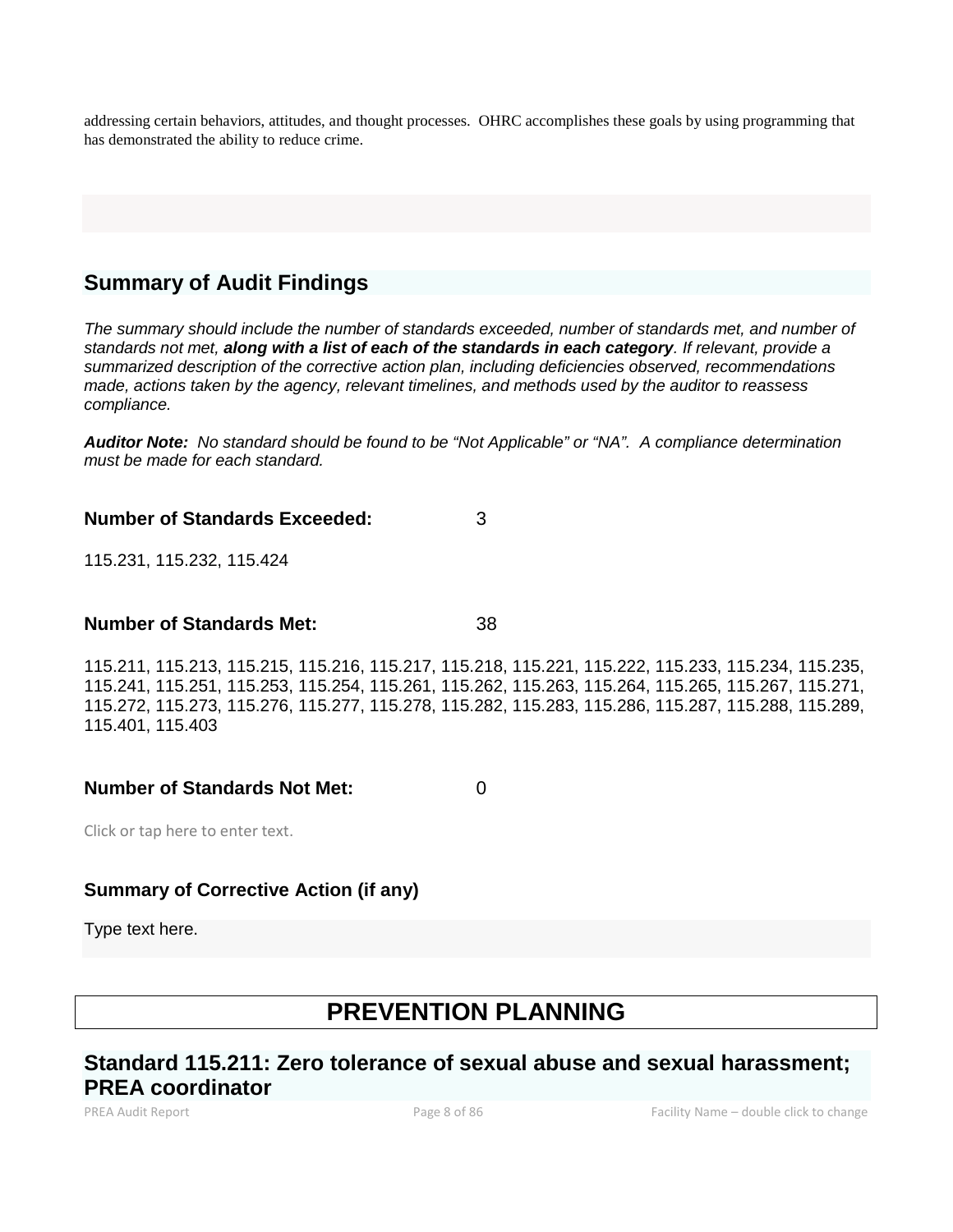# **All Yes/No Questions Must Be Answered by The Auditor to Complete the Report**

#### **115.211 (a)**

- **Does the agency have a written policy mandating zero tolerance toward all forms of sexual** abuse and sexual harassment?  $\boxtimes$  Yes  $\Box$  No
- **Does the written policy outline the agency's approach to preventing, detecting, and responding** to sexual abuse and sexual harassment?  $\boxtimes$  Yes  $\Box$  No

#### **115.211 (b)**

- **Has the agency employed or designated an agency-wide PREA Coordinator?**  $\boxtimes$  Yes  $\Box$  No
- Is the PREA Coordinator position in the upper-level of the agency hierarchy?  $\boxtimes$  Yes  $\Box$  No
- Does the PREA Coordinator have sufficient time and authority to develop, implement, and oversee agency efforts to comply with the PREA standards in all of its facilities? ☒ Yes ☐ No

#### **Auditor Overall Compliance Determination**

- ☐ **Exceeds Standard** (*Substantially exceeds requirement of standards*)
- ☒ **Meets Standard** (*Substantial compliance; complies in all material ways with the standard for the relevant review period*)
- ☐ **Does Not Meet Standard** (*Requires Corrective Action*)

#### **Instructions for Overall Compliance Determination Narrative**

*The narrative below must include a comprehensive discussion of all the evidence relied upon in making the compliance or non-compliance determination, the auditor's analysis and reasoning, and the auditor's conclusions. This discussion must also include corrective action recommendations where the facility does not meet the standard. These recommendations must be included in the Final Report, accompanied by information on specific corrective actions taken by the facility.*

The facility has an agency wide written policy mandating zero tolerance toward all forms of sexual abuse and sexual harassment. The policy includes how the facility will implement its approach to preventing, detecting, and responding to sexual abuse and sexual harassment; definitions of prohibited behavior; sanctions for those found to have participated in sexual abuse or sexual harassment; and appropriate strategies to reduce and prevent sexual abuse and sexual harassment of resident.

The agency-wide PREA Coordinator is the agency's Vice President of Administration and Legal Counsel, and reports directly to the agency's Executive Vice President of Administrative Services and Business Relations. During staff interviews, the PREA coordinator indicated that she has enough time and authority to develop, implement, and oversee the facility's efforts to comply with the PREA standards. The Vice President of Administrative Services and Business Relations agreed that the PREA Coordinator has great latitude toward implementing policy and procedure where PREA is concerned.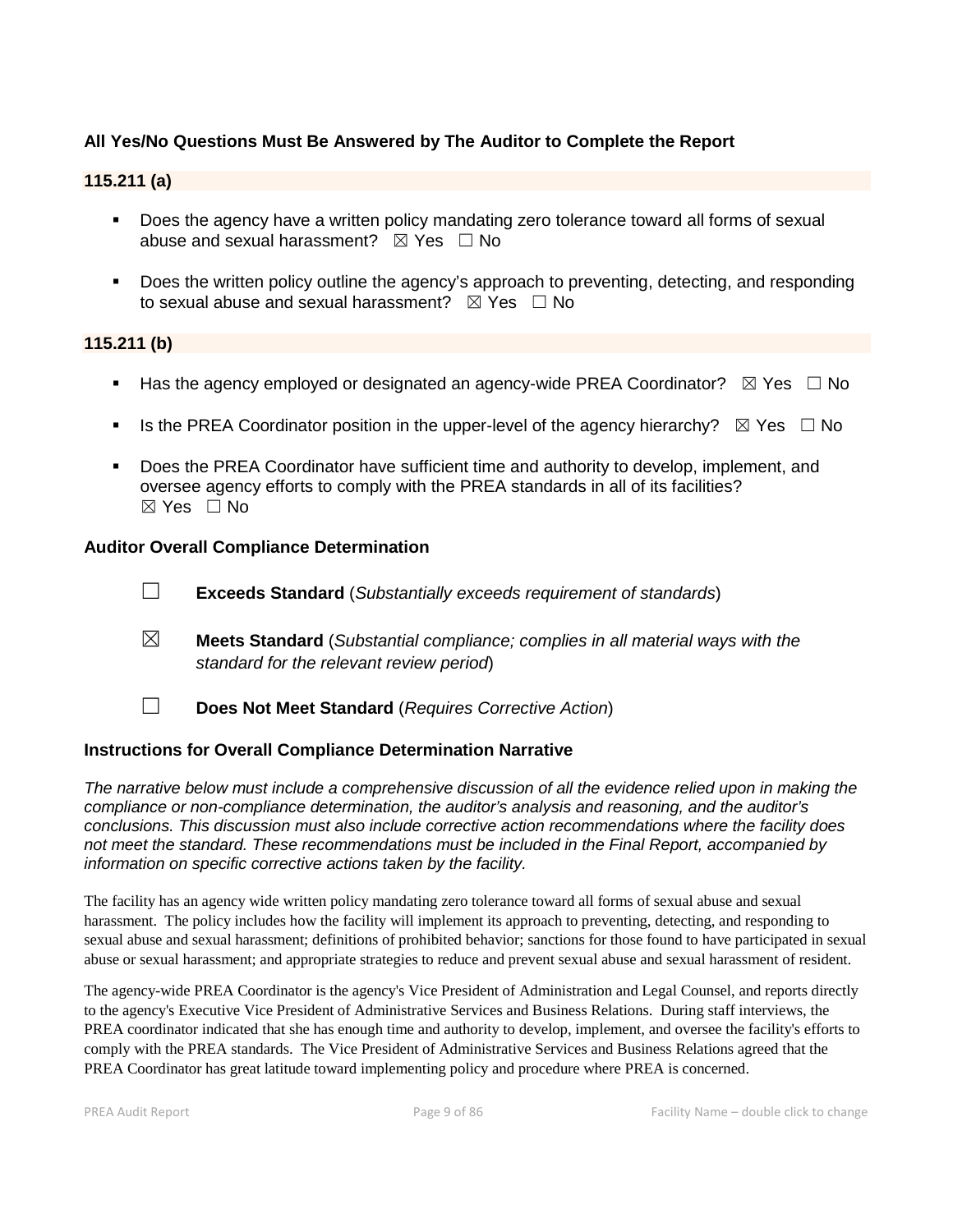The facility has a PREA Compliance Specialist that acts as a liaison between the PREA Coordinator and the facility's PREA Manager. The PREA compliance Specialist helps with implementing procedures and practices at each facility.

The facility's PREA Manager is the agency's Program Manager. The PREA Manager reports directly to the PREA Coordinator on issues pertaining to complying with the PREA standards. She indicates that she has ample time to comply with the PREA standards.

Review:

Policy and Procedure

Interview with PREA Coordinator

Interview with Compliance Specialist

Interview with Vice President of Administrative Services and Business Relations

Interview with Program Manager

# **Standard 115.212: Contracting with other entities for the confinement of residents**

## **All Yes/No Questions Must Be Answered by the Auditor to Complete the Report**

## **115.212 (a)**

 If this agency is public and it contracts for the confinement of its residents with private agencies or other entities including other government agencies, has the agency included the entity's obligation to comply with the PREA standards in any new contract or contract renewal signed on or after August 20, 2012? (N/A if the agency does not contract with private agencies or other entities for the confinement of residents.)  $\Box$  Yes  $\Box$  No  $\boxtimes$  NA

## **115.212 (b)**

 Does any new contract or contract renewal signed on or after August 20, 2012 provide for agency contract monitoring to ensure that the contractor is complying with the PREA standards? (N/A if the agency does not contract with private agencies or other entities for the confinement of residents OR the response to 115.212(a)-1 is "NO".)  $\Box$  Yes  $\Box$  No  $\boxtimes$  NA

## **115.212 (c)**

 If the agency has entered into a contract with an entity that fails to comply with the PREA standards, did the agency do so only in emergency circumstances after making all reasonable attempts to find a PREA compliant private agency or other entity to confine residents? (N/A if the agency has not entered into a contract with an entity that fails to comply with the PREA standards.)  $\Box$  Yes  $\Box$  No  $\boxtimes$  NA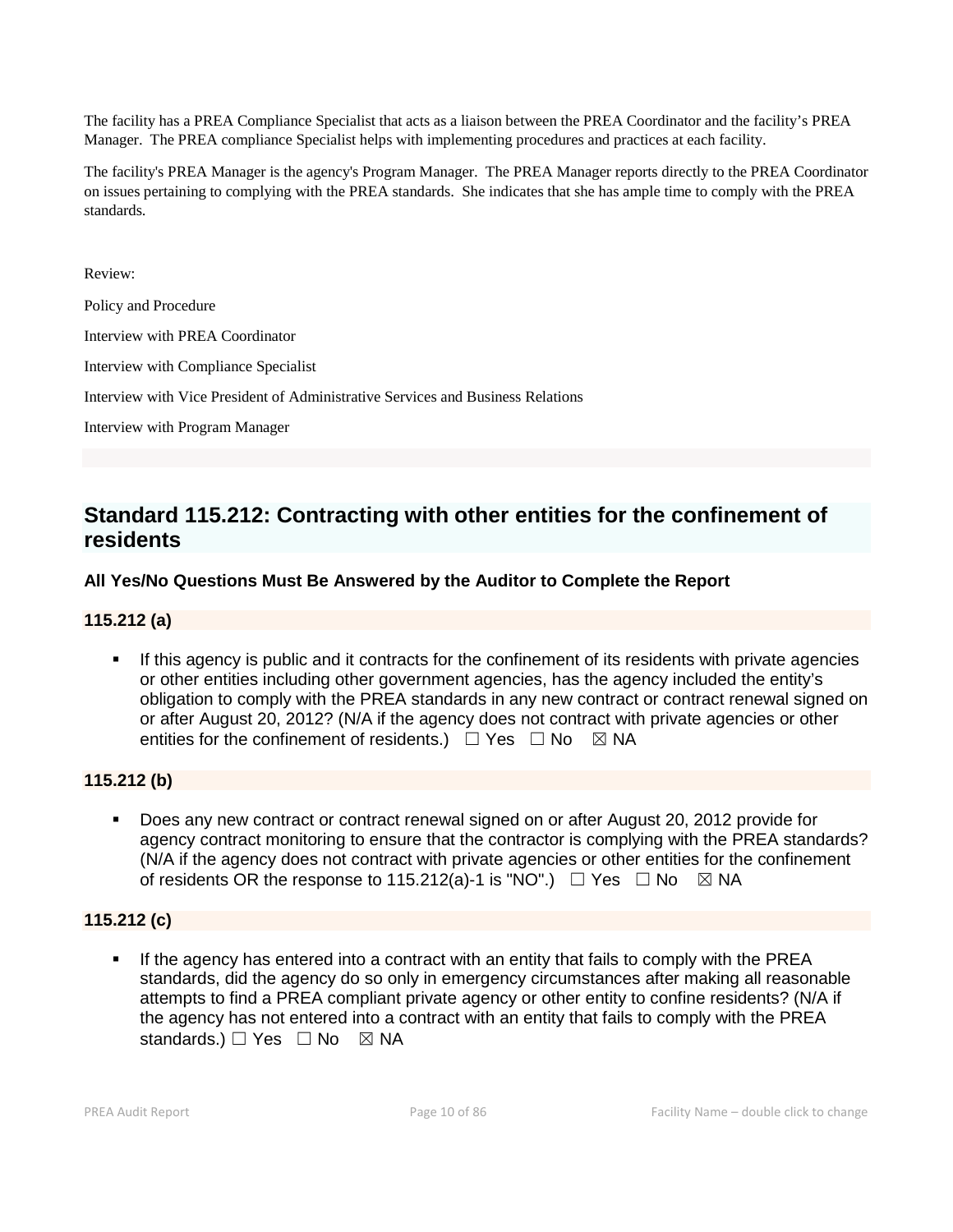In such a case, does the agency document its unsuccessful attempts to find an entity in compliance with the standards? (N/A if the agency has not entered into a contract with an entity that fails to comply with the PREA standards.)  $\Box$  Yes  $\Box$  No  $\boxtimes$  NA

## **Auditor Overall Compliance Determination**

- ☐ **Exceeds Standard** (*Substantially exceeds requirement of standards*)
- ☐ **Meets Standard** (*Substantial compliance; complies in all material ways with the standard for the relevant review period*)
- ☐ **Does Not Meet Standard** (*Requires Corrective Action*)

#### **Instructions for Overall Compliance Determination Narrative**

*The narrative below must include a comprehensive discussion of all the evidence relied upon in making the compliance or non-compliance determination, the auditor's analysis and reasoning, and the auditor's conclusions. This discussion must also include corrective action recommendations where the facility does not meet the standard. These recommendations must be included in the Final Report, accompanied by information on specific corrective actions taken by the facility.*

N/A: The PREA Coordinator advises that the facility is not a public agency and does not contract with other facilities.

# **Standard 115.213: Supervision and monitoring**

## **All Yes/No Questions Must Be Answered by the Auditor to Complete the Report**

#### **115.213 (a)**

- Does the agency develop for each facility a staffing plan that provides for adequate levels of staffing and, where applicable, video monitoring, to protect residents against sexual abuse?  $\boxtimes$  Yes  $\Box$  No
- Does the agency document for each facility a staffing plan that provides for adequate levels of staffing and, where applicable, video monitoring, to protect residents against sexual abuse? ☒ Yes ☐ No
- Does the agency ensure that each facility's staffing plan takes into consideration the physical layout of each facility in calculating adequate staffing levels and determining the need for video monitoring? ⊠ Yes □ No
- Does the agency ensure that each facility's staffing plan takes into consideration the composition of the resident population in calculating adequate staffing levels and determining the need for video monitoring?  $\boxtimes$  Yes  $\Box$  No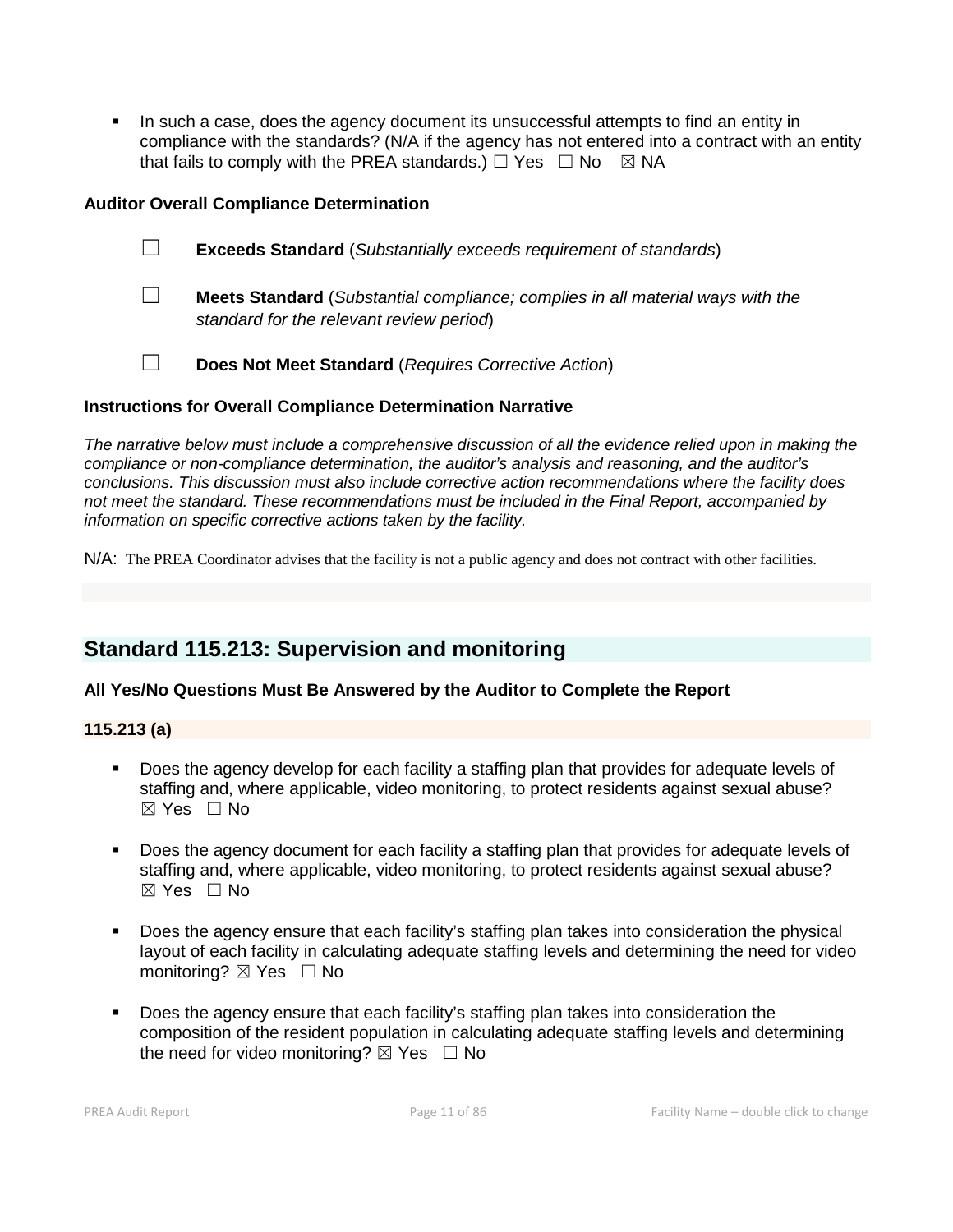- Does the agency ensure that each facility's staffing plan takes into consideration the prevalence of substantiated and unsubstantiated incidents of sexual abuse in calculating adequate staffing levels and determining the need for video monitoring?  $\boxtimes$  Yes  $\Box$  No
- Does the agency ensure that each facility's staffing plan takes into consideration any other relevant factors in calculating adequate staffing levels and determining the need for video monitoring? ⊠ Yes □ No

# **115.213 (b)**

 In circumstances where the staffing plan is not complied with, does the facility document and justify all deviations from the plan? (N/A if no deviations from staffing plan.)  $\Box$  Yes  $\Box$  No  $\boxtimes$  NA

## **115.213 (c)**

- In the past 12 months, has the facility assessed, determined, and documented whether adjustments are needed to the staffing plan established pursuant to paragraph (a) of this section? **⊠** Yes □ No
- In the past 12 months, has the facility assessed, determined, and documented whether adjustments are needed to prevailing staffing patterns?  $\boxtimes$  Yes  $\Box$  No
- In the past 12 months, has the facility assessed, determined, and documented whether adjustments are needed to the facility's deployment of video monitoring systems and other monitoring technologies? ⊠ Yes □ No
- In the past 12 months, has the facility assessed, determined, and documented whether adjustments are needed to the resources the facility has available to commit to ensure adequate staffing levels?  $\boxtimes$  Yes  $\Box$  No

# **Auditor Overall Compliance Determination**

- ☐ **Exceeds Standard** (*Substantially exceeds requirement of standards*)
- ☒ **Meets Standard** (*Substantial compliance; complies in all material ways with the standard for the relevant review period*)
- ☐ **Does Not Meet Standard** (*Requires Corrective Action*)

## **Instructions for Overall Compliance Determination Narrative**

*The narrative below must include a comprehensive discussion of all the evidence relied upon in making the compliance or non-compliance determination, the auditor's analysis and reasoning, and the auditor's conclusions. This discussion must also include corrective action recommendations where the facility does not meet the standard. These recommendations must be included in the Final Report, accompanied by information on specific corrective actions taken by the facility.*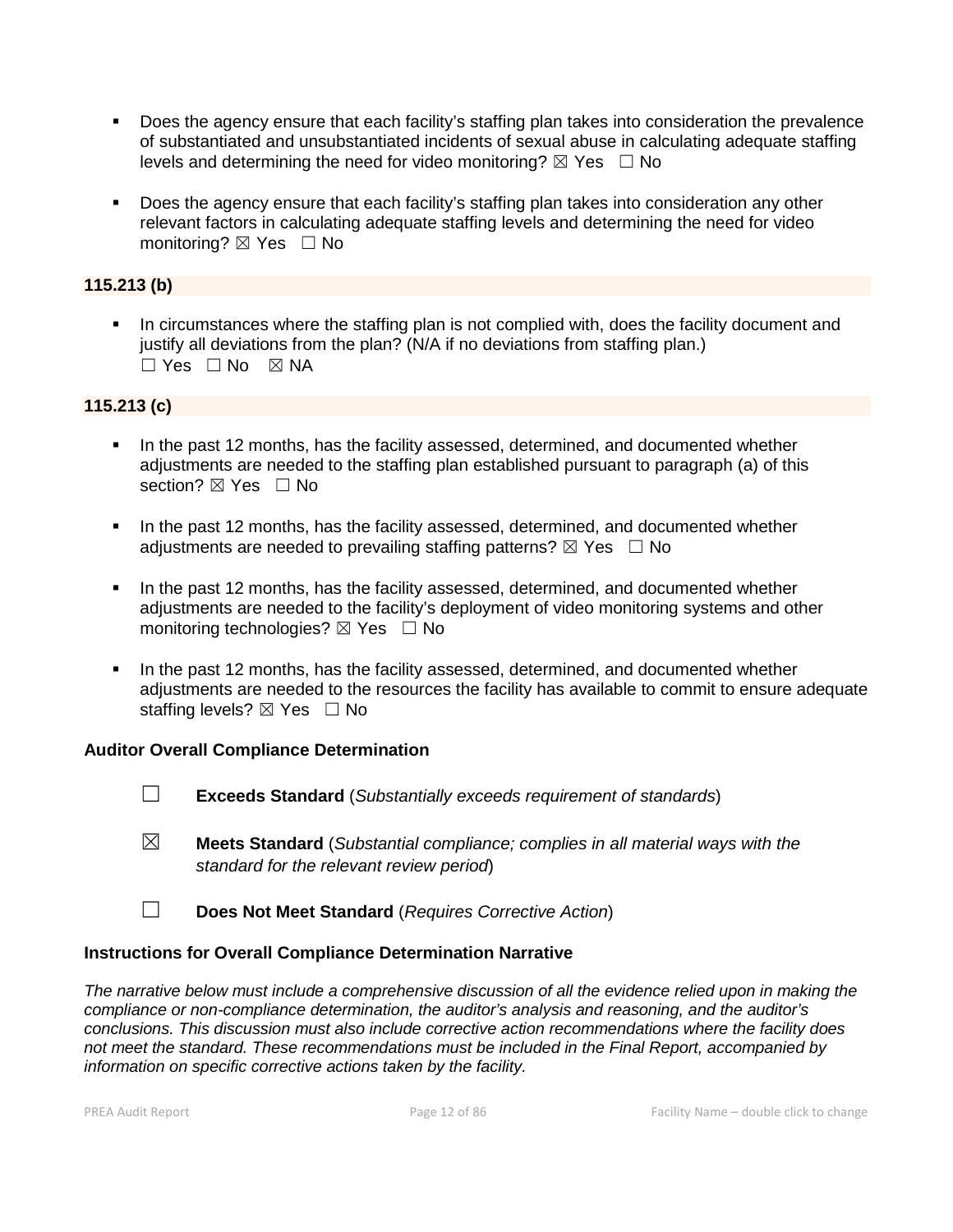The facility has a staffing plan that provides for adequate levels of staffing, and where appropriate video monitoring to protect residents against sexual misconduct. The staffing plan takes into consideration the physical layout of the facility, types of residents housed at the facility, and the number of substantiated and unsubstantiated incidents. The facility management has considered all blind spot areas and developed an appropriate response to maintain the safety and security of the facility.

The staffing plan was developed with the agency PREA coordinator and the facility PREA manager along with other facility leadership. The team conducts an annual walk through of the facility and documents ways the facility can improve its methods of preventing and detecting any incidents of sexual abuse/sexual harassment. Staffing levels are continuously monitored and the facility has the ability to hire staff or provide overtime hours to ensure appropriate coverage.

There have been no deviations to the staffing plan during this audit cycle. The facility has created a form to document the dates of any deviations, listed what the deviation was, and a justification for the deviation.

The auditor has reviewed the agency's written policy concerning what information is to be contained in the staffing plan and the number of staff members required to operate each shift. A review of floor plans, camera placement, and identified blind spot areas was conducted by the auditor prior to the audit and during the walk through. During interviews with facility staff, the auditor was informed how staff placement, security mirrors, required "where about" checks and circulations, and video monitoring are used to ensure maximum safety and security. There is a policy requirement to have the staffing plan reviewed annually and updated if necessary.

The facility houses both male and female clients. Staff adhere to a schedule and movement plan to ensure male and female offenders have no interaction with each other.

The facility is continually updating security and staffing plans to eliminate any potential blind spot areas.

Review: Policy and Procedure Facility tour Staffing plan Deviation Report Floor plans with camera placement/security mirrors Interview with PREA Coordinator Interview with PREA Compliance Specialist Interview with Regional Manager Interview with Program Manager Interview with Lead Resident Supervisor

# **Standard 115.215: Limits to cross-gender viewing and searches**

## **All Yes/No Questions Must Be Answered by the Auditor to Complete the Report**

# **115.215 (a)**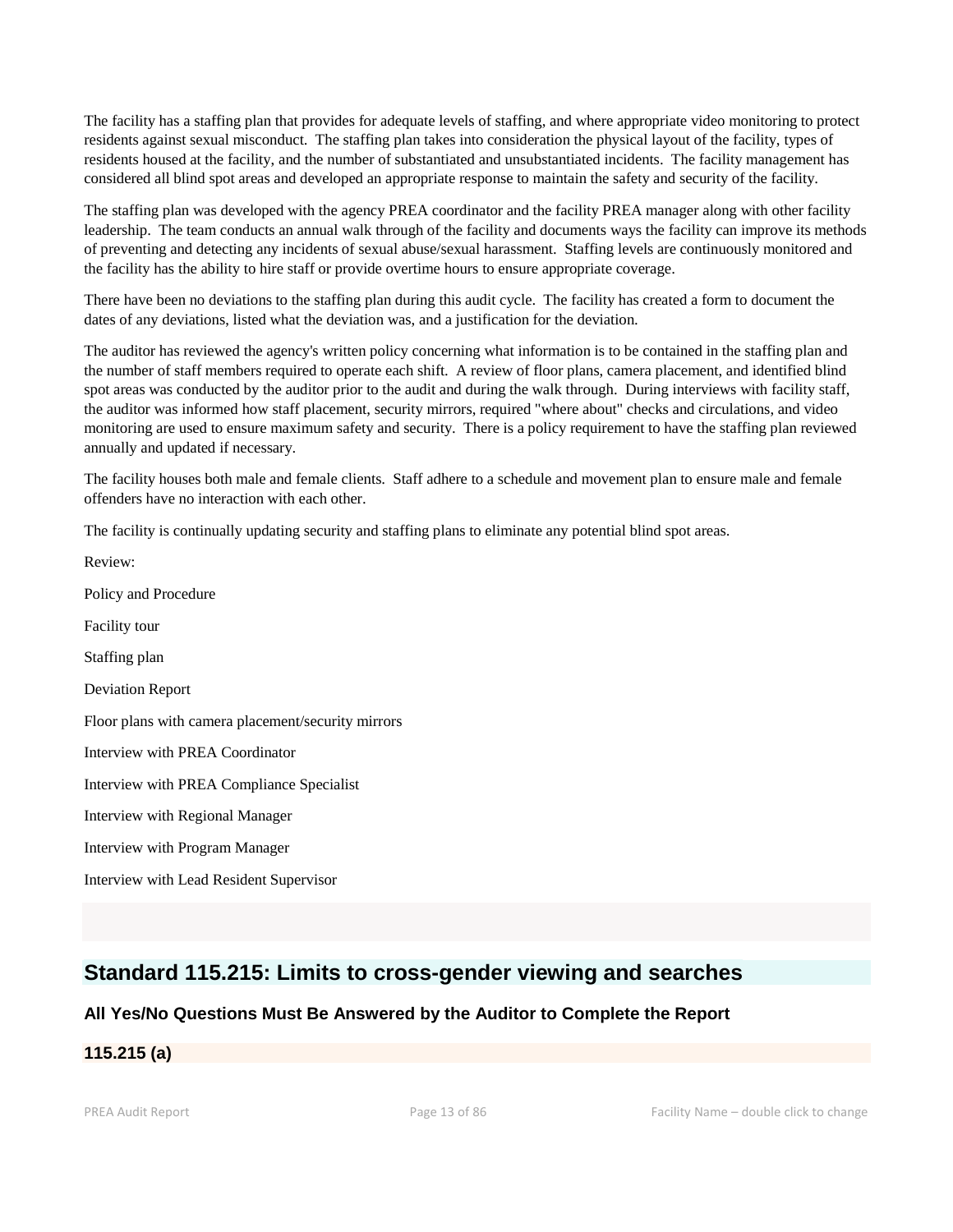Does the facility always refrain from conducting any cross-gender strip or cross-gender visual body cavity searches, except in exigent circumstances or by medical practitioners?  $\boxtimes$  Yes  $\Box$  No

#### **115.215 (b)**

- Does the facility always refrain from conducting cross-gender pat-down searches of female residents, except in exigent circumstances? ( $N/A$  if less than 50 residents)  $\Box$ Yes  $\boxtimes$  No  $\Box$  NA
- Does the facility always refrain from restricting female residents' access to regularly available programming or other outside opportunities in order to comply with this provision? (N/A if less than 50 residents)  $\boxtimes$  Yes  $\Box$  No  $\Box$  NA

#### **115.215 (c)**

- Does the facility document all cross-gender strip searches and cross-gender visual body cavity searches?  $\boxtimes$  Yes  $\Box$  No
- Does the facility document all cross-gender pat-down searches of female residents?  $\boxtimes$  Yes  $\Box$  No

#### **115.215 (d)**

- Does the facility implement policies and procedures that enable residents to shower, perform bodily functions, and change clothing without nonmedical staff of the opposite gender viewing their breasts, buttocks, or genitalia, except in exigent circumstances or when such viewing is incidental to routine cell checks?  $\boxtimes$  Yes  $\Box$  No
- Does the facility require staff of the opposite gender to announce their presence when entering an area where residents are likely to be showering, performing bodily functions, or changing clothing? ☒ Yes ☐ No

#### **115.215 (e)**

- Does the facility always refrain from searching or physically examining transgender or intersex residents for the sole purpose of determining the resident's genital status?  $\boxtimes$  Yes  $\Box$  No
- **If a resident's genital status is unknown, does the facility determine genital status during** conversations with the resident, by reviewing medical records, or, if necessary, by learning that information as part of a broader medical examination conducted in private by a medical practitioner? ☒ Yes ☐ No

## **115.215 (f)**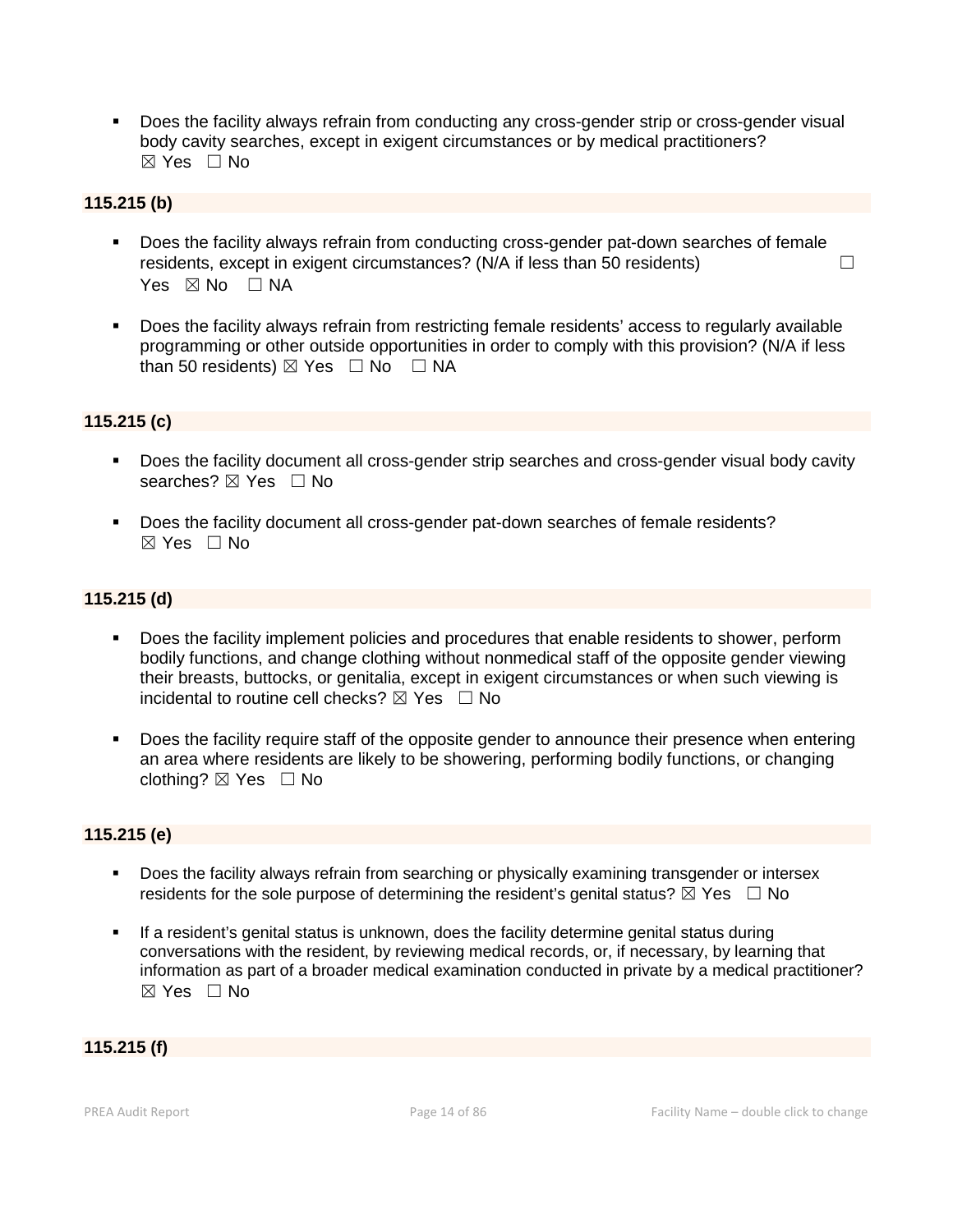- Does the facility/agency train security staff in how to conduct cross-gender pat down searches in a professional and respectful manner, and in the least intrusive manner possible, consistent with security needs?  $\Box$  Yes  $\boxtimes$  No
- Does the facility/agency train security staff in how to conduct searches of transgender and intersex residents in a professional and respectful manner, and in the least intrusive manner possible, consistent with security needs?  $\boxtimes$  Yes  $\Box$  No

#### **Auditor Overall Compliance Determination**

- ☐ **Exceeds Standard** (*Substantially exceeds requirement of standards*)
- ☒ **Meets Standard** (*Substantial compliance; complies in all material ways with the standard for the relevant review period*)
- ☐ **Does Not Meet Standard** (*Requires Corrective Action*)

#### **Instructions for Overall Compliance Determination Narrative**

*The narrative below must include a comprehensive discussion of all the evidence relied upon in making the compliance or non-compliance determination, the auditor's analysis and reasoning, and the auditor's conclusions. This discussion must also include corrective action recommendations where the facility does not meet the standard. These recommendations must be included in the Final Report, accompanied by information on specific corrective actions taken by the facility.*

The facility does not conduct cross-gender strip or pat searches of residents. Residents receiving an "enhanced pat-down" (stripped down to underclothing) will have two members of the same sex perform this type only. All pat downs and enhanced pat downs are recorded on the facility's video monitoring system. Should a resident require an enhanced pat search, residents will be taken to a private room and a medical curtain will be pulled around the area. The camera system will cease showing a live view but will continue to record the search. Only investigators have the ability to go back and review the footage should an allegation be made. The auditor reviewed the process for stopping the live feed and ensuring that no one can view or review this footage. The facility does not allow for a total strip search or a body cavity search.

The facility allows residents to shower, perform bodily functions, and dress in areas not viewable to staff. The facility has three housing unit areas. The female unit is self-contained with a dorm, bathroom, and day-room area. The entrance to the bathroom is open and houses one toilet with a door and one single use shower that has a shower curtain with a clear top and bottom. The bathroom also houses the laundry facilities for the female residents. There is a camera that points towards the laundry facilities. The auditor ensured that no one can view into the toilet and shower area on the monitor. The male unit has two dorms and two bathrooms. The larger of the two bathrooms houses four toilet stalls with custom-made ½ doors, three single use shower stalls with shower curtains that have clear tops and bottoms, and urinals that are behind a patrician wall. The smaller bathroom houses two single use shower stalls with shower curtains with clear tops and bottoms. The entryway to each bathroom is open; however, one cannot see into the toilet or shower areas.

Male residents are required to stay inside their dorm area whenever the female residents have movement outside of their housing unit area. This included when the female residents have access to the large lounge area that is shared between the male and female offenders.

PREA Audit Report **Page 15 of 86** Facility Name – double click to change 15 of 86 Facility Name – double click to change The facility does not currently have a transgender or intersex resident. The agency has implemented a policy addressing the proper housing, search, and showering of any transgender or intersex resident. Agency administration would assign the resident to the most appropriate facility and along with facility administration, develop a plan for specific bed placement and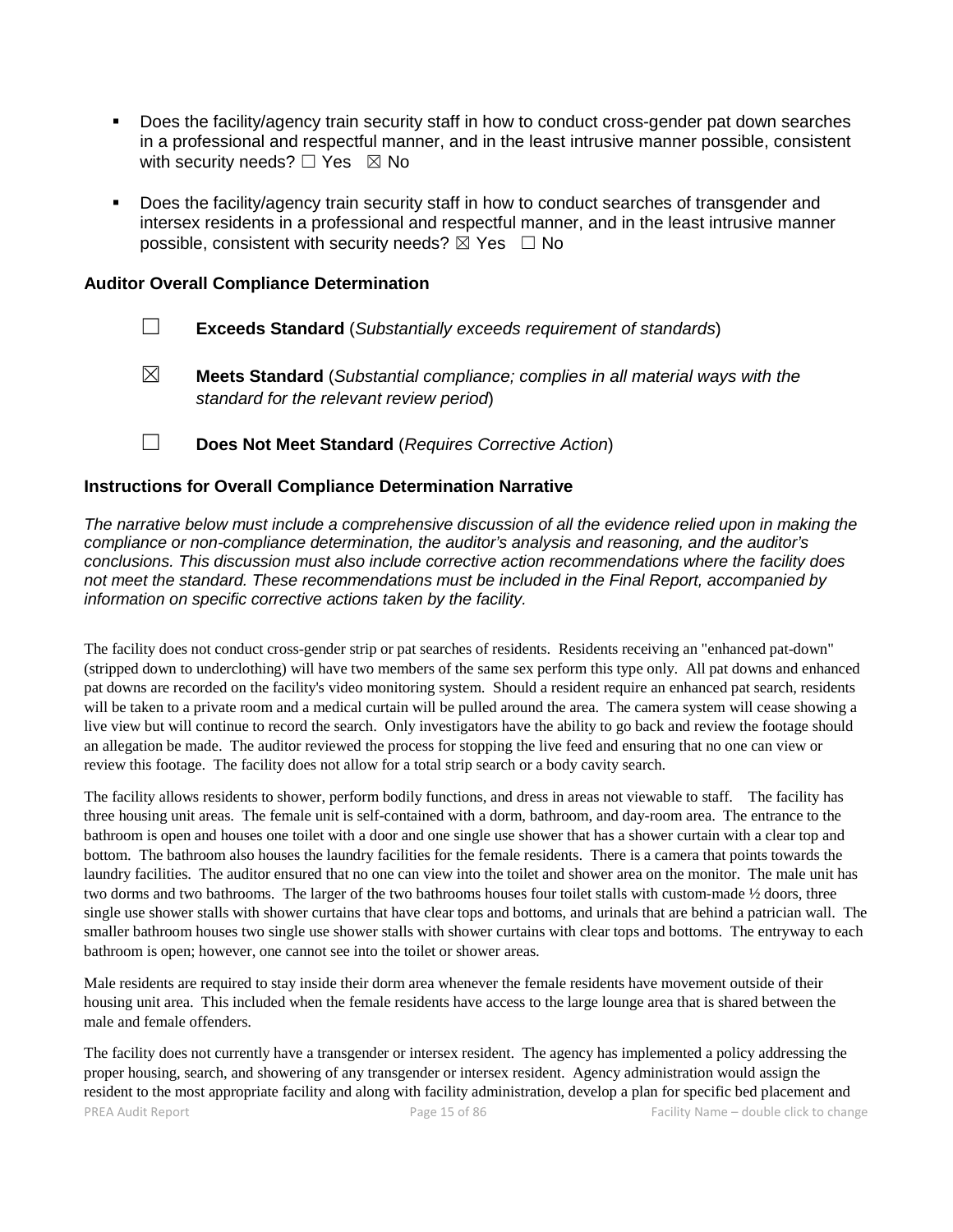showering accommodations. Resident who are identified as highly vulnerable or highly abusive would be housed and in beds that are easily viewable to staff. A transgender or intersex resident would be offered showering options such as showering at different times in order to protect privacy and offer safety. The policy does not allow staff to physically examine a transgender or intersex resident for the sole purpose of determining genital status.

Facility staff have received proper training for patting down a transgender or intersex resident. This training is completed during new staff orientation. A Shift Supervisor is required to periodically review pat downs, live or reviewing surveillance video, and provide training/guidance to staff if necessary. Reviews of this training is conducted annually.

Interviews with both male and female residents confirm that staff announce themselves before entering the dorm or bathroom area. Male staff will announce themselves when entering into the dayroom area of the female unit and again if they must enter the dorm or bathroom. Interviews with security staff from all three shifts confirm their training on how to properly and professionally search a transgender or intersex resident.

Review: Policy and procedure Staffing plan Facility tour Training records Interview with PREA Coordinator Interview with Program Administrator Interview with Program Manager Interview with Lead Resident Supervisor Interview with random Resident Supervisor staff Interview with residents

# **Standard 115.216: Residents with disabilities and residents who are limited English proficient**

## **All Yes/No Questions Must Be Answered by the Auditor to Complete the Report**

## **115.216 (a)**

- Does the agency take appropriate steps to ensure that residents with disabilities have an equal opportunity to participate in or benefit from all aspects of the agency's efforts to prevent, detect, and respond to sexual abuse and sexual harassment, including: Residents who are deaf or hard of hearing? ⊠ Yes □ No
- Does the agency take appropriate steps to ensure that residents with disabilities have an equal opportunity to participate in or benefit from all aspects of the agency's efforts to prevent, detect,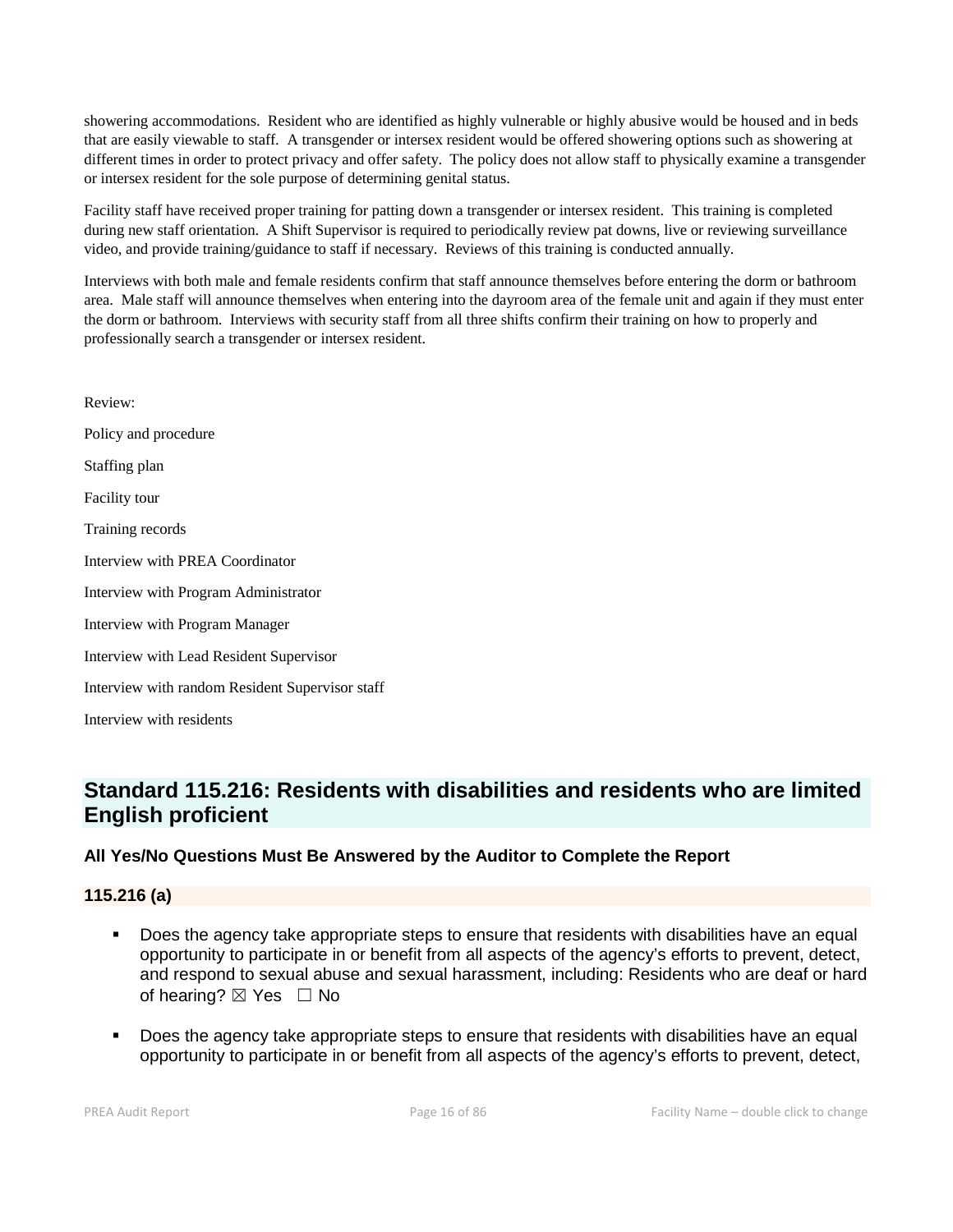and respond to sexual abuse and sexual harassment, including: Residents who are blind or have low vision?  $\boxtimes$  Yes  $\Box$  No

- Does the agency take appropriate steps to ensure that residents with disabilities have an equal opportunity to participate in or benefit from all aspects of the agency's efforts to prevent, detect, and respond to sexual abuse and sexual harassment, including: Residents who have intellectual disabilities?  $\boxtimes$  Yes  $\Box$  No
- Does the agency take appropriate steps to ensure that residents with disabilities have an equal opportunity to participate in or benefit from all aspects of the agency's efforts to prevent, detect, and respond to sexual abuse and sexual harassment, including: Residents who have psychiatric disabilities?  $\boxtimes$  Yes  $\Box$  No
- Does the agency take appropriate steps to ensure that residents with disabilities have an equal opportunity to participate in or benefit from all aspects of the agency's efforts to prevent, detect, and respond to sexual abuse and sexual harassment, including: Residents who have speech disabilities?  $\boxtimes$  Yes  $\Box$  No
- Does the agency take appropriate steps to ensure that residents with disabilities have an equal opportunity to participate in or benefit from all aspects of the agency's efforts to prevent, detect, and respond to sexual abuse and sexual harassment, including: Other? (if "other," please explain in overall determination notes.)  $\boxtimes$  Yes  $\Box$  No
- Do such steps include, when necessary, ensuring effective communication with residents who are deaf or hard of hearing?  $\boxtimes$  Yes  $\Box$  No
- Do such steps include, when necessary, providing access to interpreters who can interpret effectively, accurately, and impartially, both receptively and expressively, using any necessary specialized vocabulary?  $\boxtimes$  Yes  $\Box$  No
- Does the agency ensure that written materials are provided in formats or through methods that ensure effective communication with residents with disabilities including residents who: Have intellectual disabilities?  $\boxtimes$  Yes  $\Box$  No
- Does the agency ensure that written materials are provided in formats or through methods that ensure effective communication with residents with disabilities including residents who: Have limited reading skills?  $\boxtimes$  Yes  $\Box$  No
- Does the agency ensure that written materials are provided in formats or through methods that ensure effective communication with residents with disabilities including residents who: Are blind or have low vision?  $\boxtimes$  Yes  $\Box$  No

## **115.216 (b)**

 Does the agency take reasonable steps to ensure meaningful access to all aspects of the agency's efforts to prevent, detect, and respond to sexual abuse and sexual harassment to residents who are limited English proficient?  $\boxtimes$  Yes  $\Box$  No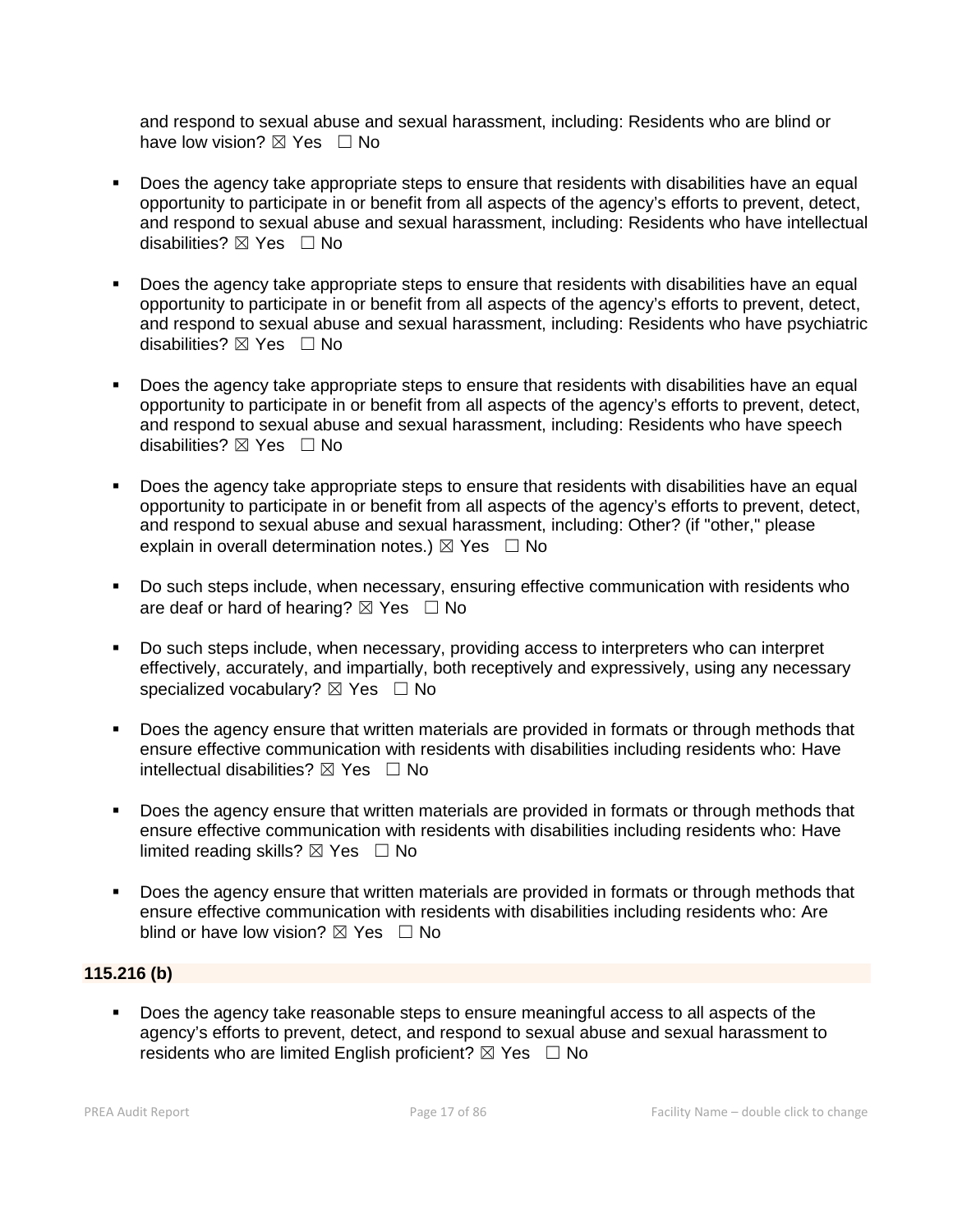Do these steps include providing interpreters who can interpret effectively, accurately, and impartially, both receptively and expressively, using any necessary specialized vocabulary?  $\boxtimes$  Yes  $\Box$  No

#### **115.216 (c)**

 Does the agency always refrain from relying on resident interpreters, resident readers, or other types of resident assistants except in limited circumstances where an extended delay in obtaining an effective interpreter could compromise the resident's safety, the performance of first-response duties under §115.264, or the investigation of the resident's allegations?  $\boxtimes$  Yes  $\Box$  No

#### **Auditor Overall Compliance Determination**

- ☐ **Exceeds Standard** (*Substantially exceeds requirement of standards*)
- ☒ **Meets Standard** (*Substantial compliance; complies in all material ways with the standard for the relevant review period*)
- ☐ **Does Not Meet Standard** (*Requires Corrective Action*)

## **Instructions for Overall Compliance Determination Narrative**

*The narrative below must include a comprehensive discussion of all the evidence relied upon in making the compliance or non-compliance determination, the auditor's analysis and reasoning, and the auditor's conclusions. This discussion must also include corrective action recommendations where the facility does not meet the standard. These recommendations must be included in the Final Report, accompanied by information on specific corrective actions taken by the facility.*

The facility has been able to partner with other agencies to provide disabled resident equal opportunity to participate in all aspects of the facility's efforts to prevent, detect, and respond to sexual abuse and sexual harassment. The facility identifies residents who may be limited English proficient and works with interpreters so that residents can benefit from all aspects of the facility's efforts to prevent, detect, and respond to sexual abuse and sexual harassment. Per policy, the facility will only rely on resident interpreters if a delay in obtaining an effective interpreter could compromise the resident's safety, the performance of first-responder duties, or the investigation of the resident's allegations.

As a part of the agency's PREA training program, all staff are trained on how to ensure that PREA is communicated with resident having a cognitive or physical disability and who to call to help resident who may have a language barrier. The facility will use a qualified employee to aid any resident in understanding agency rules, PREA, and other regulations. If a qualified staff member is unavailable, outside assistance by a qualified person will be used at no cost to the resident. At this time, the facility does not have a resident who is in need of these services.

Interviews with staff and a review of agency policy confirmed the process of how the facility would assist any resident with a disability or is limited English proficient.

The auditor was able to interview a resident who has a cognitive disability. The resident was able to describe how staff assist him with understanding rules and regulations including the PREA Zero Tolerance Policy. There was also a resident that has English as a second language. This resident refused to be interviewed by the auditor. The staff report that this resident can speak and understand English very well, but has limited ability to read or write in English. The facility provided him with PREA materials in his native language.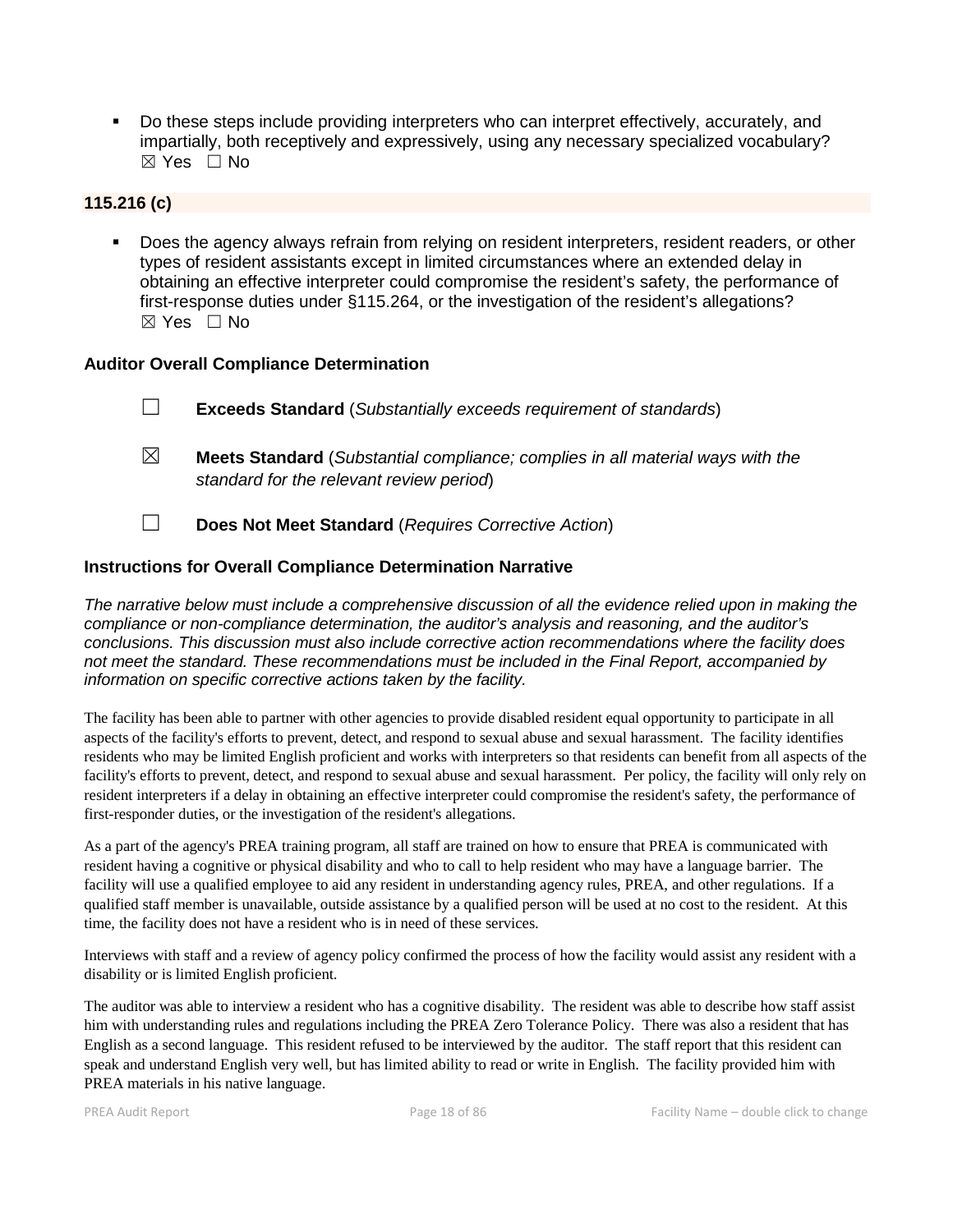Review: Policy and Procedure Oriana House, Inc. plan for assisting residents with disabilities Training Curriculum PREA posters in English and Spanish Interpreter service providers Interview with Program Administrator Interview with Program Manager Interview with Resident Supervisor staff (conduct intake) Interview with resident

# **Standard 115.217: Hiring and promotion decisions**

# **All Yes/No Questions Must Be Answered by the Auditor to Complete the Report**

# **115.217 (a)**

- Does the agency prohibit the hiring or promotion of anyone who may have contact with residents who: Has engaged in sexual abuse in a prison, jail, lockup, community confinement facility, juvenile facility, or other institution (as defined in 42 U.S.C. 1997)?  $\boxtimes$  Yes  $\Box$  No
- Does the agency prohibit the hiring or promotion of anyone who may have contact with residents who: Has been convicted of engaging or attempting to engage in sexual activity in the community facilitated by force, overt or implied threats of force, or coercion, or if the victim did not consent or was unable to consent or refuse?  $\boxtimes$  Yes  $\Box$  No
- Does the agency prohibit the hiring or promotion of anyone who may have contact with residents who: Has been civilly or administratively adjudicated to have engaged in the activity described in the question immediately above?  $\boxtimes$  Yes  $\Box$  No
- Does the agency prohibit the enlistment of services of any contractor who may have contact with residents who: Has engaged in sexual abuse in a prison, jail, lockup, community confinement facility, juvenile facility, or other institution (as defined in 42 U.S.C. 1997)?  $\boxtimes$  Yes  $\Box$  No
- Does the agency prohibit the enlistment of services of any contractor who may have contact with residents who: Has been convicted of engaging or attempting to engage in sexual activity in the community facilitated by force, overt or implied threats of force, or coercion, or if the victim did not consent or was unable to consent or refuse?  $\boxtimes$  Yes  $\Box$  No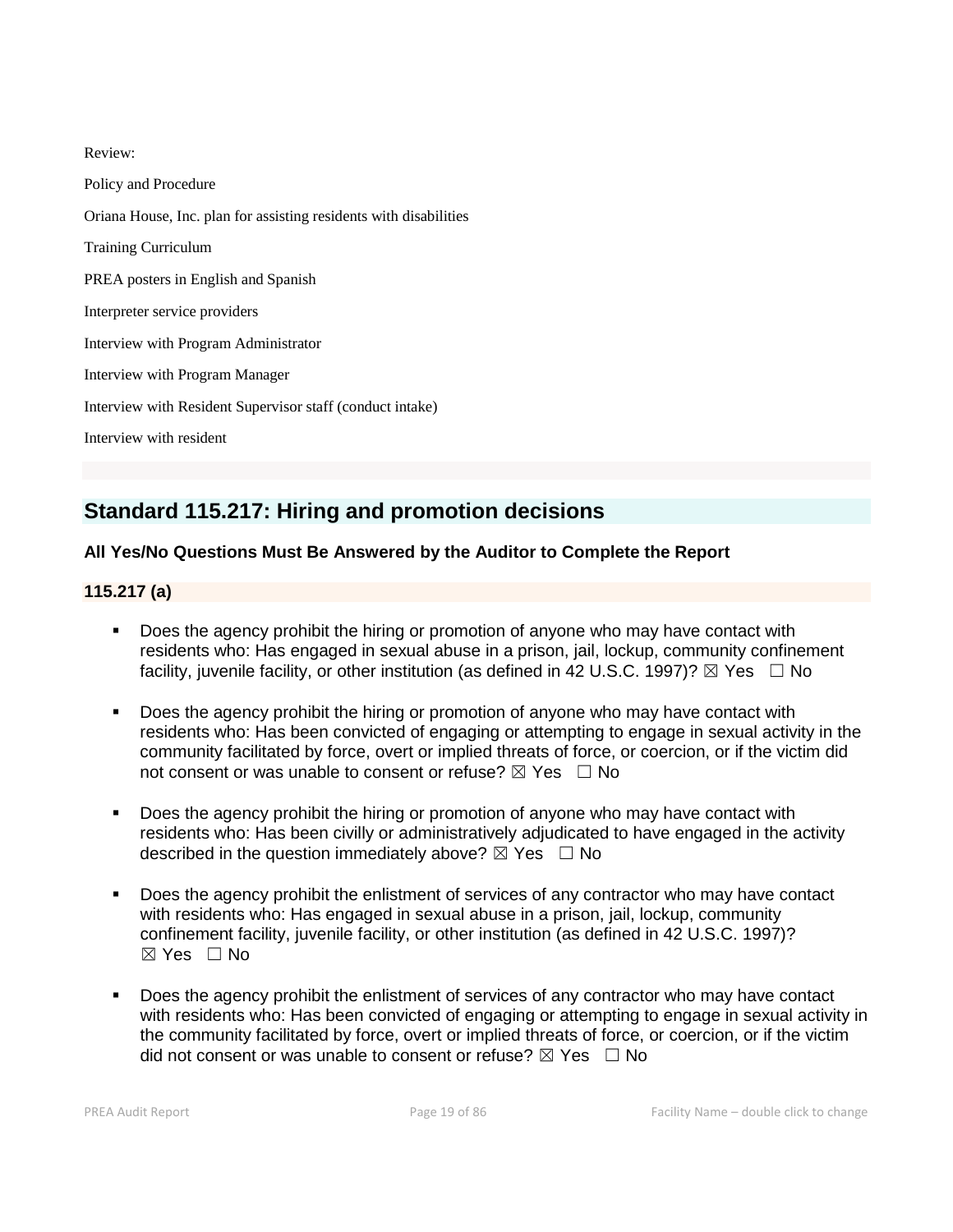Does the agency prohibit the enlistment of services of any contractor who may have contact with residents who: Has been civilly or administratively adjudicated to have engaged in the activity described in the question immediately above?  $\boxtimes$  Yes  $\Box$  No

# **115.217 (b)**

 Does the agency consider any incidents of sexual harassment in determining whether to hire or promote anyone, or to enlist the services of any contractor, who may have contact with residents? ⊠ Yes □ No

# **115.217 (c)**

- Before hiring new employees, who may have contact with residents, does the agency: Perform a criminal background records check?  $\boxtimes$  Yes  $\Box$  No
- Before hiring new employees, who may have contact with residents, does the agency: Consistent with Federal, State, and local law, make its best efforts to contact all prior institutional employers for information on substantiated allegations of sexual abuse or any resignation during a pending investigation of an allegation of sexual abuse?  $\boxtimes$  Yes  $\Box$  No

# **115.217 (d)**

Does the agency perform a criminal background records check before enlisting the services of any contractor who may have contact with residents?  $\boxtimes$  Yes  $\Box$  No

# **115.217 (e)**

 Does the agency either conduct criminal background records checks at least every five years of current employees and contractors who may have contact with residents or have in place a system for otherwise capturing such information for current employees?  $\boxtimes$  Yes  $\Box$  No

## **115.217 (f)**

- Does the agency ask all applicants and employees who may have contact with residents directly about previous misconduct described in paragraph (a) of this section in written applications or interviews for hiring or promotions?  $\boxtimes$  Yes  $\Box$  No
- Does the agency ask all applicants and employees who may have contact with residents directly about previous misconduct described in paragraph (a) of this section in any interviews or written self-evaluations conducted as part of reviews of current employees?  $\boxtimes$  Yes  $\Box$  No
- Does the agency impose upon employees a continuing affirmative duty to disclose any such misconduct?  $\boxtimes$  Yes  $\Box$  No

## **115.217 (g)**

 Does the agency consider material omissions regarding such misconduct, or the provision of materially false information, grounds for termination?  $\boxtimes$  Yes  $\Box$  No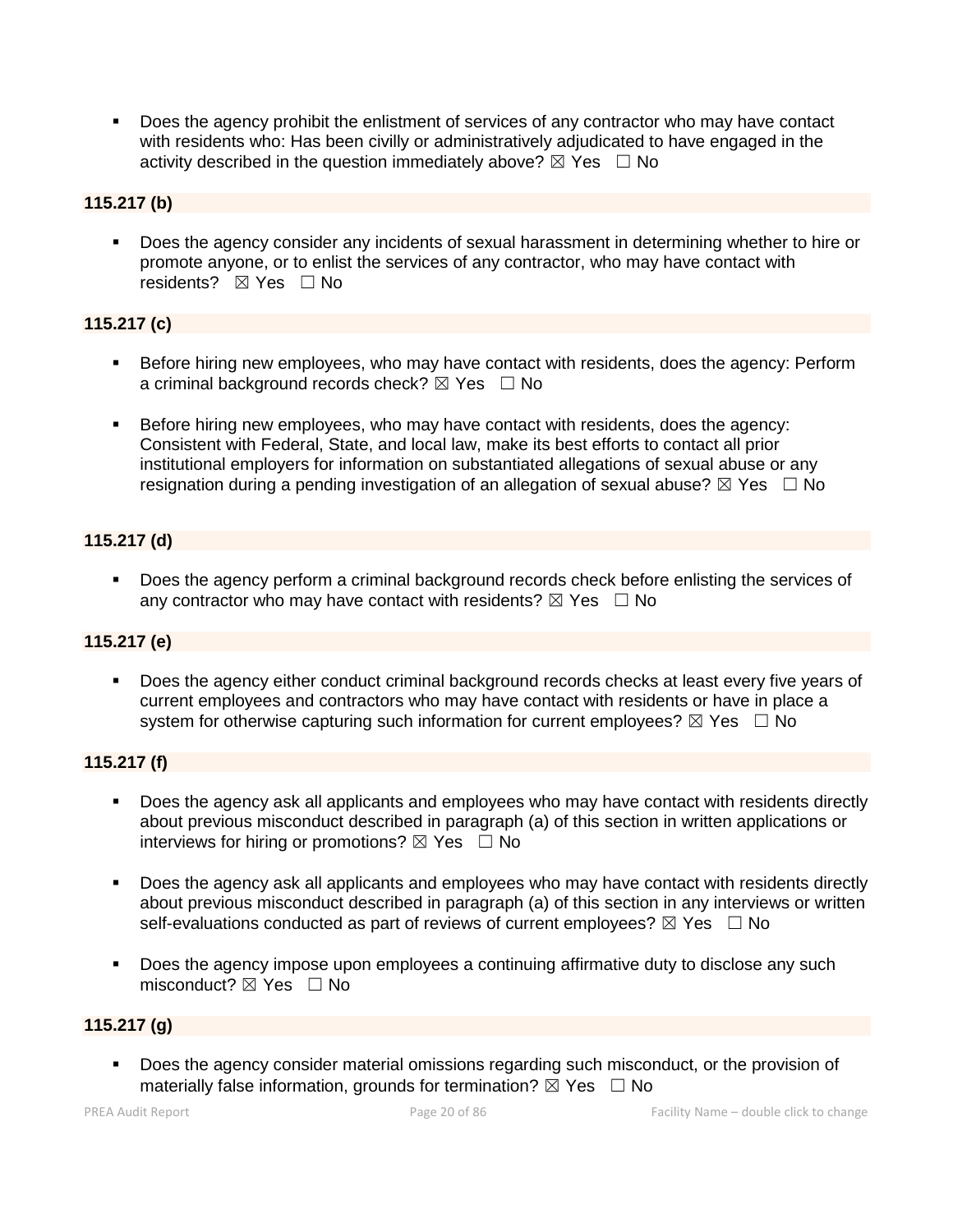# **115.217 (h)**

 Unless prohibited by law, does the agency provide information on substantiated allegations of sexual abuse or sexual harassment involving a former employee upon receiving a request from an institutional employer for whom such employee has applied to work? (N/A if providing information on substantiated allegations of sexual abuse or sexual harassment involving a former employee is prohibited by law.)  $\boxtimes$  Yes  $\Box$  No  $\Box$  NA

#### **Auditor Overall Compliance Determination**

- ☐ **Exceeds Standard** (*Substantially exceeds requirement of standards*)
- ☒ **Meets Standard** (*Substantial compliance; complies in all material ways with the standard for the relevant review period*)
- ☐ **Does Not Meet Standard** (*Requires Corrective Action*)

#### **Instructions for Overall Compliance Determination Narrative**

*The narrative below must include a comprehensive discussion of all the evidence relied upon in making the compliance or non-compliance determination, the auditor's analysis and reasoning, and the auditor's conclusions. This discussion must also include corrective action recommendations where the facility does not meet the standard. These recommendations must be included in the Final Report, accompanied by information on specific corrective actions taken by the facility.*

The agency has a policy that prohibits hiring or promoting anyone who may have contact with the residents and prohibits the services of any contractor who may have contact with residents who: has engaged in sexual abuse in a prison, jail, lockup, community confinement facility, juvenile facility, or other institution; has been convicted or engaging or attempting to engage in sexual activity in the community facilitated by force, overt or implied treats of force, or coercion, or if the victim did not consent or was unable to consent or refuse; or has been civilly or administratively adjudicated to have engaged in the activity described in the above section.

The agency conducts a background check for all prospective employees, including temporary employees, independent contractors, volunteers, and student interns or required the contractor, vendor, volunteer to provide a background check. Record checks are completed every five years. Every five years the Human Resource Department will run background checks on the entire facility regardless when a person was hired in order to guarantee all staff received the required updated check. All employees, independent contractors, volunteers, and interns are required by policy to immediately report to their supervisor any arrests, citations, and complaints to professional licensing boards. Employees document this continued affirmation during annual personnel evaluations.

All successful applicants are notified of the PREA background check requirement and that any omission regarding sexual misconduct is grounds for termination. Employees are required to document their adherence to this policy.

The Human Resource Department will review the personnel file, specifically any disciplinary action, of any employee who is up for a promotion. The agency has developed a form that indicates in red that the Human Resource Department must check discipline records for anything related to PREA. This form is then placed in the employee's file. This information is reported to the hiring/promotion committee before a decision is made.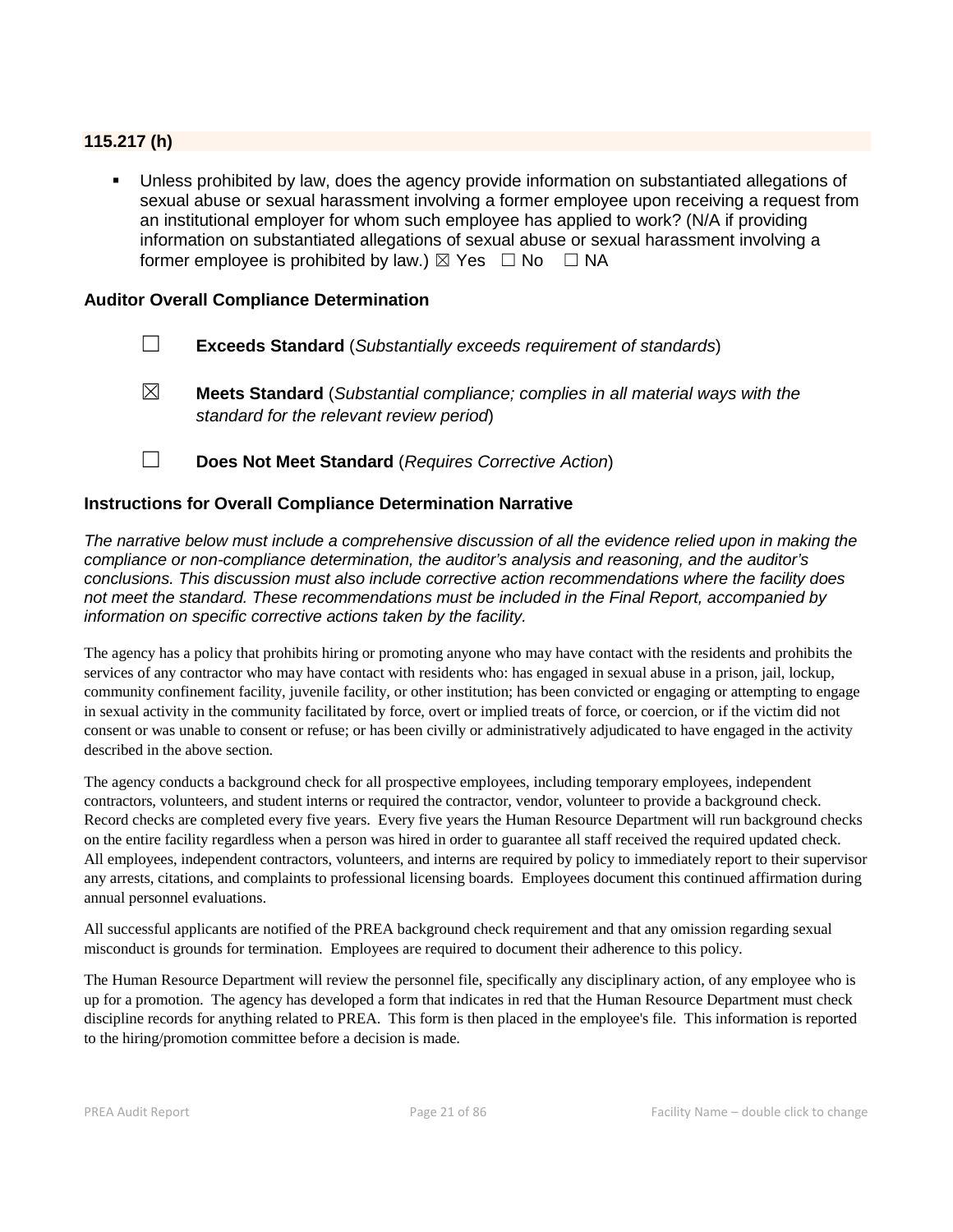The Human Resource Department conducts referral checks for all new hires and specifically documents whether or not a potential employee has been found to have substantially sexually abused an offender or resigned during a pending investigation of an allegation of sexual abuse.

The auditor conducted a review of five randomly chosen employee's files and confirmed the background checks (initial and five-year update), documentation of the continual affirmation to disclose any sexual misconduct, referral checks, and the promotion process. The auditor conducted a lengthy interview with the Director of Human Resources who took the auditor step by step through the hiring and promotion process.

Review:

Policy and procedure

Employee files

On boarding documentation

Interview with Director of Human Resources

# **Standard 115.218: Upgrades to facilities and technologies**

# **All Yes/No Questions Must Be Answered by the Auditor to Complete the Report**

## **115.218 (a)**

 If the agency designed or acquired any new facility or planned any substantial expansion or modification of existing facilities, did the agency consider the effect of the design, acquisition, expansion, or modification upon the agency's ability to protect residents from sexual abuse? (N/A if agency/facility has not acquired a new facility or made a substantial expansion to existing facilities since August 20, 2012, or since the last PREA audit, whichever is later.)  $\Box$  Yes  $\Box$  No  $\boxtimes$  NA

## **115.218 (b)**

 If the agency installed or updated a video monitoring system, electronic surveillance system, or other monitoring technology, did the agency consider how such technology may enhance the agency's ability to protect residents from sexual abuse? (N/A if agency/facility has not installed or updated a video monitoring system, electronic surveillance system, or other monitoring technology since August 20, 2012, or since the last PREA audit, whichever is later.)  $\Box$  Yes  $\Box$  No  $\boxtimes$  NA

#### **Auditor Overall Compliance Determination**



☐ **Exceeds Standard** (*Substantially exceeds requirement of standards*)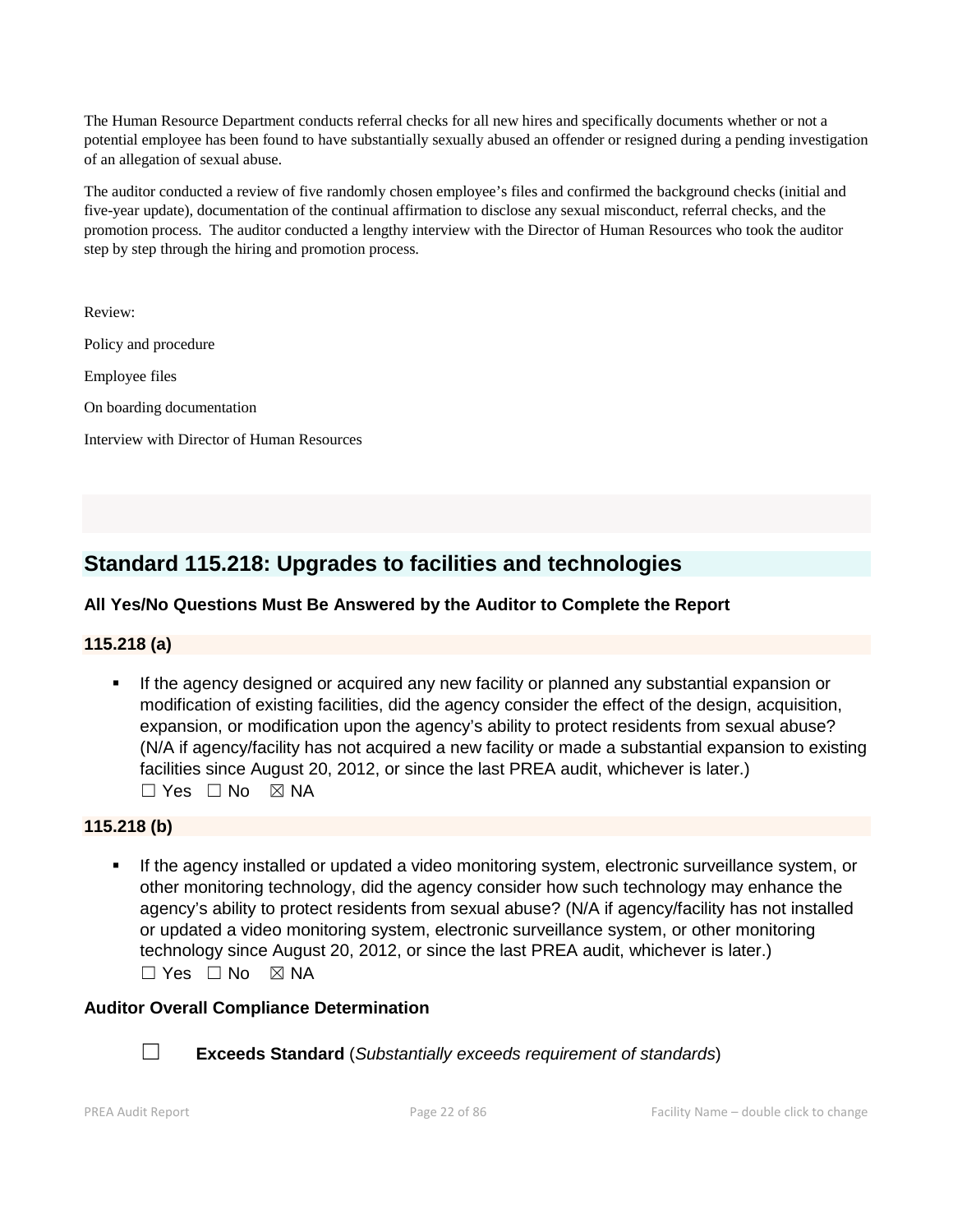☒ **Meets Standard** (*Substantial compliance; complies in all material ways with the standard for the relevant review period*)

☐ **Does Not Meet Standard** (*Requires Corrective Action*)

#### **Instructions for Overall Compliance Determination Narrative**

*The narrative below must include a comprehensive discussion of all the evidence relied upon in making the compliance or non-compliance determination, the auditor's analysis and reasoning, and the auditor's conclusions. This discussion must also include corrective action recommendations where the facility does not meet the standard. These recommendations must be included in the Final Report, accompanied by information on specific corrective actions taken by the facility.*

Oriana House open the Reserve Center in April of 2017. The facility is a converted Army Reserve Center. During the remodeling of the facility, the PREA Coordinator and PREA compliance specialist were both actively involved in room placement, bathroom and dorm design, and camera placement. Both ensured that the design of the facility offered staff the ability to detect and protect residents from sexual harassment and sexual abuse.

The auditor was able to view documentation of the design process and camera placement that showed the level of involvement from the PREA Coordinator.

An interview with the Agency's Executive Vice President of Administrative Services and Business, Regional Manager, and the PREA Coordinator indicate that the facility is not going to be making any building changes in the near future. The facility has been able to secure a grant from the Bureau of Community Sanctions that has allowed them to increase the number of cameras. There have been no other changes to the electronic surveillance system or other monitoring technology. The facility will address any needs to these areas as the budget allows.

Review:

Policy and procedure

Interview with Executive Vice President of Administrative Services and Business Relations

Interview with Regional Manager

Interview with Program Manager

Interview with PREA Coordinator

Interview with PREA Investigator

# **RESPONSIVE PLANNING**

# **Standard 115.221: Evidence protocol and forensic medical examinations**

## **All Yes/No Questions Must Be Answered by the Auditor to Complete the Report**

## **115.221 (a)**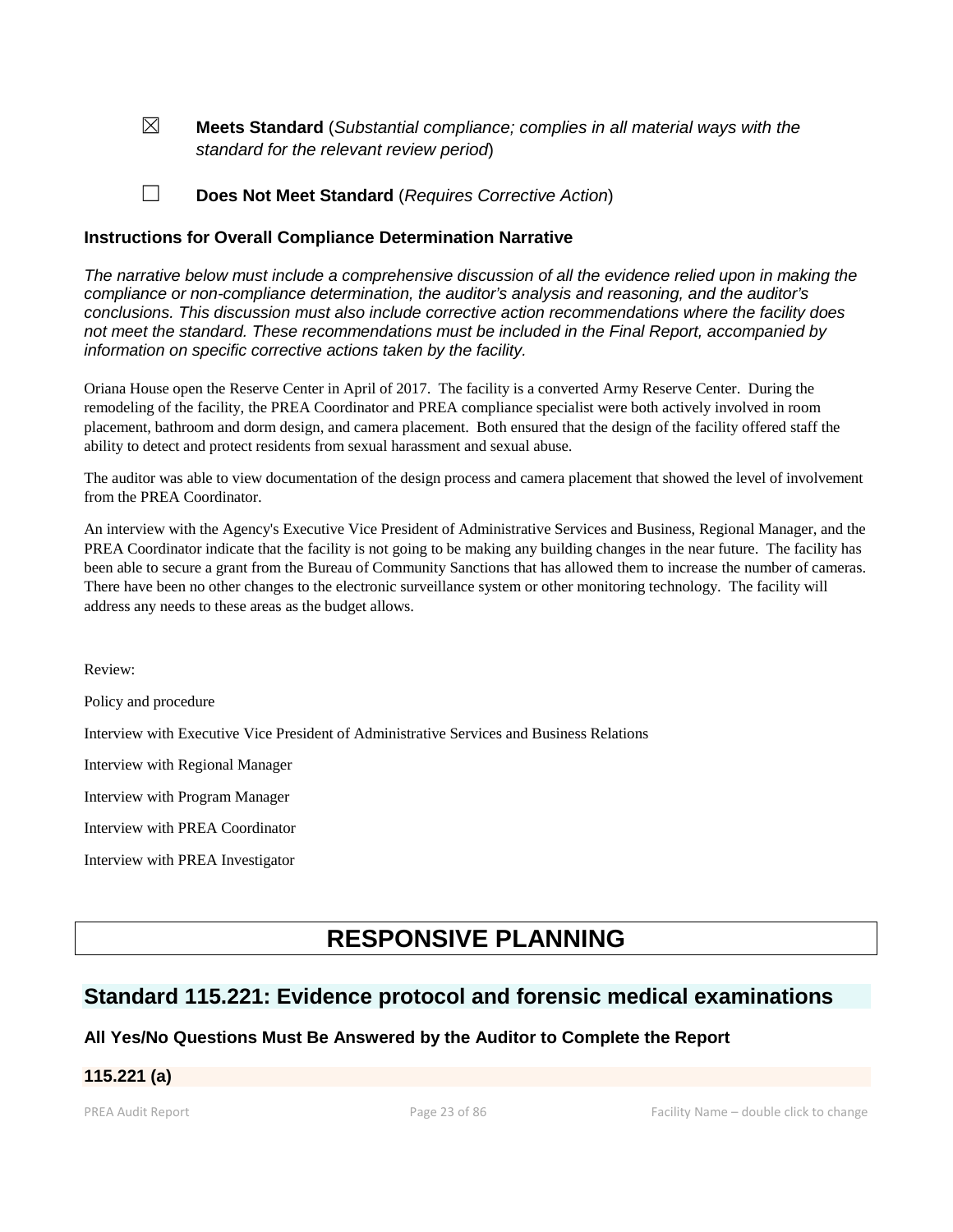If the agency is responsible for investigating allegations of sexual abuse, does the agency follow a uniform evidence protocol that maximizes the potential for obtaining usable physical evidence for administrative proceedings and criminal prosecutions? (N/A if the agency/facility is not responsible for conducting any form of criminal OR administrative sexual abuse investigations.)  $\boxtimes$  Yes  $\Box$  No  $\Box$  NA

## **115.221 (b)**

- Is this protocol developmentally appropriate for youth where applicable? (N/A if the agency/facility is not responsible for conducting any form of criminal OR administrative sexual abuse investigations.)  $\boxtimes$  Yes  $\Box$  No  $\Box$  NA
- Is this protocol, as appropriate, adapted from or otherwise based on the most recent edition of the U.S. Department of Justice's Office on Violence Against Women publication, "A National Protocol for Sexual Assault Medical Forensic Examinations, Adults/Adolescents," or similarly comprehensive and authoritative protocols developed after 2011? (N/A if the agency/facility is not responsible for conducting any form of criminal OR administrative sexual abuse investigations.)  $\boxtimes$  Yes  $\Box$  No  $\Box$  NA

## **115.221 (c)**

- Does the agency offer all residents who experience sexual abuse access to forensic medical examinations, whether on-site or at an outside facility, without financial cost, where evidentiarily or medically appropriate?  $\boxtimes$  Yes  $\Box$  No
- Are such examinations performed by Sexual Assault Forensic Examiners (SAFEs) or Sexual Assault Nurse Examiners (SANEs) where possible?  $\boxtimes$  Yes  $\Box$  No
- If SAFEs or SANEs cannot be made available, is the examination performed by other qualified medical practitioners (they must have been specifically trained to conduct sexual assault forensic exams)?  $\boxtimes$  Yes  $\Box$  No
- Has the agency documented its efforts to provide SAFEs or SANEs?  $\Box$  Yes  $\Box$  No

## **115.221 (d)**

- Does the agency attempt to make available to the victim a victim advocate from a rape crisis center?  $\boxtimes$  Yes  $\Box$  No
- If a rape crisis center is not available to provide victim advocate services, does the agency make available to provide these services a qualified staff member from a community-based organization, or a qualified agency staff member?  $\boxtimes$  Yes  $\Box$  No
- Has the agency documented its efforts to secure services from rape crisis centers?  $\boxtimes$  Yes  $\Box$  No

#### **115.221 (e)**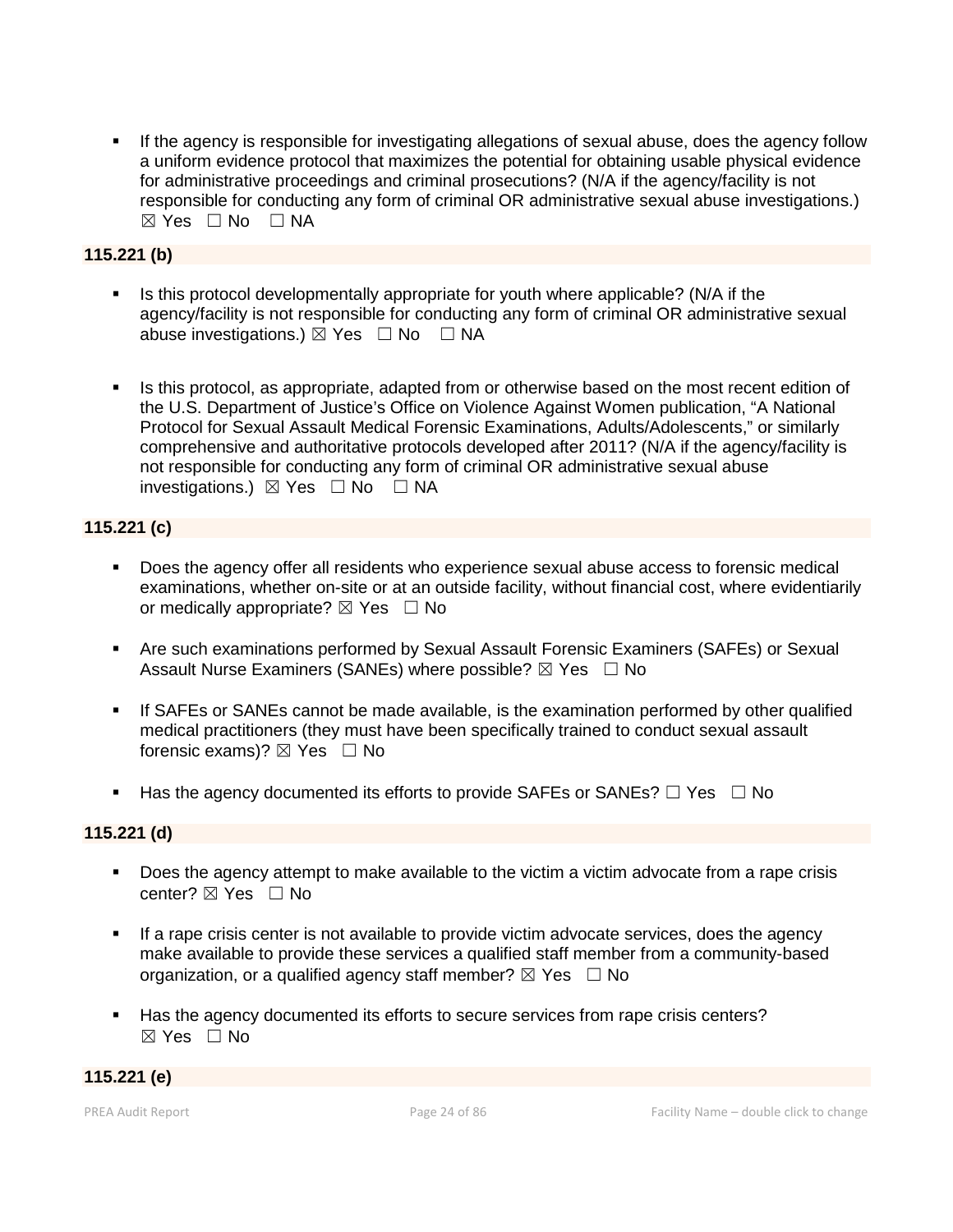- As requested by the victim, does the victim advocate, qualified agency staff member, or qualified community-based organization staff member accompany and support the victim through the forensic medical examination process and investigatory interviews?  $\boxtimes$  Yes  $\Box$  No
- As requested by the victim, does this person provide emotional support, crisis intervention, information, and referrals?  $\boxtimes$  Yes  $\Box$  No

# **115.221 (f)**

 If the agency itself is not responsible for investigating allegations of sexual abuse, has the agency requested that the investigating entity follow the requirements of paragraphs (a) through (e) of this section? (N/A if the agency/facility is responsible for conducting criminal AND administrative sexual abuse investigations.)  $\boxtimes$  Yes  $\Box$  No  $\Box$  NA

#### **115.221 (g)**

Auditor is not required to audit this provision.

## **115.221 (h)**

 If the agency uses a qualified agency staff member or a qualified community-based staff member for the purposes of this section, has the individual been screened for appropriateness to serve in this role and received education concerning sexual assault and forensic examination issues in general? (Check N/A if agency attempts to make a victim advocate from a rape crisis center available to victims per 115.221(d) above.)  $\Box$  Yes  $\Box$  No  $\boxtimes$  NA

#### **Auditor Overall Compliance Determination**

- ☐ **Exceeds Standard** (*Substantially exceeds requirement of standards*)
- ☒ **Meets Standard** (*Substantial compliance; complies in all material ways with the standard for the relevant review period*)
- ☐ **Does Not Meet Standard** (*Requires Corrective Action*)

#### **Instructions for Overall Compliance Determination Narrative**

*The narrative below must include a comprehensive discussion of all the evidence relied upon in making the compliance or non-compliance determination, the auditor's analysis and reasoning, and the auditor's conclusions. This discussion must also include corrective action recommendations where the facility does not meet the standard. These recommendations must be included in the Final Report, accompanied by information on specific corrective actions taken by the facility.*

The facility has two trained investigators to conduct administrative sexual abuse investigations. The Washington County Sheriff's Department is responsible for conducting criminal investigations.

The facility will use Marietta Memorial Health System to provide SANE services. The auditor had a telephone interview with the director of the SANE program who was able to describe the services the hospital will provide to any victim of sexual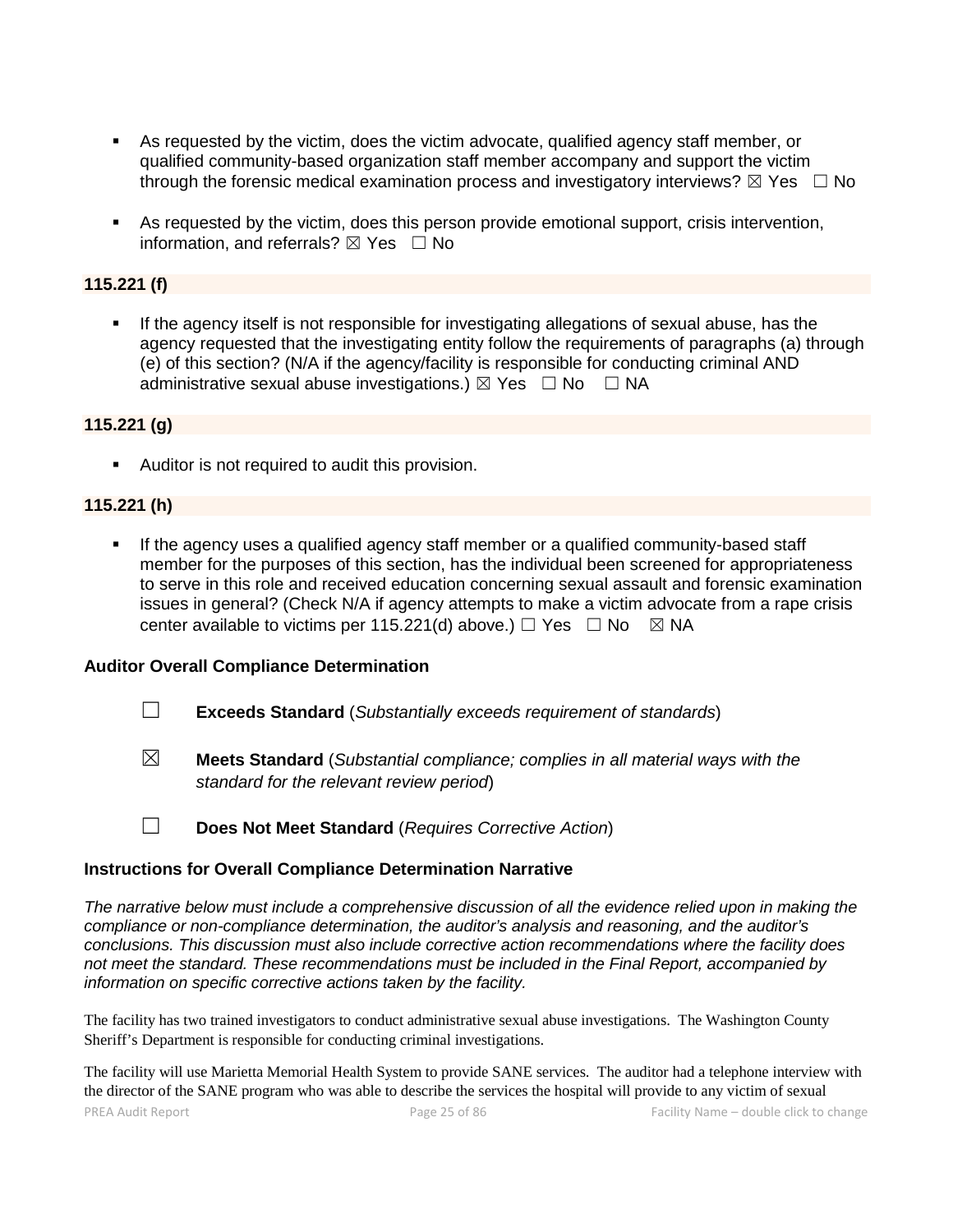assault. The hospital will provide the victim with a private, safe, and secure room with the SANE nurse will conduct a thorough and sensitive forensic exam. The SANE nurse collaborates with the Sexual Assault Intervention Network of Eve, Inc. (EVE) to provide follow-up care and assist law enforcement in cases of legal prosecution. All services are offered free of charge.

The facility has a MOU with EVE, Inc. to provide a victim advocate to any victim of sexual abuse, and a trained staff member who can provide victim support services. The auditor spoke to the Shelter Director of the center who confirmed the services the agency would provide to resident of OHRC and that all services were free of charge. The services include crisis intervention, advocacy, individual and group counseling, twenty-four hotline number, and is uniquely equipped to service both male and female victims.

The facility also has a trained emotional supportive staff member who could provide services at the request of the resident.

Review: Policy and Procedure MOU with EVE, Inc. Interview with Administrative Investigators Interview with PREA Coordinator Phone interview with SANE services director Phone interview with EVE, Inc. shelter director Interview with emotional supportive staff member

# **Standard 115.222: Policies to ensure referrals of allegations for investigations**

## **All Yes/No Questions Must Be Answered by the Auditor to Complete the Report**

#### **115.222 (a)**

- **Does the agency ensure an administrative or criminal investigation is completed for all** allegations of sexual abuse?  $\boxtimes$  Yes  $\Box$  No
- Does the agency ensure an administrative or criminal investigation is completed for all allegations of sexual harassment?  $\boxtimes$  Yes  $\Box$  No

#### **115.222 (b)**

 Does the agency have a policy and practice in place to ensure that allegations of sexual abuse or sexual harassment are referred for investigation to an agency with the legal authority to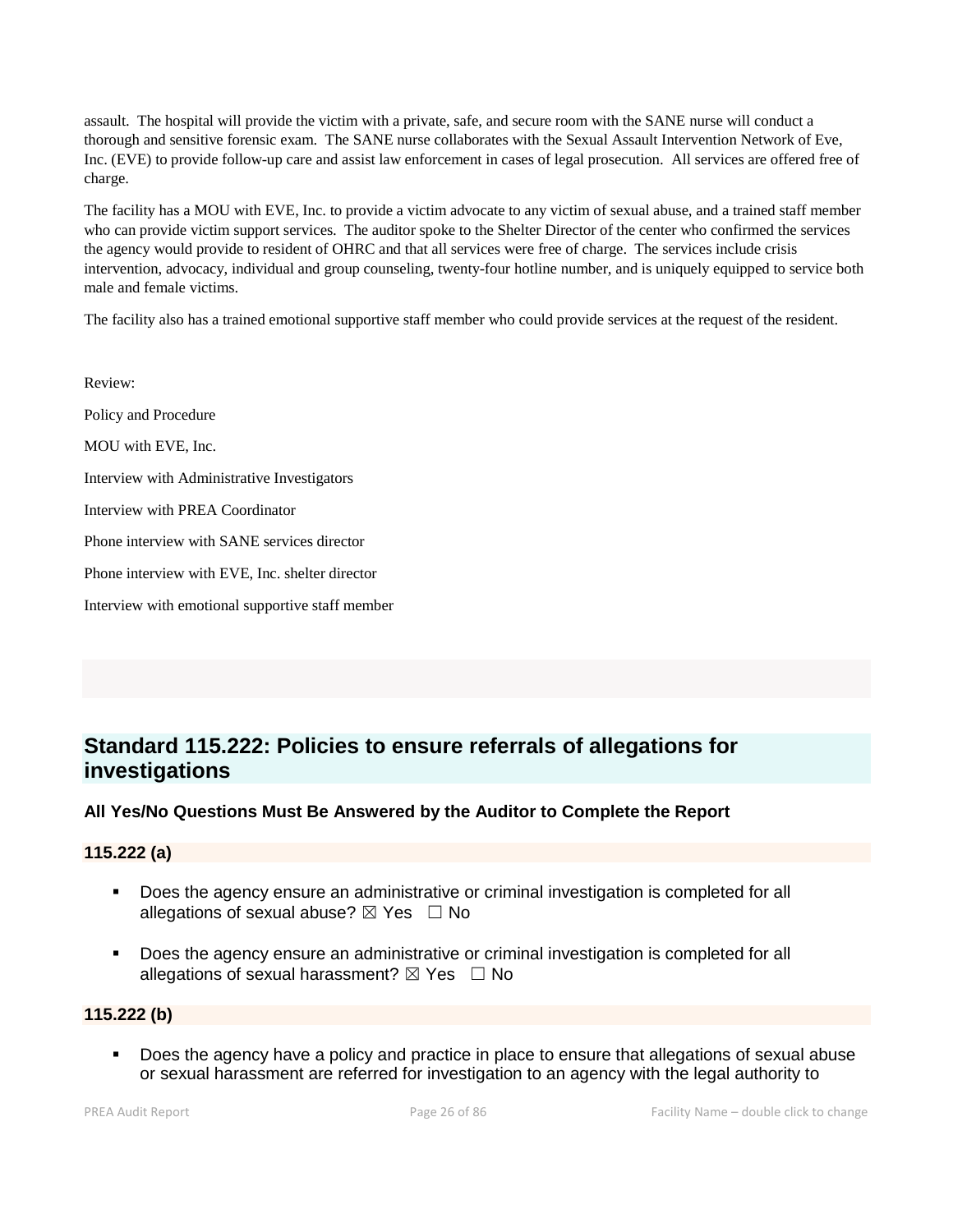conduct criminal investigations, unless the allegation does not involve potentially criminal behavior? **⊠** Yes □ No

- Has the agency published such policy on its website or, if it does not have one, made the policy available through other means?  $\boxtimes$  Yes  $\Box$  No
- Does the agency document all such referrals?  $\boxtimes$  Yes  $\Box$  No

# **115.222 (c)**

 If a separate entity is responsible for conducting criminal investigations, does such publication describe the responsibilities of both the agency and the investigating entity? [N/A if the agency/facility is responsible for conducting criminal investigations. See 115.221(a).]  $\boxtimes$  Yes  $\Box$  No  $\Box$  NA

## **115.222 (d)**

**Auditor is not required to audit this provision.** 

## **115.222 (e)**

**Auditor is not required to audit this provision.** 

#### **Auditor Overall Compliance Determination**

- ☐ **Exceeds Standard** (*Substantially exceeds requirement of standards*)
- ☒ **Meets Standard** (*Substantial compliance; complies in all material ways with the standard for the relevant review period*)
- ☐ **Does Not Meet Standard** (*Requires Corrective Action*)

## **Instructions for Overall Compliance Determination Narrative**

*The narrative below must include a comprehensive discussion of all the evidence relied upon in making the compliance or non-compliance determination, the auditor's analysis and reasoning, and the auditor's conclusions. This discussion must also include corrective action recommendations where the facility does not meet the standard. These recommendations must be included in the Final Report, accompanied by information on specific corrective actions taken by the facility.*

The agency has a policy that requires an administrative investigation of all allegations of sexual abuse and sexual harassment, and that any allegation that is criminal in nature is referred to the Washington County Sheriff's Department. The facility has not had any allegations during this audit cycle.

The auditor interviewed both administrative investigators and reviewed their process for investigating allegations and what would prompt a referral to the legal criminal investigative authority.

The PREA Coordinator will review the allegation with the investigators and make a determination of the allegation.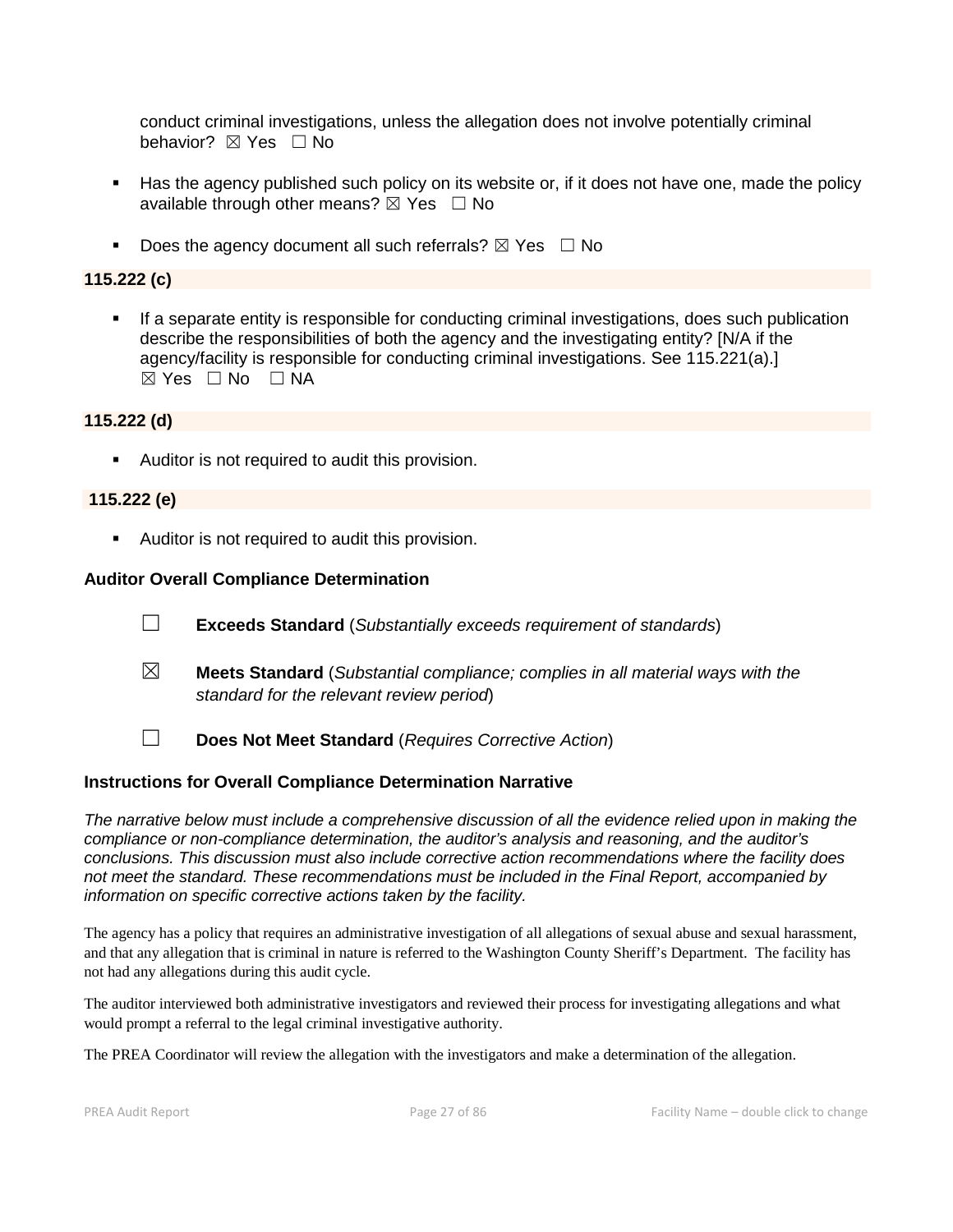The Oriana House website post the investigative policy of the agency and the responsibilities of both the agency and the investigating entity. The auditor reviewed the agency's website and confirmed that the appropriate policy was posted.

Review:

Policy and procedure

Oriana House website

Interview with PREA Coordinator

Interview with Administrative Investigators

Interview with Program Manager

# **TRAINING AND EDUCATION**

# **Standard 115.231: Employee training**

#### **All Yes/No Questions Must Be Answered by the Auditor to Complete the Report**

#### **115.231 (a)**

- Does the agency train all employees who may have contact with residents on: Its zero-tolerance policy for sexual abuse and sexual harassment?  $\boxtimes$  Yes  $\Box$  No
- Does the agency train all employees who may have contact with residents on: How to fulfill their responsibilities under agency sexual abuse and sexual harassment prevention, detection, reporting, and response policies and procedures?  $\boxtimes$  Yes  $\Box$  No
- Does the agency train all employees who may have contact with residents on: Residents' right to be free from sexual abuse and sexual harassment  $\boxtimes$  Yes  $\Box$  No
- Does the agency train all employees who may have contact with residents on: The right of residents and employees to be free from retaliation for reporting sexual abuse and sexual harassment? ⊠ Yes □ No
- Does the agency train all employees who may have contact with residents on: The dynamics of sexual abuse and sexual harassment in juvenile facilities?  $\boxtimes$  Yes  $\Box$  No
- Does the agency train all employees who may have contact with residents on: The common reactions of juvenile victims of sexual abuse and sexual harassment?  $\Box$  Yes  $\boxtimes$  No
- Does the agency train all employees who may have contact with residents on: How to detect and respond to signs of threatened and actual sexual abuse?  $\boxtimes$  Yes  $\Box$  No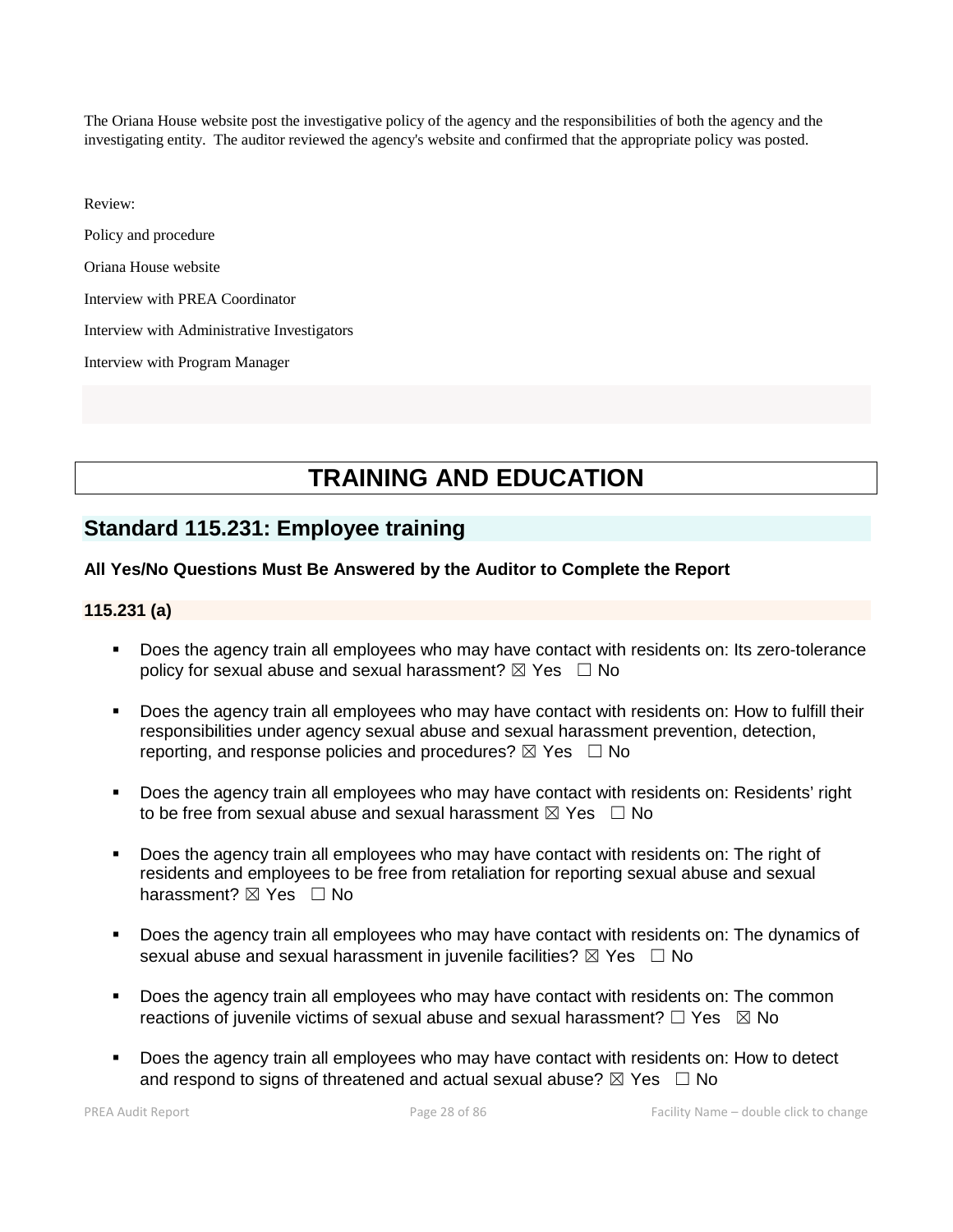- Does the agency train all employees who may have contact with residents on: How to avoid inappropriate relationships with residents?  $\boxtimes$  Yes  $\Box$  No
- Does the agency train all employees who may have contact with residents on: How to communicate effectively and professionally with residents, including lesbian, gay, bisexual, transgender, intersex, or gender nonconforming residents?  $\boxtimes$  Yes  $\Box$  No
- Does the agency train all employees who may have contact with residents on: How to comply with relevant laws related to mandatory reporting of sexual abuse to outside authorities?  $\boxtimes$  Yes  $\Box$  No

#### **115.231 (b)**

- Is such training tailored to the gender of the residents at the employee's facility?  $\boxtimes$  Yes  $\Box$  No
- Have employees received additional training if reassigned from a facility that houses only male residents to a facility that houses only female residents, or vice versa?  $\boxtimes$  Yes  $\Box$  No

## **115.231 (c)**

- Have all current employees who may have contact with residents received such training?  $\boxtimes$  Yes  $\Box$  No
- Does the agency provide each employee with refresher training every two years to ensure that all employees know the agency's current sexual abuse and sexual harassment policies and procedures?  $\boxtimes$  Yes  $\Box$  No
- In years in which an employee does not receive refresher training, does the agency provide refresher information on current sexual abuse and sexual harassment policies?  $\boxtimes$  Yes  $\Box$  No

#### **115.231 (d)**

 Does the agency document, through employee signature or electronic verification, that employees understand the training they have received?  $\boxtimes$  Yes  $\Box$  No

#### **Auditor Overall Compliance Determination**

- ☒ **Exceeds Standard** (*Substantially exceeds requirement of standards*)
- ☐ **Meets Standard** (*Substantial compliance; complies in all material ways with the standard for the relevant review period*)
- ☐ **Does Not Meet Standard** (*Requires Corrective Action*)

#### **Instructions for Overall Compliance Determination Narrative**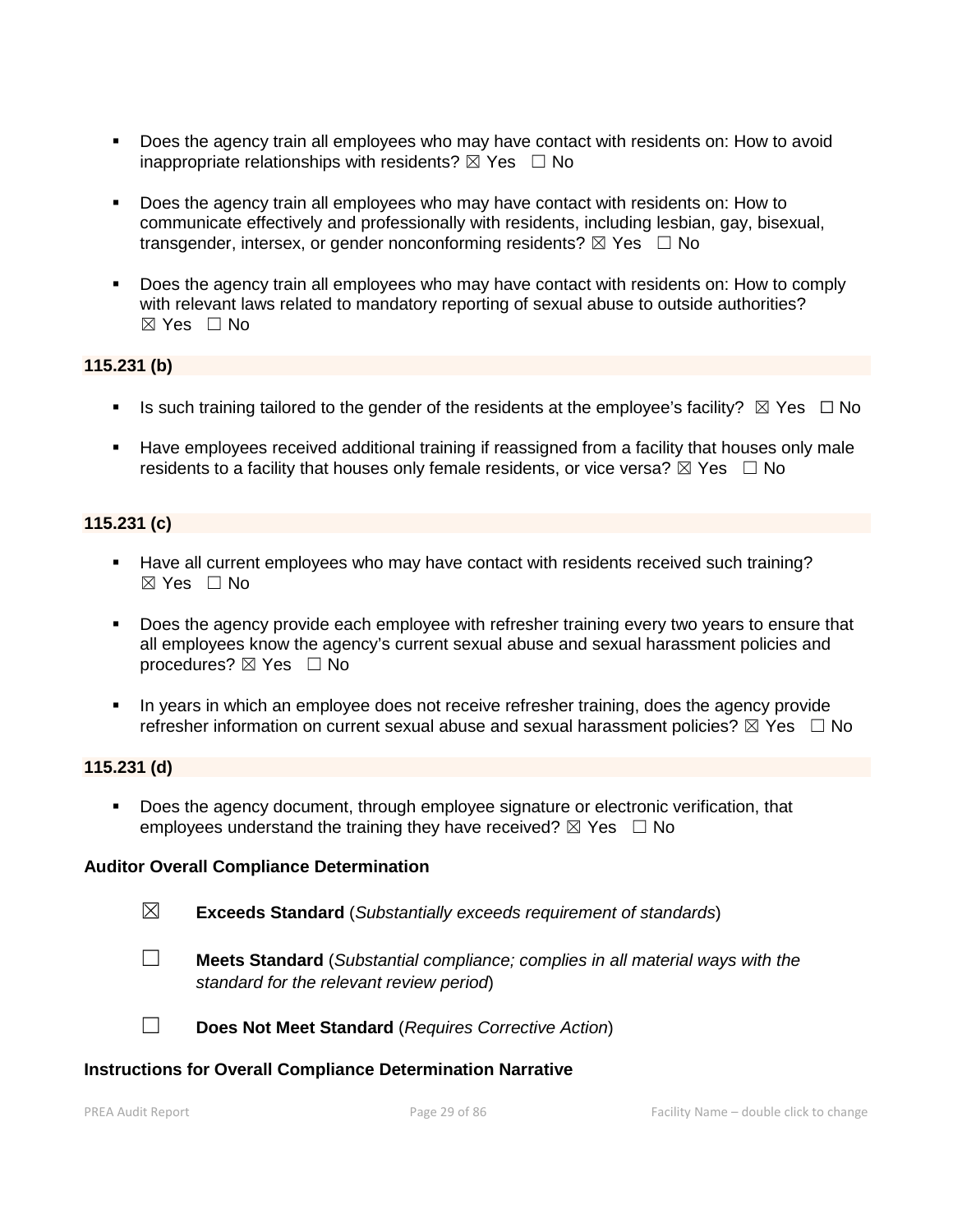*The narrative below must include a comprehensive discussion of all the evidence relied upon in making the compliance or non-compliance determination, the auditor's analysis and reasoning, and the auditor's conclusions. This discussion must also include corrective action recommendations where the facility does not meet the standard. These recommendations must be included in the Final Report, accompanied by information on specific corrective actions taken by the facility.*

The agency has trained all (1-10 of section 115.231) staff on the PREA required topics. The agency holds monthly trainings which included role plays, games, and quizzes to ensure all staff knew the proper way to prevent, detect, report, and respond to any allegations of sexual abuse or sexual harassment that is specific to each facility. Staff practice being a first responder and deploying the facility coordinated response.

During staff interviews, all staff were able to discuss the various PREA related training they received either at orientation or during one of the monthly training sessions. Staff was well versed on the PREA policies and protocols.

The agency cross-trains its staff because the facility houses both male and female residents. All staff received gender specific training, and the agency continues to hold staff gender specific training on PREA related topics. The agency used video conferencing as a training tool so that all employees in any facility would receive the same zero tolerance message, but also allows for facility specific training that is tailored to the specific needs of that facility. The facility uses a video produced by the Ohio Department of Rehabilitation and Correction to train on transgender and intersex pat downs and searches.

PREA training is provided to all staff at the beginning of employment and all staff will receive PREA training throughout the year. Additional training topics include: transgender resident, client reporting, PREA assessment interview, coordinated response plan, effective use of communication with LGBTI residents, response to allegations, avoiding inappropriate relationships, and PREA definitions.

Facility managers are provided with a list of required PREA training topics and will include one topic a month throughout the year to review with staff. The topic of the month is provided by the Compliance Specialist so that all facilities under the Oriana House umbrella are training on the same topic at the same time.

All staff sign an acknowledgment of the training they received.

The training department runs a quarterly report to ensure that the required training is complete each year.

Review: Policy and procedure Training curriculum ODRC transgender/intersex pad-down search video Training records Interview with PREA Coordinator Interview with Human Resource Director Interview with Program Manager Interview with Lead Resident Supervisor Interview with Compliance Specialist Interview with random staff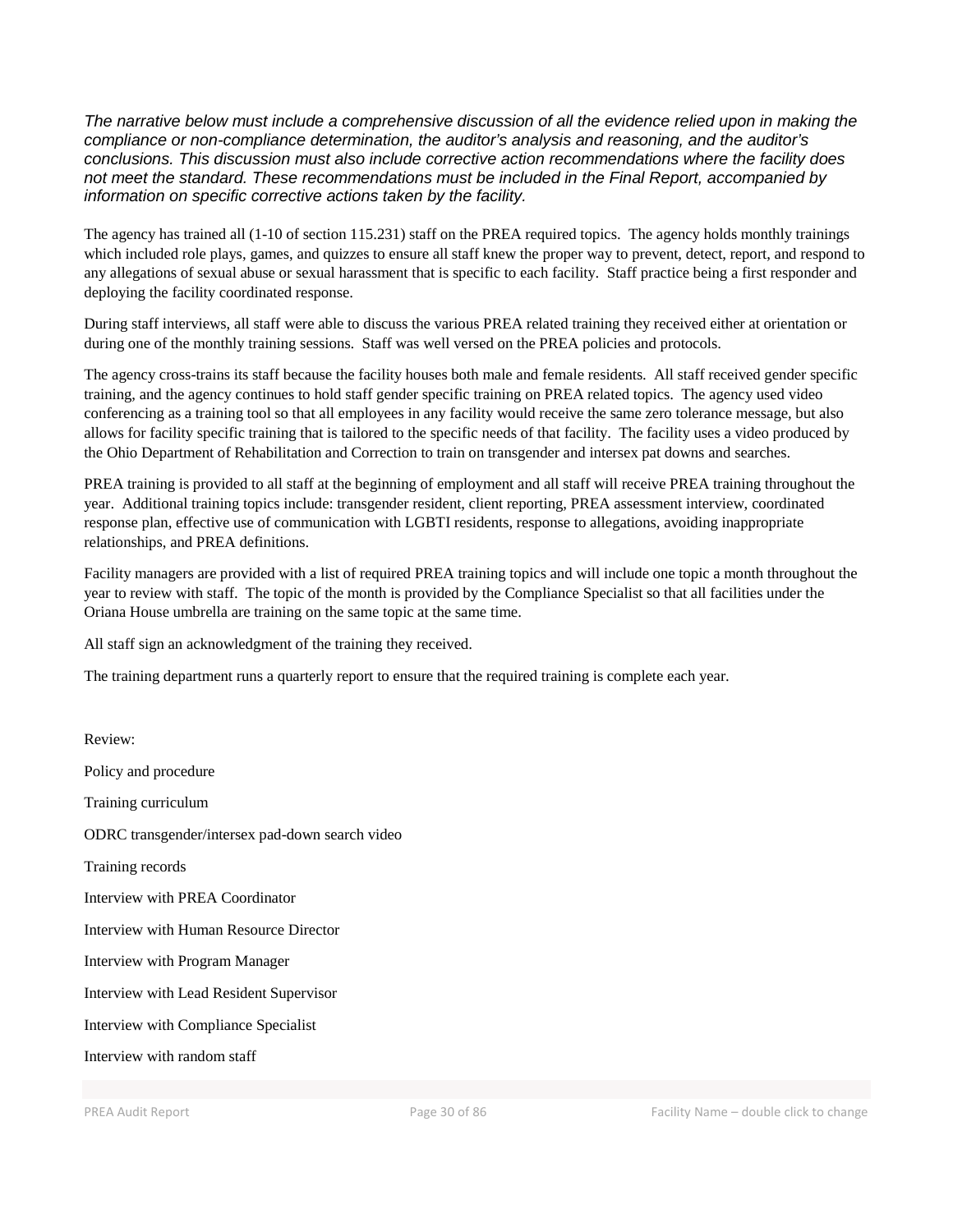# **Standard 115.232: Volunteer and contractor training**

# **All Yes/No Questions Must Be Answered by the Auditor to Complete the Report**

# **115.232 (a)**

Has the agency ensured that all volunteers and contractors who have contact with residents have been trained on their responsibilities under the agency's sexual abuse and sexual harassment prevention, detection, and response policies and procedures?  $\boxtimes$  Yes  $\Box$  No

# **115.232 (b)**

 Have all volunteers and contractors who have contact with residents been notified of the agency's zero-tolerance policy regarding sexual abuse and sexual harassment and informed how to report such incidents (the level and type of training provided to volunteers and contractors shall be based on the services they provide and level of contact they have with residents)?  $\boxtimes$  Yes  $\Box$  No

# **115.232 (c)**

 Does the agency maintain documentation confirming that volunteers and contractors understand the training they have received?  $\boxtimes$  Yes  $\Box$  No

# **Auditor Overall Compliance Determination**

- ☒ **Exceeds Standard** (*Substantially exceeds requirement of standards*)
- ☐ **Meets Standard** (*Substantial compliance; complies in all material ways with the standard for the relevant review period*)
- ☐ **Does Not Meet Standard** (*Requires Corrective Action*)

## **Instructions for Overall Compliance Determination Narrative**

*The narrative below must include a comprehensive discussion of all the evidence relied upon in making the compliance or non-compliance determination, the auditor's analysis and reasoning, and the auditor's conclusions. This discussion must also include corrective action recommendations where the facility does not meet the standard. These recommendations must be included in the Final Report, accompanied by information on specific corrective actions taken by the facility.*

The agency has developed a level system for the type of training any contractor, volunteer, or vender would receive. A person identified at level 1 would receive a 3-hour training on the agency's policy on how to prevent, detect, respond, and report sexual abuse and sexual harassment. A level 2 contractor, volunteer, or vendor will receive a 30-minute PREA training. Each provider will watch a 15-minute video and receive instruction from a trained facilitator. A level three vendor will be asked to read and sign the PREA acknowledgement form. The form explains the agency's zero tolerance policy and the signer's acknowledgement to abide by these rules. Anyone assigned a level 4 status must be 100% escorted by staff while in the facility.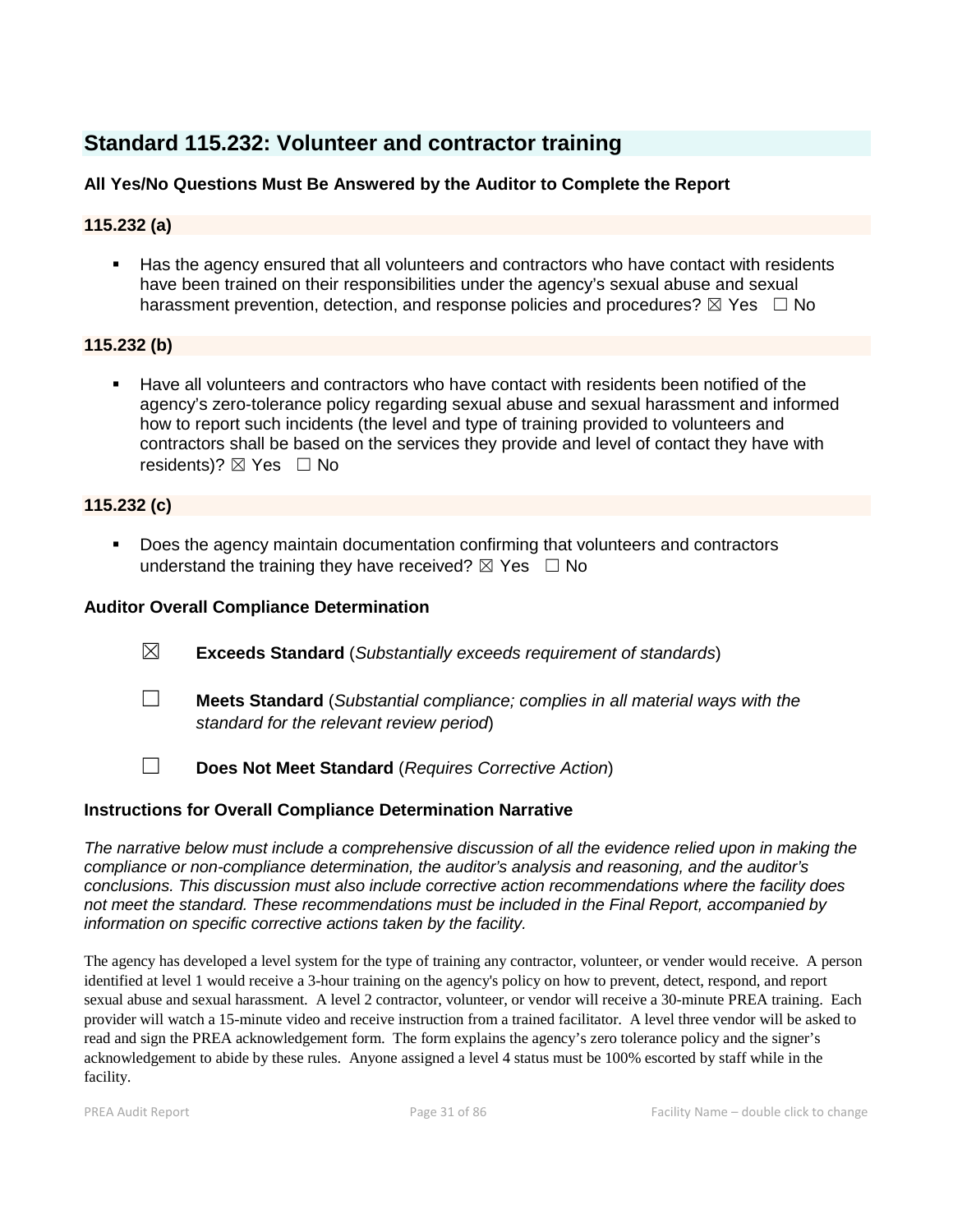Documentation of received training is forwarded to the Compliance Accreditation Manager. Any contractor or volunteer who has completed the necessary training will receive a special name badge which identifies to the Resident Supervisory staff that this person has receive PREA training and does not need to sign the PREA acknowledgement form. If the person forgets the badge, they will have to read and sign the acknowledgement form.

Every visitor who enters an Oriana House facility must read and sign an acknowledgment of understanding on the agency's zero tolerance policy each time they enter the facility. The auditor signed this notification upon entrance to the facility each day of the onsite visit.

The auditor reviewed the training material and documentation of completed training from various contractors/volunteers.

Review: Policy and procedure Contract/vendor training Visitor zero tolerance notification Interview with PREA Coordinator

# **Standard 115.233: Resident education**

## **All Yes/No Questions Must Be Answered by the Auditor to Complete the Report**

#### **115.233 (a)**

- During intake, do residents receive information explaining: The agency's zero-tolerance policy regarding sexual abuse and sexual harassment?  $\boxtimes$  Yes  $\Box$  No
- During intake, do residents receive information explaining: How to report incidents or suspicions of sexual abuse or sexual harassment?  $\boxtimes$  Yes  $\Box$  No
- During intake, do residents receive information explaining: Their rights to be free from sexual abuse and sexual harassment?  $\boxtimes$  Yes  $\Box$  No
- During intake, do residents receive information explaining: Their rights to be free from retaliation for reporting such incidents?  $\boxtimes$  Yes  $\Box$  No
- During intake, do residents receive information regarding agency policies and procedures for responding to such incidents?  $\boxtimes$  Yes  $\Box$  No

## **115.233 (b)**

 Does the agency provide refresher information whenever a resident is transferred to a different facility? ⊠ Yes □ No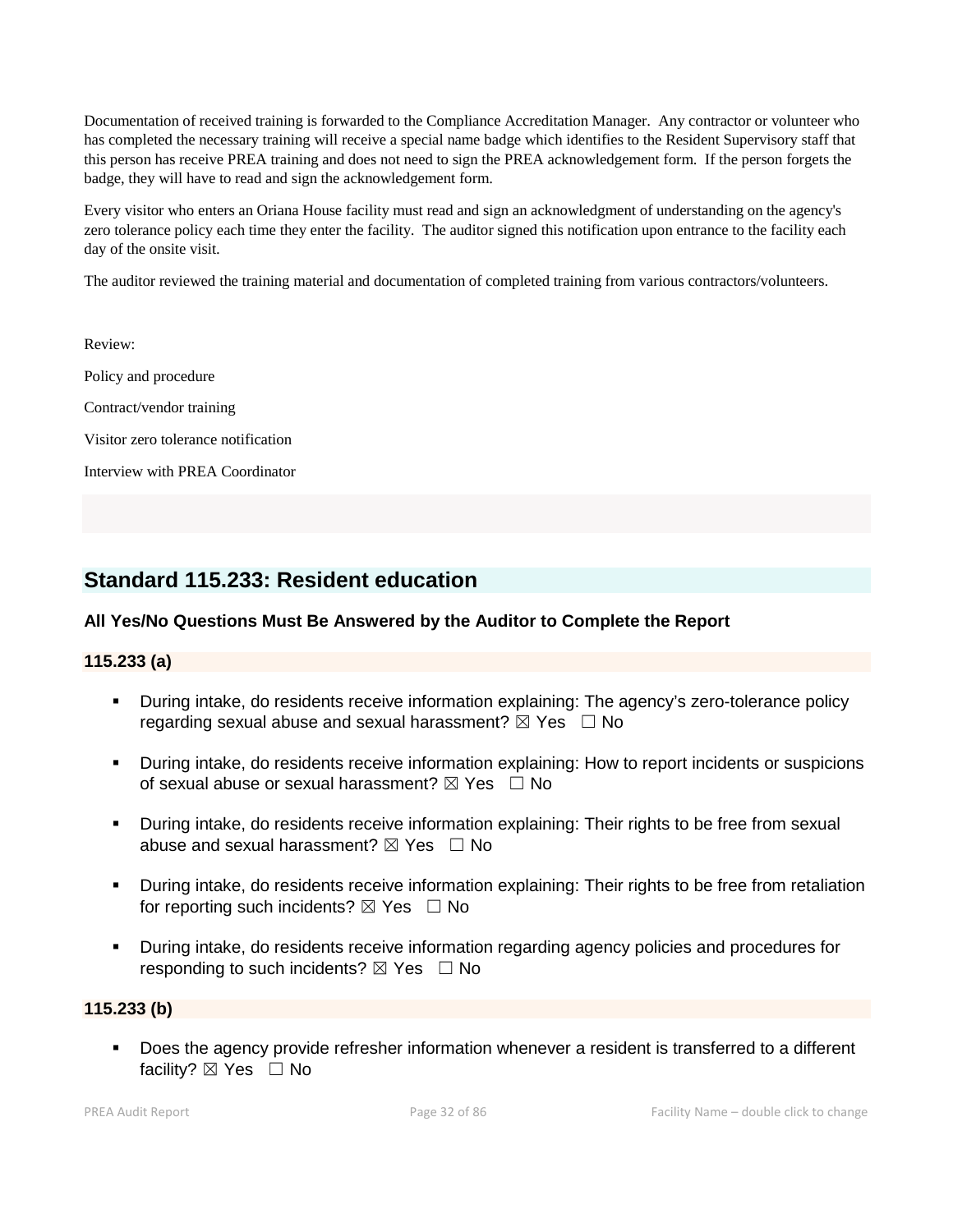#### **115.233 (c)**

- Does the agency provide resident education in formats accessible to all residents, including those who: Are limited English proficient?  $\boxtimes$  Yes  $\Box$  No
- Does the agency provide resident education in formats accessible to all residents, including those who: Are deaf?  $\boxtimes$  Yes  $\Box$  No
- Does the agency provide resident education in formats accessible to all residents, including those who: Are visually impaired?  $\boxtimes$  Yes  $\Box$  No
- Does the agency provide resident education in formats accessible to all residents, including those who: Are otherwise disabled?  $\boxtimes$  Yes  $\Box$  No
- Does the agency provide resident education in formats accessible to all residents, including those who: Have limited reading skills?  $\boxtimes$  Yes  $\Box$  No

#### **115.233 (d)**

 Does the agency maintain documentation of resident participation in these education sessions?  $\boxtimes$  Yes  $\Box$  No

#### **115.233 (e)**

In addition to providing such education, does the agency ensure that key information is continuously and readily available or visible to residents through posters, resident handbooks, or other written formats?  $\boxtimes$  Yes  $\Box$  No

#### **Auditor Overall Compliance Determination**

- ☐ **Exceeds Standard** (*Substantially exceeds requirement of standards*)
- ☒ **Meets Standard** (*Substantial compliance; complies in all material ways with the standard for the relevant review period*)
- ☐ **Does Not Meet Standard** (*Requires Corrective Action*)

#### **Instructions for Overall Compliance Determination Narrative**

*The narrative below must include a comprehensive discussion of all the evidence relied upon in making the compliance or non-compliance determination, the auditor's analysis and reasoning, and the auditor's conclusions. This discussion must also include corrective action recommendations where the facility does not meet the standard. These recommendations must be included in the Final Report, accompanied by information on specific corrective actions taken by the facility.*

All residents receive information at the time of intake about the facility's zero tolerance policy, how to report incidents or suspicions of sexual abuse or sexual harassment, their rights to be free from sexual abuse and sexual harassment, and to be free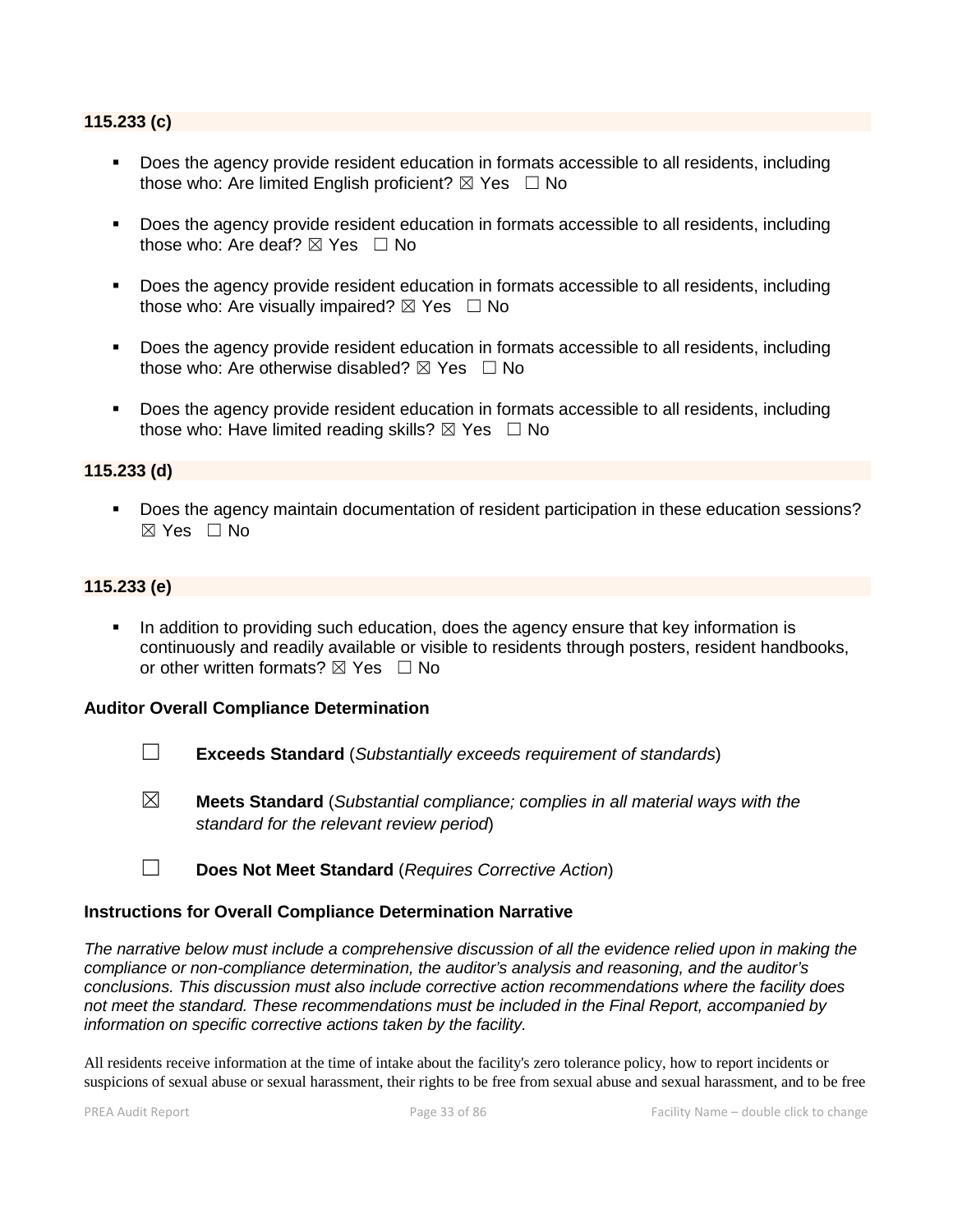from retaliation for reporting such incidents. This information is read and reviewed with all residents to ensure each resident understands their rights under the PREA guidelines. If a resident does not understand English or has other disabilities that prevent normal communication, the facility contracts services with other agencies so that each resident can benefit from the facilities efforts to prevent, detect, report, and respond to sexual abuse and sexual harassment (See standard 115.216). Residents sign acknowledgment of receiving this information.

All residents watch a PREA education video during orientation and receive handouts that include ways to report and reporting phone numbers. This information is also on posters located throughout the facility. During this orientation group, the facility manager or lead resident supervisor ensures that residents understand the services available to them at no cost and the limits to confidentiality.

During resident interviews, all offenders reported receiving the PREA education and information at intake and during orientation group. Residents also indicated that their case managers reviewed ways to keep themselves safe, how to report including anonymously, and the toll free numbers posted near the phones. Postings with PREA related information were located in conspicuous areas throughout the facility.

Review: Policy and procedure Resident training curriculum PREA postings Facility tour Interview with residents Interview with Program Manager Interview with Lead Resident Supervisor Interview with Case Manager

# **Standard 115.234: Specialized training: Investigations**

# **All Yes/No Questions Must Be Answered by the Auditor to Complete the Report**

## **115.234 (a)**

 In addition to the general training provided to all employees pursuant to §115.231, does the agency ensure that, to the extent the agency itself conducts sexual abuse investigations, its investigators have received training in conducting such investigations in confinement settings? [N/A if the agency does not conduct any form of administrative or criminal sexual abuse investigations. See 115.221(a).]  $\boxtimes$  Yes  $\Box$  No  $\Box$  NA

#### **115.234 (b)**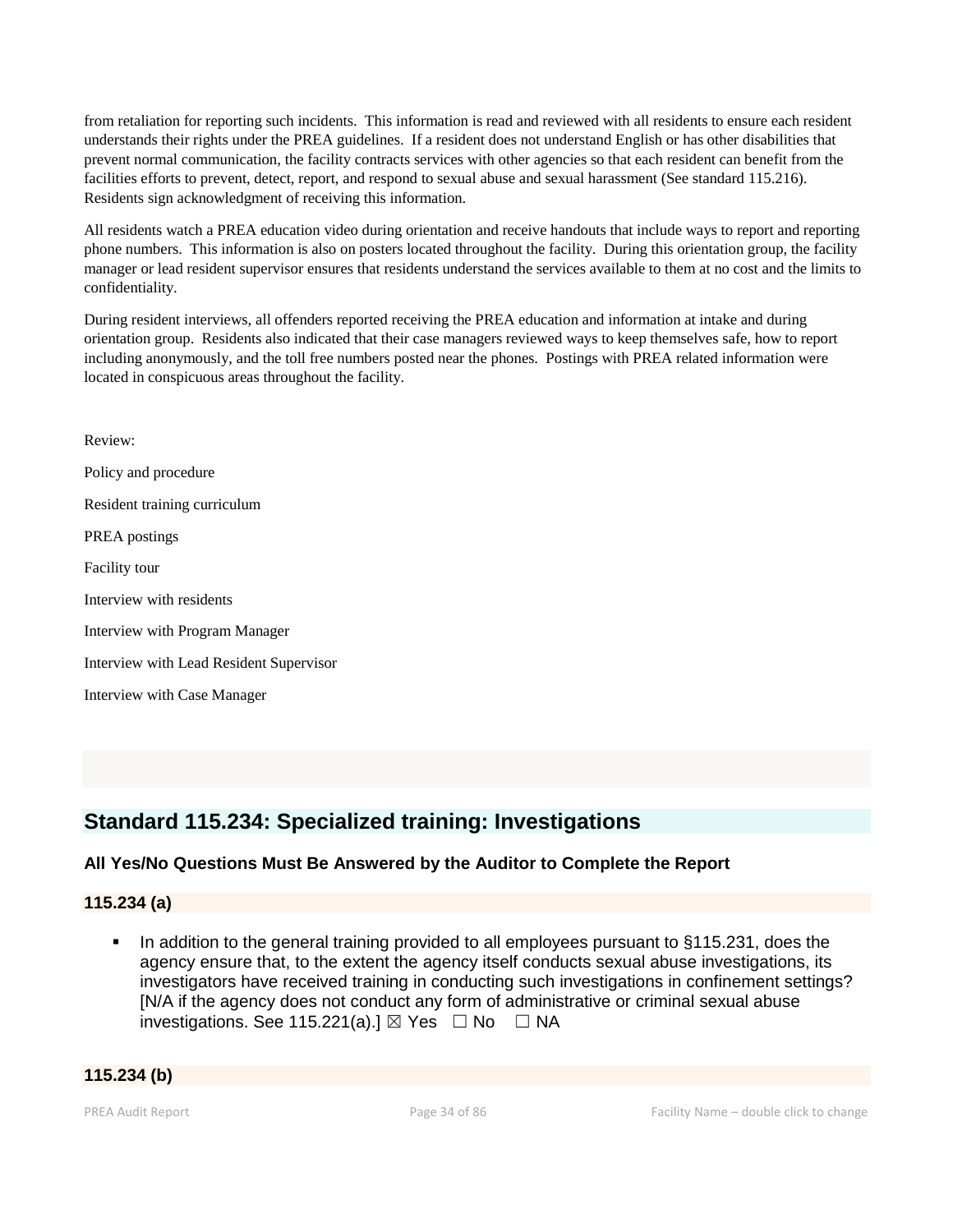- Does this specialized training include: Techniques for interviewing sexual abuse victims? [N/A if the agency does not conduct any form of administrative or criminal sexual abuse investigations. See 115.221(a).] ⊠ Yes □ No □ NA
- Does this specialized training include: Proper use of Miranda and Garity warnings? [N/A if the agency does not conduct any form of administrative or criminal sexual abuse investigations. See 115.221(a).] ⊠ Yes □ No □ NA
- Does this specialized training include: Sexual abuse evidence collection in confinement settings? [N/A if the agency does not conduct any form of administrative or criminal sexual abuse investigations. See 115.221(a).]  $\boxtimes$  Yes  $\Box$  No  $\Box$  NA
- Does this specialized training include: The criteria and evidence required to substantiate a case for administrative action or prosecution referral? [N/A if the agency does not conduct any form of administrative or criminal sexual abuse investigations. See 115.221(a).]  $\boxtimes$  Yes  $\Box$  No  $\Box$  NA

## **115.234 (c)**

 Does the agency maintain documentation that agency investigators have completed the required specialized training in conducting sexual abuse investigations? [N/A if the agency does not conduct any form of administrative or criminal sexual abuse investigations. See 115.221(a).]  $\boxtimes$  Yes  $\Box$  No  $\Box$  NA

## **115.234 (d)**

**Auditor is not required to audit this provision.** 

#### **Auditor Overall Compliance Determination**

- ☐ **Exceeds Standard** (*Substantially exceeds requirement of standards*)
- ☒ **Meets Standard** (*Substantial compliance; complies in all material ways with the standard for the relevant review period*)
- ☐ **Does Not Meet Standard** (*Requires Corrective Action*)

#### **Instructions for Overall Compliance Determination Narrative**

*The narrative below must include a comprehensive discussion of all the evidence relied upon in making the compliance or non-compliance determination, the auditor's analysis and reasoning, and the auditor's conclusions. This discussion must also include corrective action recommendations where the facility does not meet the standard. These recommendations must be included in the Final Report, accompanied by information on specific corrective actions taken by the facility.*

PREA Audit Report **Page 35 of 86** Facility Name – double click to change The facility has a standardized process for administratively investigating any allegations. The agency has two former police officers with experience in dealing with sexual abuse/assault investigations as their administratively trained investigators. The agency's PREA Compliance Specialist has also been trained. The training included techniques for interviewing sexual abuse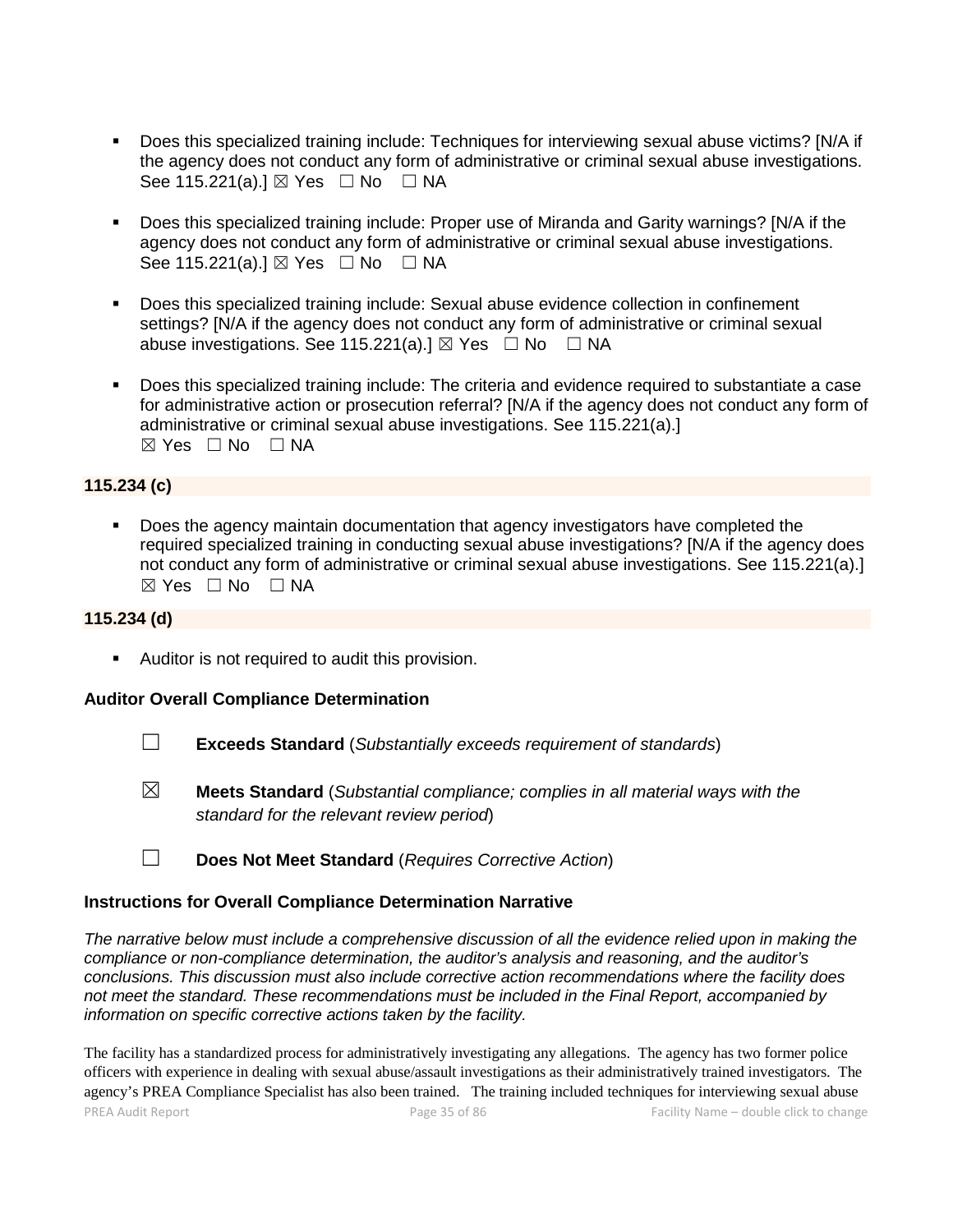victims, proper use of Miranda and Garity warnings, evidence collection in a confinement setting, and required evidence to substantiate a case for administrative action or criminal referral. The training was provided by the Moss Group.

Review:

Policy and procedure

Administrative Investigator training curriculum

Administrative Investigator training certificate

Interview with Administrative Investigators

# **Standard 115.235: Specialized training: Medical and mental health care**

## **All Yes/No Questions Must Be Answered by the Auditor to Complete the Report**

#### **115.235 (a)**

- Does the agency ensure that all full- and part-time medical and mental health care practitioners who work regularly in its facilities have been trained in: How to detect and assess signs of sexual abuse and sexual harassment?  $\Box$  Yes  $\boxtimes$  No
- Does the agency ensure that all full- and part-time medical and mental health care practitioners who work regularly in its facilities have been trained in: How to preserve physical evidence of sexual abuse? □ Yes ⊠ No
- Does the agency ensure that all full- and part-time medical and mental health care practitioners who work regularly in its facilities have been trained in: How to respond effectively and professionally to victims of sexual abuse and sexual harassment?  $\Box$  Yes  $\boxtimes$  No
- Does the agency ensure that all full- and part-time medical and mental health care practitioners who work regularly in its facilities have been trained in: How and to whom to report allegations or suspicions of sexual abuse and sexual harassment?  $\Box$  Yes  $\boxtimes$  No

#### **115.235 (b)**

 If medical staff employed by the agency conduct forensic examinations, do such medical staff receive appropriate training to conduct such examinations? N/A if agency medical staff at the facility do not conduct forensic exams.)  $\Box$  Yes  $\Box$  No  $\boxtimes$  NA

## **115.235 (c)**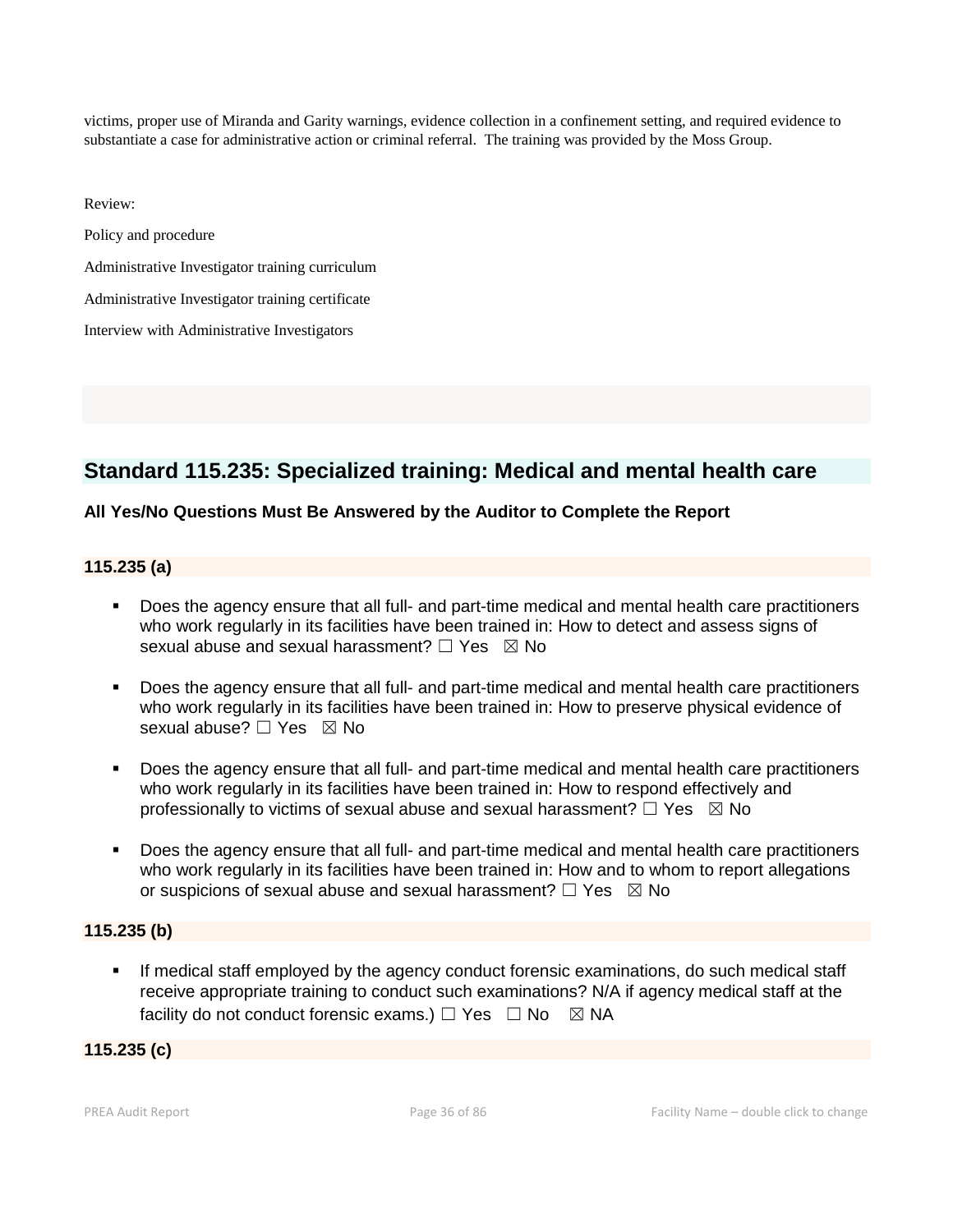Does the agency maintain documentation that medical and mental health practitioners have received the training referenced in this standard either from the agency or elsewhere? ☐ Yes ☒ No

# **115.235 (d)**

- Do medical and mental health care practitioners employed by the agency also receive training mandated for employees by §115.231?  $\Box$  Yes  $\boxtimes$  No
- Do medical and mental health care practitioners contracted by and volunteering for the agency also receive training mandated for contractors and volunteers by §115.232? [N/A for circumstances in which a particular status (employee or contractor/volunteer) does not apply.]  $\Box$  Yes  $\Box$  No  $\boxtimes$  NA

#### **Auditor Overall Compliance Determination**

- ☐ **Exceeds Standard** (*Substantially exceeds requirement of standards*) ☒ **Meets Standard** (*Substantial compliance; complies in all material ways with the standard for the relevant review period*)
- ☐ **Does Not Meet Standard** (*Requires Corrective Action*)

## **Instructions for Overall Compliance Determination Narrative**

*The narrative below must include a comprehensive discussion of all the evidence relied upon in making the compliance or non-compliance determination, the auditor's analysis and reasoning, and the auditor's conclusions. This discussion must also include corrective action recommendations where the facility does not meet the standard. These recommendations must be included in the Final Report, accompanied by information on specific corrective actions taken by the facility.*

The facility does not provide in-house medical or mental health services. All services for medical treatment and mental health are conducted in the community. Should a resident need SAFE/SANE services, these would be provided by Marietta Memorial Hospital. The hospital has an on-site SANE program and collaborates with EVE, Inc. for advocacy and counseling services.

Residents who are in need of mental health services that do not already have a personal provider will be referred to Life and Purpose Behavioral Health.

Review:

Policy and procedure

Interview with Program Manager

Interview with Case Manager

Interview with PREA Coordinator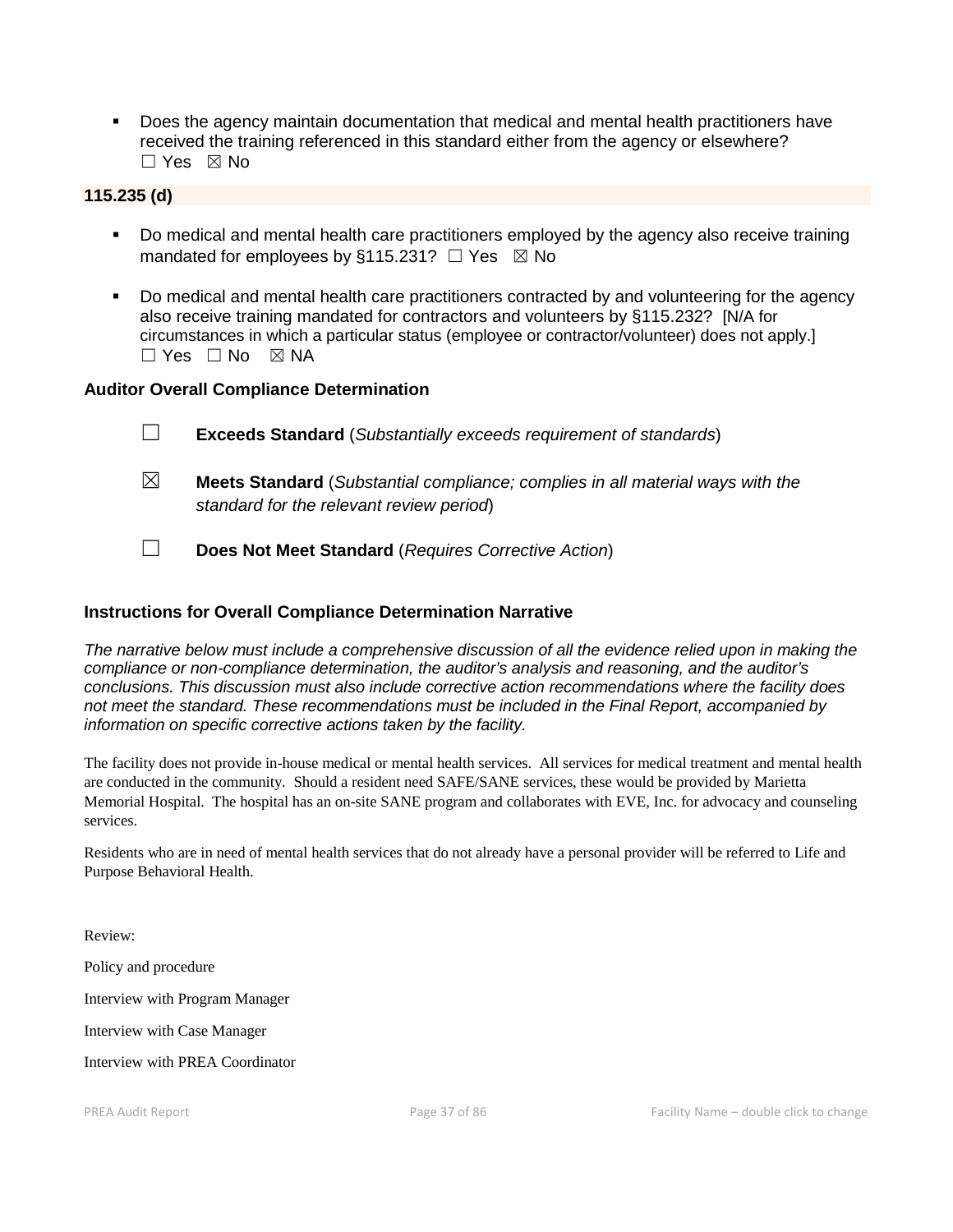# **SCREENING FOR RISK OF SEXUAL VICTIMIZATION AND ABUSIVENESS**

# **Standard 115.241: Screening for risk of victimization and abusiveness**

# **All Yes/No Questions Must Be Answered by the Auditor to Complete the Report**

# **115.241 (a)**

- Are all residents assessed during an intake screening for their risk of being sexually abused by other residents or sexually abusive toward other residents?  $\boxtimes$  Yes  $\Box$  No
- Are all residents assessed upon transfer to another facility for their risk of being sexually abused by other residents or sexually abusive toward other residents?  $\boxtimes$  Yes  $\Box$  No

# **115.241 (b)**

 Do intake screenings ordinarily take place within 72 hours of arrival at the facility?  $\boxtimes$  Yes  $\Box$  No

# **115.241 (c)**

 Are all PREA screening assessments conducted using an objective screening instrument?  $\boxtimes$  Yes  $\Box$  No

# **115.241 (d)**

- Does the intake screening consider, at a minimum, the following criteria to assess residents for risk of sexual victimization: Whether the resident has a mental, physical, or developmental disability?  $\boxtimes$  Yes  $\Box$  No
- Does the intake screening consider, at a minimum, the following criteria to assess residents for risk of sexual victimization: The age of the resident?  $\boxtimes$  Yes  $\Box$  No
- Does the intake screening consider, at a minimum, the following criteria to assess residents for risk of sexual victimization: The physical build of the resident?  $\boxtimes$  Yes  $\Box$  No
- Does the intake screening consider, at a minimum, the following criteria to assess residents for risk of sexual victimization: Whether the resident has previously been incarcerated?  $\boxtimes$  Yes  $\Box$  No
- Does the intake screening consider, at a minimum, the following criteria to assess residents for risk of sexual victimization: Whether the resident's criminal history is exclusively nonviolent?  $\boxtimes$  Yes  $\Box$  No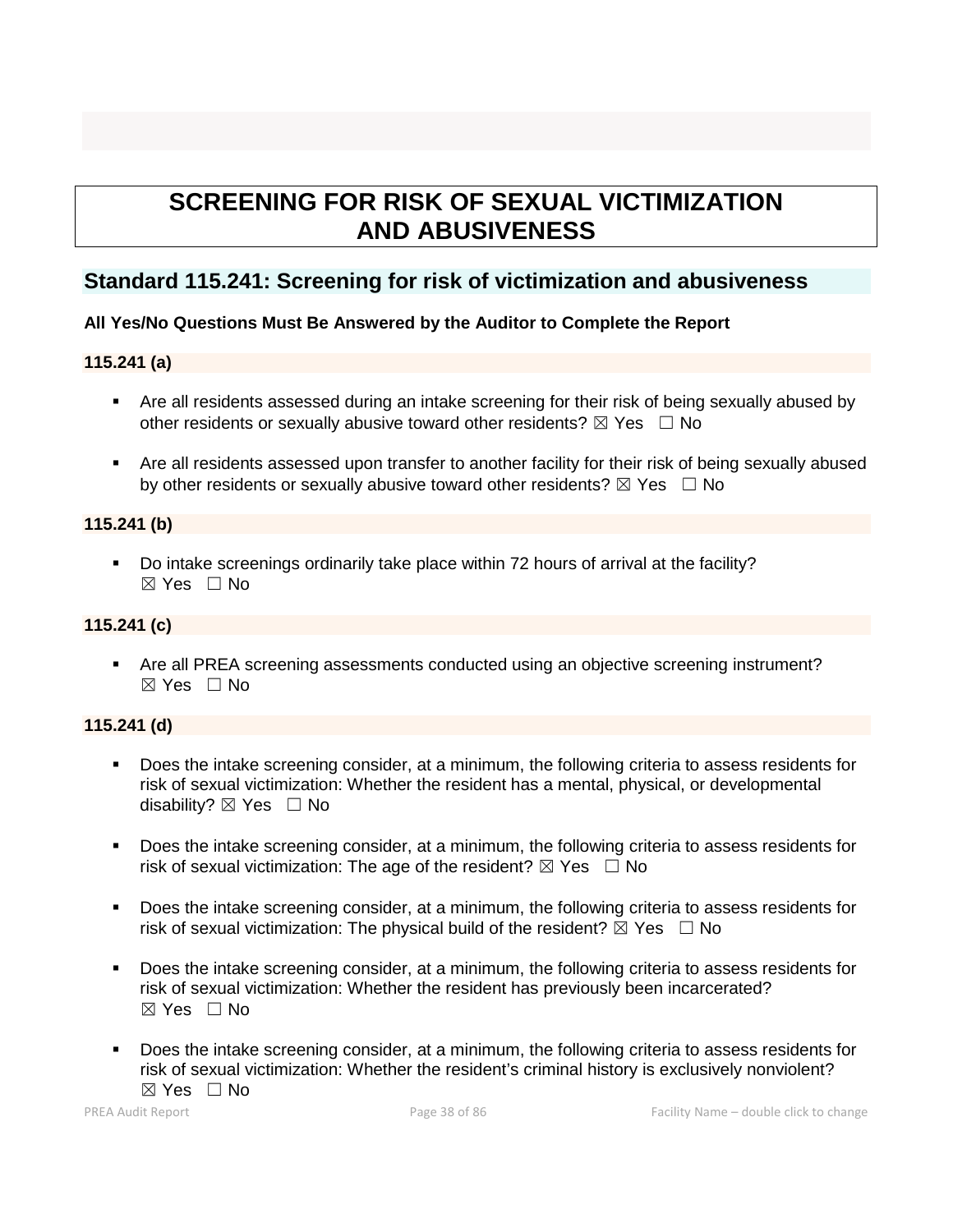- Does the intake screening consider, at a minimum, the following criteria to assess residents for risk of sexual victimization: Whether the resident has prior convictions for sex offenses against an adult or child?  $\boxtimes$  Yes  $\Box$  No
- Does the intake screening consider, at a minimum, the following criteria to assess residents for risk of sexual victimization: Whether the resident is or is perceived to be gay, lesbian, bisexual, transgender, intersex, or gender nonconforming (the facility affirmatively asks the resident about his/her sexual orientation and gender identity AND makes a subjective determination based on the screener's perception whether the resident is gender non-conforming or otherwise may be perceived to be LGBTI)?  $\boxtimes$  Yes  $\Box$  No
- Does the intake screening consider, at a minimum, the following criteria to assess residents for risk of sexual victimization: Whether the resident has previously experienced sexual victimization?  $\boxtimes$  Yes  $\Box$  No
- Does the intake screening consider, at a minimum, the following criteria to assess residents for risk of sexual victimization: The resident's own perception of vulnerability?  $\boxtimes$  Yes  $\Box$  No

# **115.241 (e)**

- **IF In assessing residents for risk of being sexually abusive, does the initial PREA risk screening** consider, when known to the agency: prior acts of sexual abuse?  $\boxtimes$  Yes  $\Box$  No
- **IF In assessing residents for risk of being sexually abusive, does the initial PREA risk screening** consider, when known to the agency: prior convictions for violent offenses?  $\boxtimes$  Yes  $\Box$  No
- In assessing residents for risk of being sexually abusive, does the initial PREA risk screening consider, when known to the agency: history of prior institutional violence or sexual abuse?  $\boxtimes$  Yes  $\Box$  No

# **115.241 (f)**

 Within a set time period not more than 30 days from the resident's arrival at the facility, does the facility reassess the resident's risk of victimization or abusiveness based upon any additional, relevant information received by the facility since the intake screening?  $\boxtimes$  Yes  $\Box$  No

# **115.241 (g)**

- Does the facility reassess a resident's risk level when warranted due to a: Referral? ☒ Yes ☐ No
- Does the facility reassess a resident's risk level when warranted due to a: Request?  $\boxtimes$  Yes  $\Box$  No
- **Does the facility reassess a resident's risk level when warranted due to a: Incident of sexual** abuse?  $\boxtimes$  Yes  $\Box$  No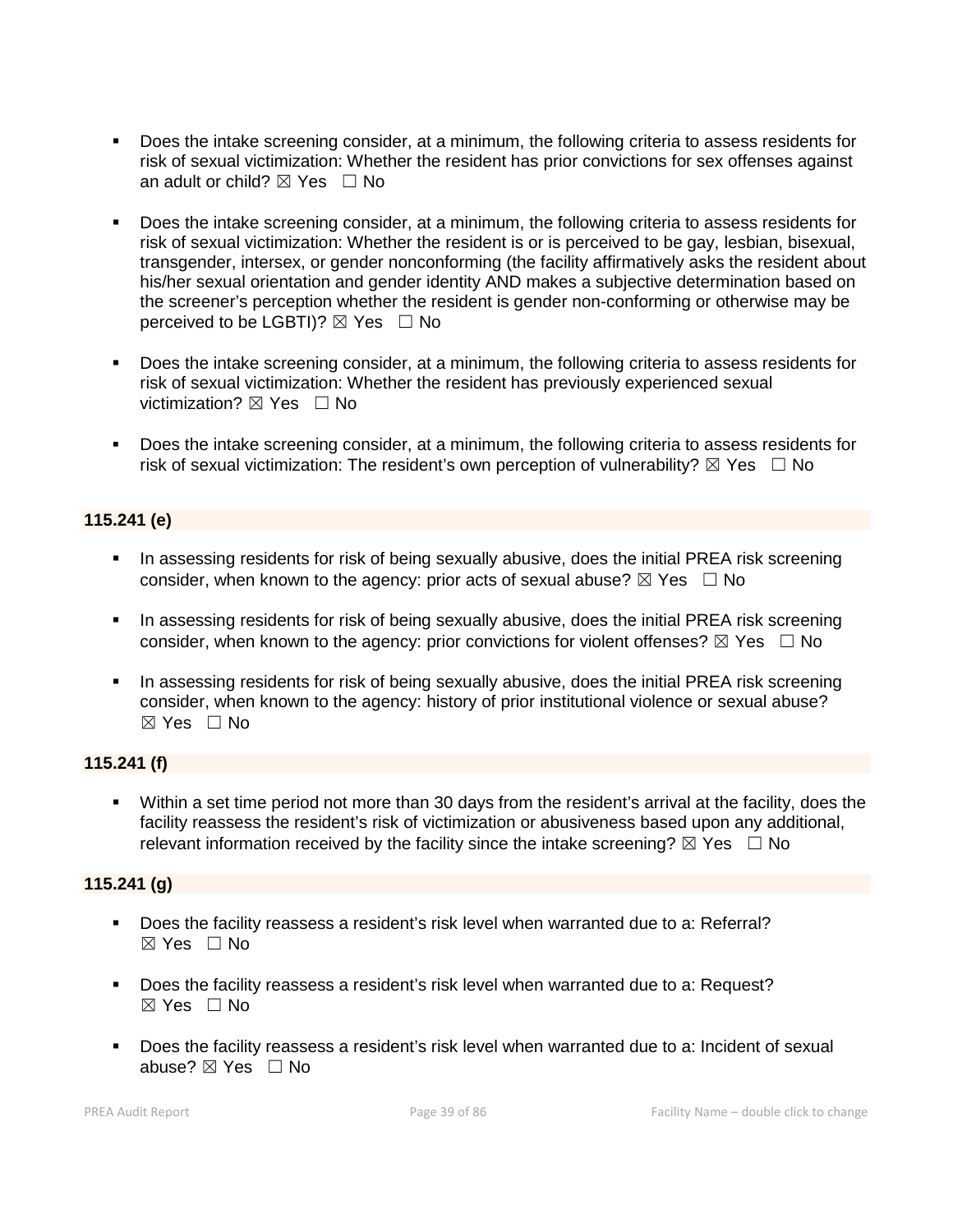Does the facility reassess a resident's risk level when warranted due to a: Receipt of additional information that bears on the resident's risk of sexual victimization or abusiveness?  $\boxtimes$  Yes  $\Box$  No

#### **115.241 (h)**

 Is it the case that residents are not ever disciplined for refusing to answer, or for not disclosing complete information in response to, questions asked pursuant to paragraphs (d)(1), (d)(7), (d)(8), or (d)(9) of this section?  $\boxtimes$  Yes  $\Box$  No

#### **115.241 (i)**

 Has the agency implemented appropriate controls on the dissemination within the facility of responses to questions asked pursuant to this standard in order to ensure that sensitive information is not exploited to the resident's detriment by staff or other residents?  $\boxtimes$  Yes  $\Box$  No

#### **Auditor Overall Compliance Determination**

- ☐ **Exceeds Standard** (*Substantially exceeds requirement of standards*)
- ☒ **Meets Standard** (*Substantial compliance; complies in all material ways with the standard for the relevant review period*)
- ☐ **Does Not Meet Standard** (*Requires Corrective Action*)

# **Instructions for Overall Compliance Determination Narrative**

*The narrative below must include a comprehensive discussion of all the evidence relied upon in making the compliance or non-compliance determination, the auditor's analysis and reasoning, and the auditor's conclusions. This discussion must also include corrective action recommendations where the facility does not meet the standard. These recommendations must be included in the Final Report, accompanied by information on specific corrective actions taken by the facility.*

All residents are screened for risk of vulnerability or abusiveness at intake. The screening tool used includes all required criteria to accurately assess the resident's risk. The PREA screening form is stored electronically and only approved staff have access to the information. Case Management staff will complete the initial assessment with the resident during intake. A resident's assigned case manager will complete a re-screen anytime any additional, relevant information is received, a referral, request, or incident of sexual abuse occurs or if the client was assessed as highly abusive or highly vulnerable at intake. The policy does not allow a resident to be disciplined for refusing to answer or for not disclosing complete information in response to questions on the resident's mental health, sexuality, or previous victimization.

All staff are training on how to complete the screening tool appropriately. An interview with Case Management staff confirmed this training on completing the form appropriately and the steps to take should a resident be classified as highly abusive, abusive, highly susceptible, or susceptible.

The Program Manager reviews initial assessments and completes a quality assurance check to ensure residents are classified appropriately. Any necessary re-assessments are also reviewed for quality assurance purposes.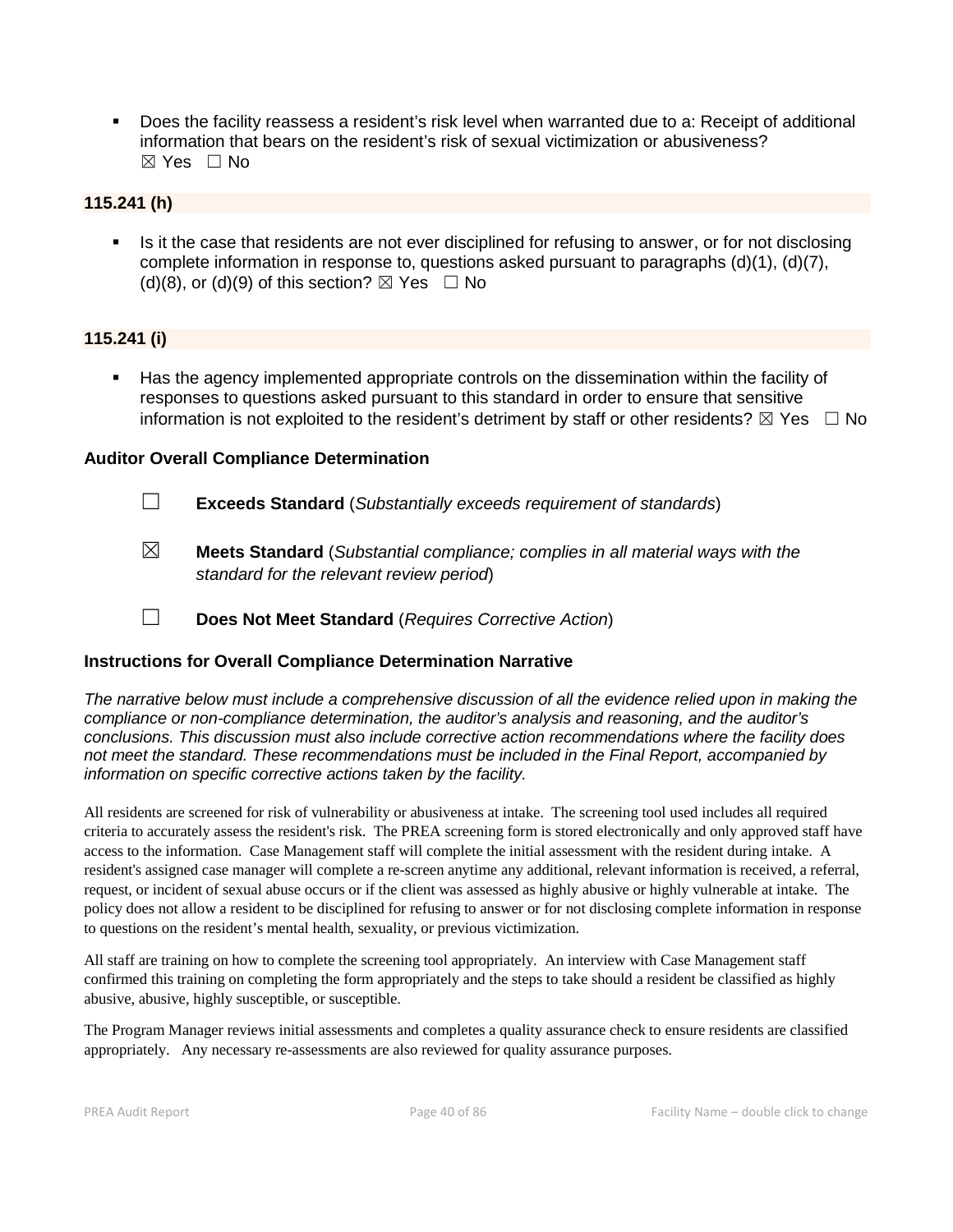Review:

Policy and procedure Initial PREA assessment screen PREA assessment rescreen Interview with Program Manager Interview with residents Interview with case managers Interview with Lead Resident Supervisor

# **Standard 115.242: Use of screening information**

# **All Yes/No Questions Must Be Answered by the Auditor to Complete the Report**

# **115.242 (a)**

- Does the agency use information from the risk screening required by § 115.241, with the goal of keeping separate those residents at high risk of being sexually victimized from those at high risk of being sexually abusive, to inform: Housing Assignments?  $\boxtimes$  Yes  $\Box$  No
- Does the agency use information from the risk screening required by § 115.241, with the goal of keeping separate those residents at high risk of being sexually victimized from those at high risk of being sexually abusive, to inform: Bed assignments?  $\boxtimes$  Yes  $\Box$  No
- Does the agency use information from the risk screening required by § 115.241, with the goal of keeping separate those residents at high risk of being sexually victimized from those at high risk of being sexually abusive, to inform: Work Assignments?  $\boxtimes$  Yes  $\Box$  No
- Does the agency use information from the risk screening required by § 115.241, with the goal of keeping separate those residents at high risk of being sexually victimized from those at high risk of being sexually abusive, to inform: Education Assignments?  $\boxtimes$  Yes  $\Box$  No
- Does the agency use information from the risk screening required by § 115.241, with the goal of keeping separate those residents at high risk of being sexually victimized from those at high risk of being sexually abusive, to inform: Program Assignments?  $\boxtimes$  Yes  $\Box$  No

# **115.242 (b)**

 Does the agency make individualized determinations about how to ensure the safety of each resident? **⊠** Yes □ No

#### **115.242 (c)**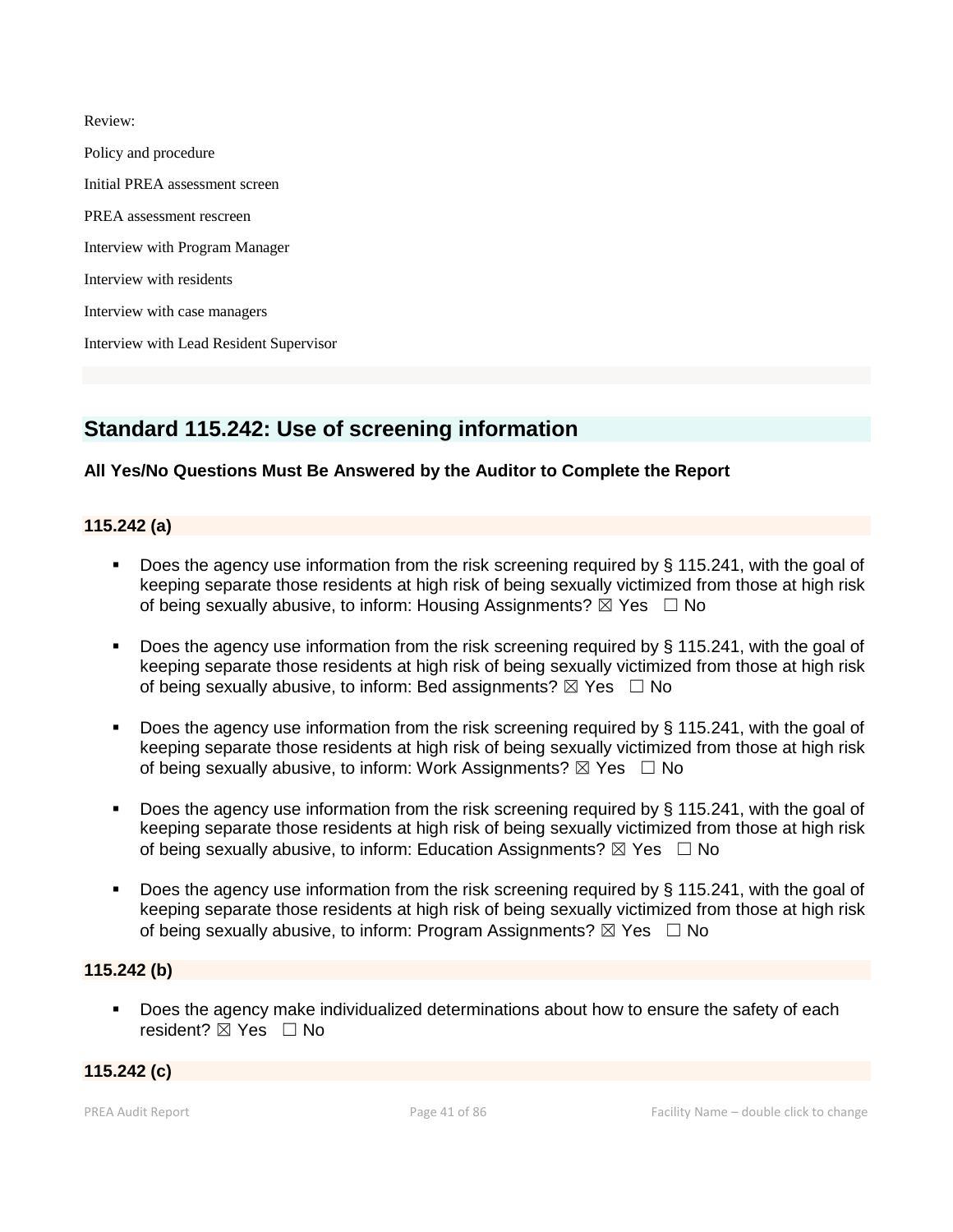- When deciding whether to assign a transgender or intersex resident to a facility for male or female residents, does the agency consider on a case-by-case basis whether a placement would ensure the resident's health and safety, and whether a placement would present management or security problems (NOTE: if an agency by policy or practice assigns residents to a male or female facility on the basis of anatomy alone, that agency is not in compliance with this standard)?  $\boxtimes$  Yes  $\Box$  No
- When making housing or other program assignments for transgender or intersex residents, does the agency consider on a case-by-case basis whether a placement would ensure the resident's health and safety, and whether a placement would present management or security problems? ⊠ Yes □ No

# **115.242 (d)**

 Are each transgender or intersex resident's own views with respect to his or her own safety given serious consideration when making facility and housing placement decisions and programming assignments?  $\boxtimes$  Yes  $\Box$  No

#### **115.242 (e)**

 Are transgender and intersex residents given the opportunity to shower separately from other residents? ⊠ Yes □ No

#### **115.242 (f)**

- Unless placement is in a dedicated facility, unit, or wing established in connection with a consent decree, legal settlement, or legal judgment for the purpose of protecting lesbian, gay, bisexual, transgender, or intersex residents, does the agency always refrain from placing: lesbian, gay, and bisexual residents in dedicated facilities, units, or wings solely on the basis of such identification or status?  $\boxtimes$  Yes  $\Box$  No
- Unless placement is in a dedicated facility, unit, or wing established in connection with a consent decree, legal settlement, or legal judgment for the purpose of protecting lesbian, gay, bisexual, transgender, or intersex residents, does the agency always refrain from placing: transgender residents in dedicated facilities, units, or wings solely on the basis of such identification or status?  $\boxtimes$  Yes  $\Box$  No
- Unless placement is in a dedicated facility, unit, or wing established in connection with a consent decree, legal settlement, or legal judgment for the purpose of protecting lesbian, gay, bisexual, transgender, or intersex residents, does the agency always refrain from placing: intersex residents in dedicated facilities, units, or wings solely on the basis of such identification or status? ⊠ Yes □ No

#### **Auditor Overall Compliance Determination**



☒ **Exceeds Standard** (*Substantially exceeds requirement of standards*)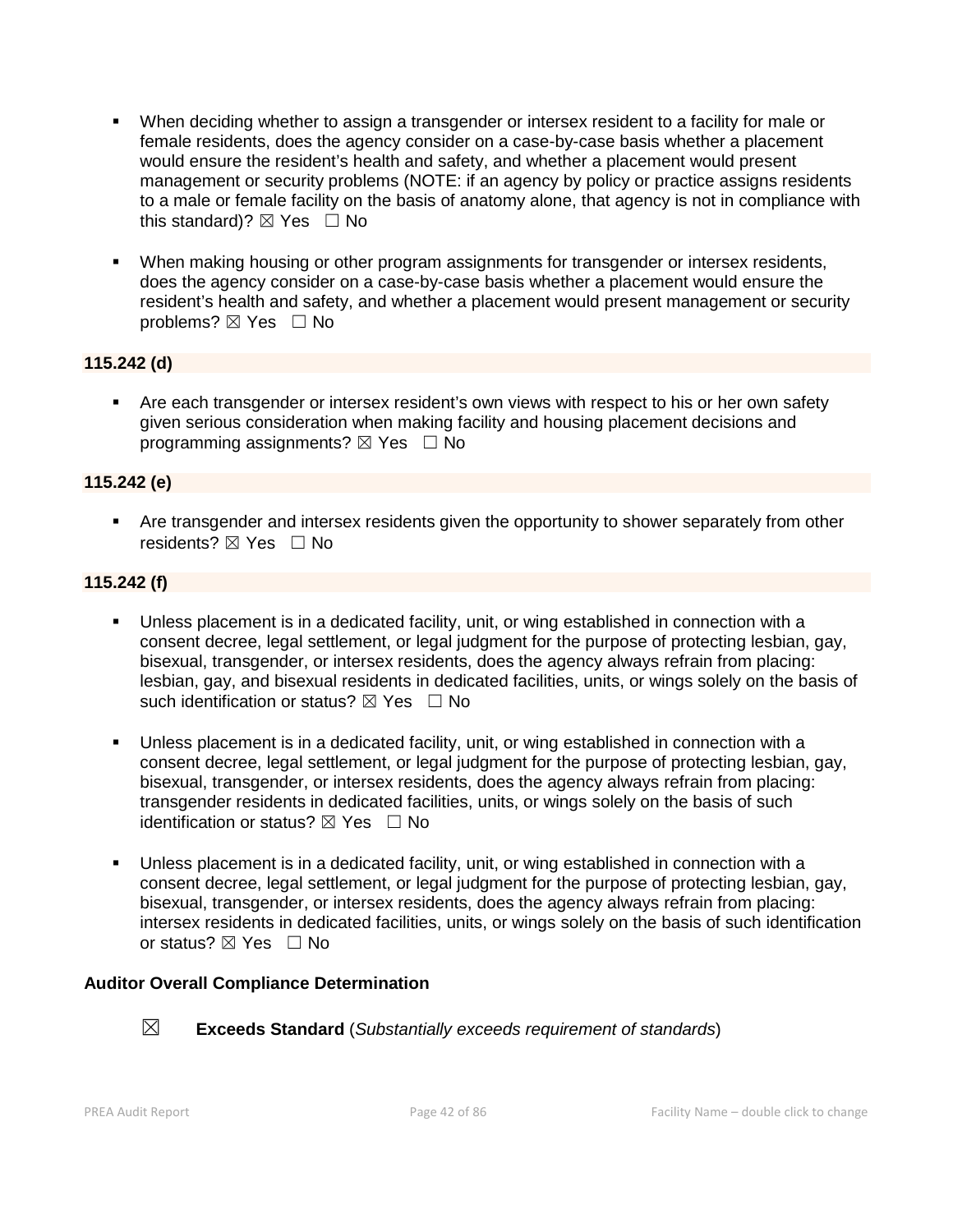☐ **Meets Standard** (*Substantial compliance; complies in all material ways with the standard for the relevant review period*)

☐ **Does Not Meet Standard** (*Requires Corrective Action*)

#### **Instructions for Overall Compliance Determination Narrative**

*The narrative below must include a comprehensive discussion of all the evidence relied upon in making the compliance or non-compliance determination, the auditor's analysis and reasoning, and the auditor's conclusions. This discussion must also include corrective action recommendations where the facility does not meet the standard. These recommendations must be included in the Final Report, accompanied by information on specific corrective actions taken by the facility.*

All residents receive a classification based upon their PREA screening information. Classifications include: none, vulnerable, highly vulnerable, abusive, or highly abusive. A resident's classification will be documented in the facilities data base but no staff member will be able to see the screening form or answers. Any resident who is classified as highly vulnerable or highly abusive will be housed in a designated dorm with a bed that is easily viewable by staff. These residents will also be placed on the "where about" check list 6 times per shift verses 3 times for those who do not have the highly vulnerable or highly abusive classification. The increased checks will continue until management team meets and deems it appropriate to have the increased checks reduced to 3 times per shift. The facility has a resident count sheet which identifies any resident that has a classification and the number of required checks.

All residents with a classification have it addressed on their individual program plan. These residents work with their case worker to work on the issues underlining their classification and residents can also be referred to outside counseling if necessary.

The facility does not have a transgender or intersex resident but has a plan to house such residents safely which include opportunities to shower separately and make housing and program assignments with a transgender or intersex resident's own views taken into consideration. The agency has developed a team that includes the PREA coordinator, PREA manager, Admission's personnel, Mental Health personnel, and the offender that will address placement issues for any transgender resident housed with agency.

The auditor and facility management discussed the facility's plan to house residents that are highly vulnerable, highly abusive, or transgender/intersex. The facility was able to describe specific bed placement, group separation, ability to shower separately, and the protocol on safely housing transgender/intersex residents as ways to ensure the safety of each resident.

| Review:                           |  |  |
|-----------------------------------|--|--|
| Policy and procedure              |  |  |
| Facility tour                     |  |  |
| Initial PREA assessment screening |  |  |
| PREA re-screen assessment         |  |  |
| Individual case plan              |  |  |
| Staffing plan                     |  |  |
| Interview with Case Managers      |  |  |
| Interview with Program Manager    |  |  |
| <b>PREA Audit Report</b>          |  |  |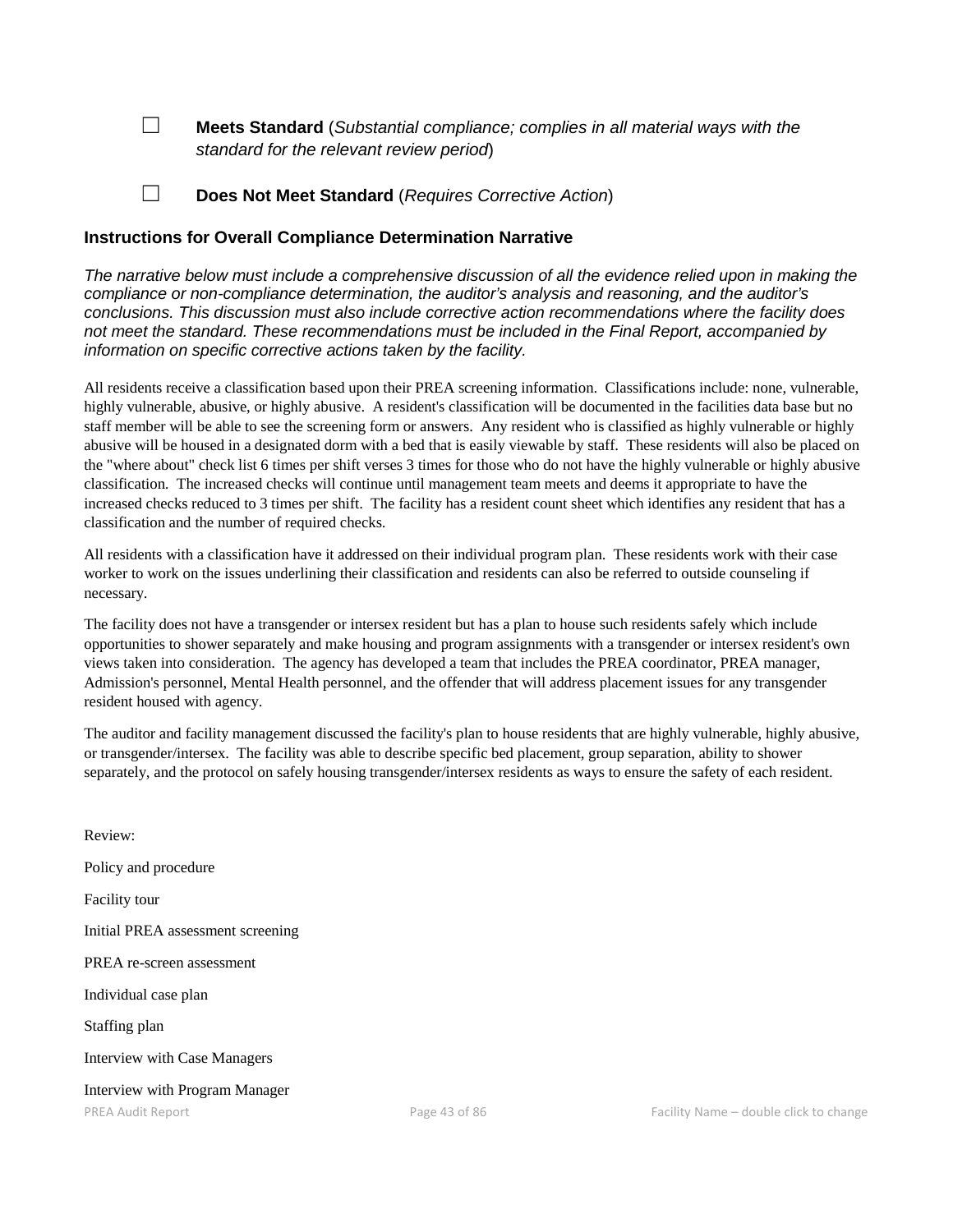Interview with Resident Supervisors

Interview with PREA Coordinator

Interview with Lead Resident Supervisor

# **REPORTING**

# **Standard 115.251: Resident reporting**

#### **All Yes/No Questions Must Be Answered by the Auditor to Complete the Report**

#### **115.251 (a)**

- Does the agency provide multiple internal ways for residents to privately report: Sexual abuse and sexual harassment?  $\boxtimes$  Yes  $\Box$  No
- Does the agency provide multiple internal ways for residents to privately report: Retaliation by other residents or staff for reporting sexual abuse and sexual harassment?  $\boxtimes$  Yes  $\Box$  No
- Does the agency provide multiple internal ways for residents to privately report: Staff neglect or violation of responsibilities that may have contributed to such incidents?  $\boxtimes$  Yes  $\Box$  No

#### **115.251 (b)**

- Does the agency also provide at least one way for residents to report sexual abuse or sexual harassment to a public or private entity or office that is not part of the agency?  $\boxtimes$  Yes  $\Box$  No
- Is that private entity or office able to receive and immediately forward resident reports of sexual abuse and sexual harassment to agency officials?  $\boxtimes$  Yes  $\Box$  No
- Does that private entity or office allow the resident to remain anonymous upon request? ☒ Yes ☐ No

#### **115.251 (c)**

- Do staff members accept reports of sexual abuse and sexual harassment made verbally, in writing, anonymously, and from third parties?  $\boxtimes$  Yes  $\Box$  No
- Do staff members promptly document any verbal reports of sexual abuse and sexual harassment? ⊠ Yes □ No

# **115.251 (d)**

 Does the agency provide a method for staff to privately report sexual abuse and sexual harassment of residents?  $\boxtimes$  Yes  $\Box$  No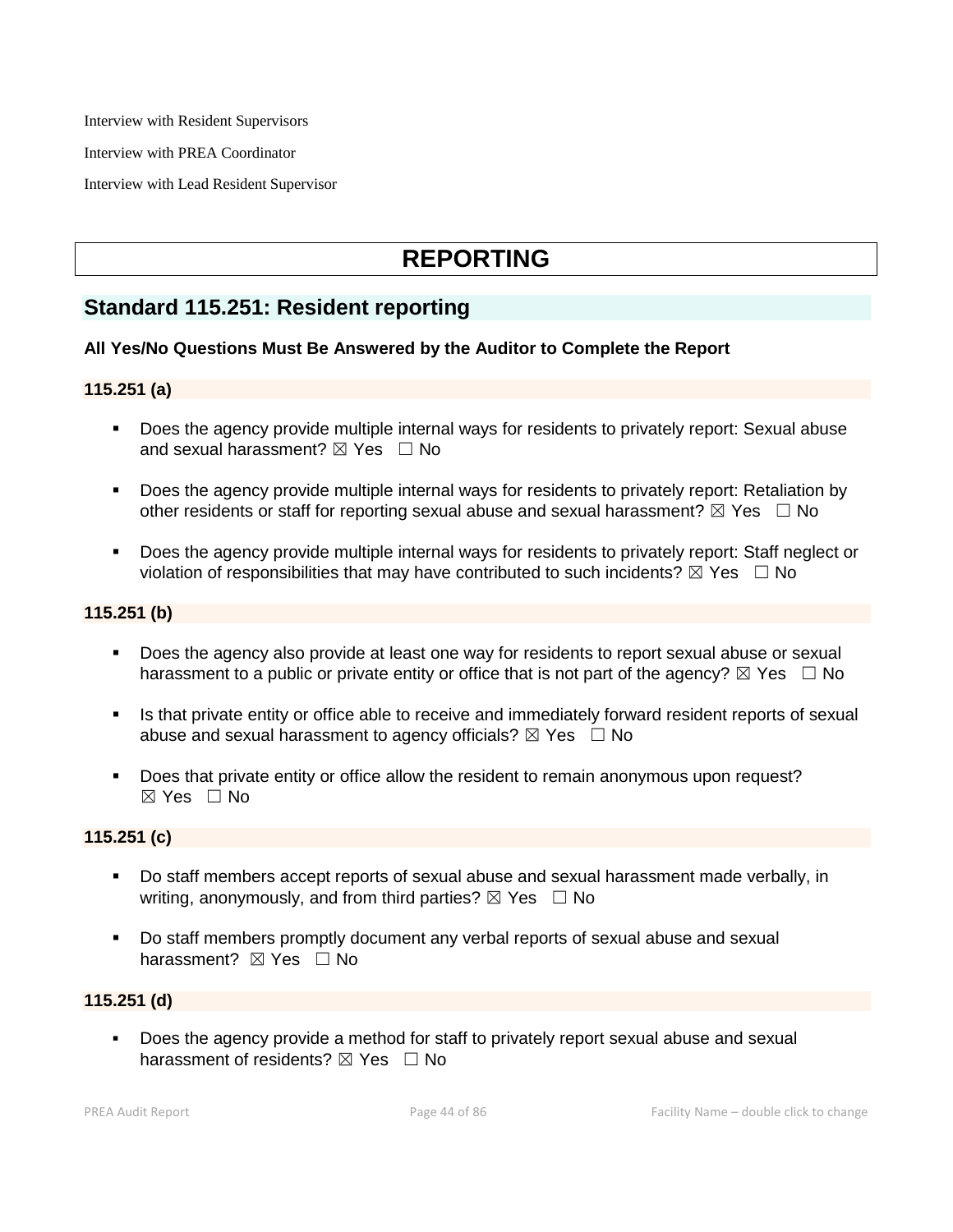#### **Auditor Overall Compliance Determination**



- ☒ **Meets Standard** (*Substantial compliance; complies in all material ways with the standard for the relevant review period*)
- 

☐ **Does Not Meet Standard** (*Requires Corrective Action*)

#### **Instructions for Overall Compliance Determination Narrative**

*The narrative below must include a comprehensive discussion of all the evidence relied upon in making the compliance or non-compliance determination, the auditor's analysis and reasoning, and the auditor's conclusions. This discussion must also include corrective action recommendations where the facility does not meet the standard. These recommendations must be included in the Final Report, accompanied by information on specific corrective actions taken by the facility.*

Residents at OHRC have multiple ways of reporting sexual abuse. Posters throughout the facility indicate how residents can report as well as how to report to an outside agency. Interviews with the residents indicate that they are aware of all means of reporting and that they could report anonymously. They received the information at intake, during orientation training, and in case manager meetings.

The facility has public pay phones with the reporting numbers unblocked to allow free calls to the reporting entities. The residents are also allowed to carry cell phones in the facility.

All residents received information at intake and in their handbooks regarding PREA reporting. Staff received information on how to privately report during staff training.

Review: Policy and procedure PREA postings PREA brochure Facility tour Interview with random staff members Interview with Program Manager Interview with residents

# **Standard 115.252: Exhaustion of administrative remedies**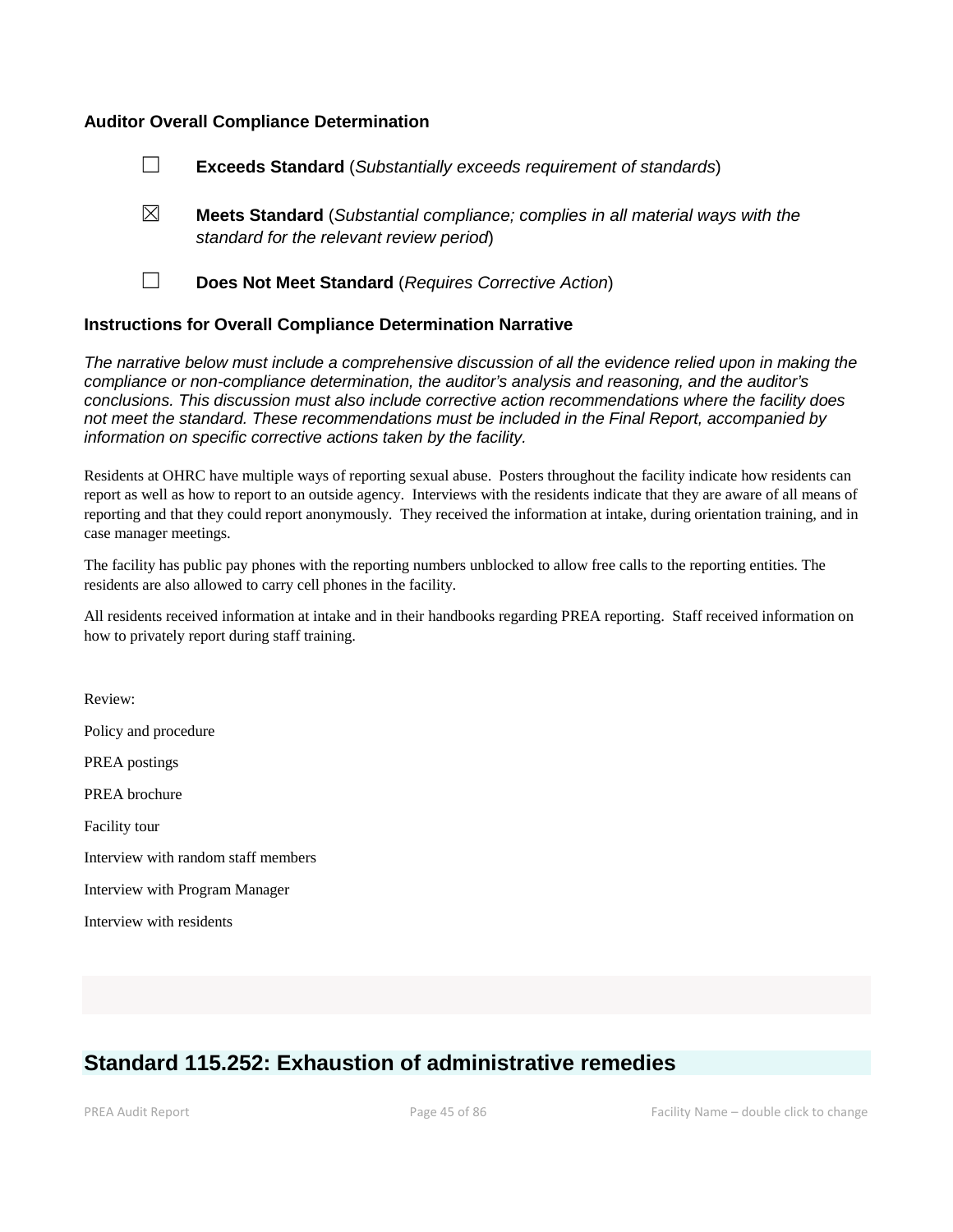# **All Yes/No Questions Must Be Answered by the Auditor to Complete the Report**

# **115.252 (a)**

Is the agency exempt from this standard? NOTE: The agency is exempt ONLY if it does not have administrative procedures to address resident grievances regarding sexual abuse. This does not mean the agency is exempt simply because a resident does not have to or is not ordinarily expected to submit a grievance to report sexual abuse. This means that as a matter of explicit policy, the agency does not have an administrative remedies process to address sexual abuse. □ Yes □ No ⊠ NA

#### **115.252 (b)**

- Does the agency permit residents to submit a grievance regarding an allegation of sexual abuse without any type of time limits? (The agency may apply otherwise-applicable time limits to any portion of a grievance that does not allege an incident of sexual abuse.) (N/A if agency is exempt from this standard.)  $\Box$  Yes  $\Box$  No  $\boxtimes$  NA
- Does the agency always refrain from requiring a resident to use any informal grievance process, or to otherwise attempt to resolve with staff, an alleged incident of sexual abuse? (N/A if agency is exempt from this standard.)  $\Box$  Yes  $\Box$  No  $\boxtimes$  NA

## **115.252 (c)**

- Does the agency ensure that: A resident who alleges sexual abuse may submit a grievance without submitting it to a staff member who is the subject of the complaint? (N/A if agency is exempt from this standard.)  $\Box$  Yes  $\Box$  No  $\boxtimes$  NA
- Does the agency ensure that: Such grievance is not referred to a staff member who is the subject of the complaint? (N/A if agency is exempt from this standard.)  $\Box$  Yes  $\Box$  No  $\boxtimes$  NA

#### **115.252 (d)**

- Does the agency issue a final agency decision on the merits of any portion of a grievance alleging sexual abuse within 90 days of the initial filing of the grievance? (Computation of the 90-day time period does not include time consumed by residents in preparing any administrative appeal.) (N/A if agency is exempt from this standard.)  $\Box$  Yes  $\Box$  No  $\boxtimes$  NA
- If the agency determines that the 90-day timeframe is insufficient to make an appropriate decision and claims an extension of time [the maximum allowable extension of time to respond is 70 days per 115.252(d)(3)] , does the agency notify the resident in writing of any such extension and provide a date by which a decision will be made? (N/A if agency is exempt from this standard.)  $\Box$  Yes  $\Box$  No  $\boxtimes$  NA
- At any level of the administrative process, including the final level, if the resident does not receive a response within the time allotted for reply, including any properly noticed extension, may a resident consider the absence of a response to be a denial at that level? (N/A if agency is exempt from this standard.)  $\Box$  Yes  $\Box$  No  $\boxtimes$  NA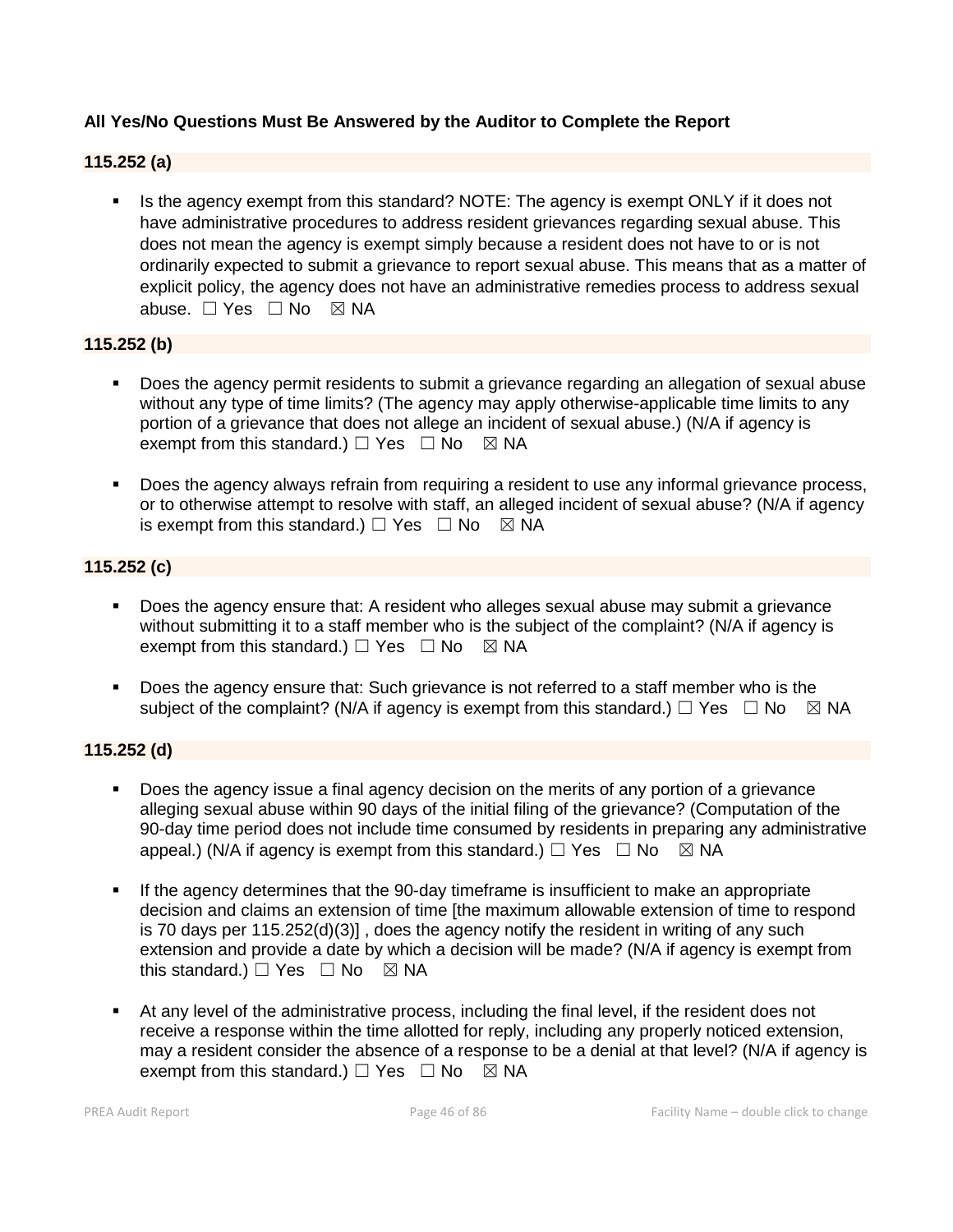# **115.252 (e)**

- Are third parties, including fellow residents, staff members, family members, attorneys, and outside advocates, permitted to assist residents in filing requests for administrative remedies relating to allegations of sexual abuse? (N/A if agency is exempt from this standard.)  $\Box$  Yes  $\Box$  No  $\boxtimes$  NA
- Are those third parties also permitted to file such requests on behalf of residents? (If a thirdparty files such a request on behalf of a resident, the facility may require as a condition of processing the request that the alleged victim agree to have the request filed on his or her behalf, and may also require the alleged victim to personally pursue any subsequent steps in the administrative remedy process.) (N/A if agency is exempt from this standard.)  $\Box$  Yes  $\Box$  No  $\boxtimes$  NA
- If the resident declines to have the request processed on his or her behalf, does the agency document the resident's decision? (N/A if agency is exempt from this standard.)  $\Box$  Yes  $\Box$  No  $\boxtimes$  NA

# **115.252 (f)**

- Has the agency established procedures for the filing of an emergency grievance alleging that a resident is subject to a substantial risk of imminent sexual abuse? (N/A if agency is exempt from this standard.)  $\Box$  Yes  $\Box$  No  $\boxtimes$  NA
- After receiving an emergency grievance alleging a resident is subject to a substantial risk of imminent sexual abuse, does the agency immediately forward the grievance (or any portion thereof that alleges the substantial risk of imminent sexual abuse) to a level of review at which immediate corrective action may be taken? (N/A if agency is exempt from this standard.).  $\Box$  Yes  $\Box$  No  $\boxtimes$  NA
- After receiving an emergency grievance described above, does the agency provide an initial response within 48 hours? (N/A if agency is exempt from this standard.)  $\Box$  Yes  $\Box$  No  $\boxtimes$  NA
- After receiving an emergency grievance described above, does the agency issue a final agency decision within 5 calendar days? (N/A if agency is exempt from this standard.)  $\Box$  Yes  $\Box$  No  $\boxtimes$  NA
- Does the initial response and final agency decision document the agency's determination whether the resident is in substantial risk of imminent sexual abuse? (N/A if agency is exempt from this standard.)  $\Box$  Yes  $\Box$  No  $\boxtimes$  NA
- Does the initial response document the agency's action(s) taken in response to the emergency grievance? (N/A if agency is exempt from this standard.)  $\Box$  Yes  $\Box$  No  $\boxtimes$  NA
- Does the agency's final decision document the agency's action(s) taken in response to the emergency grievance? (N/A if agency is exempt from this standard.)  $\Box$  Yes  $\Box$  No  $\boxtimes$  NA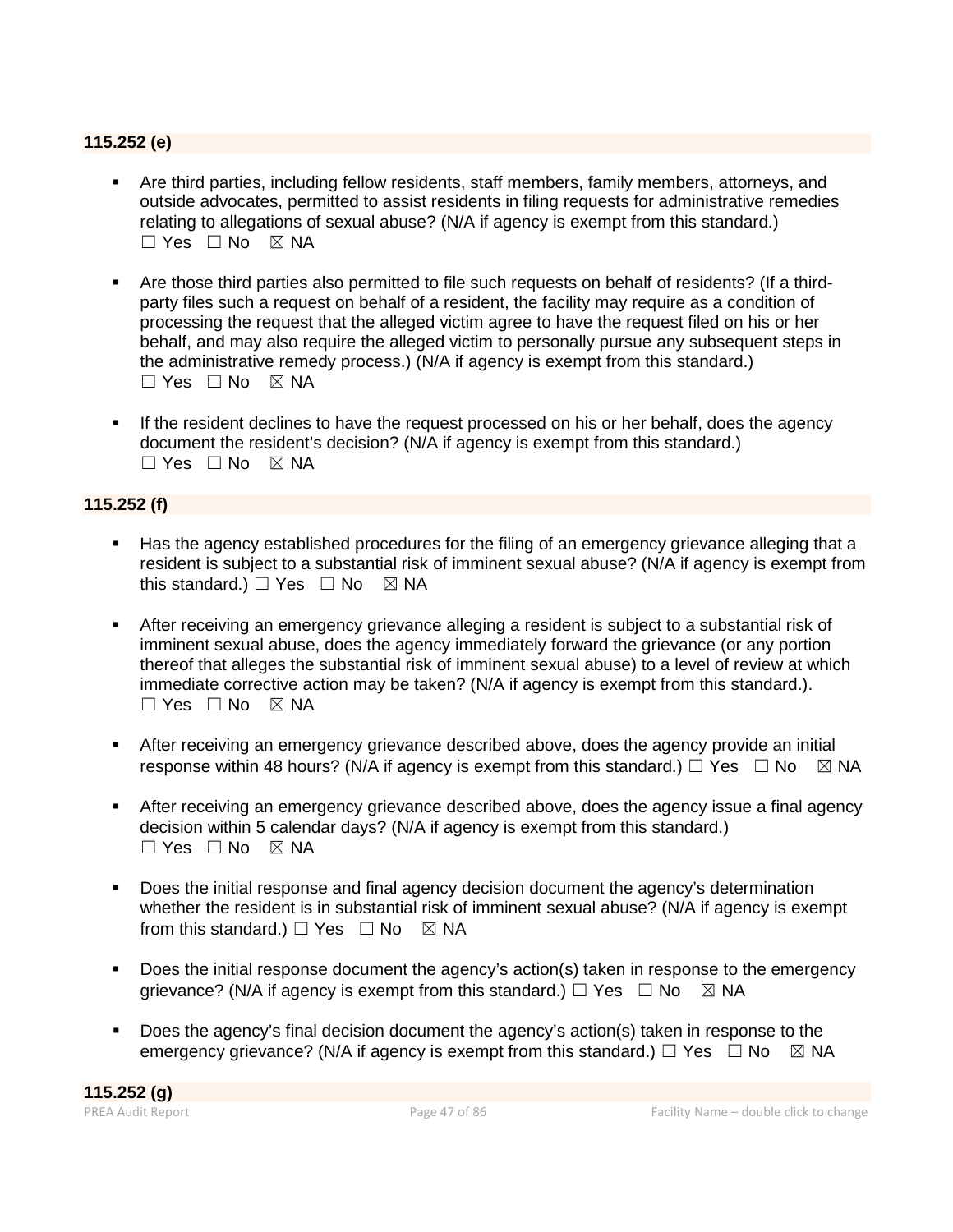If the agency disciplines a resident for filing a grievance related to alleged sexual abuse, does it do so ONLY where the agency demonstrates that the resident filed the grievance in bad faith? (N/A if agency is exempt from this standard.)  $\Box$  Yes  $\Box$  No  $\boxtimes$  NA

#### **Auditor Overall Compliance Determination**

- ☐ **Exceeds Standard** (*Substantially exceeds requirement of standards*)
- ☐ **Meets Standard** (*Substantial compliance; complies in all material ways with the standard for the relevant review period*)
- ☐ **Does Not Meet Standard** (*Requires Corrective Action*)

#### **Instructions for Overall Compliance Determination Narrative**

*The narrative below must include a comprehensive discussion of all the evidence relied upon in making the compliance or non-compliance determination, the auditor's analysis and reasoning, and the auditor's conclusions. This discussion must also include corrective action recommendations where the facility does not meet the standard. These recommendations must be included in the Final Report, accompanied by information on specific corrective actions taken by the facility.*

N/A: The PREA Coordinator states that the agency does not use its grievance system to investigate PREA allegations. Any resident who uses a grievance form to report an allegation will have the form removed from the grievance process and it will be handled like any other reporting method. The organization's grievance policy does not include administrative remedies for sexual abuse or sexual harassment allegations. The organization has a separate policy and practice (Policy # 1080: Client Sexual Abuse and Sexual Harassment Prevention) for addressing sexual abuse and sexual harassment allegations.

# **Standard 115.253: Resident access to outside confidential support services**

# **All Yes/No Questions Must Be Answered by the Auditor to Complete the Report**

#### **115.253 (a)**

- Does the facility provide residents with access to outside victim advocates for emotional support services related to sexual abuse by giving residents mailing addresses and telephone numbers, including toll-free hotline numbers where available, of local, State, or national victim advocacy or rape crisis organizations?  $\boxtimes$  Yes  $\Box$  No
- Does the facility enable reasonable communication between residents and these organizations and agencies, in as confidential a manner as possible?  $\boxtimes$  Yes  $\Box$  No

#### **115.253 (b)**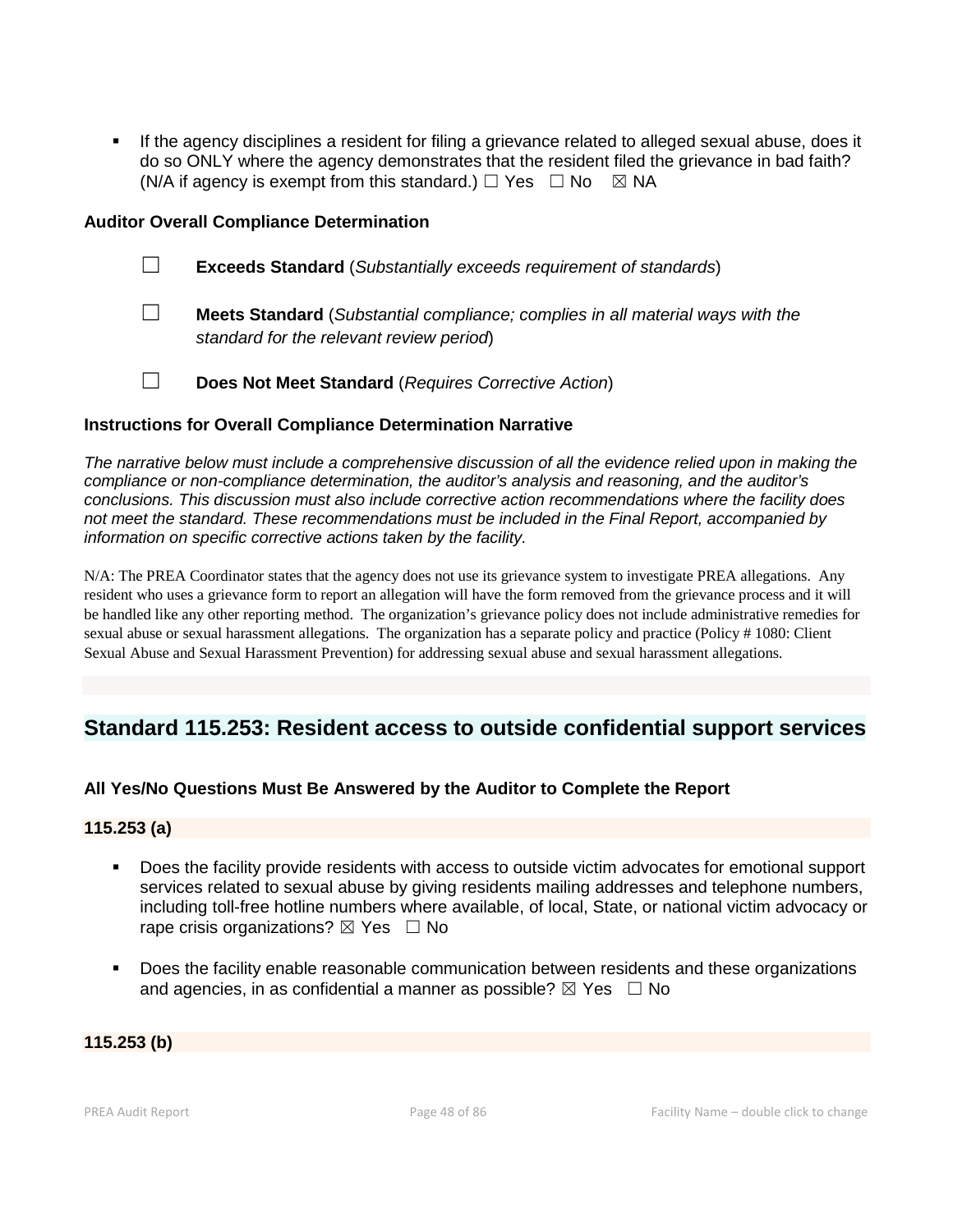Does the facility inform residents, prior to giving them access, of the extent to which such communications will be monitored and the extent to which reports of abuse will be forwarded to authorities in accordance with mandatory reporting laws?  $\boxtimes$  Yes  $\Box$  No

# **115.253 (c)**

- **Does the agency maintain or attempt to enter into memoranda of understanding or other** agreements with community service providers that are able to provide residents with confidential emotional support services related to sexual abuse?  $\boxtimes$  Yes  $\Box$  No
- Does the agency maintain copies of agreements or documentation showing attempts to enter into such agreements?  $\boxtimes$  Yes  $\Box$  No

# **Auditor Overall Compliance Determination**

- ☐ **Exceeds Standard** (*Substantially exceeds requirement of standards*)
- ☒ **Meets Standard** (*Substantial compliance; complies in all material ways with the standard for the relevant review period*)
- ☐ **Does Not Meet Standard** (*Requires Corrective Action*)

#### **Instructions for Overall Compliance Determination Narrative**

*The narrative below must include a comprehensive discussion of all the evidence relied upon in making the compliance or non-compliance determination, the auditor's analysis and reasoning, and the auditor's conclusions. This discussion must also include corrective action recommendations where the facility does not meet the standard. These recommendations must be included in the Final Report, accompanied by information on specific corrective actions taken by the facility.*

The facility has a MOU with EVE, Inc. to provide emotional support and advocate services to any resident who is a victim of sexual abuse. The facility provides the phone number and address of this agency to residents as wells as train them during orientation of the limitations to confidentiality and mandatory reporting.

Interviewed residents verified that they received this information and that the information is available on posters located throughout the facility.

The auditor took note of the information on posters located throughout the facility and ensured that the posting contained all the accurate information. A review of the MOU was also completed.

The auditor reviewed Marietta Memorial Hospital's website and spoke with the director of SANE Services about the services available to any resident who may need emotional support after an incident of sexual assault/abuse. The services provided by the hospital and EVE, Inc. included support while in the hospital, during any investigation/questioning, court appearances, and any on-going counseling needs. The interview confirmed that the services are free of charge.

The facility has not an allegation of sexual abuse or sexual harassment during this audit cycle.

#### Review: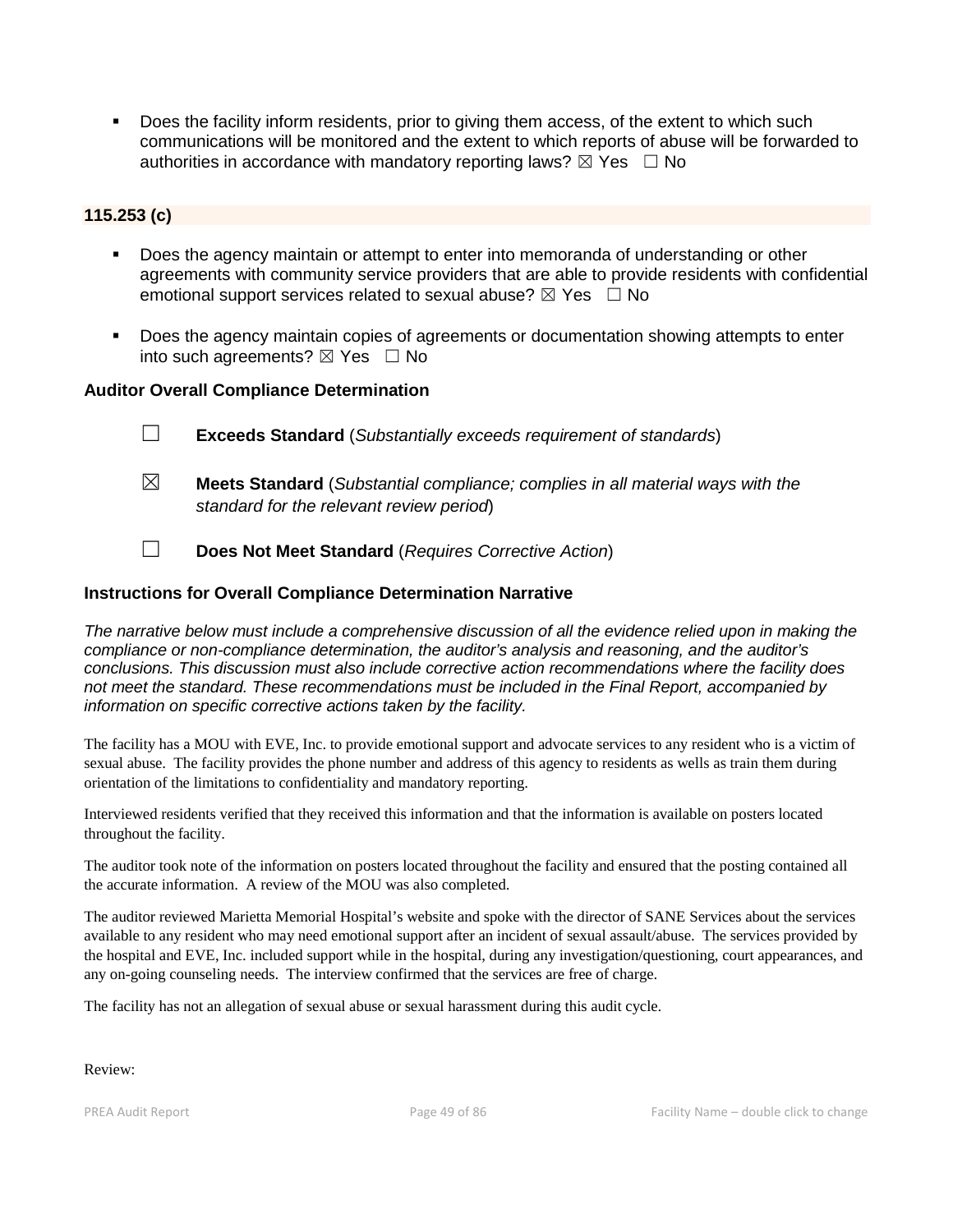Policy and procedure MOU with EVE, Inc. Marietta Memorial Hospital's website Phone interview with SANE Services Director Interview with Victim Advocate Interview with PREA Coordinator Interview with EVE, Inc. Shelter Director

# **Standard 115.254: Third-party reporting**

# **All Yes/No Questions Must Be Answered by the Auditor to Complete the Report**

# **115.254 (a)**

- Has the agency established a method to receive third-party reports of sexual abuse and sexual harassment? ⊠ Yes □ No
- Has the agency distributed publicly information on how to report sexual abuse and sexual harassment on behalf of a resident?  $\boxtimes$  Yes  $\Box$  No

# **Auditor Overall Compliance Determination**

- ☐ **Exceeds Standard** (*Substantially exceeds requirement of standards*)
- ☒ **Meets Standard** (*Substantial compliance; complies in all material ways with the standard for the relevant review period*)
- 
- ☐ **Does Not Meet Standard** (*Requires Corrective Action*)

# **Instructions for Overall Compliance Determination Narrative**

*The narrative below must include a comprehensive discussion of all the evidence relied upon in making the compliance or non-compliance determination, the auditor's analysis and reasoning, and the auditor's conclusions. This discussion must also include corrective action recommendations where the facility does not meet the standard. These recommendations must be included in the Final Report, accompanied by information on specific corrective actions taken by the facility.*

The agency has posted on its website ways that anyone can report sexual abuse or sexual harassment on behalf of a resident. Residents are also educated that they can report to family members who can then make a third party report. This information is also on posters located in the facility where visitors may frequent.

The facility has not had a third party allegation.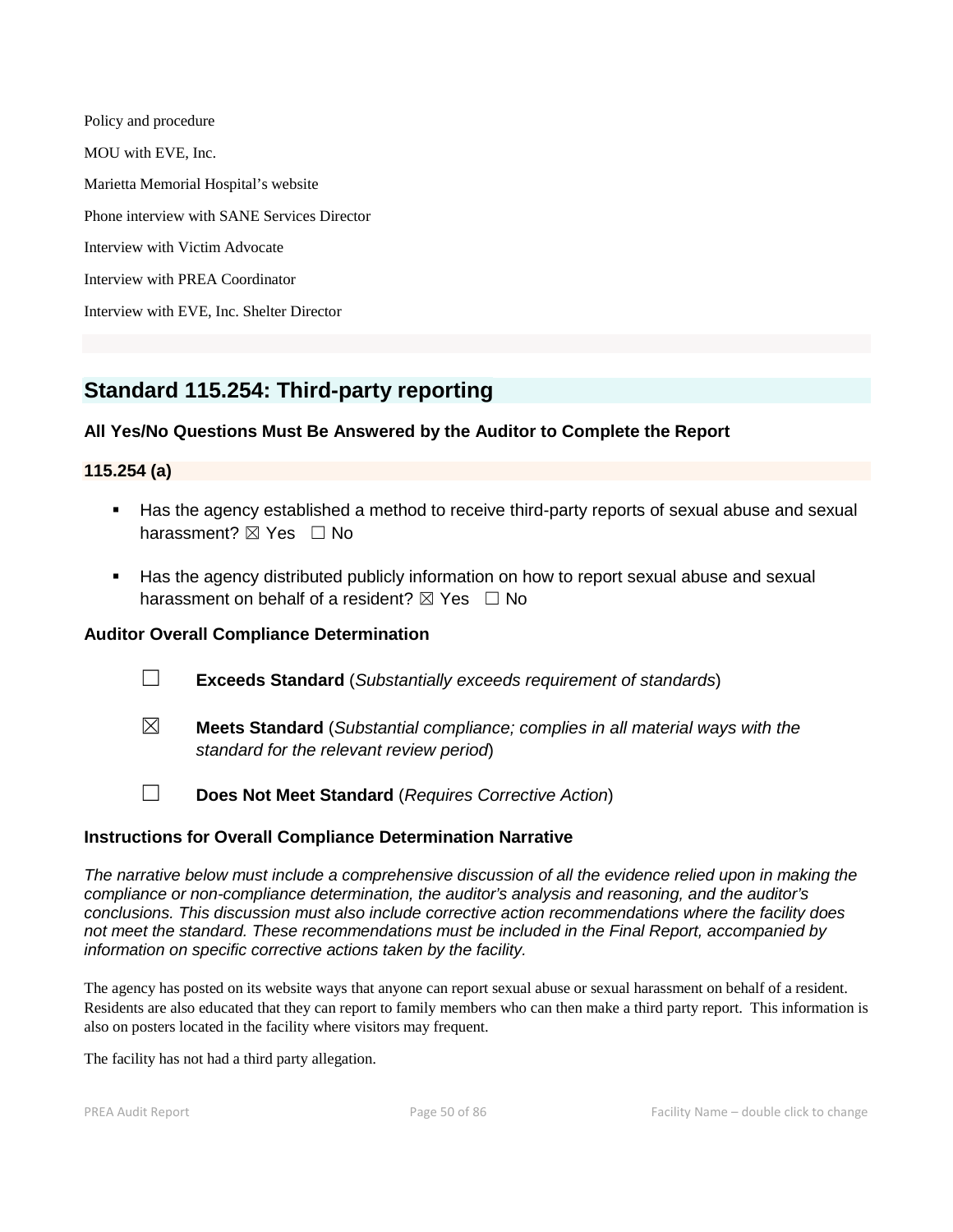Review:

Policy and procedure

Oriana House website

PREA postings

Facility tour

Interviews with random residents

# **OFFICIAL RESPONSE FOLLOWING A RESIDENT REPORT**

# **Standard 115.261: Staff and agency reporting duties**

# **All Yes/No Questions Must Be Answered by the Auditor to Complete the Report**

#### **115.261 (a)**

- Does the agency require all staff to report immediately and according to agency policy any knowledge, suspicion, or information regarding an incident of sexual abuse or sexual harassment that occurred in a facility, whether or not it is part of the agency?  $\boxtimes$  Yes  $\Box$  No
- Does the agency require all staff to report immediately and according to agency policy any knowledge, suspicion, or information regarding retaliation against residents or staff who reported an incident of sexual abuse or sexual harassment?  $\boxtimes$  Yes  $\Box$  No
- Does the agency require all staff to report immediately and according to agency policy any knowledge, suspicion, or information regarding any staff neglect or violation of responsibilities that may have contributed to an incident of sexual abuse or sexual harassment or retaliation?  $\boxtimes$  Yes  $\Box$  No

# **115.261 (b)**

 Apart from reporting to designated supervisors or officials, do staff always refrain from revealing any information related to a sexual abuse report to anyone other than to the extent necessary, as specified in agency policy, to make treatment, investigation, and other security and management decisions?  $\boxtimes$  Yes  $\Box$  No

# **115.261 (c)**

 Unless otherwise precluded by Federal, State, or local law, are medical and mental health practitioners required to report sexual abuse pursuant to paragraph (a) of this section?  $\boxtimes$  Yes  $\Box$  No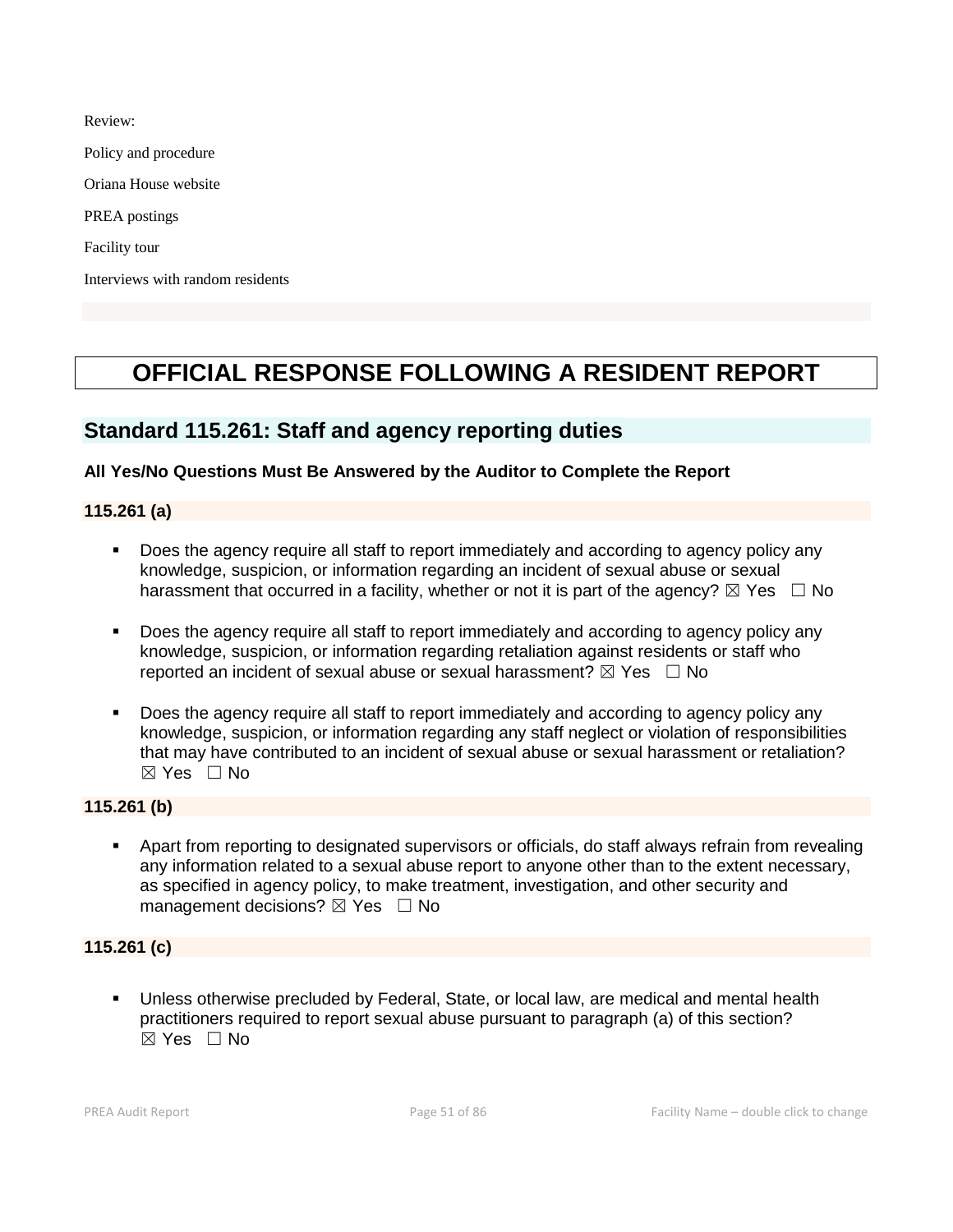Are medical and mental health practitioners required to inform residents of the practitioner's duty to report, and the limitations of confidentiality, at the initiation of services?  $\boxtimes$  Yes  $\Box$  No

# **115.261 (d)**

 If the alleged victim is under the age of 18 or considered a vulnerable adult under a State or local vulnerable persons statute, does the agency report the allegation to the designated State or local services agency under applicable mandatory reporting laws?  $\boxtimes$  Yes  $\Box$  No

#### **115.261 (e)**

 Does the facility report all allegations of sexual abuse and sexual harassment, including thirdparty and anonymous reports, to the facility's designated investigators?  $\boxtimes$  Yes  $\Box$  No

#### **Auditor Overall Compliance Determination**

- ☐ **Exceeds Standard** (*Substantially exceeds requirement of standards*)
- ☒ **Meets Standard** (*Substantial compliance; complies in all material ways with the standard for the relevant review period*)
- ☐ **Does Not Meet Standard** (*Requires Corrective Action*)

# **Instructions for Overall Compliance Determination Narrative**

*The narrative below must include a comprehensive discussion of all the evidence relied upon in making the compliance or non-compliance determination, the auditor's analysis and reasoning, and the auditor's conclusions. This discussion must also include corrective action recommendations where the facility does not meet the standard. These recommendations must be included in the Final Report, accompanied by information on specific corrective actions taken by the facility.*

Oriana House, Inc. policy requires all employees to immediately report any knowledge, suspicion, or information regarding an incident of sexual abuse or sexual harassment including third party and anonymous reports. Apart from the employee's supervisor, no one shall reveal any information related to a sexual abuse report to anyone other than to the extent necessary to make treatment, investigation, and other security and management decisions. All allegations of sexual abuse or sexual harassment are reported to the facility's investigators.

The auditor interviewed all required specialized staff and several random staff members. All staff members indicated that they were given and understand the agency's policy on reporting PREA incidents and were trained on the appropriate way to document a report and to whom they should report an allegation. Staff indicated they understood that they are required to report their own suspicions, or information regarding sexual abuse, sexual harassment, or retaliation.

All staff members with a duty to report based on local law and medical and mental health practitioners are required to inform residents of their status and the limitation of confidentiality at the initiation of services. Interviews with staff members who have a duty to report indicated that they understood their duty to inform residents before providing services. Residents sign an informed consent statement during intake.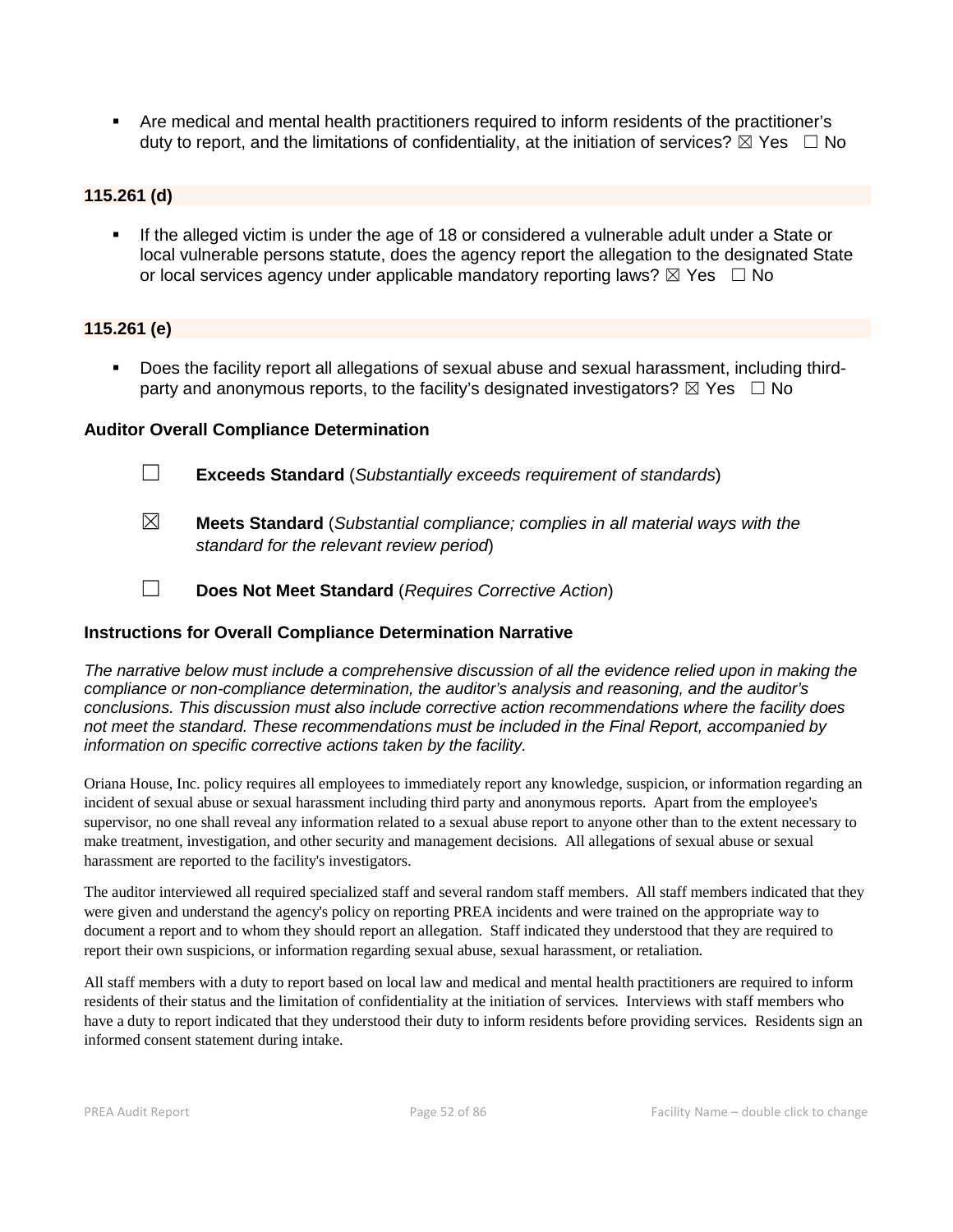The facility does not admit residents under the age of 18. The State of Ohio does not require institutions or facilities licensed by the state or facilities in which a person resides as a result of voluntary, civil, or criminal commitment to report to adult protective services (Chapter 5101:2-20 and 5101:2-20-01).

| Review:                                 |
|-----------------------------------------|
| Policy and procedure                    |
| Ohio revised code                       |
| Interview with random staff             |
| Interview with Lead Resident Supervisor |
| Interview with Program Manager          |
| Interview with PREA Coordiantor         |

# **Standard 115.262: Agency protection duties**

# **All Yes/No Questions Must Be Answered by the Auditor to Complete the Report**

#### **115.262 (a)**

 When the agency learns that a resident is subject to a substantial risk of imminent sexual abuse, does it take immediate action to protect the resident?  $\boxtimes$  Yes  $\Box$  No

# **Auditor Overall Compliance Determination**

- ☐ **Exceeds Standard** (*Substantially exceeds requirement of standards*)
- ☒ **Meets Standard** (*Substantial compliance; complies in all material ways with the standard for the relevant review period*)
- ☐ **Does Not Meet Standard** (*Requires Corrective Action*)

#### **Instructions for Overall Compliance Determination Narrative**

*The narrative below must include a comprehensive discussion of all the evidence relied upon in making the compliance or non-compliance determination, the auditor's analysis and reasoning, and the auditor's conclusions. This discussion must also include corrective action recommendations where the facility does not meet the standard. These recommendations must be included in the Final Report, accompanied by information on specific corrective actions taken by the facility.*

OHRC has two male dormitories and one female dorm. This allows the facility to move a male resident another dorm should there be an allegation of sexual abuse or sexual harassment. Should the allegation be female resident to female resident sexual abuse or sexual harassment, the facility has the ability to place a resident on electronic monitoring. The facility could also move the alleged abuser or victim to another Oriana House facility in the Akron area. During the interview process, it was very clear that the safety and security of all residents is their primary concern.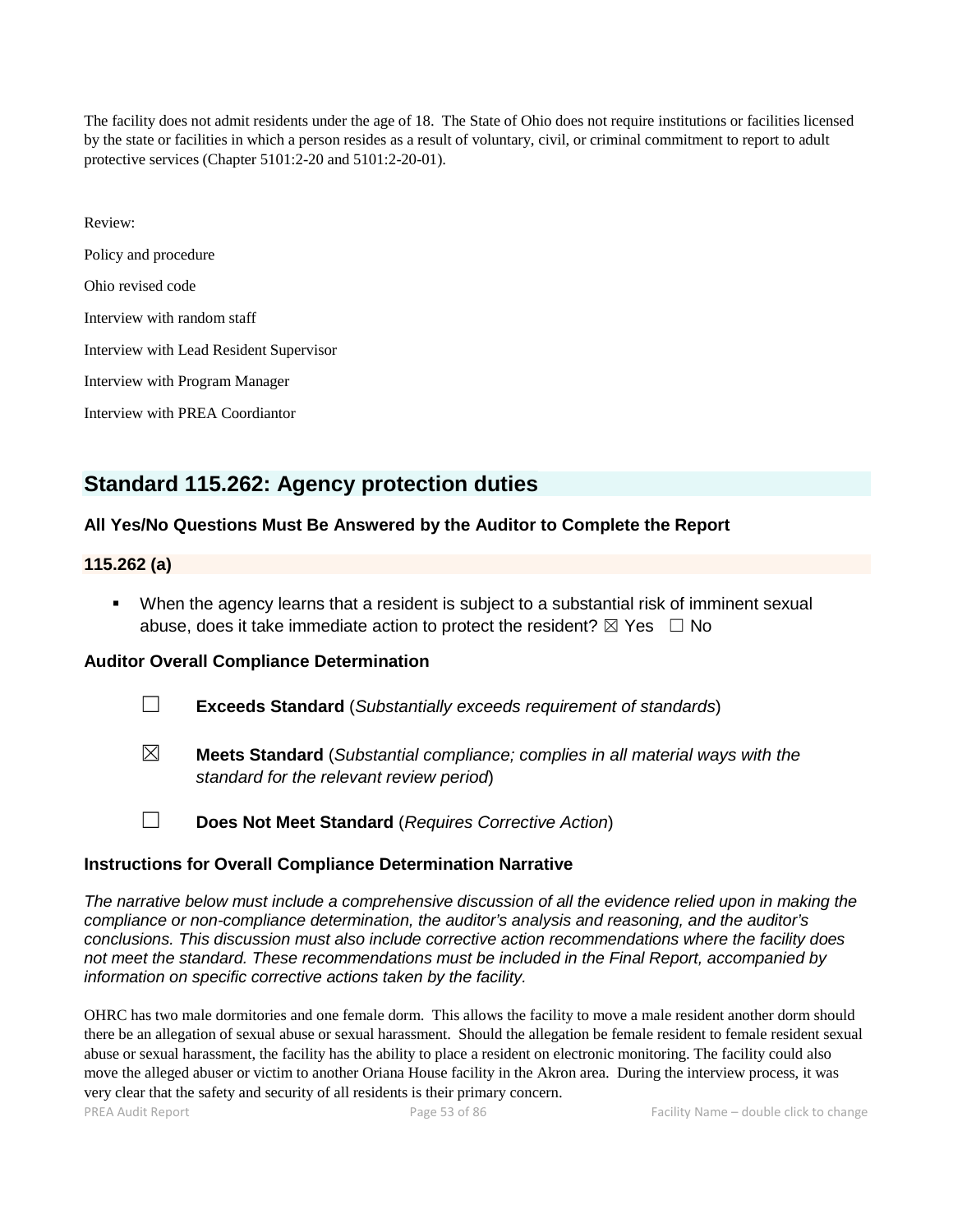An interview with the PREA Coordinator and Agency Investigators describe the process on how they determine if an alleged victim or abuse should be moved to another dorm to another facility, or placed on electronic monitoring in order to protect the victim from imminent abuse. The practice is to place a staff member on administrative leave or place in another facility (if possible) if they are accused of sexual harassment or sexual abuse during the investigation. The staff member is to have no contact with the facility or other staff member until a determination has been made. If another resident is the alleged abuser, the abuser and victim will be separated either by dorm or facility until a determination has been made.

The facility has not had to move a resident or staff member to another facility; place a staff member on leave; or move a resident to a different location due to an allegation of sexual abuse or sexual harassment during this audit cycle.

Review:

Policy and procedure Interview with Administrative Investigators Interview with PREA Coordinator Interview with Lead Resident Supervisor Interview with Program Manager

# **Standard 115.263: Reporting to other confinement facilities**

# **All Yes/No Questions Must Be Answered by the Auditor to Complete the Report**

# **115.263 (a)**

 Upon receiving an allegation that a resident was sexually abused while confined at another facility, does the head of the facility that received the allegation notify the head of the facility or appropriate office of the agency where the alleged abuse occurred?  $\boxtimes$  Yes  $\Box$  No

# **115.263 (b)**

Is such notification provided as soon as possible, but no later than 72 hours after receiving the allegation?  $\boxtimes$  Yes  $\Box$  No

# **115.263 (c)**

Does the agency document that it has provided such notification?  $\boxtimes$  Yes  $\Box$  No

# **115.263 (d)**

**Does the facility head or agency office that receives such notification ensure that the allegation** is investigated in accordance with these standards?  $\boxtimes$  Yes  $\Box$  No

# **Auditor Overall Compliance Determination**



☐ **Exceeds Standard** (*Substantially exceeds requirement of standards*)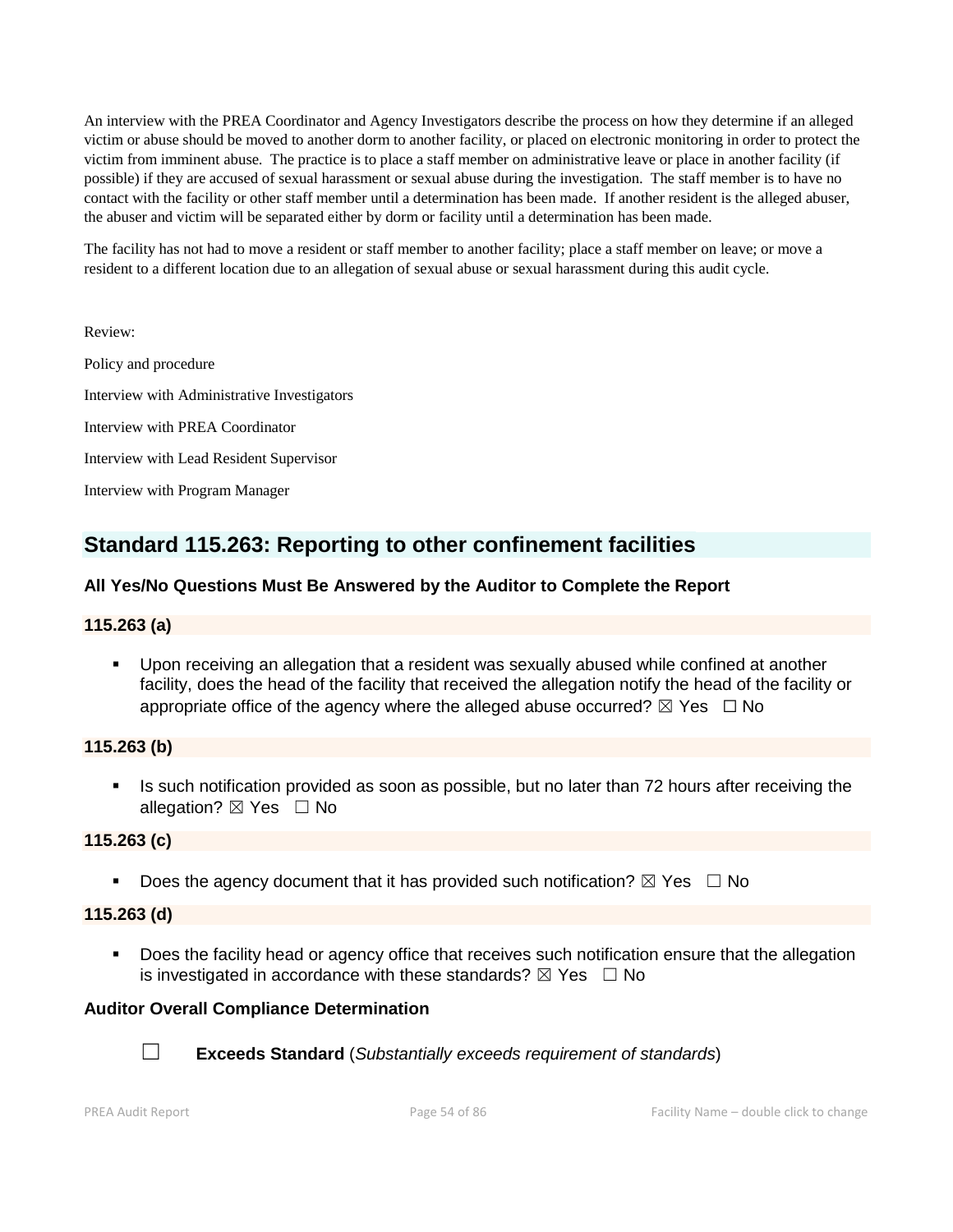☒ **Meets Standard** (*Substantial compliance; complies in all material ways with the standard for the relevant review period*)

☐ **Does Not Meet Standard** (*Requires Corrective Action*)

#### **Instructions for Overall Compliance Determination Narrative**

*The narrative below must include a comprehensive discussion of all the evidence relied upon in making the compliance or non-compliance determination, the auditor's analysis and reasoning, and the auditor's conclusions. This discussion must also include corrective action recommendations where the facility does not meet the standard. These recommendations must be included in the Final Report, accompanied by information on specific corrective actions taken by the facility.*

Upon receiving an allegation that a client was sexually abused while confined at another corrections facility, the Program Manager shall notify in writing the head of the facility or appropriate central office of the agency where the alleged abuse occurred and notify the facility's Vice President of Administration and Legal Counsel. The policy requires notification within 72 hours.

Should the facility receive notification from another confinement facility that a previous resident has made an allegation of sexual abuse or sexual harassment while being housed at an Oriana House facility, the allegation will be immediately forwarded to the administrative investigators.

Interviews with the Agency's PREA Coordinator and the facility's PREA Manager confirmed this practice.

The facility has not received any allegation that they had to make a report to another agency, nor have they received an allegation from another agency concerning a prior client.

Review:

Policy and procedure

Interview with Program Manager

Interview with PREA Coordinator

# **Standard 115.264: Staff first responder duties**

#### **All Yes/No Questions Must Be Answered by the Auditor to Complete the Report**

#### **115.264 (a)**

 Upon learning of an allegation that a resident was sexually abused, is the first security staff member to respond to the report required to: Separate the alleged victim and abuser?  $\boxtimes$  Yes  $\Box$  No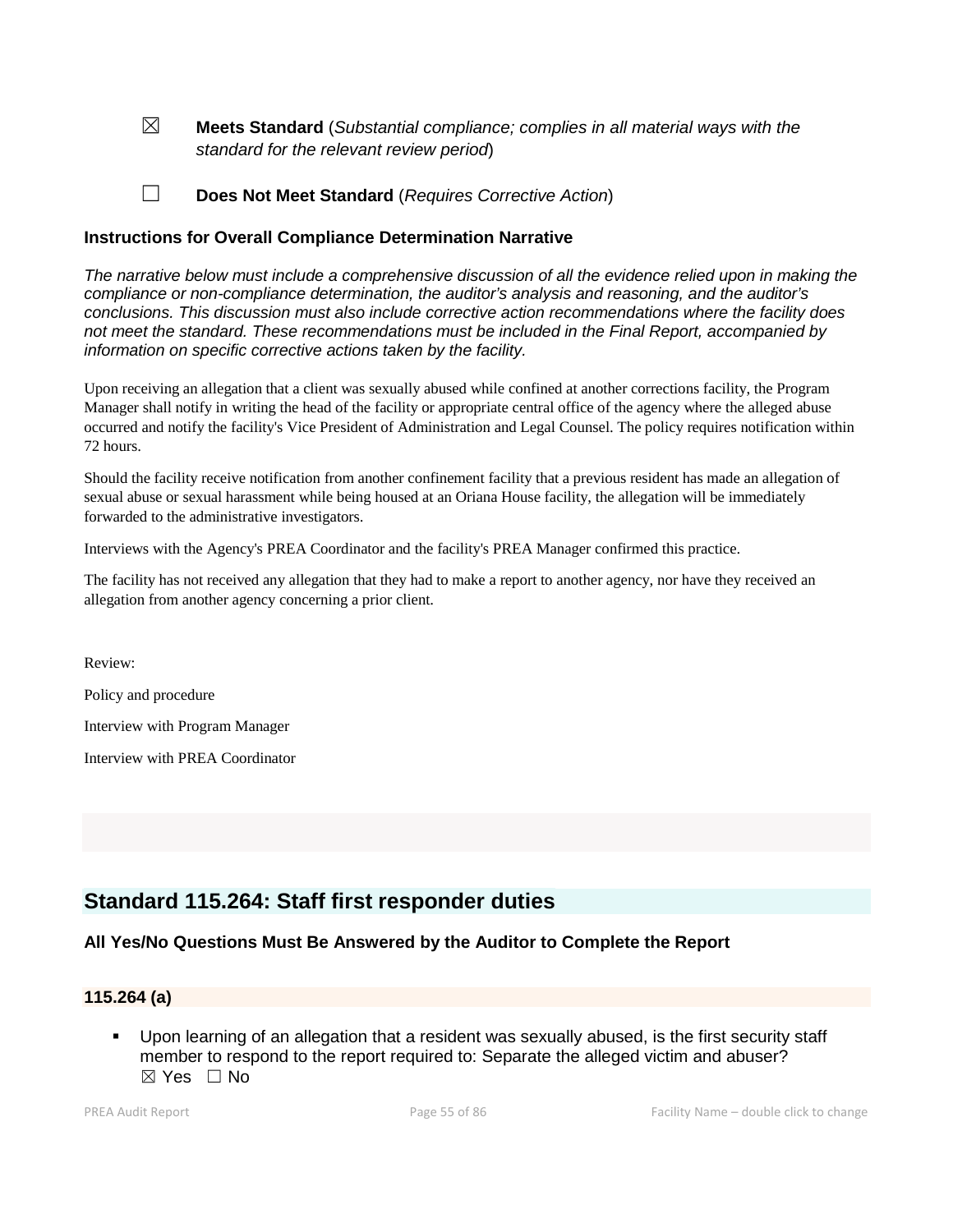- Upon learning of an allegation that a resident was sexually abused, is the first security staff member to respond to the report required to: Preserve and protect any crime scene until appropriate steps can be taken to collect any evidence?  $\boxtimes$  Yes  $\Box$  No
- Upon learning of an allegation that a resident was sexually abused, is the first security staff member to respond to the report required to: Request that the alleged victim not take any actions that could destroy physical evidence, including, as appropriate, washing, brushing teeth, changing clothes, urinating, defecating, smoking, drinking, or eating, if the abuse occurred within a time period that still allows for the collection of physical evidence?  $\boxtimes$  Yes  $\Box$  No
- Upon learning of an allegation that a resident was sexually abused, is the first security staff member to respond to the report required to: Ensure that the alleged abuser does not take any actions that could destroy physical evidence, including, as appropriate, washing, brushing teeth, changing clothes, urinating, defecating, smoking, drinking, or eating, if the abuse occurred within a time period that still allows for the collection of physical evidence?  $\boxtimes$  Yes  $\Box$  No

#### **115.264 (b)**

If the first staff responder is not a security staff member, is the responder required to request that the alleged victim not take any actions that could destroy physical evidence, and then notify security staff?  $\boxtimes$  Yes  $\Box$  No

#### **Auditor Overall Compliance Determination**

- ☐ **Exceeds Standard** (*Substantially exceeds requirement of standards*)
- ☒ **Meets Standard** (*Substantial compliance; complies in all material ways with the standard for the relevant review period*)
- ☐ **Does Not Meet Standard** (*Requires Corrective Action*)

#### **Instructions for Overall Compliance Determination Narrative**

*The narrative below must include a comprehensive discussion of all the evidence relied upon in making the compliance or non-compliance determination, the auditor's analysis and reasoning, and the auditor's conclusions. This discussion must also include corrective action recommendations where the facility does not meet the standard. These recommendations must be included in the Final Report, accompanied by information on specific corrective actions taken by the facility.*

Oriana House has a policy outlining first responder duties for any allegation of sexual abuse. The policy contains instructions for how to separate the abuser and victim, protect and preserve evidence until it can be collected by appropriate authorities, does not allow the abuse to destroy evidence, request that the victim does not destroy any evidence, and enacting the PREA coordinated response plan. All staff are trained on first responder duties (security and non-security staff) including roleplaying potential situations.

Interviews of security and program staff indicate that staff know the appropriate steps to take to preserve and protect evidence and support the victim. All staff seemed comfortable with the first responder duties and confident that they would respond appropriately based upon their training.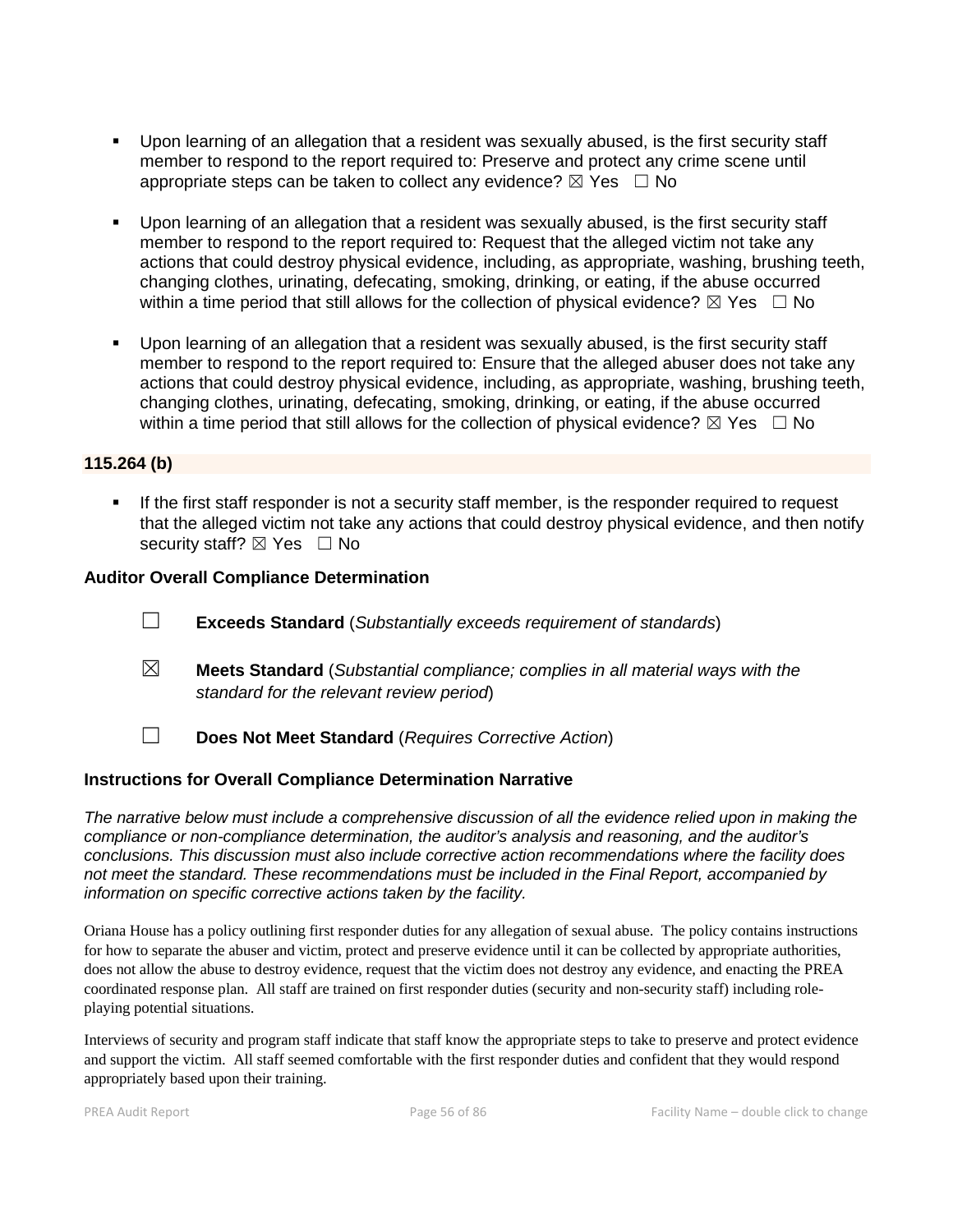Each security post has a posting of the first responder duties and coordinated response plan.

The facility has not had to use first responder training for any allegation of sexual abuse.

Review: Policy and procedure Coordinated response plan/first responder duties posting Training records Interviews with random staff

# **Standard 115.265: Coordinated response**

# **All Yes/No Questions Must Be Answered by the Auditor to Complete the Report**

#### **115.265 (a)**

 Has the facility developed a written institutional plan to coordinate actions among staff first responders, medical and mental health practitioners, investigators, and facility leadership taken in response to an incident of sexual abuse?  $\boxtimes$  Yes  $\Box$  No

#### **Auditor Overall Compliance Determination**

- ☐ **Exceeds Standard** (*Substantially exceeds requirement of standards*)
- ☒ **Meets Standard** (*Substantial compliance; complies in all material ways with the standard for the relevant review period*)
- ☐ **Does Not Meet Standard** (*Requires Corrective Action*)

# **Instructions for Overall Compliance Determination Narrative**

*The narrative below must include a comprehensive discussion of all the evidence relied upon in making the compliance or non-compliance determination, the auditor's analysis and reasoning, and the auditor's conclusions. This discussion must also include corrective action recommendations where the facility does not meet the standard. These recommendations must be included in the Final Report, accompanied by information on specific corrective actions taken by the facility.*

Oriana House has an appropriate written coordinated response plan to respond to any incident of sexual abuse. The plan includes the steps to take for first responders, medical and mental health practitioners, investigators, and facility leadership along with contact information. All staff is trained on the plan and this was confirmed through interviews with security and program staff.

While on the tour, the auditor noted that the written coordinated plan is posted at the security post in the facility. The posting is within a flip chart which is highly visible and clearly marked.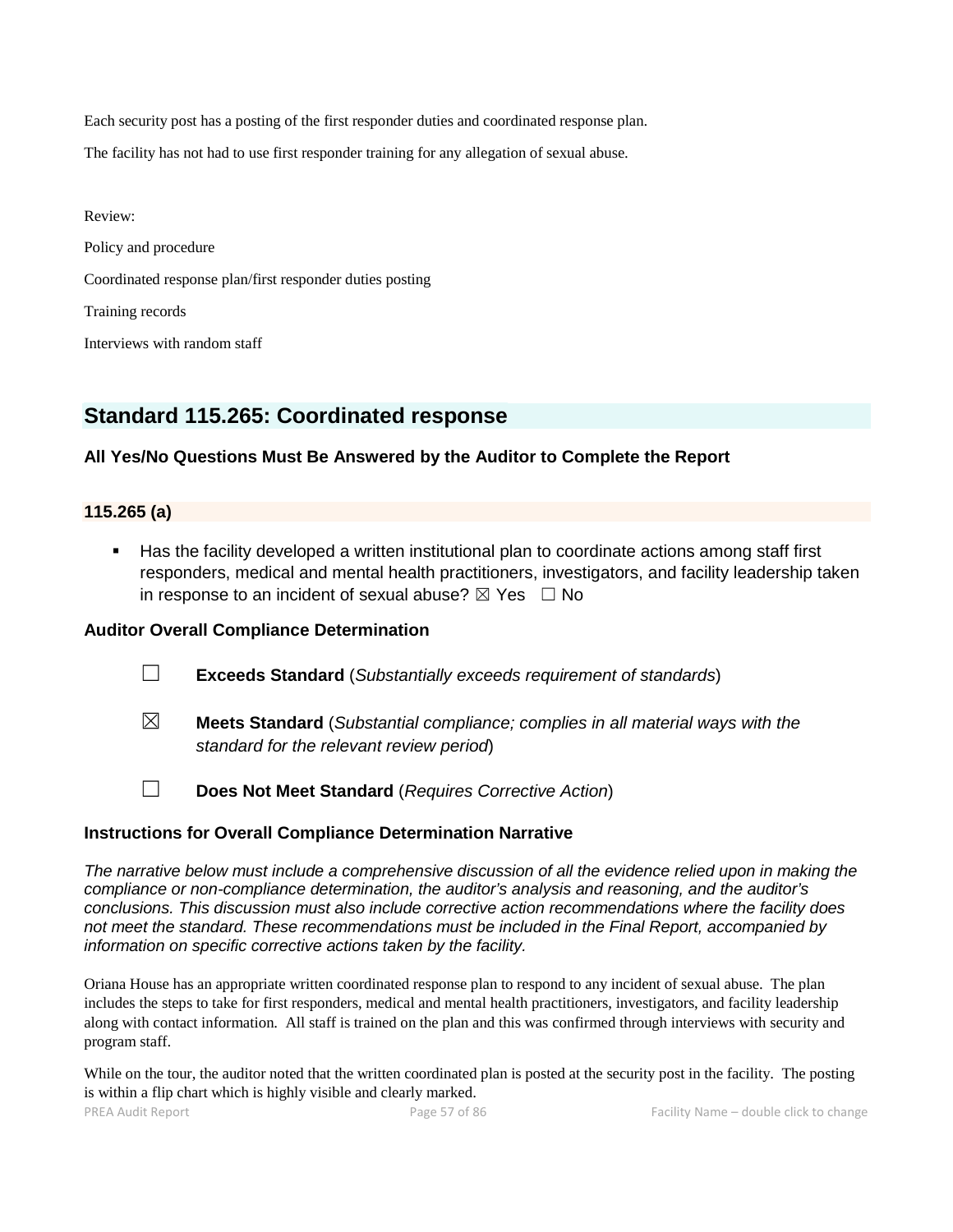During staff interviews, staff knew and could articulate the coordinated response plan. All staff knew the entire plan and did not differentiate between security and non-security tasks. Staff was able to disclose the location of the plan and discussed how they practice using the plan in various scenarios during training.

Review:

Policy and procedure

Coordinated response plan/first responder duties posting

Interview with random staff

# **Standard 115.266: Preservation of ability to protect residents from contact with abusers**

# **All Yes/No Questions Must Be Answered by the Auditor to Complete the Report**

#### **115.266 (a)**

 Are both the agency and any other governmental entities responsible for collective bargaining on the agency's behalf prohibited from entering into or renewing any collective bargaining agreement or other agreement that limits the agency's ability to remove alleged staff sexual abusers from contact with any residents pending the outcome of an investigation or of a determination of whether and to what extent discipline is warranted?  $\Box$  Yes  $\boxtimes$  No

# **115.266 (b)**

**Auditor is not required to audit this provision.** 

# **Auditor Overall Compliance Determination**

- ☐ **Exceeds Standard** (*Substantially exceeds requirement of standards*)
- ☐ **Meets Standard** (*Substantial compliance; complies in all material ways with the standard for the relevant review period*)
- ☐ **Does Not Meet Standard** (*Requires Corrective Action*)

# **Instructions for Overall Compliance Determination Narrative**

*The narrative below must include a comprehensive discussion of all the evidence relied upon in making the compliance or non-compliance determination, the auditor's analysis and reasoning, and the auditor's conclusions. This discussion must also include corrective action recommendations where the facility does not meet the standard. These recommendations must be included in the Final Report, accompanied by information on specific corrective actions taken by the facility.*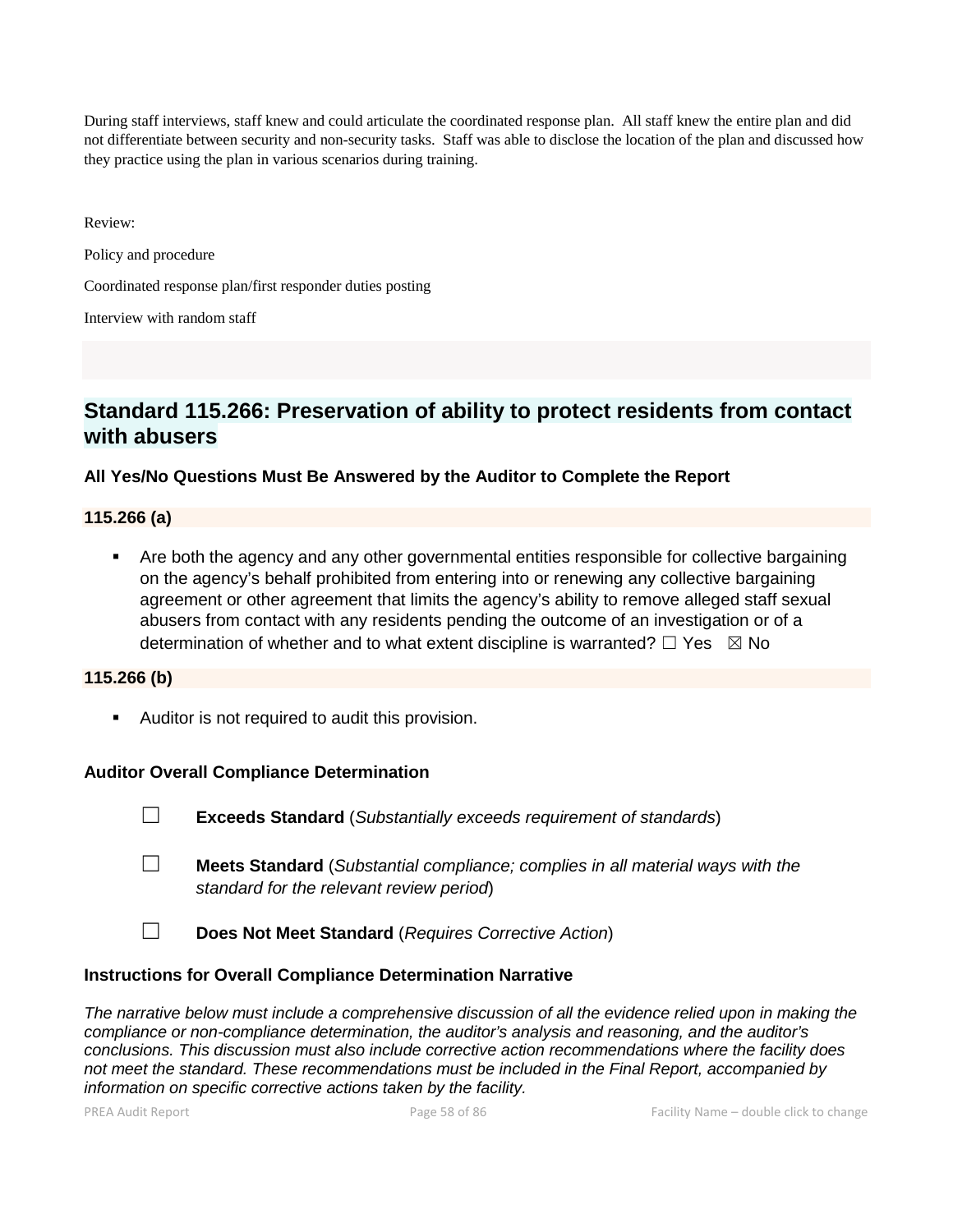N/A: The PREA Coordinator indicates that the facility is not under any collective bargaining agreements – a non-union agency.

# **Standard 115.267: Agency protection against retaliation**

# **All Yes/No Questions Must Be Answered by the Auditor to Complete the Report**

**115.267 (a)**

- Has the agency established a policy to protect all residents and staff who report sexual abuse or sexual harassment or cooperate with sexual abuse or sexual harassment investigations from retaliation by other residents or staff?  $\boxtimes$  Yes  $\Box$  No
- Has the agency designated which staff members or departments are charged with monitoring retaliation? **⊠** Yes □ No

## **115.267 (b)**

 Does the agency employ multiple protection measures, such as housing changes or transfers for resident victims or abusers, removal of alleged staff or resident abusers from contact with victims, and emotional support services for residents or staff who fear retaliation for reporting sexual abuse or sexual harassment or for cooperating with investigations?  $\boxtimes$  Yes  $\Box$  No

## **115.267 (c)**

- Except in instances where the agency determines that a report of sexual abuse is unfounded, for at least 90 days following a report of sexual abuse, does the agency: Monitor the conduct and treatment of residents or staff who reported the sexual abuse to see if there are changes that may suggest possible retaliation by residents or staff?  $\boxtimes$  Yes  $\Box$  No
- Except in instances where the agency determines that a report of sexual abuse is unfounded, for at least 90 days following a report of sexual abuse, does the agency: Monitor the conduct and treatment of residents who were reported to have suffered sexual abuse to see if there are changes that may suggest possible retaliation by residents or staff?  $\boxtimes$  Yes  $\Box$  No
- Except in instances where the agency determines that a report of sexual abuse is unfounded, for at least 90 days following a report of sexual abuse, does the agency: Act promptly to remedy any such retaliation?  $\boxtimes$  Yes  $\Box$  No
- Except in instances where the agency determines that a report of sexual abuse is unfounded, for at least 90 days following a report of sexual abuse, does the agency: Monitor any resident disciplinary reports?  $\boxtimes$  Yes  $\Box$  No
- Except in instances where the agency determines that a report of sexual abuse is unfounded, for at least 90 days following a report of sexual abuse, does the agency: Monitor resident housing changes?  $\boxtimes$  Yes  $\Box$  No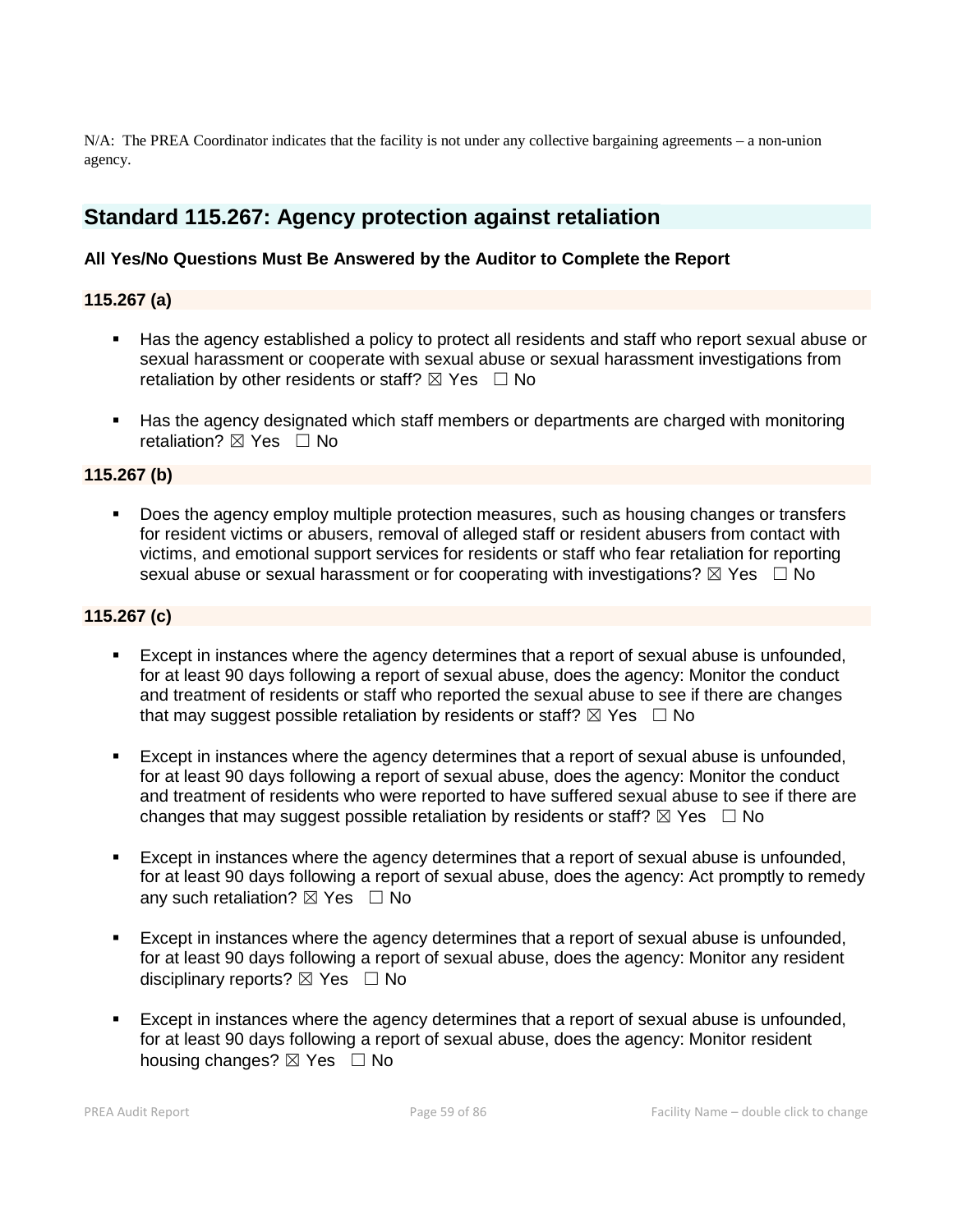- Except in instances where the agency determines that a report of sexual abuse is unfounded, for at least 90 days following a report of sexual abuse, does the agency: Monitor resident program changes?  $\boxtimes$  Yes  $\Box$  No
- Except in instances where the agency determines that a report of sexual abuse is unfounded, for at least 90 days following a report of sexual abuse, does the agency: Monitor negative performance reviews of staff?  $\boxtimes$  Yes  $\Box$  No
- Except in instances where the agency determines that a report of sexual abuse is unfounded, for at least 90 days following a report of sexual abuse, does the agency: Monitor reassignments of staff? ⊠ Yes □ No
- Does the agency continue such monitoring beyond 90 days if the initial monitoring indicates a continuing need? ⊠ Yes □ No

#### **115.267 (d)**

In the case of residents, does such monitoring also include periodic status checks?  $\boxtimes$  Yes  $\Box$  No

# **115.267 (e)**

 If any other individual who cooperates with an investigation expresses a fear of retaliation, does the agency take appropriate measures to protect that individual against retaliation?  $\boxtimes$  Yes  $\Box$  No

# **115.267 (f)**

Auditor is not required to audit this provision.

# **Auditor Overall Compliance Determination**

- ☐ **Exceeds Standard** (*Substantially exceeds requirement of standards*)
- ☒ **Meets Standard** (*Substantial compliance; complies in all material ways with the standard for the relevant review period*)
- ☐ **Does Not Meet Standard** (*Requires Corrective Action*)

#### **Instructions for Overall Compliance Determination Narrative**

*The narrative below must include a comprehensive discussion of all the evidence relied upon in making the compliance or non-compliance determination, the auditor's analysis and reasoning, and the auditor's conclusions. This discussion must also include corrective action recommendations where the facility does not meet the standard. These recommendations must be included in the Final Report, accompanied by information on specific corrective actions taken by the facility.*

The agency has a policy to protect all residents and staff who report sexual abuse or sexual harassment or cooperate with sexual abuse or sexual harassment investigations from retaliation. The facility has assigned the Program Manager and Lead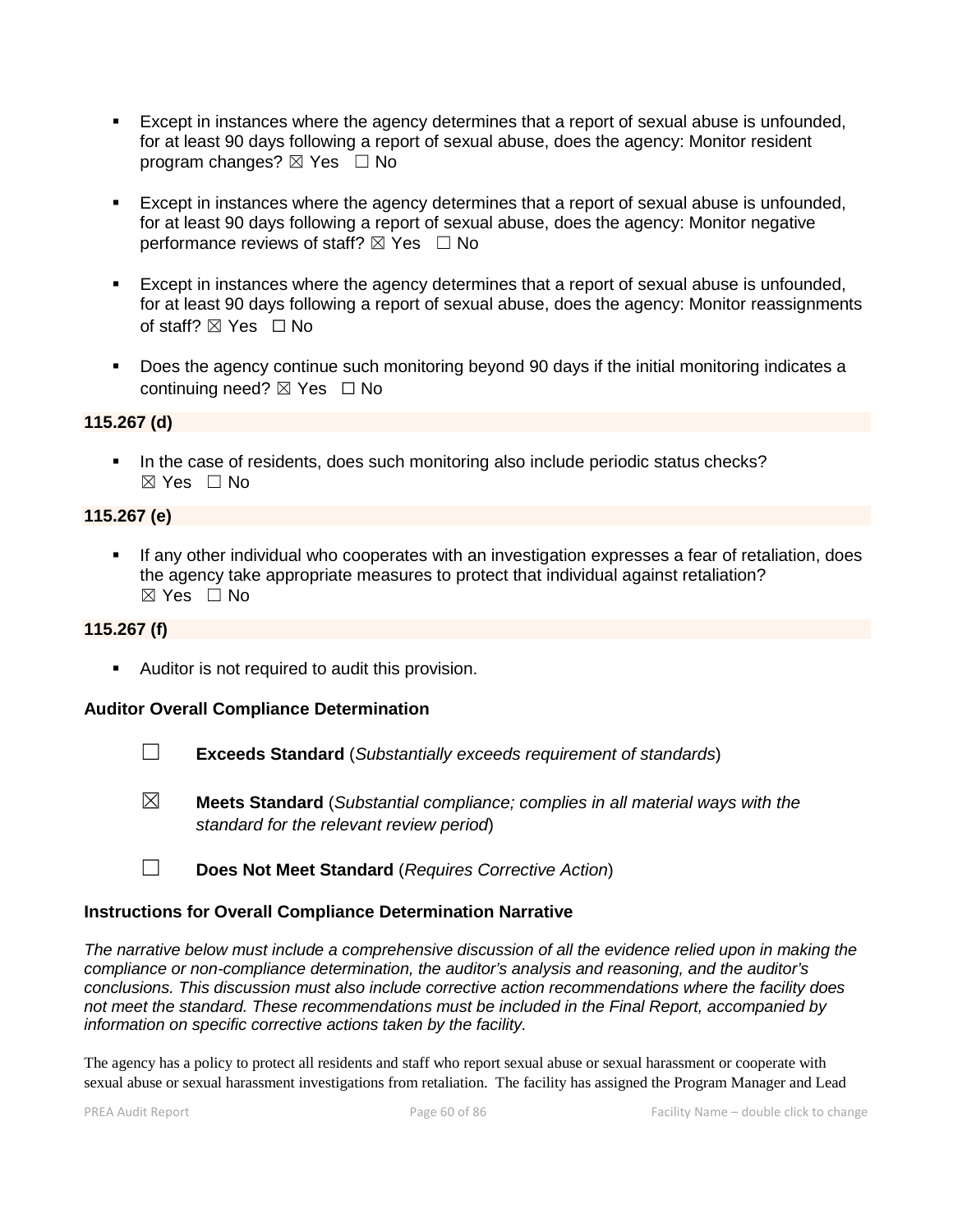Resident Supervisor or supervisory designee as the staff responsible for monitoring against retaliation for at least 90 days. The client would be placed on special surveillance and would have increased "where about" checks by security staff. In the case of resident victims, a status check is completed by the facility's emotional support staff.

The facility has the ability to move victim, offender, or employees in order to protect against retaliation. The facility has not had to move an employee or resident during this audit cycle in order to protect from retaliation.

Interviews with the agency's PREA Coordinator, the Program Manager, and the Lead Resident Supervisor confirmed the monitoring process. The auditor reviewed the form that is to be completed for status checks and the team would review the status reviews to determine if an extension in monitoring is necessary.

Staff verified during interviews that their PREA training includes how to detect and protect others from retaliation, and that they have a right to be free from retaliation when reporting or cooperating in an investigation. Residents also verified that they have received information on their right to be free from retaliation.

Review: Policy and procedure Training records Interview with Program Manager Interview with Lead Resident Supervisor Interview with PREA Coordinator Interview with Human Resource Director Interview with random staff Interview with random residents

# **INVESTIGATIONS**

# **Standard 115.271: Criminal and administrative agency investigations**

# **All Yes/No Questions Must Be Answered by the Auditor to Complete the Report**

# **115.271 (a)**

- When the agency conducts its own investigations into allegations of sexual abuse and sexual harassment, does it do so promptly, thoroughly, and objectively? [N/A if the agency/facility is not responsible for conducting any form of criminal OR administrative sexual abuse investigations. See 115.221(a).] ⊠ Yes □ No □ NA
- Does the agency conduct such investigations for all allegations, including third party and anonymous reports? [N/A if the agency/facility is not responsible for conducting any form of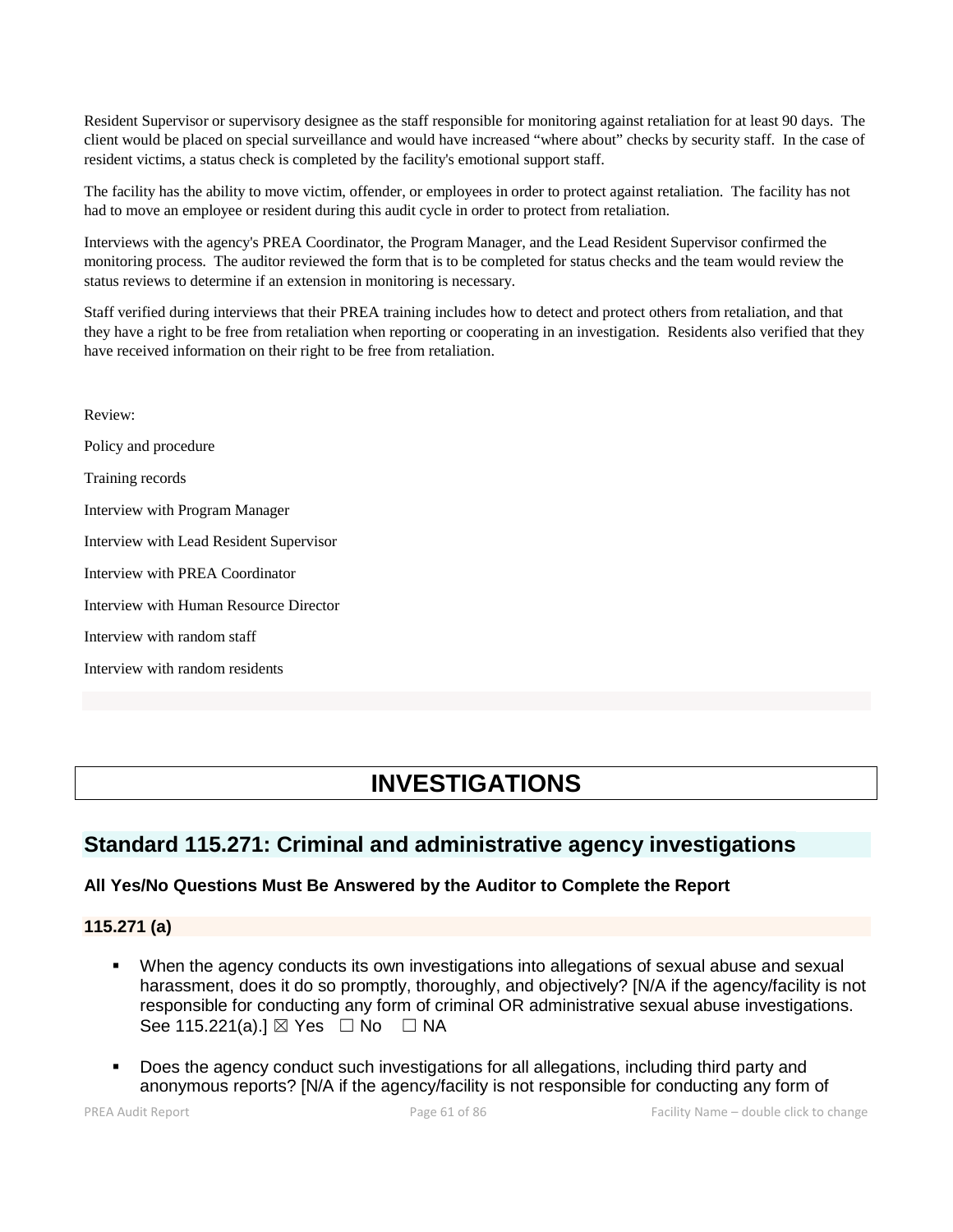criminal OR administrative sexual abuse investigations. See 115.221(a).]  $\boxtimes$  Yes  $\Box$  No  $\Box$  NA

# **115.271 (b)**

 Where sexual abuse is alleged, does the agency use investigators who have received specialized training in sexual abuse investigations as required by 115.234?  $\boxtimes$  Yes  $\Box$  No

# **115.271 (c)**

- Do investigators gather and preserve direct and circumstantial evidence, including any available physical and DNA evidence and any available electronic monitoring data?  $\boxtimes$  Yes  $\Box$  No
- Do investigators interview alleged victims, suspected perpetrators, and witnesses?  $\boxtimes$  Yes  $\Box$  No
- Do investigators review prior reports and complaints of sexual abuse involving the suspected perpetrator?  $\boxtimes$  Yes  $\Box$  No

# **115.271 (d)**

 When the quality of evidence appears to support criminal prosecution, does the agency conduct compelled interviews only after consulting with prosecutors as to whether compelled interviews may be an obstacle for subsequent criminal prosecution?  $\boxtimes$  Yes  $\Box$  No

# **115.271 (e)**

- Do agency investigators assess the credibility of an alleged victim, suspect, or witness on an individual basis and not on the basis of that individual's status as resident or staff?  $\boxtimes$  Yes  $\Box$  No
- Does the agency investigate allegations of sexual abuse without requiring a resident who alleges sexual abuse to submit to a polygraph examination or other truth-telling device as a condition for proceeding?  $\boxtimes$  Yes  $\Box$  No

# **115.271 (f)**

- Do administrative investigations include an effort to determine whether staff actions or failures to act contributed to the abuse?  $\boxtimes$  Yes  $\Box$  No
- Are administrative investigations documented in written reports that include a description of the physical evidence and testimonial evidence, the reasoning behind credibility assessments, and investigative facts and findings?  $\boxtimes$  Yes  $\Box$  No

# **115.271 (g)**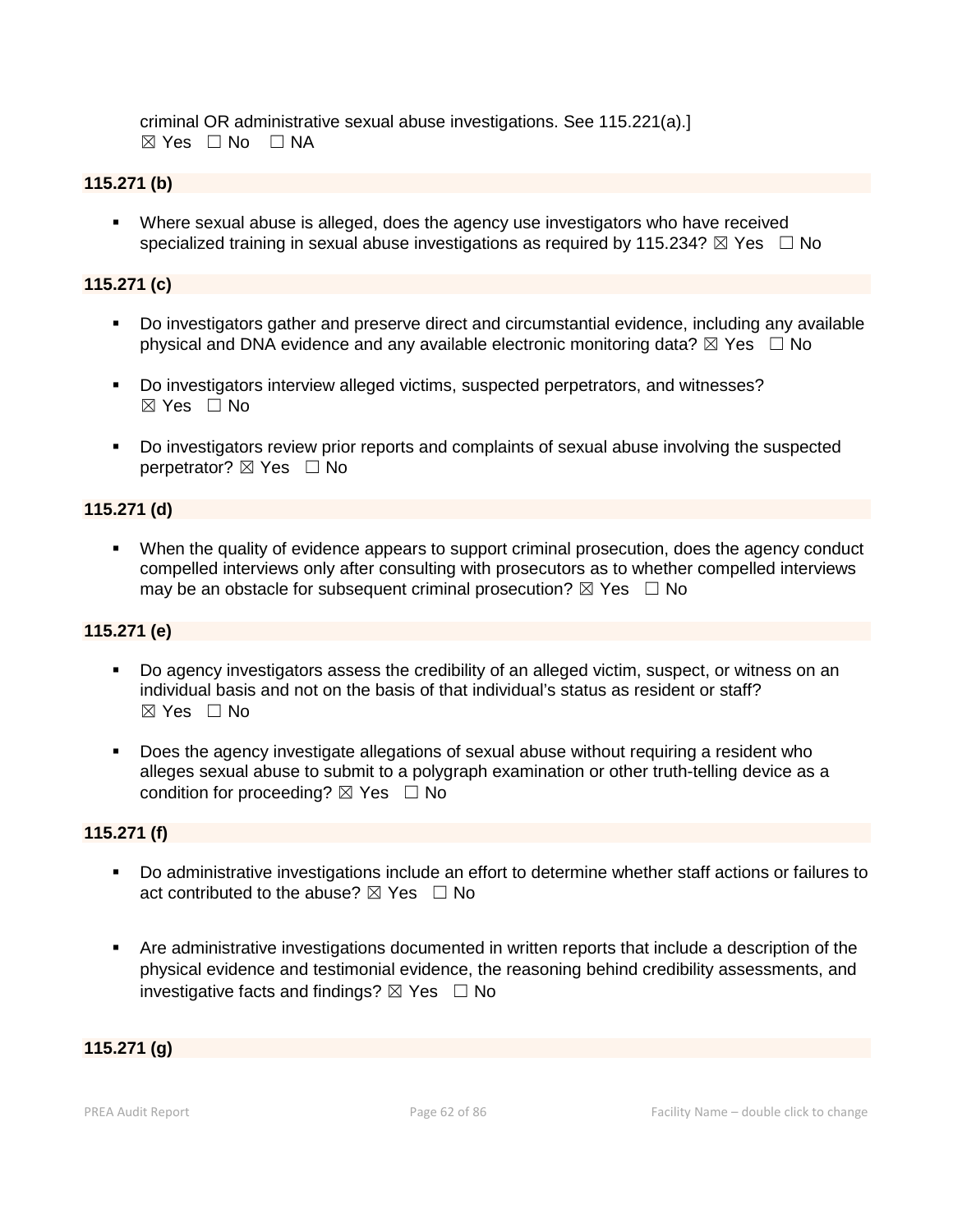Are criminal investigations documented in a written report that contains a thorough description of the physical, testimonial, and documentary evidence and attaches copies of all documentary evidence where feasible?  $\boxtimes$  Yes  $\Box$  No

# **115.271 (h)**

 Are all substantiated allegations of conduct that appears to be criminal referred for prosecution?  $\boxtimes$  Yes  $\Box$  No

# **115.271 (i)**

 Does the agency retain all written reports referenced in 115.271(f) and (g) for as long as the alleged abuser is incarcerated or employed by the agency, plus five years?  $\boxtimes$  Yes  $\Box$  No

# **115.271 (j)**

 Does the agency ensure that the departure of an alleged abuser or victim from the employment or control of the agency does not provide a basis for terminating an investigation? ☒ Yes ☐ No

## **115.271 (k)**

**Auditor is not required to audit this provision.** 

# **115.271 (l)**

 When an outside entity investigates sexual abuse, does the facility cooperate with outside investigators and endeavor to remain informed about the progress of the investigation? [N/A if an outside agency does not conduct administrative or criminal sexual abuse investigations. See 115.221(a).] ⊠ Yes □ No □ NA

#### **Auditor Overall Compliance Determination**

- ☐ **Exceeds Standard** (*Substantially exceeds requirement of standards*)
- ☒ **Meets Standard** (*Substantial compliance; complies in all material ways with the standard for the relevant review period*)
- ☐ **Does Not Meet Standard** (*Requires Corrective Action*)

#### **Instructions for Overall Compliance Determination Narrative**

*The narrative below must include a comprehensive discussion of all the evidence relied upon in making the compliance or non-compliance determination, the auditor's analysis and reasoning, and the auditor's conclusions. This discussion must also include corrective action recommendations where the facility does not meet the standard. These recommendations must be included in the Final Report, accompanied by information on specific corrective actions taken by the facility.*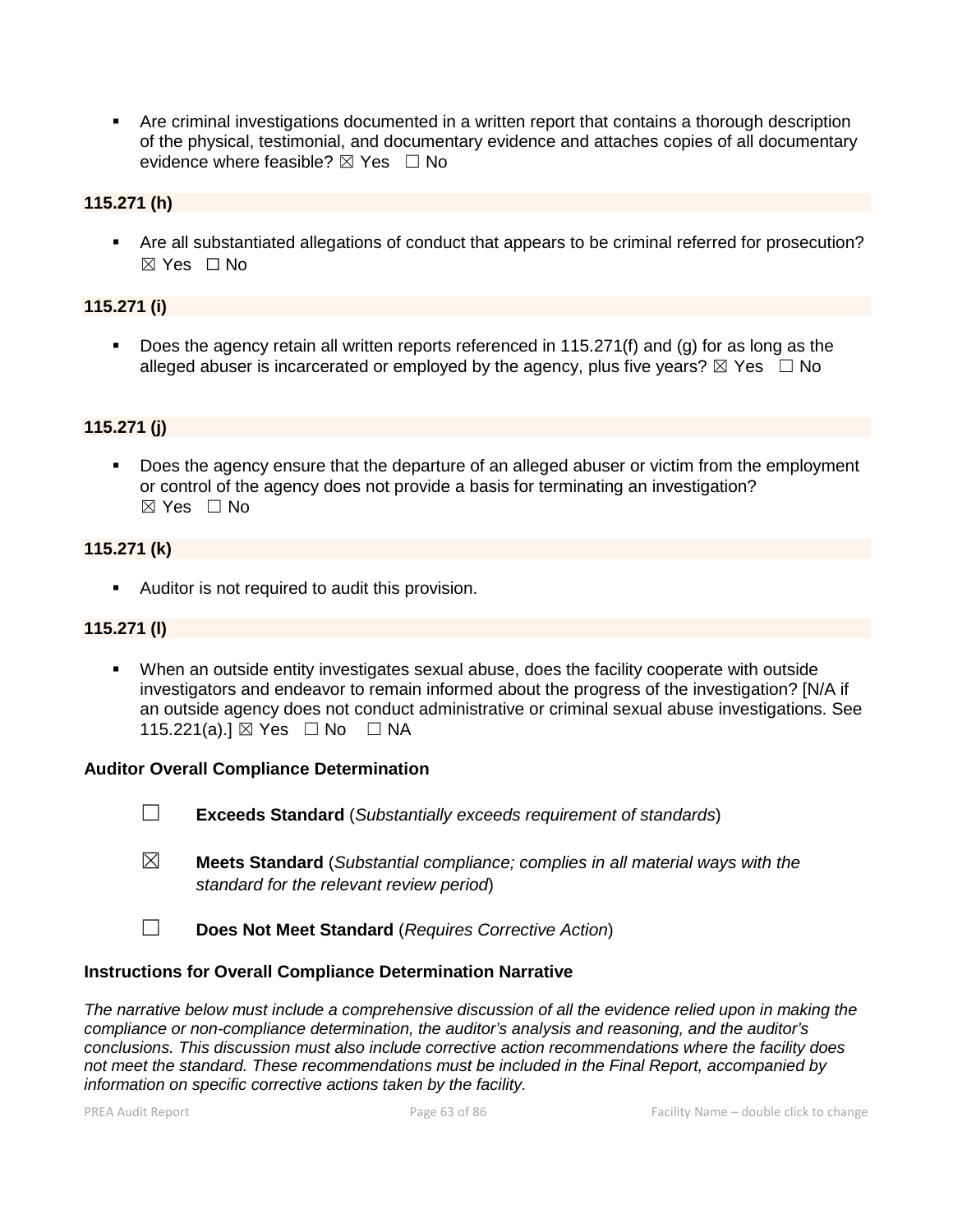All allegations of sexual abuse or sexual harassment including third party and anonymous reports are administratively investigated by 2 trained investigators and any report that appears criminal in nature are referred to the Washington County Sheriff's Department who has the legal authority to conduct a criminal investigation.

Both the agency investigators were interviewed and walked through their process of investigating any PREA related complaint and how this information is used determine whether an allegation is substantiated, unsubstantiated, or unfounded. The investigators collect all relevant information (interviews with staff, victim, witness, and the abuser; review any surveillance information, and make note of any facility issue that could have aided in the allegation) and pass this information along with a recommendation to the PREA Coordinator. The PREA Coordinator determines the outcome of the investigation. Both investigators are former police officers and one has extensive knowledge in monitoring technology.

The investigators written report includes whether staff actions or failures to act contribute to the abuse and a description of the physical and testimonial evidence, the reasoning behind credibility assessments, and investigative facts and findings.

Both investigators work well with the local police department and will remain informed about the progress of any referred allegation.

The investigators maintain all records from all allegations for as long as the abuser is incarcerated or employed by the agency, plus five years.

There have been no allegations of sexual abuse or sexual harassment during this audit cycle.

Review: Policy and Procedure Interview with Administrative Investigators Interview with PREA Coordinator

# **Standard 115.272: Evidentiary standard for administrative investigations**

# **All Yes/No Questions Must Be Answered by the Auditor to Complete the Report**

#### **115.272 (a)**

 Is it true that the agency does not impose a standard higher than a preponderance of the evidence in determining whether allegations of sexual abuse or sexual harassment are substantiated?  $⊠$  Yes  $□$  No

#### **Auditor Overall Compliance Determination**



- ☐ **Exceeds Standard** (*Substantially exceeds requirement of standards*)
- ☒ **Meets Standard** (*Substantial compliance; complies in all material ways with the standard for the relevant review period*)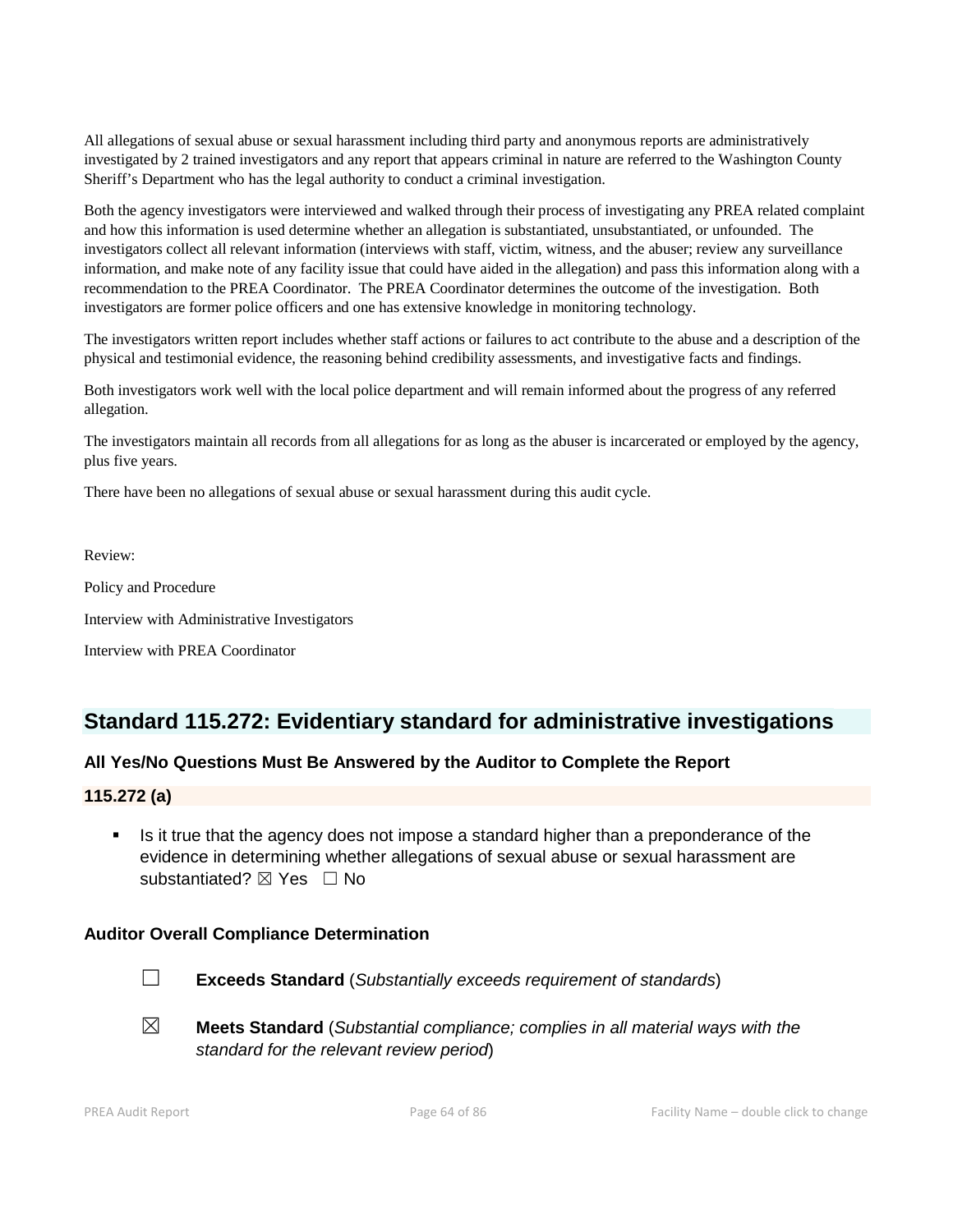☐ **Does Not Meet Standard** (*Requires Corrective Action*)

# **Instructions for Overall Compliance Determination Narrative**

*The narrative below must include a comprehensive discussion of all the evidence relied upon in making the compliance or non-compliance determination, the auditor's analysis and reasoning, and the auditor's conclusions. This discussion must also include corrective action recommendations where the facility does not meet the standard. These recommendations must be included in the Final Report, accompanied by information on specific corrective actions taken by the facility.*

By agency policy and confirmed by investigators and PREA Coordinator interviews, the agency imposes a standard of preponderance of evidence or 51% to substantiate an allegation of sexual abuse or sexual harassment.

Review:

Policy and Procedure

Interview with Administrative Investigators

Interview with PREA Coordinator

# **Standard 115.273: Reporting to residents**

# **All Yes/No Questions Must Be Answered by the Auditor to Complete the Report**

## **115.273 (a)**

 Following an investigation into a resident's allegation that he or she suffered sexual abuse in an agency facility, does the agency inform the resident as to whether the allegation has been determined to be substantiated, unsubstantiated, or unfounded?  $\boxtimes$  Yes  $\Box$  No

#### **115.273 (b)**

 If the agency did not conduct the investigation into a resident's allegation of sexual abuse in an agency facility, does the agency request the relevant information from the investigative agency in order to inform the resident? (N/A if the agency/facility is responsible for conducting administrative and criminal investigations.)  $\boxtimes$  Yes  $\Box$  No  $\Box$  NA

#### **115.273 (c)**

- Following a resident's allegation that a staff member has committed sexual abuse against the resident, unless the agency has determined that the allegation is unfounded, or unless the resident has been released from custody, does the agency subsequently inform the resident whenever: The staff member is no longer posted within the resident's unit?  $\boxtimes$  Yes  $\Box$  No
- Following a resident's allegation that a staff member has committed sexual abuse against the resident, unless the agency has determined that the allegation is unfounded, or unless the resident has been released from custody, does the agency subsequently inform the resident whenever: The staff member is no longer employed at the facility?  $\boxtimes$  Yes  $\Box$  No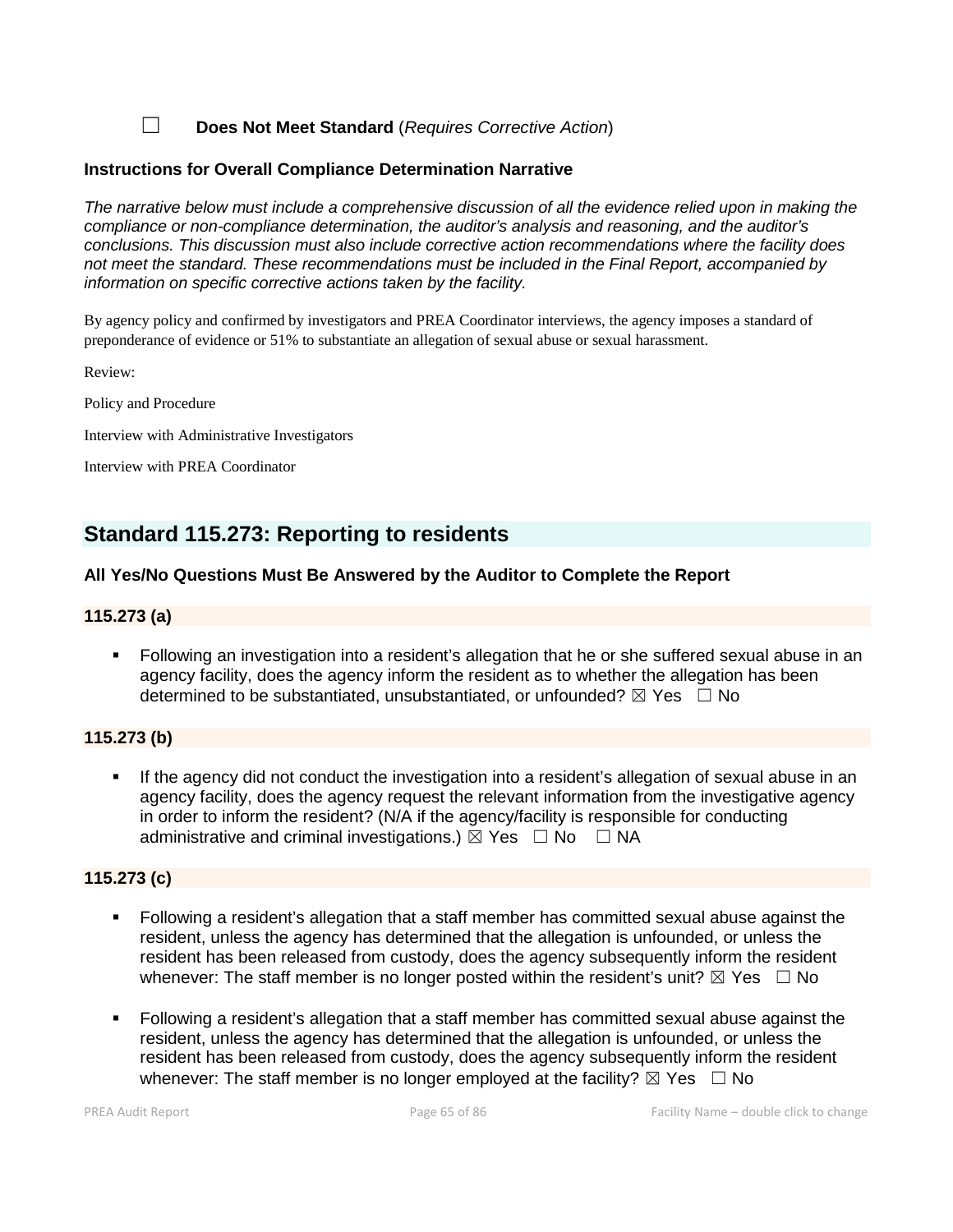- Following a resident's allegation that a staff member has committed sexual abuse against the resident, unless the agency has determined that the allegation is unfounded, or unless the resident has been released from custody, does the agency subsequently inform the resident whenever: The agency learns that the staff member has been indicted on a charge related to sexual abuse in the facility?  $\boxtimes$  Yes  $\Box$  No
- Following a resident's allegation that a staff member has committed sexual abuse against the resident, unless the agency has determined that the allegation is unfounded, or unless the resident has been released from custody, does the agency subsequently inform the resident whenever: The agency learns that the staff member has been convicted on a charge related to sexual abuse within the facility?  $\boxtimes$  Yes  $\Box$  No

# **115.273 (d)**

- Following a resident's allegation that he or she has been sexually abused by another resident, does the agency subsequently inform the alleged victim whenever: The agency learns that the alleged abuser has been indicted on a charge related to sexual abuse within the facility?  $\boxtimes$  Yes  $\Box$  No
- Following a resident's allegation that he or she has been sexually abused by another resident, does the agency subsequently inform the alleged victim whenever: The agency learns that the alleged abuser has been convicted on a charge related to sexual abuse within the facility?  $\boxtimes$  Yes  $\Box$  No

# **115.273 (e)**

Does the agency document all such notifications or attempted notifications?  $\boxtimes$  Yes  $\Box$  No

#### **115.273 (f)**

**Auditor is not required to audit this provision.** 

#### **Auditor Overall Compliance Determination**

- ☐ **Exceeds Standard** (*Substantially exceeds requirement of standards*)
- ☒ **Meets Standard** (*Substantial compliance; complies in all material ways with the standard for the relevant review period*)
- ☐ **Does Not Meet Standard** (*Requires Corrective Action*)

#### **Instructions for Overall Compliance Determination Narrative**

*The narrative below must include a comprehensive discussion of all the evidence relied upon in making the compliance or non-compliance determination, the auditor's analysis and reasoning, and the auditor's conclusions. This discussion must also include corrective action recommendations where the facility does*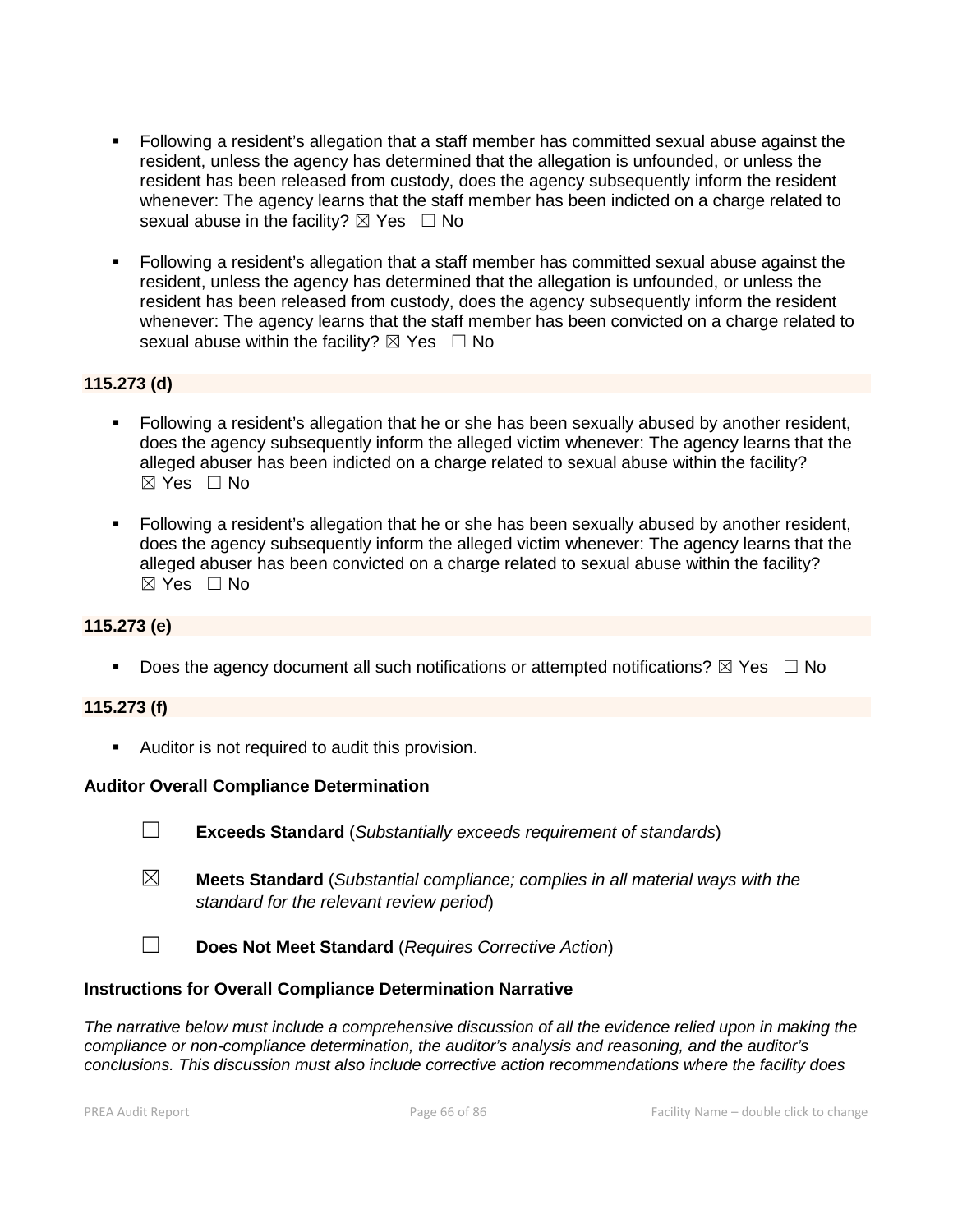#### *not meet the standard. These recommendations must be included in the Final Report, accompanied by information on specific corrective actions taken by the facility.*

The Program Manager is responsible for informing a resident who alleges sexual abuse the outcome of the investigation. The facility request information from the legal authority if the investigation is criminal in nature to inform the alleged victim of the outcome of an investigation.

The notice includes whether the abuser, if a staff member, is no longer posted in the client's unit; no longer employed at the facility; has been indicted on a charge related to the sexual abuse within the facility; or has been convicted on a charge related to sexual abuse within the facility. The notice includes whether the abuser, if another resident, has been indicted on a charge related to sexual abuse within the facility or has been convicted on a charge related to sexual abuse within the facility.

Residents document that they have received the notification.

The facility has not had an allegation of sexual abuse during this audit cycle.

Review:

Policy and procedure

Resident Notification

Investigation Reports

Interview with PREA Coordinator

# **DISCIPLINE**

# **Standard 115.276: Disciplinary sanctions for staff**

# **All Yes/No Questions Must Be Answered by the Auditor to Complete the Report**

# **115.276 (a)**

 Are staff subject to disciplinary sanctions up to and including termination for violating agency sexual abuse or sexual harassment policies?  $\boxtimes$  Yes  $\Box$  No

#### **115.276 (b)**

 Is termination the presumptive disciplinary sanction for staff who have engaged in sexual abuse? ☒ Yes ☐ No

# **115.276 (c)**

 Are disciplinary sanctions for violations of agency policies relating to sexual abuse or sexual harassment (other than actually engaging in sexual abuse) commensurate with the nature and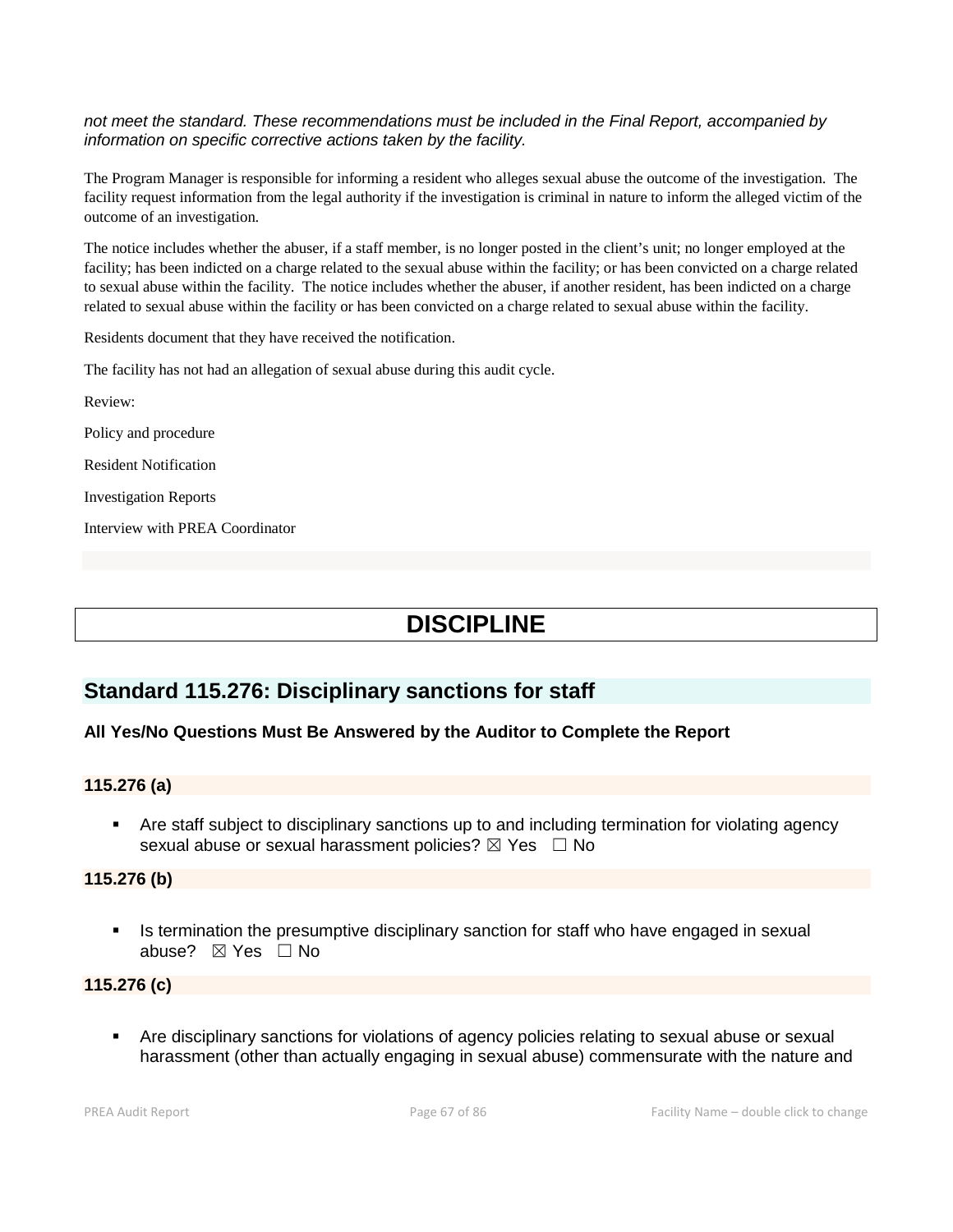circumstances of the acts committed, the staff member's disciplinary history, and the sanctions imposed for comparable offenses by other staff with similar histories?  $\boxtimes$  Yes  $\Box$  No

# **115.276 (d)**

- Are all terminations for violations of agency sexual abuse or sexual harassment policies, or resignations by staff who would have been terminated if not for their resignation, reported to: Law enforcement agencies unless the activity was clearly not criminal?  $\boxtimes$  Yes  $\Box$  No
- Are all terminations for violations of agency sexual abuse or sexual harassment policies, or resignations by staff who would have been terminated if not for their resignation, reported to: Relevant licensing bodies?  $\boxtimes$  Yes  $\Box$  No

#### **Auditor Overall Compliance Determination**

| $\Box$ |  | <b>Exceeds Standard</b> (Substantially exceeds requirement of standards) |
|--------|--|--------------------------------------------------------------------------|
|--------|--|--------------------------------------------------------------------------|

- ☒ **Meets Standard** (*Substantial compliance; complies in all material ways with the standard for the relevant review period*)
- ☐ **Does Not Meet Standard** (*Requires Corrective Action*)

#### **Instructions for Overall Compliance Determination Narrative**

*The narrative below must include a comprehensive discussion of all the evidence relied upon in making the compliance or non-compliance determination, the auditor's analysis and reasoning, and the auditor's conclusions. This discussion must also include corrective action recommendations where the facility does not meet the standard. These recommendations must be included in the Final Report, accompanied by information on specific corrective actions taken by the facility.*

Oriana House outlines its progressive disciplinary plan in its employee handbook. A review of the handbook states that any staff member found to have engaged in sexual abuse will be terminated. Termination or resignations by staff will not void an investigation and any criminal activity will be reported to the legal authority and to any relevant licensing agency. Policy also indicates that the agency will notify law enforcement or any relevant licensing boards of any terminations or resignations based upon violations of the agency's client sexual abuse and sexual harassment prevention policy when such behavior is criminal in nature.

All staff interviewed understood that anyone engaging in sexual harassment will be disciplined according to agency policy and that they would be terminated for participating in sexual abuse. Staff indicated that they are required to report any suspicion to their immediate supervisor and that they would not have any issue reporting a coworker for violation of the zero tolerance policy.

The auditor reviewed agency policy, the employee handbook, and interviewed the Agency Administrator, PREA Coordinator, and Human Resource Director to confirm the disciplinary process for employees found to have substantially engaged in sexual harassment or sexual abuse against residents. All agency leadership stated that any employee found to have engaged in sexual abuse will be immediately terminated from the facility and law enforcement would be notified.

The facility has not had an allegation against a staff member during this audit cycle.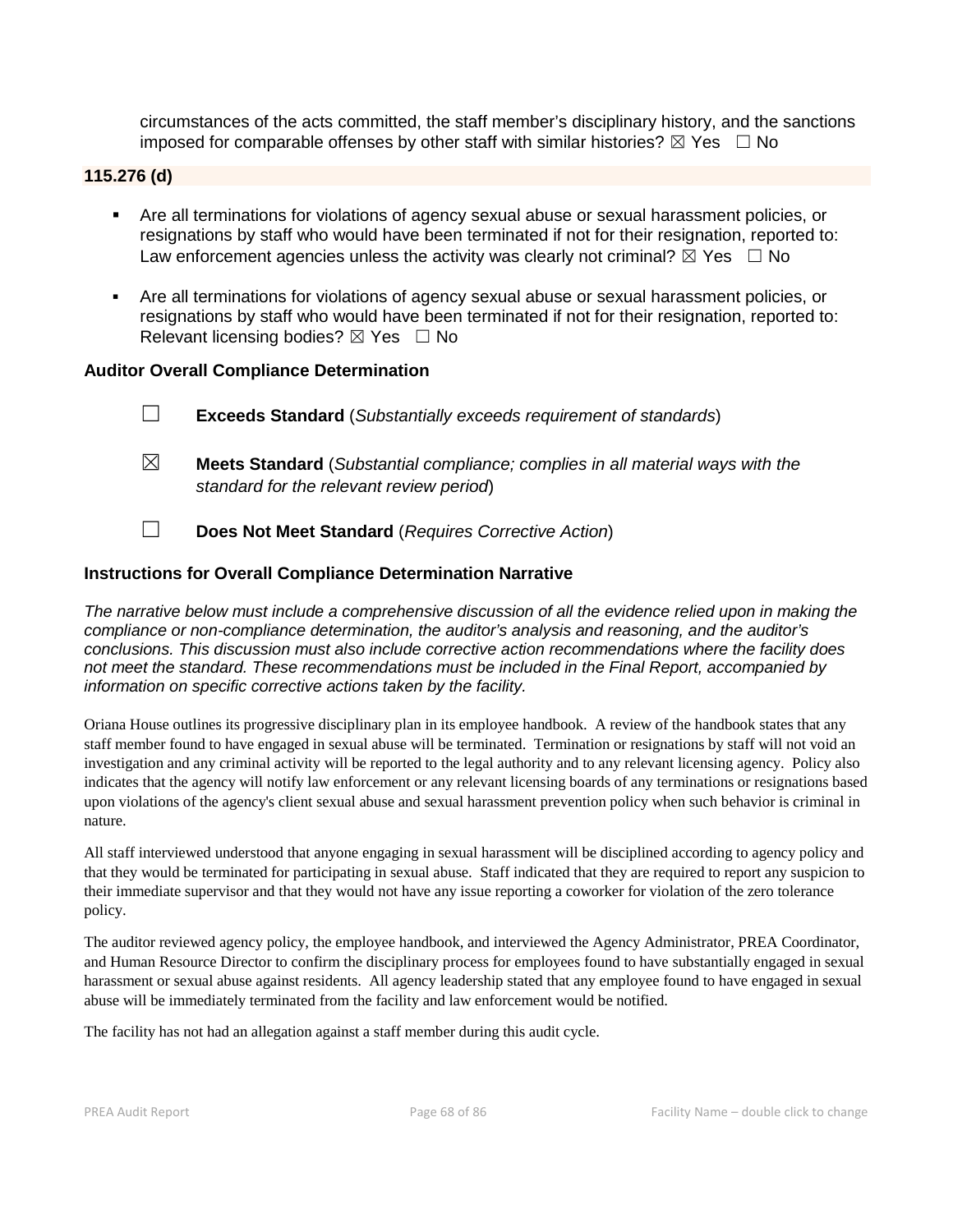Review: Policy and procedure Employee handbook Code of ethics Interview with Human Resource Director Interview with Administrative Investigators Zero Tolerance acknowledgement form Interview with random staff members Interview with PREA Coordinator

# **Standard 115.277: Corrective action for contractors and volunteers**

# **All Yes/No Questions Must Be Answered by the Auditor to Complete the Report**

## **115.277 (a)**

- Is any contractor or volunteer who engages in sexual abuse prohibited from contact with residents? ⊠ Yes □ No
- Is any contractor or volunteer who engages in sexual abuse reported to: Law enforcement agencies unless the activity was clearly not criminal?  $\boxtimes$  Yes  $\Box$  No
- Is any contractor or volunteer who engages in sexual abuse reported to: Relevant licensing bodies? ☒ Yes ☐ No

# **115.277 (b)**

 In the case of any other violation of agency sexual abuse or sexual harassment policies by a contractor or volunteer, does the facility take appropriate remedial measures, and consider whether to prohibit further contact with residents?  $\boxtimes$  Yes  $\Box$  No

#### **Auditor Overall Compliance Determination**

- 
- ☐ **Exceeds Standard** (*Substantially exceeds requirement of standards*)
- ☒ **Meets Standard** (*Substantial compliance; complies in all material ways with the standard for the relevant review period*)



☐ **Does Not Meet Standard** (*Requires Corrective Action*)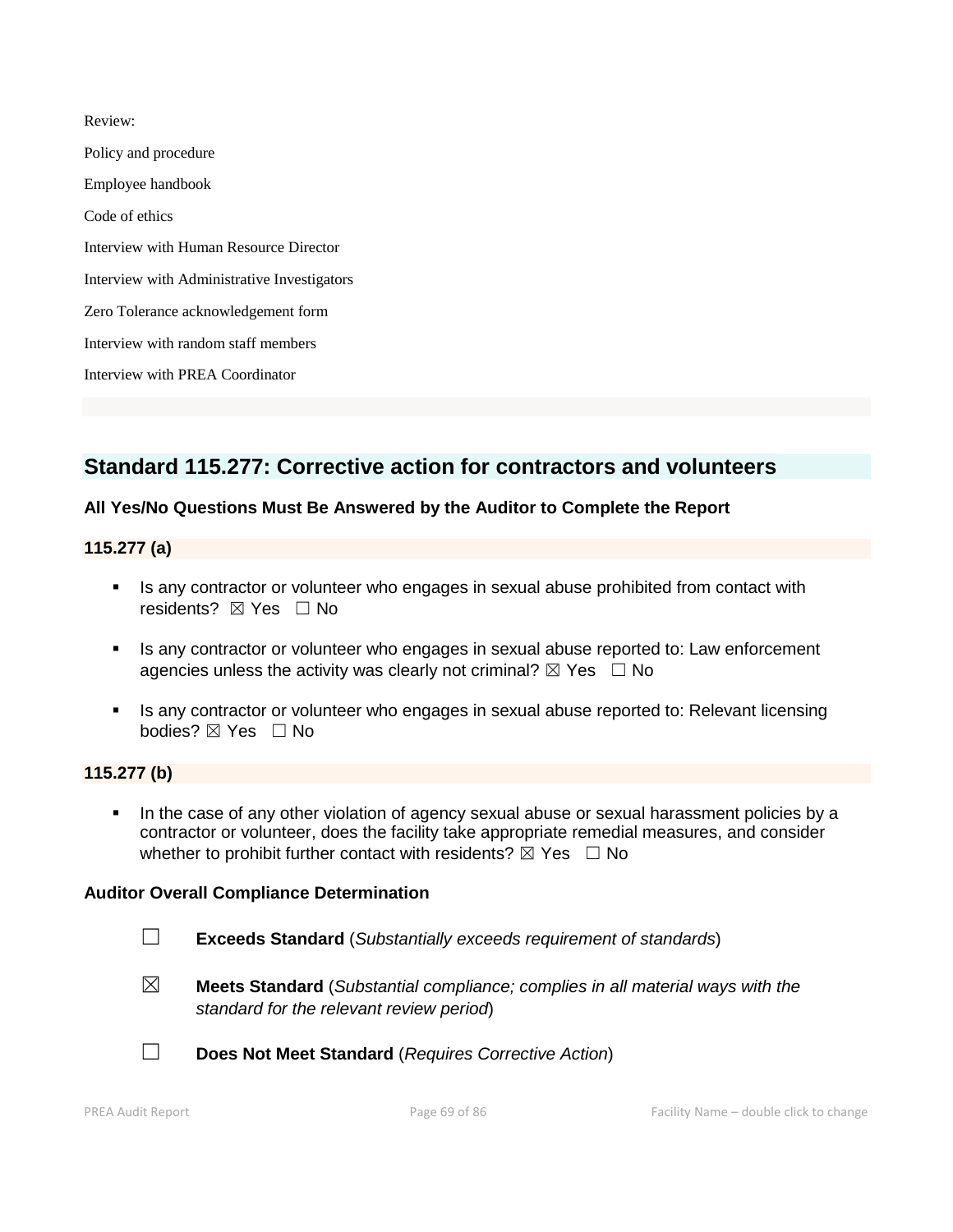# **Instructions for Overall Compliance Determination Narrative**

*The narrative below must include a comprehensive discussion of all the evidence relied upon in making the compliance or non-compliance determination, the auditor's analysis and reasoning, and the auditor's conclusions. This discussion must also include corrective action recommendations where the facility does not meet the standard. These recommendations must be included in the Final Report, accompanied by information on specific corrective actions taken by the facility.*

All contractors and volunteers are made aware of the agency's zero tolerance policy toward sexual abuse and sexual harassment. Each must participate in PREA training where they will be taught how to prevent, detect, respond, and report sexual harassment and sexual abuse. They will also learn the consequences of participating in any type of sexual misconduct. Contractors and volunteers sign an agreement that they could be removed from the facility for any acts of sexual abuse or sexual harassment.

The auditor has reviewed the contractor/volunteer training and documentation of compliance with training.

Any person (contractor, vendor, volunteer, or visitor) must read and sign an acknowledgment form stating that they have read

The facility has not removed any contractor or volunteer for a PREA issue.

Review:

Policy and procedure

Contractor/vendor acknowledgement form

Interview with PREA Coordinator

# **Standard 115.278: Interventions and disciplinary sanctions for residents**

# **All Yes/No Questions Must Be Answered by the Auditor to Complete the Report**

# **115.278 (a)**

 Following an administrative finding that a resident engaged in resident-on-resident sexual abuse, or following a criminal finding of guilt for resident-on-resident sexual abuse, are residents subject to disciplinary sanctions pursuant to a formal disciplinary process?  $\boxtimes$  Yes  $\Box$  No

# **115.278 (b)**

 Are sanctions commensurate with the nature and circumstances of the abuse committed, the resident's disciplinary history, and the sanctions imposed for comparable offenses by other residents with similar histories?  $\boxtimes$  Yes  $\Box$  No

# **115.278 (c)**

 When determining what types of sanction, if any, should be imposed, does the disciplinary process consider whether a resident's mental disabilities or mental illness contributed to his or her behavior? ⊠ Yes □ No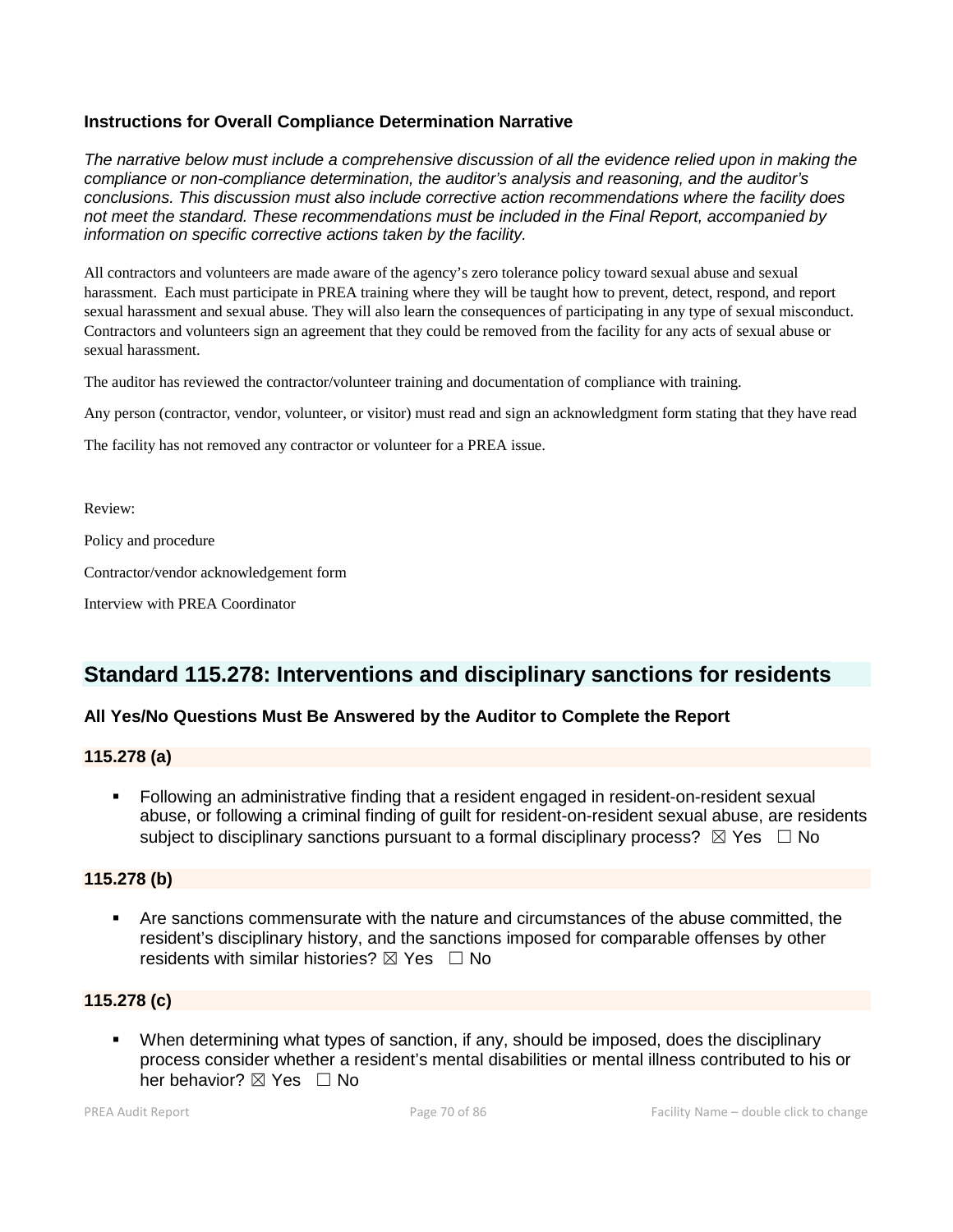### **115.278 (d)**

 If the facility offers therapy, counseling, or other interventions designed to address and correct underlying reasons or motivations for the abuse, does the facility consider whether to require the offending resident to participate in such interventions as a condition of access to programming and other benefits?  $\boxtimes$  Yes  $\Box$  No

## **115.278 (e)**

 Does the agency discipline a resident for sexual contact with staff only upon a finding that the staff member did not consent to such contact?  $\boxtimes$  Yes  $\Box$  No

# **115.278 (f)**

 For the purpose of disciplinary action does a report of sexual abuse made in good faith based upon a reasonable belief that the alleged conduct occurred NOT constitute falsely reporting an incident or lying, even if an investigation does not establish evidence sufficient to substantiate the allegation?  $\boxtimes$  Yes  $\Box$  No

#### **115.278 (g)**

 Does the agency always refrain from considering non-coercive sexual activity between residents to be sexual abuse? (N/A if the agency does not prohibit all sexual activity between residents.)  $⊠ Yes ⊡ No ⊡ NA$ 

#### **Auditor Overall Compliance Determination**

- ☐ **Exceeds Standard** (*Substantially exceeds requirement of standards*)
- 
- ☒ **Meets Standard** (*Substantial compliance; complies in all material ways with the standard for the relevant review period*)
- 
- ☐ **Does Not Meet Standard** (*Requires Corrective Action*)

#### **Instructions for Overall Compliance Determination Narrative**

*The narrative below must include a comprehensive discussion of all the evidence relied upon in making the compliance or non-compliance determination, the auditor's analysis and reasoning, and the auditor's conclusions. This discussion must also include corrective action recommendations where the facility does not meet the standard. These recommendations must be included in the Final Report, accompanied by information on specific corrective actions taken by the facility.*

A review of the client handbook shows how it outlines resident conduct and prohibits all sexual activity between residents and disciplines residents for such activity. Resident rules regarding engaging in sexual abuse or sexual harassment are also outlined in the client handbook. Residents are given a handbook at intake and the contents are reviewed with the resident.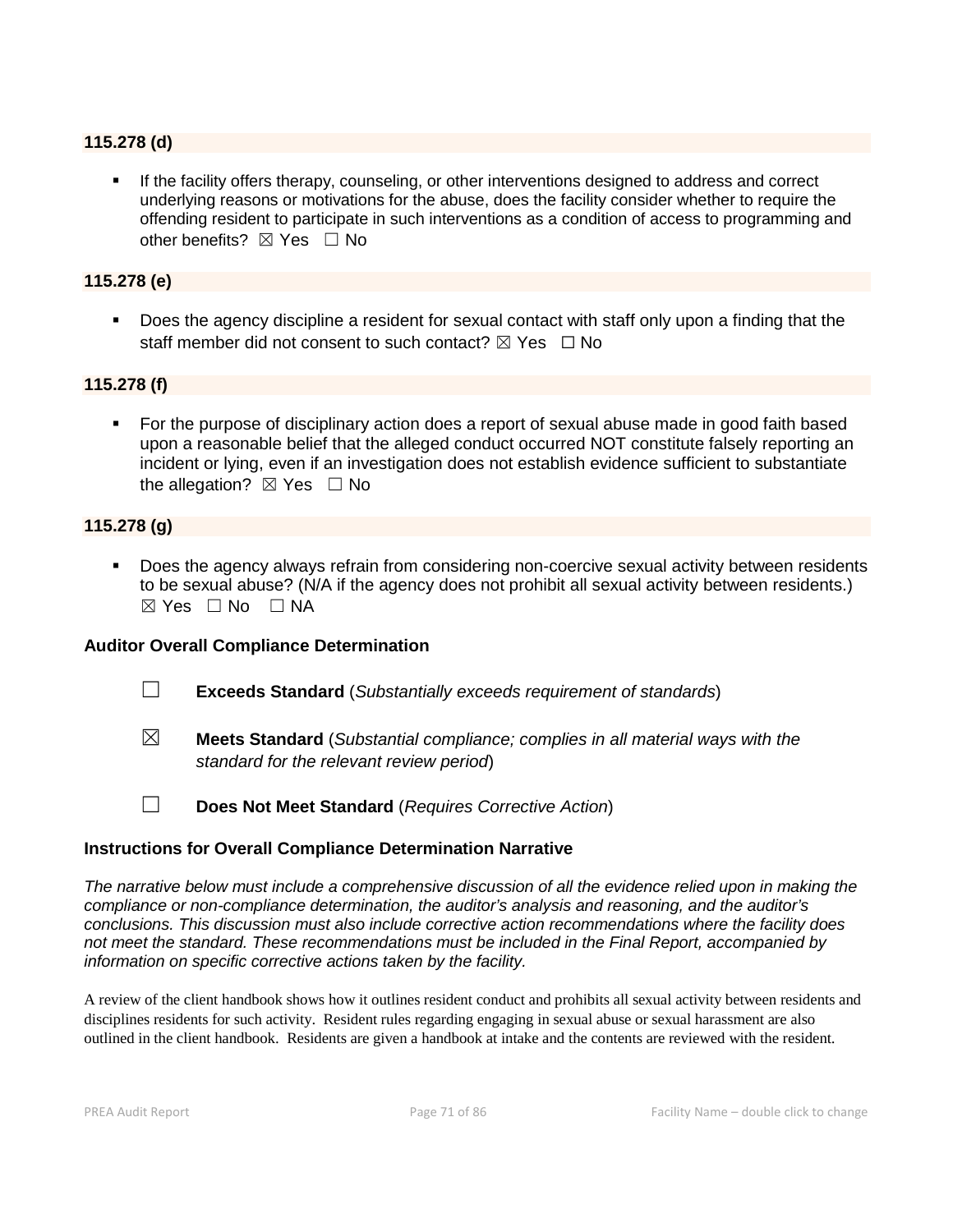During resident interviews, all residents affirmed that they received a handbook at intake and the rules and discipline policies regarding sexual abuse and sexual harassment were reviewed with them. All residents interviewed understood fully the seriousness of the agency's Zero Tolerance Policy and the consequences of participating in sexual misconduct.

The facility has not had an allegation against a resident during this audit cycle.

Review:

Policy and procedure

Resident handbook

Interviews with residents

Interview with Program Manager

Interview with Lead Resident Supervisor

# **MEDICAL AND MENTAL CARE**

# **Standard 115.282: Access to emergency medical and mental health services**

# **All Yes/No Questions Must Be Answered by the Auditor to Complete the Report**

#### **115.282 (a)**

 Do resident victims of sexual abuse receive timely, unimpeded access to emergency medical treatment and crisis intervention services, the nature and scope of which are determined by medical and mental health practitioners according to their professional judgment?  $\boxtimes$  Yes  $\Box$  No

#### **115.282 (b)**

- If no qualified medical or mental health practitioners are on duty at the time a report of recent sexual abuse is made, do security staff first responders take preliminary steps to protect the victim pursuant to § 115.262?  $\boxtimes$  Yes  $\Box$  No
- Do security staff first responders immediately notify the appropriate medical and mental health practitioners? ⊠ Yes □ No

# **115.282 (c)**

 Are resident victims of sexual abuse offered timely information about and timely access to emergency contraception and sexually transmitted infections prophylaxis, in accordance with professionally accepted standards of care, where medically appropriate?  $\boxtimes$  Yes  $\Box$  No

#### **115.282 (d)**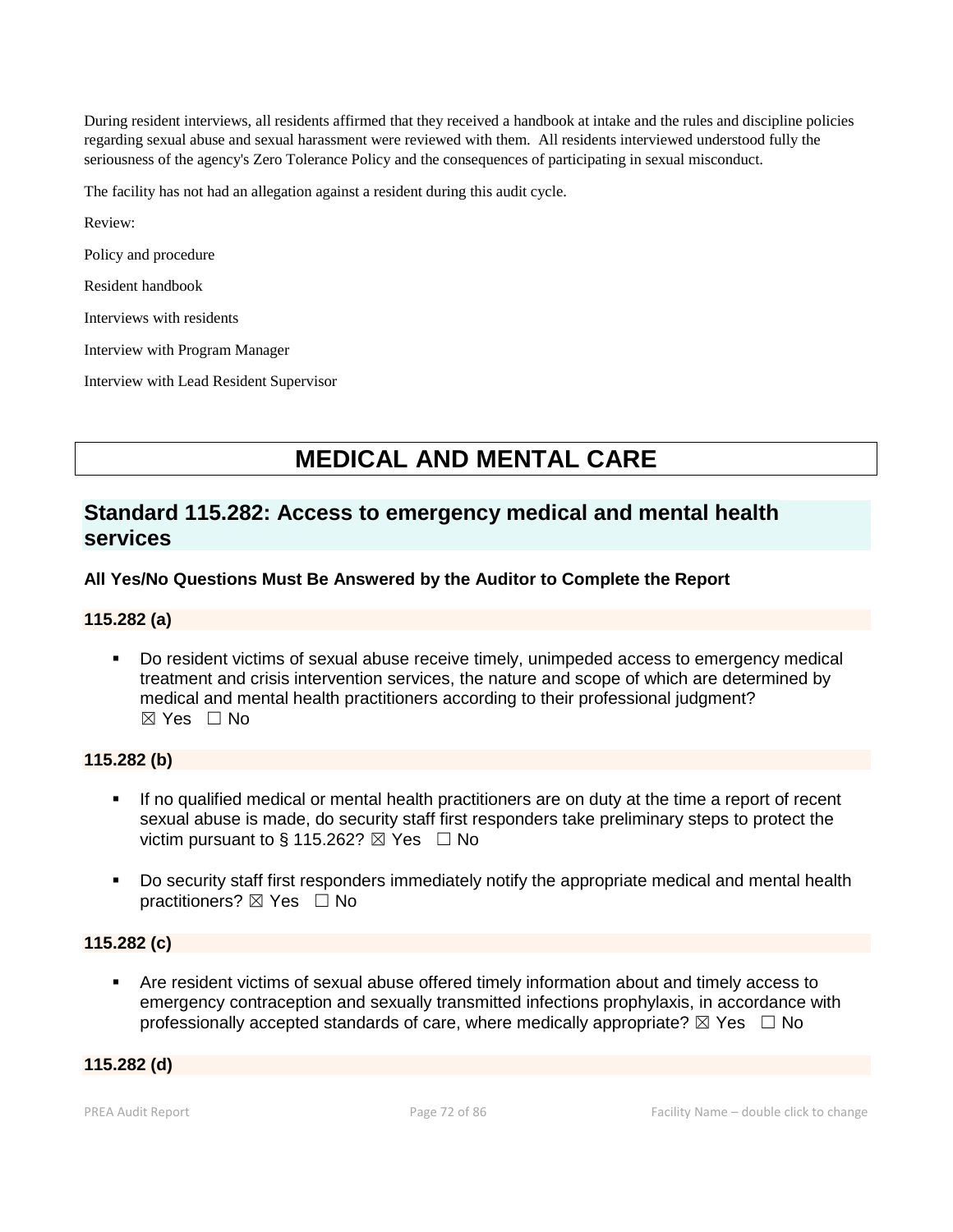Are treatment services provided to the victim without financial cost and regardless of whether the victim names the abuser or cooperates with any investigation arising out of the incident? ☒ Yes ☐ No

# **Auditor Overall Compliance Determination**

- ☐ **Exceeds Standard** (*Substantially exceeds requirement of standards*)
- ☒ **Meets Standard** (*Substantial compliance; complies in all material ways with the standard for the relevant review period*)
- ☐ **Does Not Meet Standard** (*Requires Corrective Action*)

# **Instructions for Overall Compliance Determination Narrative**

*The narrative below must include a comprehensive discussion of all the evidence relied upon in making the compliance or non-compliance determination, the auditor's analysis and reasoning, and the auditor's conclusions. This discussion must also include corrective action recommendations where the facility does not meet the standard. These recommendations must be included in the Final Report, accompanied by information on specific corrective actions taken by the facility.*

Policy indicates the types of service offered free of charge to an alleged victim of sexual assault. It is documented which types of services where rendered and or declined by the alleged victim on the investigation form. Residents are offered timely information about and timely access to sexually transmitted infection prophylaxis and emergency contraception.

If services are necessary, the case manager will provide appropriate referrals to community resources. The scope of services provided will be determined by the licensed practitioner.

Staff have been notified of the Agency's PREA Medical Response Plan. The plan outlines how staff is to offer unimpeded access to both emergency and ongoing medical and mental health care. Ongoing medical or mental health care will be at the discretion of the medical provider and is again at no cost to the resident.

The Medical Response Plan is reviewed annually to ensure that all service provider information is current and that the range of services is still available.

Resident are informed of their right to free services during PREA education at orientation.

The facility has not had a sexual abuse/sexual assault during this audit cycle.

Review: Policy and procedure Medical Response Plan Interview with PREA Coordinator Interview with Case Manager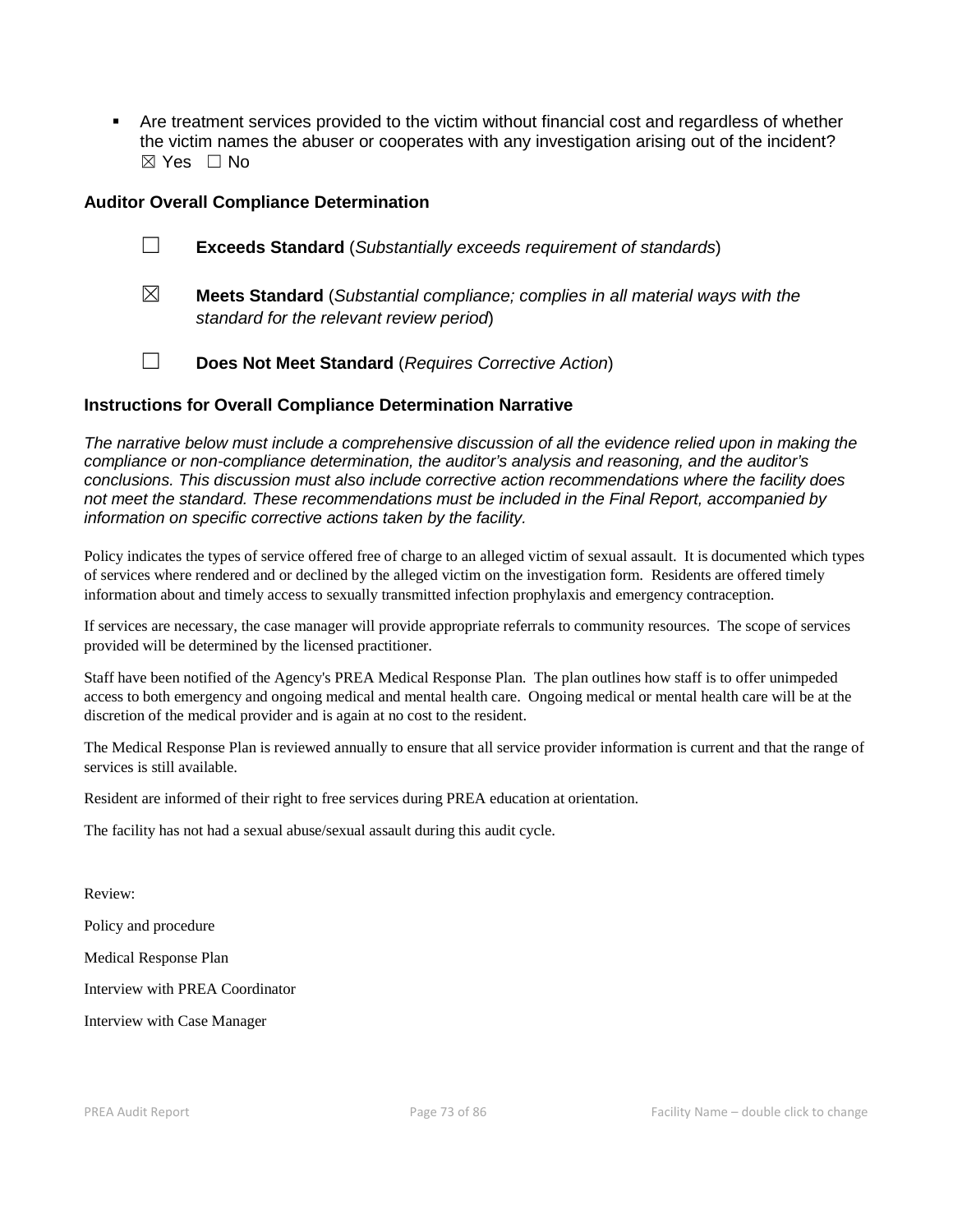# **Standard 115.283: Ongoing medical and mental health care for sexual abuse victims and abusers**

# **All Yes/No Questions Must Be Answered by the Auditor to Complete the Report**

# **115.283 (a)**

 Does the facility offer medical and mental health evaluation and, as appropriate, treatment to all residents who have been victimized by sexual abuse in any prison, jail, lockup, or juvenile facility? ⊠ Yes □ No

# **115.283 (b)**

 Does the evaluation and treatment of such victims include, as appropriate, follow-up services, treatment plans, and, when necessary, referrals for continued care following their transfer to, or placement in, other facilities, or their release from custody?  $\boxtimes$  Yes  $\Box$  No

# **115.283 (c)**

Does the facility provide such victims with medical and mental health services consistent with the community level of care?  $\boxtimes$  Yes  $\Box$  No

# **115.283 (d)**

 Are resident victims of sexually abusive vaginal penetration while incarcerated offered pregnancy tests? (N/A if all-male facility.)  $\boxtimes$  Yes  $\Box$  No  $\Box$  NA

# **115.283 (e)**

If pregnancy results from the conduct described in paragraph  $\S$  115.283(d), do such victims receive timely and comprehensive information about and timely access to all lawful pregnancyrelated medical services? (N/A if all-male facility.)  $\boxtimes$  Yes  $\Box$  No  $\Box$  NA

# **115.283 (f)**

 Are resident victims of sexual abuse while incarcerated offered tests for sexually transmitted infections as medically appropriate?  $\boxtimes$  Yes  $\Box$  No

# **115.283 (g)**

 Are treatment services provided to the victim without financial cost and regardless of whether the victim names the abuser or cooperates with any investigation arising out of the incident?  $\boxtimes$  Yes  $\Box$  No

#### **115.283 (h)**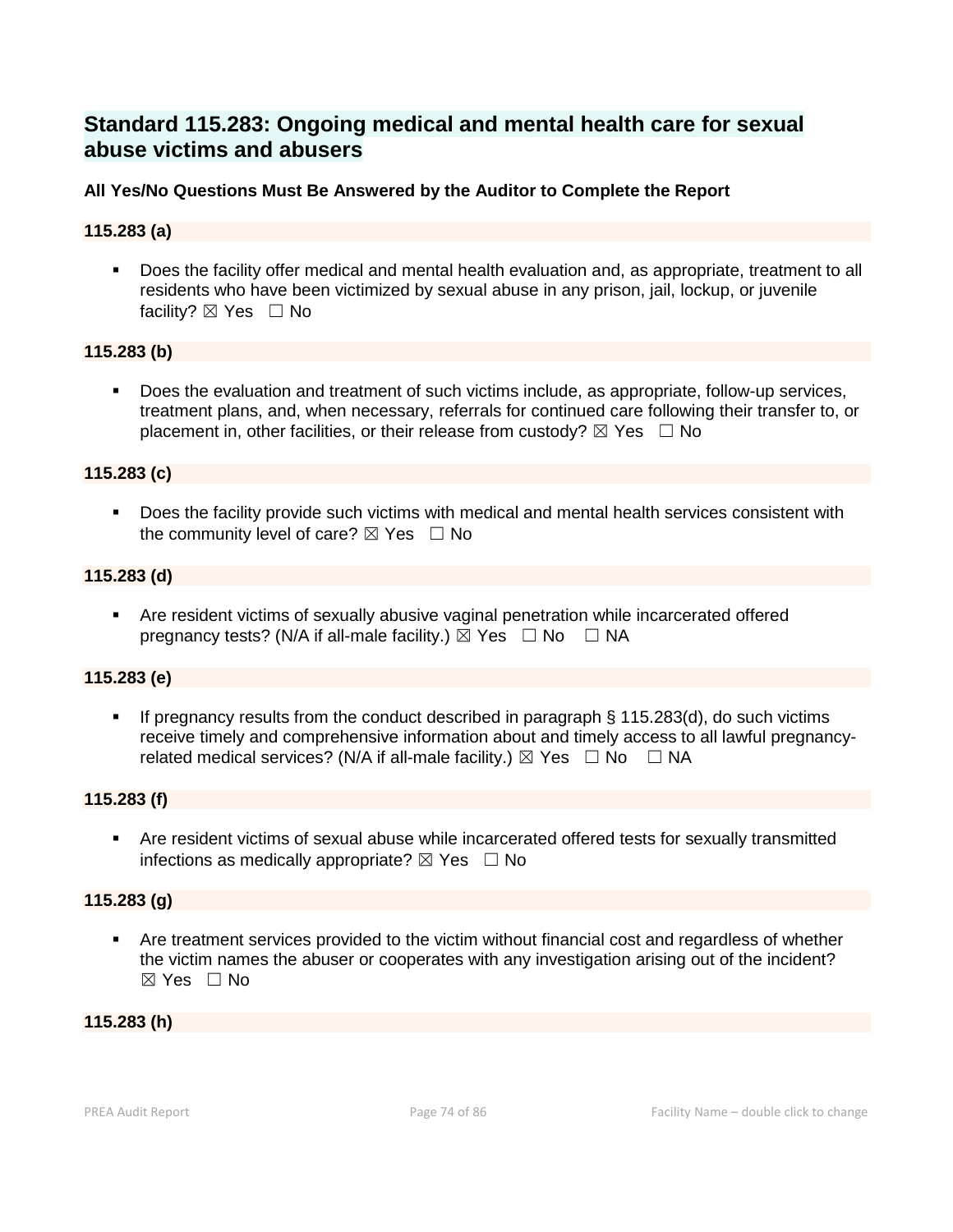Does the facility attempt to conduct a mental health evaluation of all known resident-on-resident abusers within 60 days of learning of such abuse history and offer treatment when deemed appropriate by mental health practitioners?  $\boxtimes$  Yes  $\Box$  No

# **Auditor Overall Compliance Determination**

- ☐ **Exceeds Standard** (*Substantially exceeds requirement of standards*)
- ☒ **Meets Standard** (*Substantial compliance; complies in all material ways with the standard for the relevant review period*)
- ☐ **Does Not Meet Standard** (*Requires Corrective Action*)

# **Instructions for Overall Compliance Determination Narrative**

*The narrative below must include a comprehensive discussion of all the evidence relied upon in making the compliance or non-compliance determination, the auditor's analysis and reasoning, and the auditor's conclusions. This discussion must also include corrective action recommendations where the facility does not meet the standard. These recommendations must be included in the Final Report, accompanied by information on specific corrective actions taken by the facility.*

This facility offers community medical and counseling services for residents who have been sexually abused in jail, lockup, or juvenile facility. This treatment includes testing for sexually transmitted disease. Treatment is offered to all known residents on resident abusers within in 60 days of learning such history. All treatment offered is free of charge.

Staff have been notified of the Agency's PREA Medical Response Plan. The plan outlines how staff is to offer unimpeded access to both emergency and ongoing medical and mental health care. Ongoing medical or mental health care will be at the discretion of the medical provider and is at no cost to the resident.

The Medical Response Plan is reviewed annually to ensure that all service provider information is current and that the range of services is still available.

The facility has not had a report of any known resident on resident abuser.

A review of the investigation form shows how staff indicates whether services were offered and accepted or declined. The PREA initial screening form indicates whether a resident has abused others while in a correctional setting. If a resident indicates that he has in fact abused another resident while in a corrections setting, the case manager will meet with the resident to make a determination if additional treatment or referrals for community treatment is necessary. Should a pregnancy result from sexually abusive vaginal penetration while incarcerated, timely and comprehensive information about and timely access to all lawful pregnancy related medical services will be offered.

The facility had not a report of a resident being sexually abused while in a jail, lockup, or juvenile facility.

The PREA Coordinator has confirmed the process and practice of how staff will provide unimpeded access to necessary emergency and/or ongoing medical and mental health services. The Agency's PREA Compliance Specialist reviews the information annually.

Review:

Policy and procedure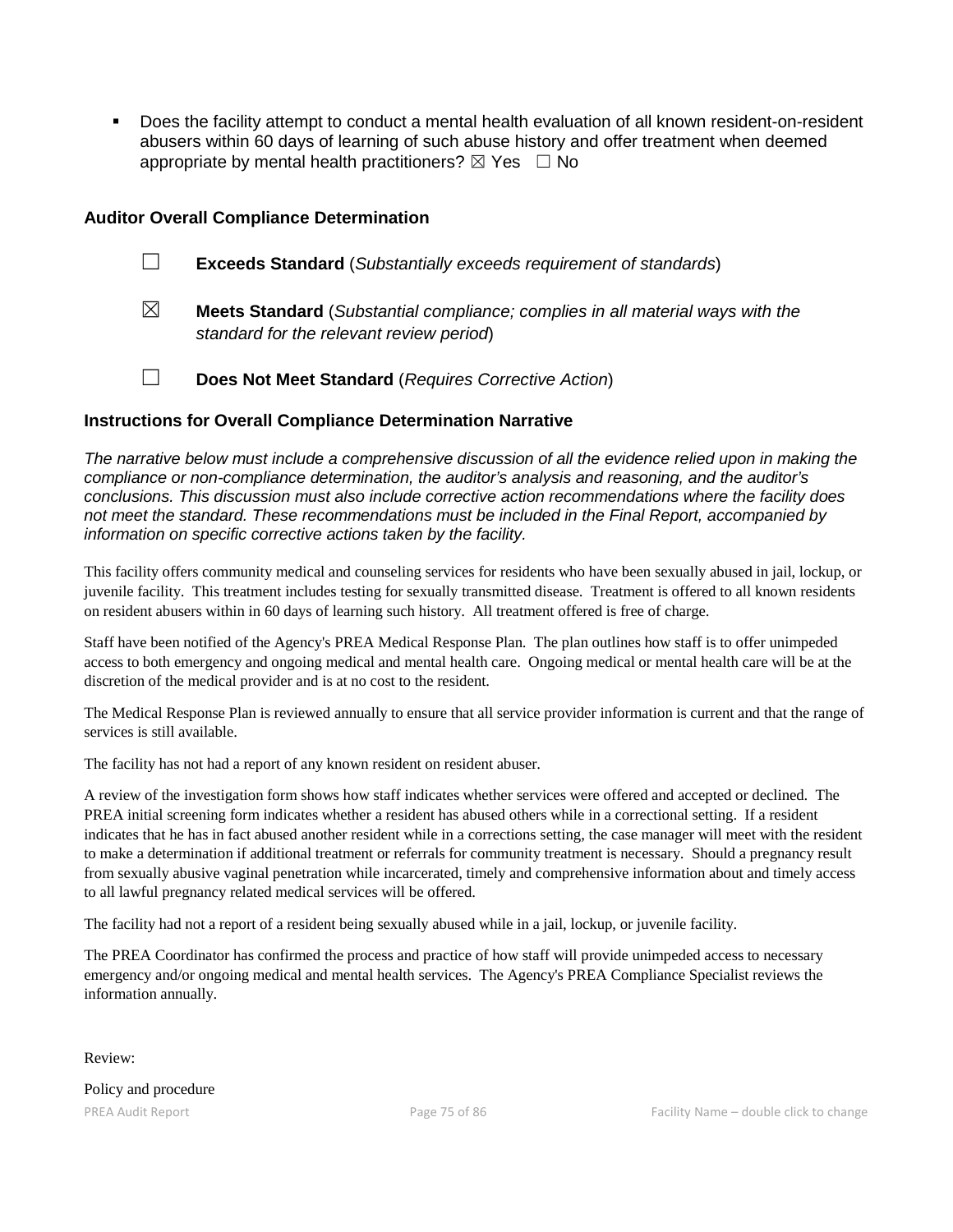Medical Response Plan PREA initial assessments Interview with Case Manager Interview with PREA Coordinator Investigation reporting form Interview with PREA Compliance Specialist

# **DATA COLLECTION AND REVIEW**

# **Standard 115.286: Sexual abuse incident reviews**

# **All Yes/No Questions Must Be Answered by the Auditor to Complete the Report**

#### **115.286 (a)**

 Does the facility conduct a sexual abuse incident review at the conclusion of every sexual abuse investigation, including where the allegation has not been substantiated, unless the allegation has been determined to be unfounded?  $\boxtimes$  Yes  $\Box$  No

# **115.286 (b)**

 Does such review ordinarily occur within 30 days of the conclusion of the investigation?  $\boxtimes$  Yes  $\Box$  No

#### **115.286 (c)**

 Does the review team include upper-level management officials, with input from line supervisors, investigators, and medical or mental health practitioners?  $\Box$  Yes  $\Box$  No

#### **115.286 (d)**

- Does the review team: Consider whether the allegation or investigation indicates a need to change policy or practice to better prevent, detect, or respond to sexual abuse?  $\boxtimes$  Yes  $\Box$  No
- Does the review team: Consider whether the incident or allegation was motivated by race; ethnicity; gender identity; lesbian, gay, bisexual, transgender, or intersex identification, status, or perceived status; gang affiliation; or other group dynamics at the facility?  $\boxtimes$  Yes  $\Box$  No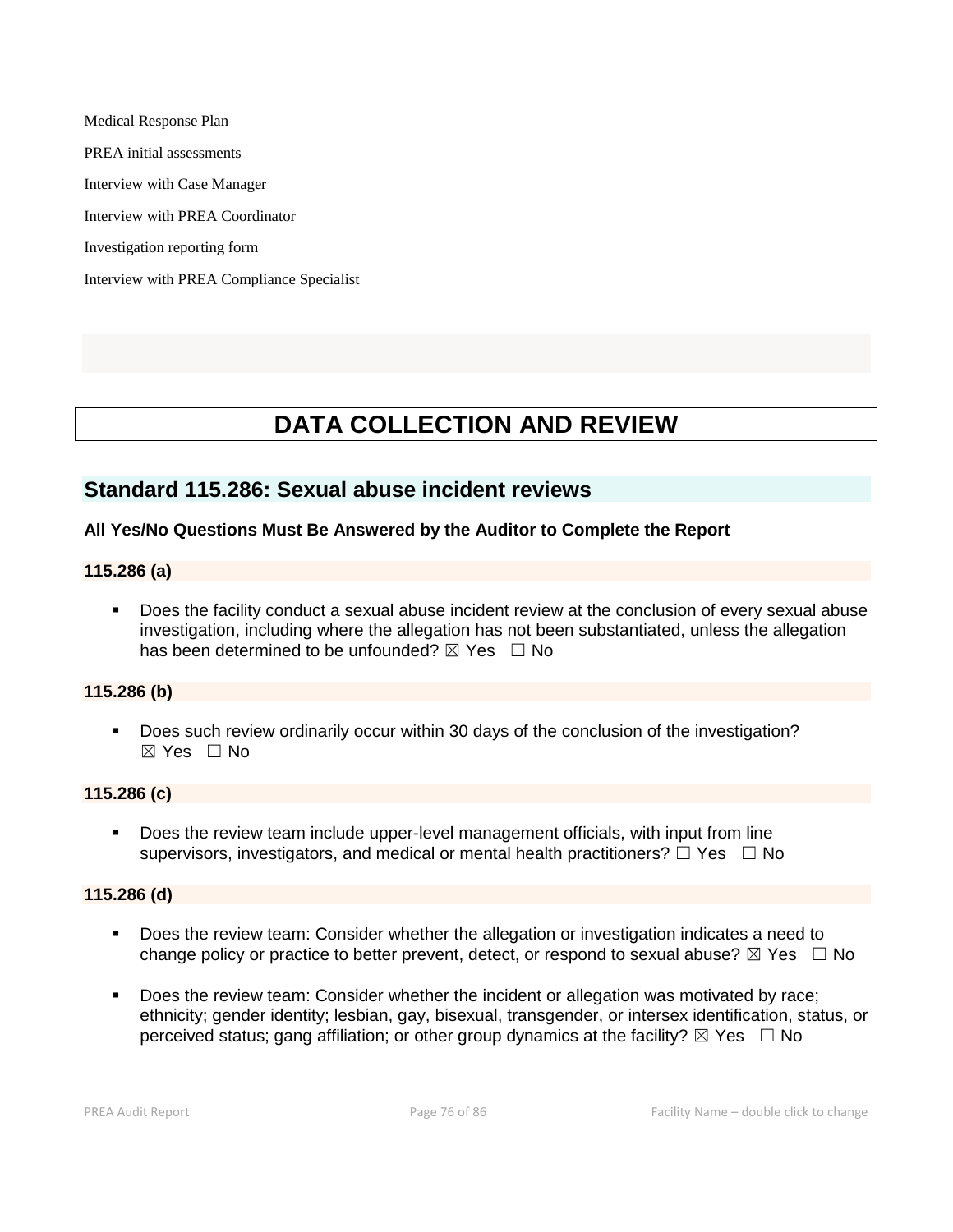- Does the review team: Examine the area in the facility where the incident allegedly occurred to assess whether physical barriers in the area may enable abuse?  $\boxtimes$  Yes  $\Box$  No
- Does the review team: Assess the adequacy of staffing levels in that area during different shifts? ⊠ Yes □ No
- Does the review team: Assess whether monitoring technology should be deployed or augmented to supplement supervision by staff?  $\boxtimes$  Yes  $\Box$  No
- Does the review team: Prepare a report of its findings, including but not necessarily limited to determinations made pursuant to §§ 115.286(d)(1) - (d)(5), and any recommendations for improvement and submit such report to the facility head and PREA compliance manager?  $\boxtimes$  Yes  $\Box$  No

#### **115.286 (e)**

 Does the facility implement the recommendations for improvement, or document its reasons for not doing so?  $\boxtimes$  Yes  $\Box$  No

# **Auditor Overall Compliance Determination**

- ☐ **Exceeds Standard** (*Substantially exceeds requirement of standards*)
- ☒ **Meets Standard** (*Substantial compliance; complies in all material ways with the standard for the relevant review period*)
- ☐ **Does Not Meet Standard** (*Requires Corrective Action*)

# **Instructions for Overall Compliance Determination Narrative**

*The narrative below must include a comprehensive discussion of all the evidence relied upon in making the compliance or non-compliance determination, the auditor's analysis and reasoning, and the auditor's conclusions. This discussion must also include corrective action recommendations where the facility does not meet the standard. These recommendations must be included in the Final Report, accompanied by information on specific corrective actions taken by the facility.*

Oriana House has an agency policy on a review of all substantiated or unsubstantiated allegations of sexual abuse within 30 days of the conclusion of the investigation. The review team includes the assigned regional Vice President, an upper management designee, Admissions Manager, input from a designated Resident Supervisor and/or Caseworker, Internal Investigator, and any other employee deemed appropriate.

The team, per policy, considers whether a change in policy or practice will better prevent, detect, or respond to sexual abuse; if the incident or allegation was motivated by race, ethnicity, gender identity, gang affiliation, or any other group dynamic; if any physical barriers in the area enabled the abuse; adequacy of staffing levels; and whether monitoring technology should be deployed or augmented to supplement supervision by staff.

At the conclusion of an investigation, the Client Sexual Abuse/Harassment Review Team would provide executive management with any relevant recommendations that would increase the ability to protect, detect, or report allegations of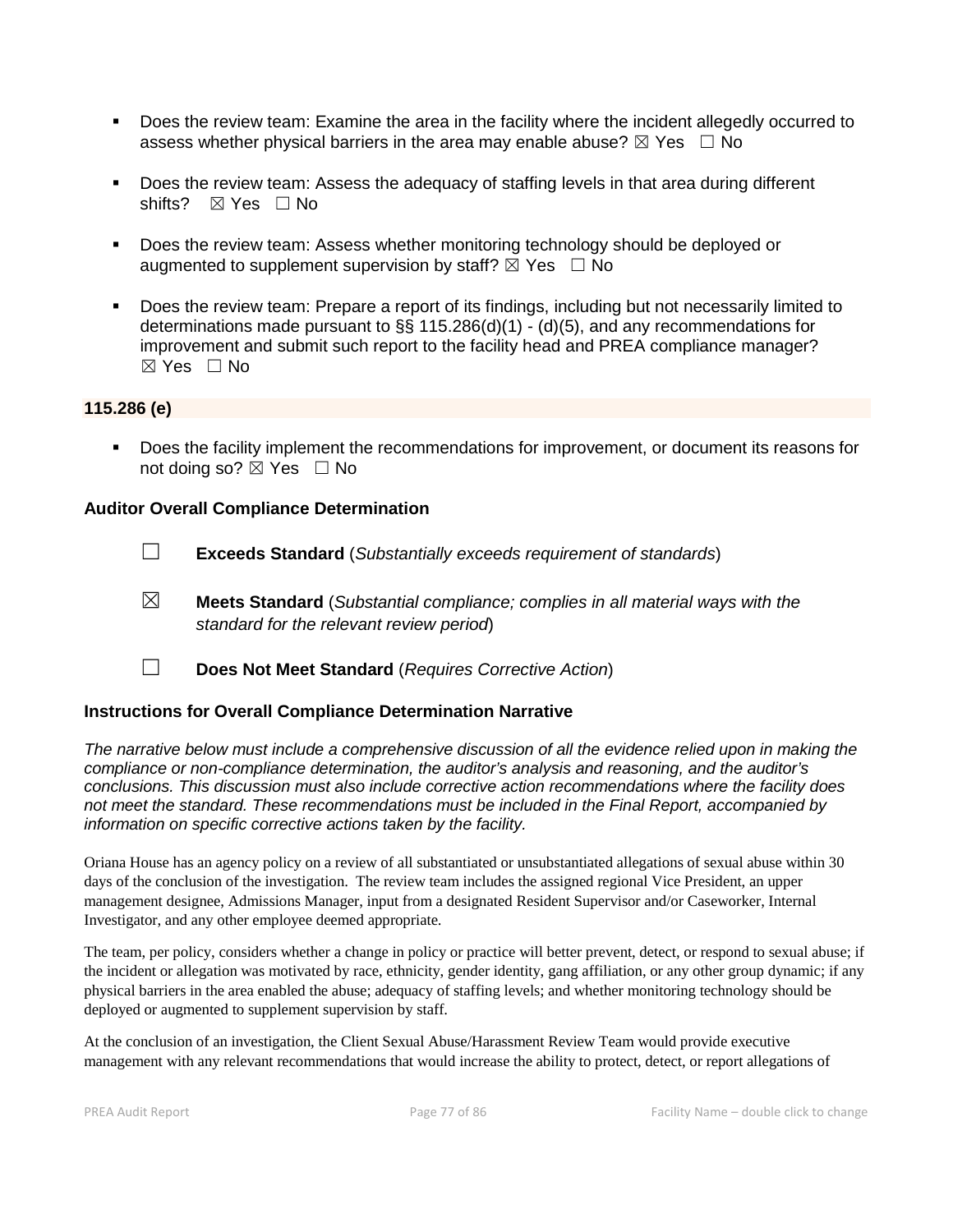sexual harassment or sexual abuse. The executive team would deem which recommendations are appropriate to implement and provide documentation to the recommendations that were not implemented.

There were no allegations of sexual abuse during this audit cycle.

Review:

Policy and procedure

Review of Client Sexual Abuse/Harassment Review Team form

Interview with PREA Coordinator

Interview with Regional Director

# **Standard 115.287: Data collection**

# **All Yes/No Questions Must Be Answered by the Auditor to Complete the Report**

#### **115.287 (a)**

 Does the agency collect accurate, uniform data for every allegation of sexual abuse at facilities under its direct control using a standardized instrument and set of definitions?  $\boxtimes$  Yes  $\Box$  No

#### **115.287 (b)**

 Does the agency aggregate the incident-based sexual abuse data at least annually? ☒ Yes ☐ No

#### **115.287 (c)**

 Does the incident-based data include, at a minimum, the data necessary to answer all questions from the most recent version of the Survey of Sexual Violence conducted by the Department of Justice? ⊠ Yes □ No

# **115.287 (d)**

 Does the agency maintain, review, and collect data as needed from all available incident-based documents, including reports, investigation files, and sexual abuse incident reviews?  $\boxtimes$  Yes  $\Box$  No

# **115.287 (e)**

 Does the agency also obtain incident-based and aggregated data from every private facility with which it contracts for the confinement of its residents? (N/A if agency does not contract for the confinement of its residents.)  $\Box$  Yes  $\Box$  No  $\boxtimes$  NA

**115.287 (f)**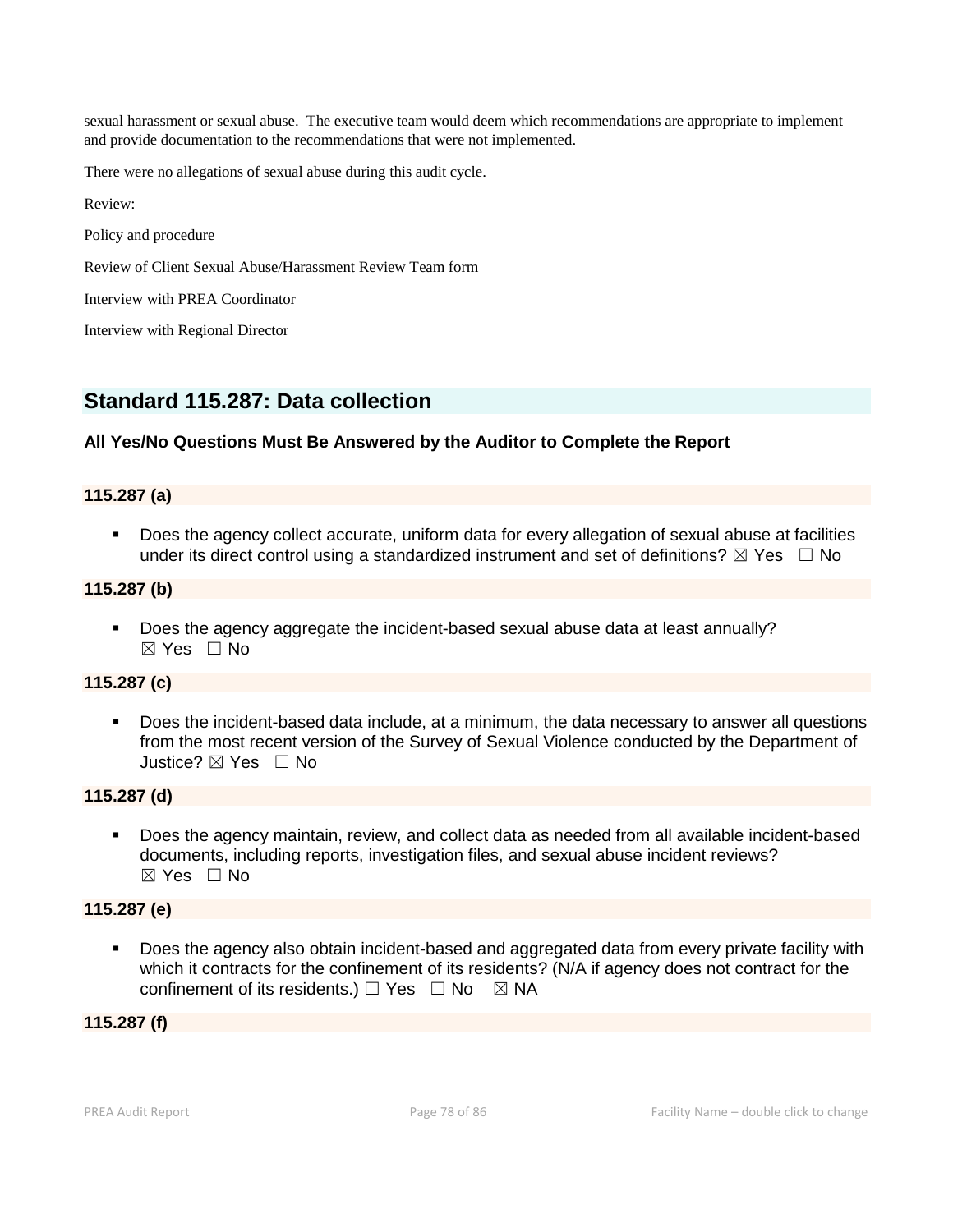Does the agency, upon request, provide all such data from the previous calendar year to the Department of Justice no later than June 30? (N/A if DOJ has not requested agency data.) ☐ Yes ☐ No ☒ NA

# **Auditor Overall Compliance Determination**

|             | <b>Exceeds Standard</b> (Substantially exceeds requirement of standards)              |
|-------------|---------------------------------------------------------------------------------------|
| $\boxtimes$ | <b>Meets Standard</b> (Substantial compliance; complies in all material ways with the |

- *standard for the relevant review period*)
- ☐ **Does Not Meet Standard** (*Requires Corrective Action*)

#### **Instructions for Overall Compliance Determination Narrative**

*The narrative below must include a comprehensive discussion of all the evidence relied upon in making the compliance or non-compliance determination, the auditor's analysis and reasoning, and the auditor's conclusions. This discussion must also include corrective action recommendations where the facility does not meet the standard. These recommendations must be included in the Final Report, accompanied by information on specific corrective actions taken by the facility.*

Oriana House has an agency policy for data collection and statistical reporting of all necessary information in the most recent version of the Survey of Sexual Violence. The auditor reviewed the most recent information collected by the agency and has confirmed that the agency collects the appropriate data on all allegations of sexual abuse and aggregates this information annually.

The facility's PREA Manager collects the data and send the data to the agency's PREA Coordinator. The information for each facility is used by the PREA Coordinator to complete the Survey of Sexual Victimization for all Oriana House facilities.

The agency has not received a request to supply the Department of Justice with this information.

Review: Policy and procedure Survey of Sexual Victimization Incident Form (adult) Interview with PREA Manager Interview with PREA Coordinator

# **Standard 115.288: Data review for corrective action**

# **All Yes/No Questions Must Be Answered by the Auditor to Complete the Report**

# **115.288 (a)**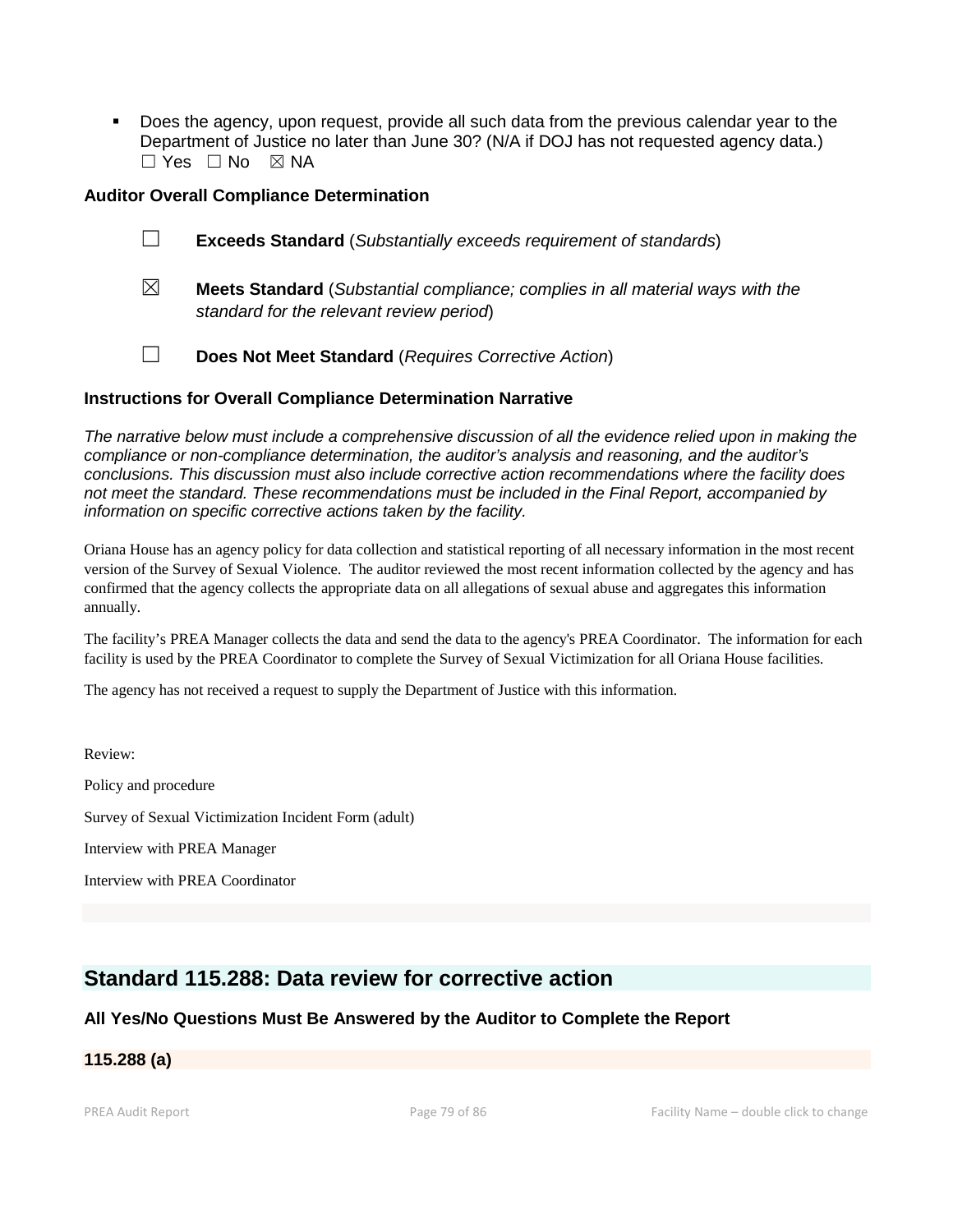- Does the agency review data collected and aggregated pursuant to § 115.287 in order to assess and improve the effectiveness of its sexual abuse prevention, detection, and response policies, practices, and training, including by: Identifying problem areas?  $\boxtimes$  Yes  $\Box$  No
- Does the agency review data collected and aggregated pursuant to § 115.287 in order to assess and improve the effectiveness of its sexual abuse prevention, detection, and response policies, practices, and training, including by: Taking corrective action on an ongoing basis?  $\boxtimes$  Yes  $\Box$  No
- Does the agency review data collected and aggregated pursuant to § 115.287 in order to assess and improve the effectiveness of its sexual abuse prevention, detection, and response policies, practices, and training, including by: Preparing an annual report of its findings and corrective actions for each facility, as well as the agency as a whole?  $\boxtimes$  Yes  $\Box$  No

# **115.288 (b)**

 Does the agency's annual report include a comparison of the current year's data and corrective actions with those from prior years and provide an assessment of the agency's progress in addressing sexual abuse  $\boxtimes$  Yes  $\Box$  No

# **115.288 (c)**

Is the agency's annual report approved by the agency head and made readily available to the public through its website or, if it does not have one, through other means?  $\boxtimes$  Yes  $\Box$  No

#### **115.288 (d)**

 Does the agency indicate the nature of the material redacted where it redacts specific material from the reports when publication would present a clear and specific threat to the safety and security of a facility?  $\boxtimes$  Yes  $\Box$  No

#### **Auditor Overall Compliance Determination**

- 
- ☐ **Exceeds Standard** (*Substantially exceeds requirement of standards*)
- ☒ **Meets Standard** (*Substantial compliance; complies in all material ways with the standard for the relevant review period*)
- ☐ **Does Not Meet Standard** (*Requires Corrective Action*)

#### **Instructions for Overall Compliance Determination Narrative**

*The narrative below must include a comprehensive discussion of all the evidence relied upon in making the compliance or non-compliance determination, the auditor's analysis and reasoning, and the auditor's conclusions. This discussion must also include corrective action recommendations where the facility does not meet the standard. These recommendations must be included in the Final Report, accompanied by information on specific corrective actions taken by the facility.*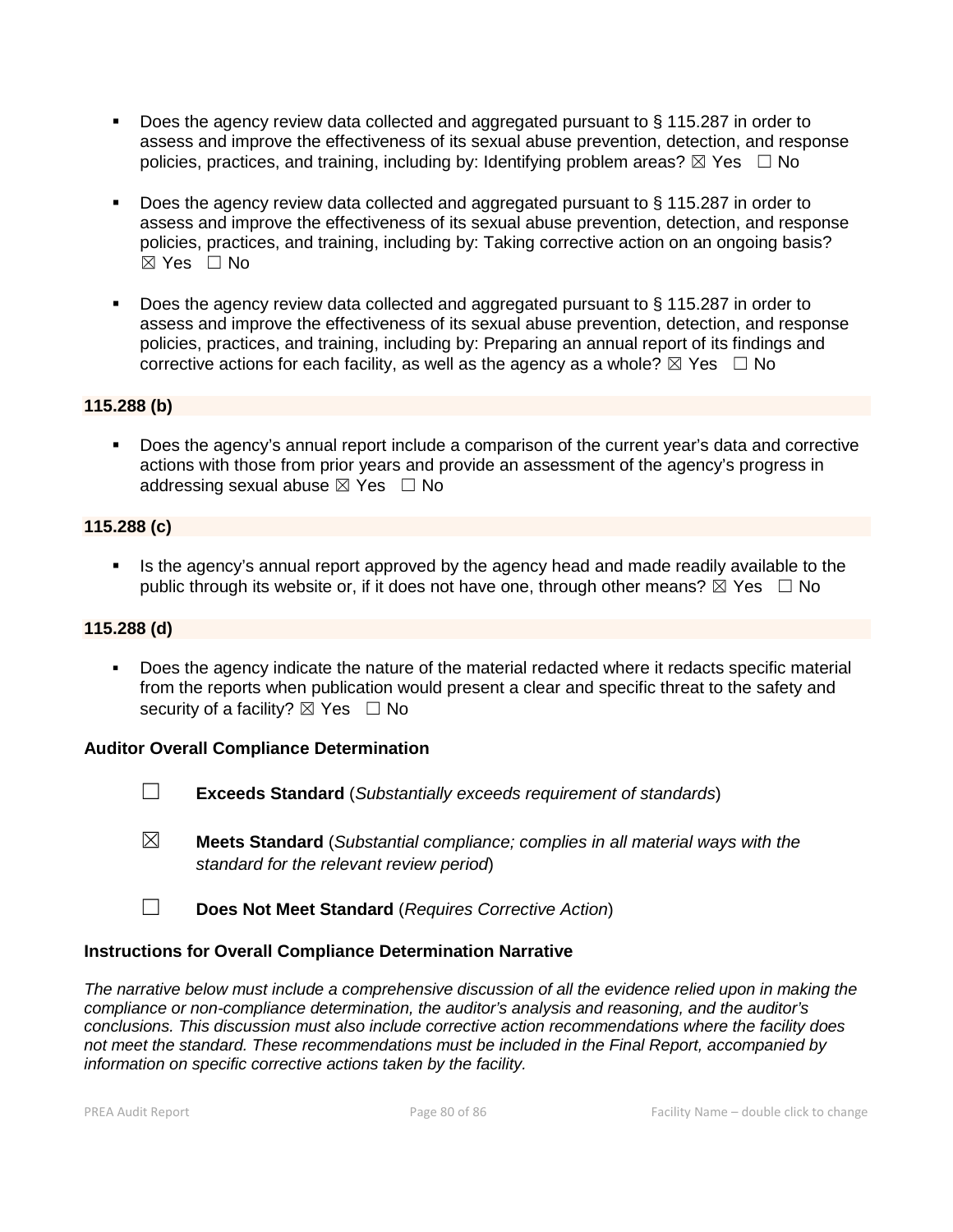Agency uses information collected in 115.287 to make improvements in how the agency prevents, detects, and responds to incidents of sexual abuse and sexual harassment. The report compares the current year's data with those of previous years, and includes the updates made from previous year's reports. The information contained in the report is based on a calendar year and the report with this information can be found on the agency's website.

The information in the report has been reviewed and approved by the President and CEO of Oriana House, Inc.

The information in the report does not contain any identifying information that would need to be redacted in order to protect the safety of an individual or the facility.

Auditor verified that the reported was posted on the agency's website (www.orianahouse.org/docs/prea/2017%20Annual%20Report.pdf) and that the report contained all required information.

Review: Policy and procedure PREA annual report Oriana House website Interview with Executive Vice President of Administrative Services and Business Relations Interview with PREA Coordinator

# **Standard 115.289: Data storage, publication, and destruction**

# **All Yes/No Questions Must Be Answered by the Auditor to Complete the Report**

# **115.289 (a)**

 Does the agency ensure that data collected pursuant to § 115.287 are securely retained? ☒ Yes ☐ No

#### **115.289 (b)**

 Does the agency make all aggregated sexual abuse data, from facilities under its direct control and private facilities with which it contracts, readily available to the public at least annually through its website or, if it does not have one, through other means?  $\boxtimes$  Yes  $\Box$  No

#### **115.289 (c)**

 Does the agency remove all personal identifiers before making aggregated sexual abuse data publicly available?  $\boxtimes$  Yes  $\Box$  No

#### **115.289 (d)**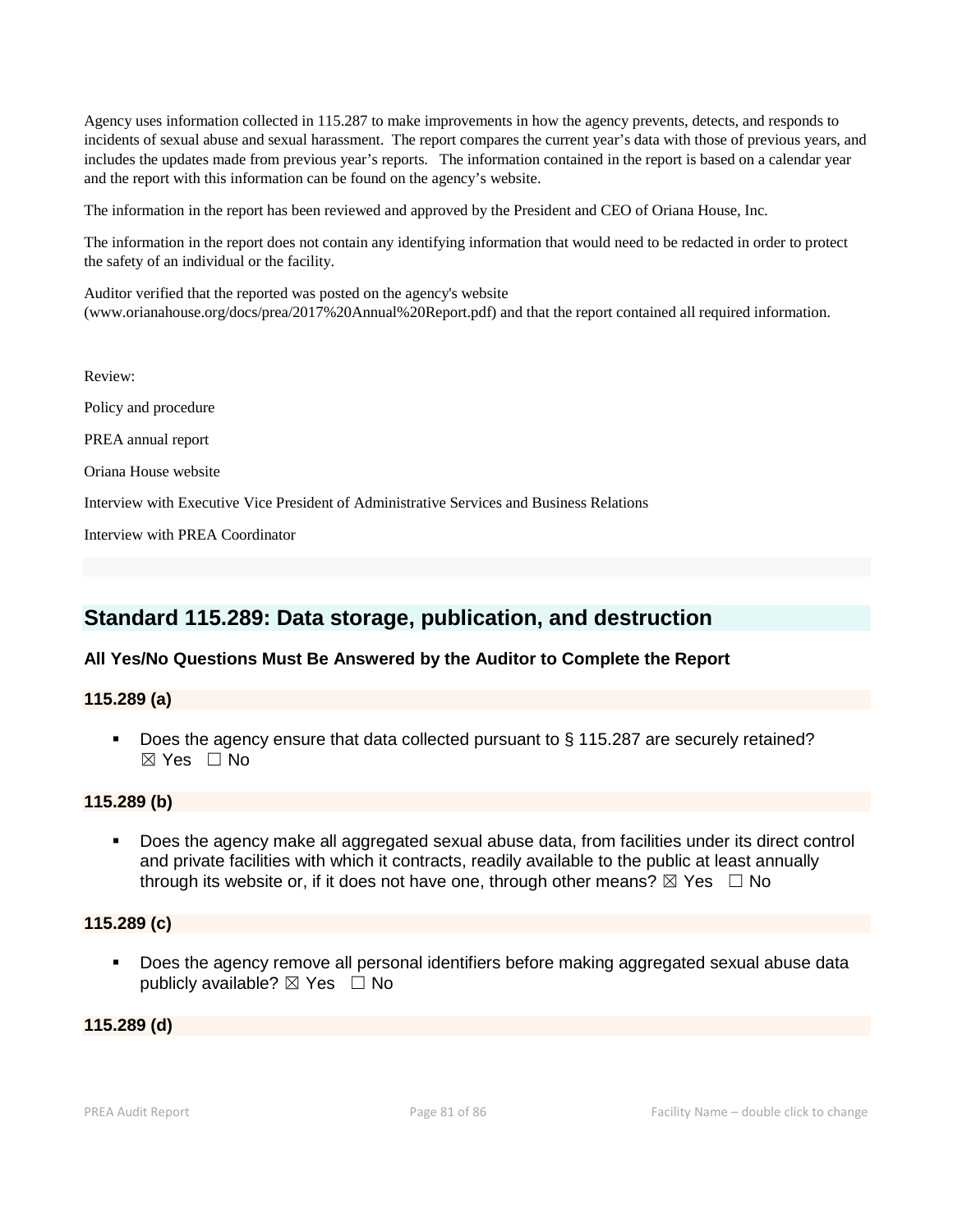Does the agency maintain sexual abuse data collected pursuant to § 115.287 for at least 10 years after the date of the initial collection, unless Federal, State, or local law requires otherwise? ⊠ Yes □ No

# **Auditor Overall Compliance Determination**

|             | <b>Exceeds Standard</b> (Substantially exceeds requirement of standards)              |
|-------------|---------------------------------------------------------------------------------------|
| $\boxtimes$ | <b>Meets Standard</b> (Substantial compliance; complies in all material ways with the |

☐ **Does Not Meet Standard** (*Requires Corrective Action*)

# **Instructions for Overall Compliance Determination Narrative**

*standard for the relevant review period*)

*The narrative below must include a comprehensive discussion of all the evidence relied upon in making the compliance or non-compliance determination, the auditor's analysis and reasoning, and the auditor's conclusions. This discussion must also include corrective action recommendations where the facility does not meet the standard. These recommendations must be included in the Final Report, accompanied by information on specific corrective actions taken by the facility.*

All data collected in sexual abuse cases are securely maintained by the PREA Coordinator for a minimum of 10 years. The PREA Coordinator confirmed the retention schedule.

The aggregated information from each of Oriana House facilities was posted on its website.

There is no information in the report that would identify any individual or jeopardize the safety or security of the facility.

Review: Policy and procedure PREA annual report Prior year's annual reports Oriana House website Interview with PREA Coordinator

# **AUDITING AND CORRECTIVE ACTION**

# **Standard 115.401: Frequency and scope of audits**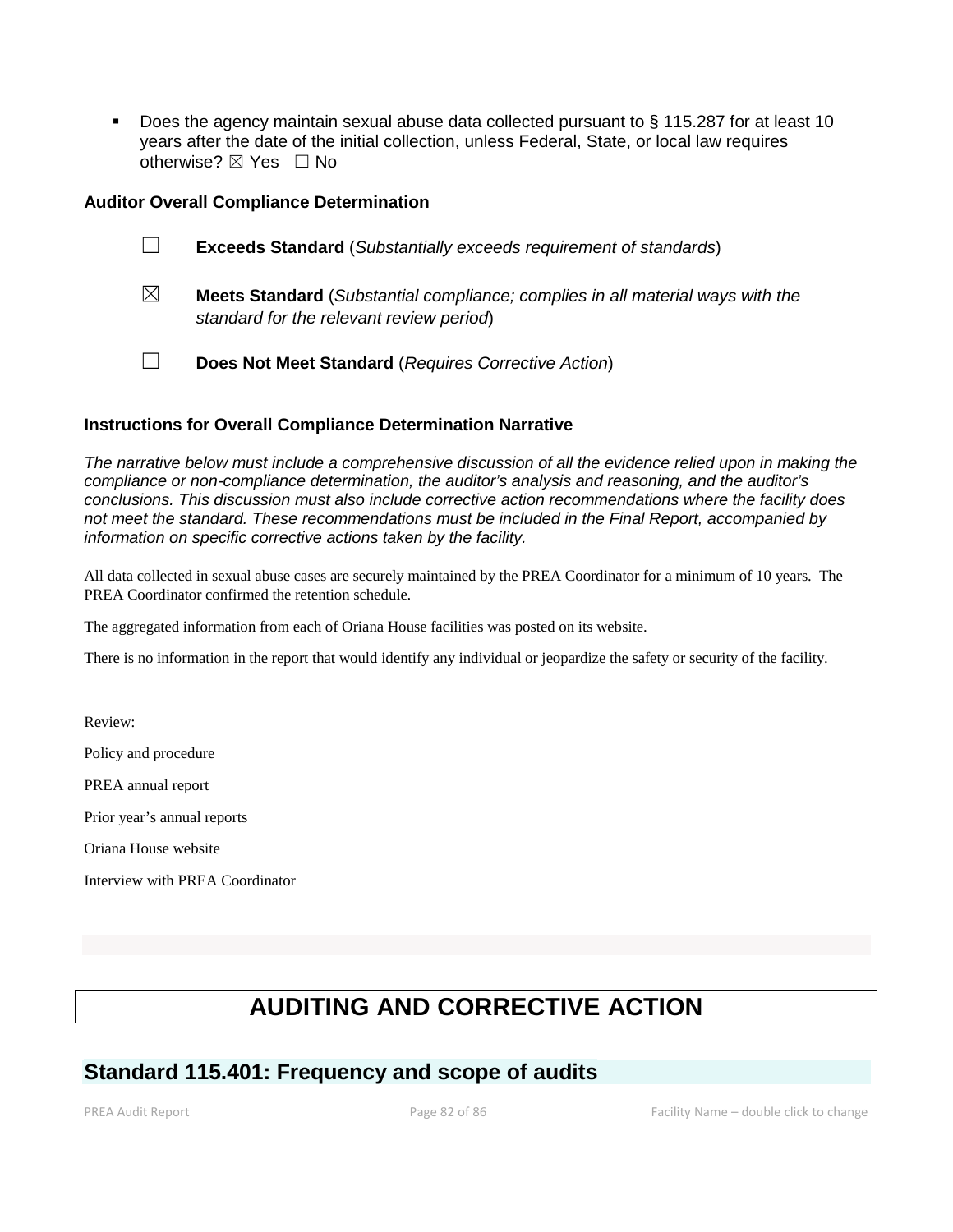# **All Yes/No Questions Must Be Answered by the Auditor to Complete the Report**

# **115.401 (a)**

 During the three-year period starting on August 20, 2013, and during each three-year period thereafter, did the agency ensure that each facility operated by the agency, or by a private organization on behalf of the agency, was audited at least once.? (N/A before August 20, 2016.)  $⊠ Yes ⊡ No ⊡ NA$ 

## **115.401 (b)**

 During each one-year period starting on August 20, 2013, did the agency ensure that at least one-third of each facility type operated by the agency, or by a private organization on behalf of the agency, was audited?  $\boxtimes$  Yes  $\Box$  No

#### **115.401 (h)**

 Did the auditor have access to, and the ability to observe, all areas of the audited facility?  $\boxtimes$  Yes  $\Box$  No

#### **115.401 (i)**

 Was the auditor permitted to request and receive copies of any relevant documents (including electronically stored information)?  $\boxtimes$  Yes  $\Box$  No

#### **115.401 (m)**

 Was the auditor permitted to conduct private interviews with inmates, residents, and detainees?  $\boxtimes$  Yes  $\Box$  No

## **115.401 (n)**

 Were residents permitted to send confidential information or correspondence to the auditor in the same manner as if they were communicating with legal counsel?  $\boxtimes$  Yes  $\Box$  No

#### **Auditor Overall Compliance Determination**

- ☐ **Exceeds Standard** (*Substantially exceeds requirement of standards*)
- ☒ **Meets Standard** (*Substantial compliance; complies in all material ways with the standard for the relevant review period*)



☐ **Does Not Meet Standard** (*Requires Corrective Action*)

#### **Instructions for Overall Compliance Determination Narrative**

*The narrative below must include a comprehensive discussion of all the evidence relied upon in making the compliance or non-compliance determination, the auditor's analysis and reasoning, and the auditor's*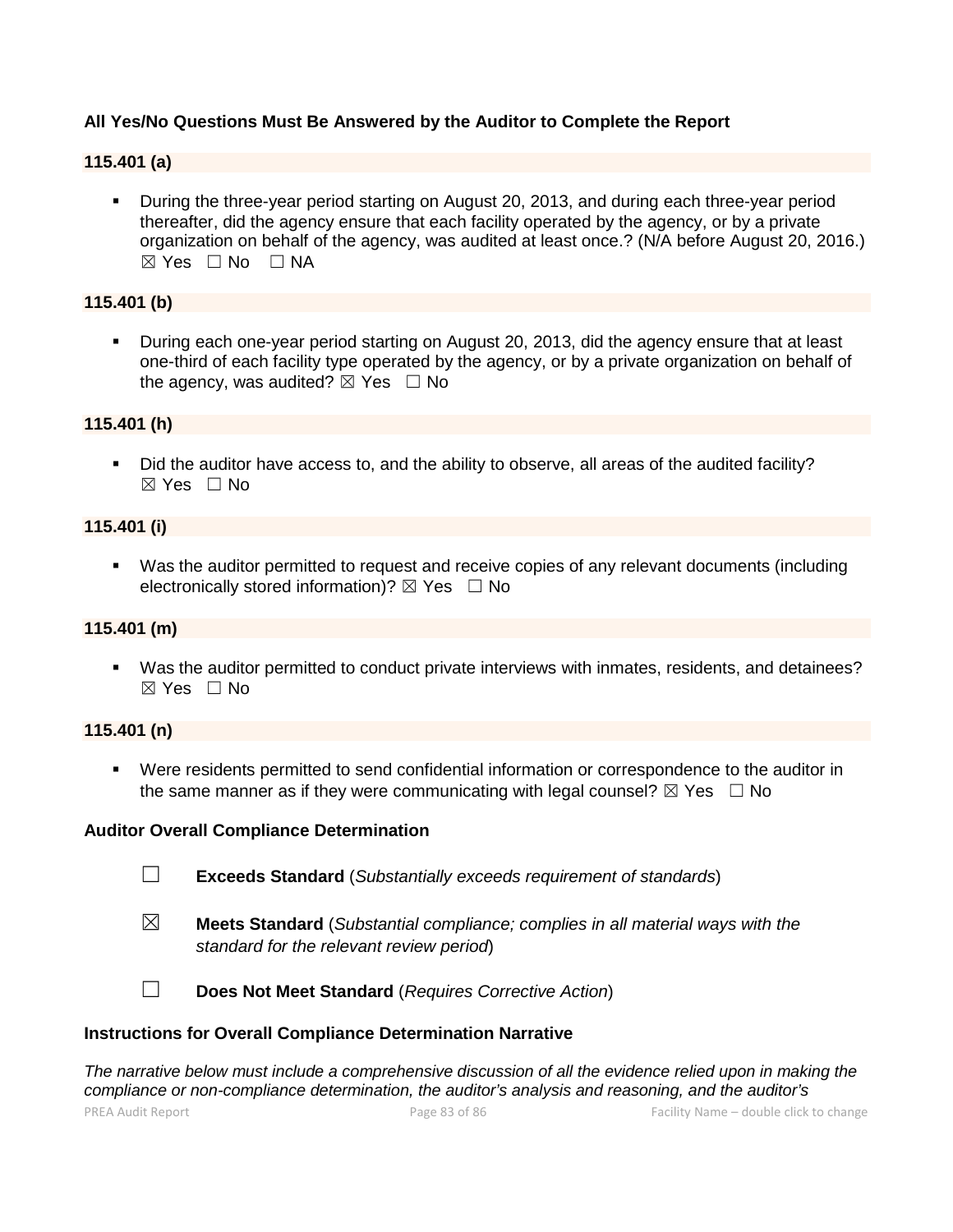*conclusions. This discussion must also include corrective action recommendations where the facility does not meet the standard. These recommendations must be included in the Final Report, accompanied by information on specific corrective actions taken by the facility.*

This is the facility's first PREA audit (the facility opened in April of 2017). The auditor was able to review all areas of the facility, requested documentation to ensure compliance, and a private area to interview residents and staff. The facility posted the auditor's email and mailing address to staff and resident with instructions on how to contact the auditor privately before the onsite visit. The date of the visit was also on the posting. The auditor did not have a resident or staff member who requested to speak with the auditor during the onsite visit.

The auditor was able to review documentation from the last year to ensure the facility has maintained compliance.

The agency has an appropriate audit schedule to ensure all facilities are audited and that 1/3 of the facilities have an audit each year. All final reports from each facility is posted on the agency website.

Review; Agency website Audit schedlue

# **Standard 115.403: Audit contents and findings**

# **All Yes/No Questions Must Be Answered by the Auditor to Complete the Report**

# **115.403 (f)**

 The agency has published on its agency website, if it has one, or has otherwise made publicly available, all Final Audit Reports within 90 days of issuance by auditor. The review period is for prior audits completed during the past three years PRECEDING THIS AGENCY AUDIT. In the case of single facility agencies, the auditor shall ensure that the facility's last audit report was published. The pendency of any agency appeal pursuant to 28 C.F.R. § 115.405 does not excuse noncompliance with this provision. (N/A if there have been no Final Audit Reports issued in the past three years, or in the case of single facility agencies that there has never been a Final Audit Report issued.)  $\boxtimes$  Yes  $\Box$  No  $\Box$  NA

# **Auditor Overall Compliance Determination**

- ☐ **Exceeds Standard** (*Substantially exceeds requirement of standards*)
- ☒ **Meets Standard** (*Substantial compliance; complies in all material ways with the standard for the relevant review period*)
- 
- ☐ **Does Not Meet Standard** (*Requires Corrective Action*)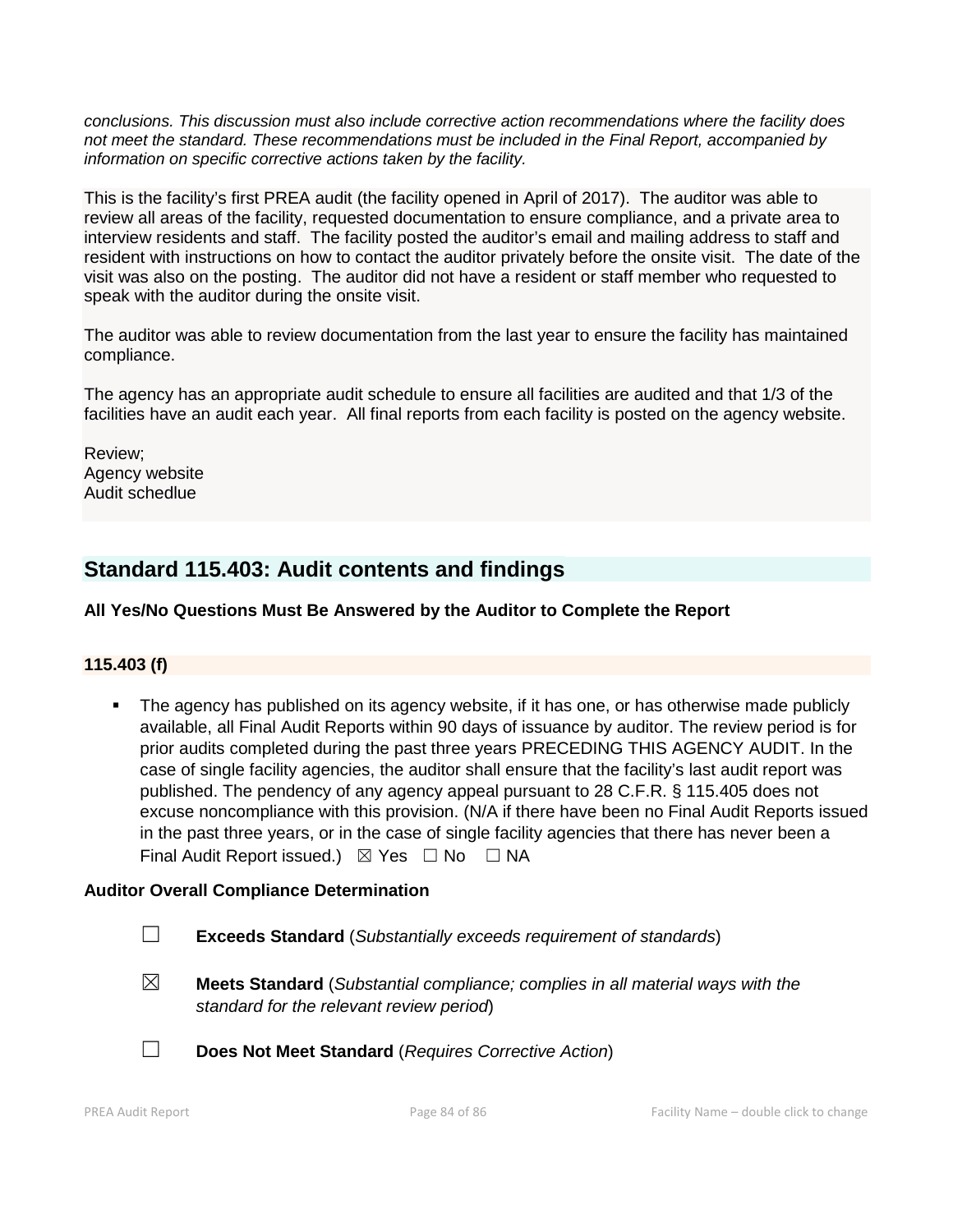# **Instructions for Overall Compliance Determination Narrative**

*The narrative below must include a comprehensive discussion of all the evidence relied upon in making the compliance or non-compliance determination, the auditor's analysis and reasoning, and the auditor's conclusions. This discussion must also include corrective action recommendations where the facility does not meet the standard. These recommendations must be included in the Final Report, accompanied by information on specific corrective actions taken by the facility.*

The agency website has the final audit report for all facilities posted on its website. The auditor reviewed the website to confirm the reports were posted.